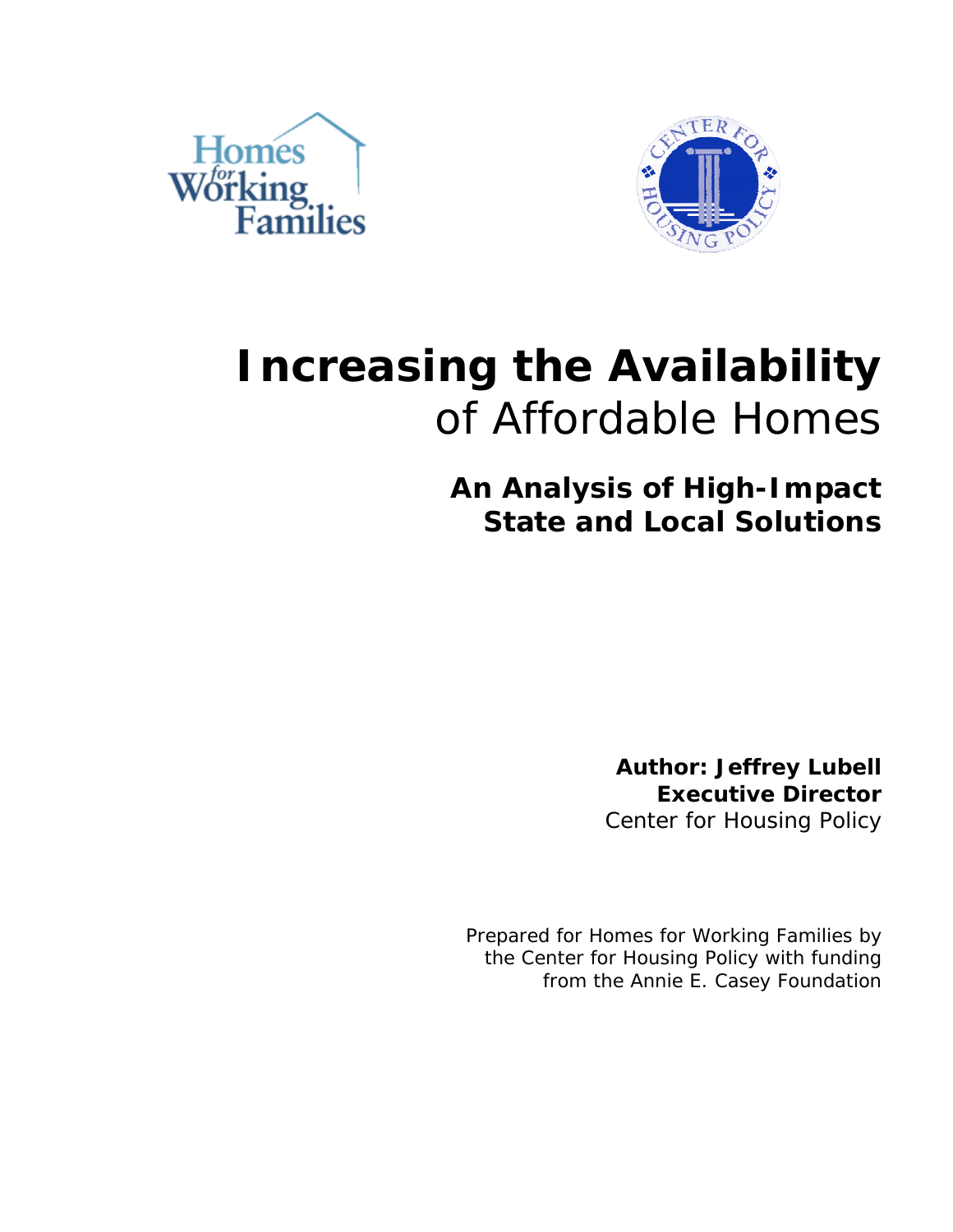# **ABOUT THE CONTRIBUTORS**

## **Research Conducted by the Center for Housing Policy**

As the research affiliate of the National Housing Conference, the Center works to broaden understanding of America's affordable housing challenges and examines the impact of policies and programs developed to address these needs. Combining research and practical, real-world expertise, the Center lays the groundwork for the development of concrete and politically viable policies and programs that can be used to promote affordable housing across the country.

#### **Research Report for Homes for Working Families**

Homes for Working Families is a national, nonprofit organization dedicated to advancing policy changes that enable more of America's working families to find safe, good-quality homes they can afford. It focuses on the families of teachers, police officers, retail associates, office workers and others who struggle to find homes they can buy or rent in the communities they support. It pursues its mission at the local, state and national levels.

### **Funding Provided by the Annie E. Casey Foundation**

The Annie E. Casey Foundation is a private charitable organization dedicated to helping build better futures for disadvantaged children in the United States. It was established in 1948 by Jim Casey, one of the founders of UPS, and his siblings, who named the Foundation in honor of their mother. The Foundation's philosophy is that children do well when their families do well and that families do better when they live in supportive communities. The Neighborhood Development Unit at Casey advocates for mixed-income communities, responsible relocation, responsible redevelopment and increasing the availability of affordable housing.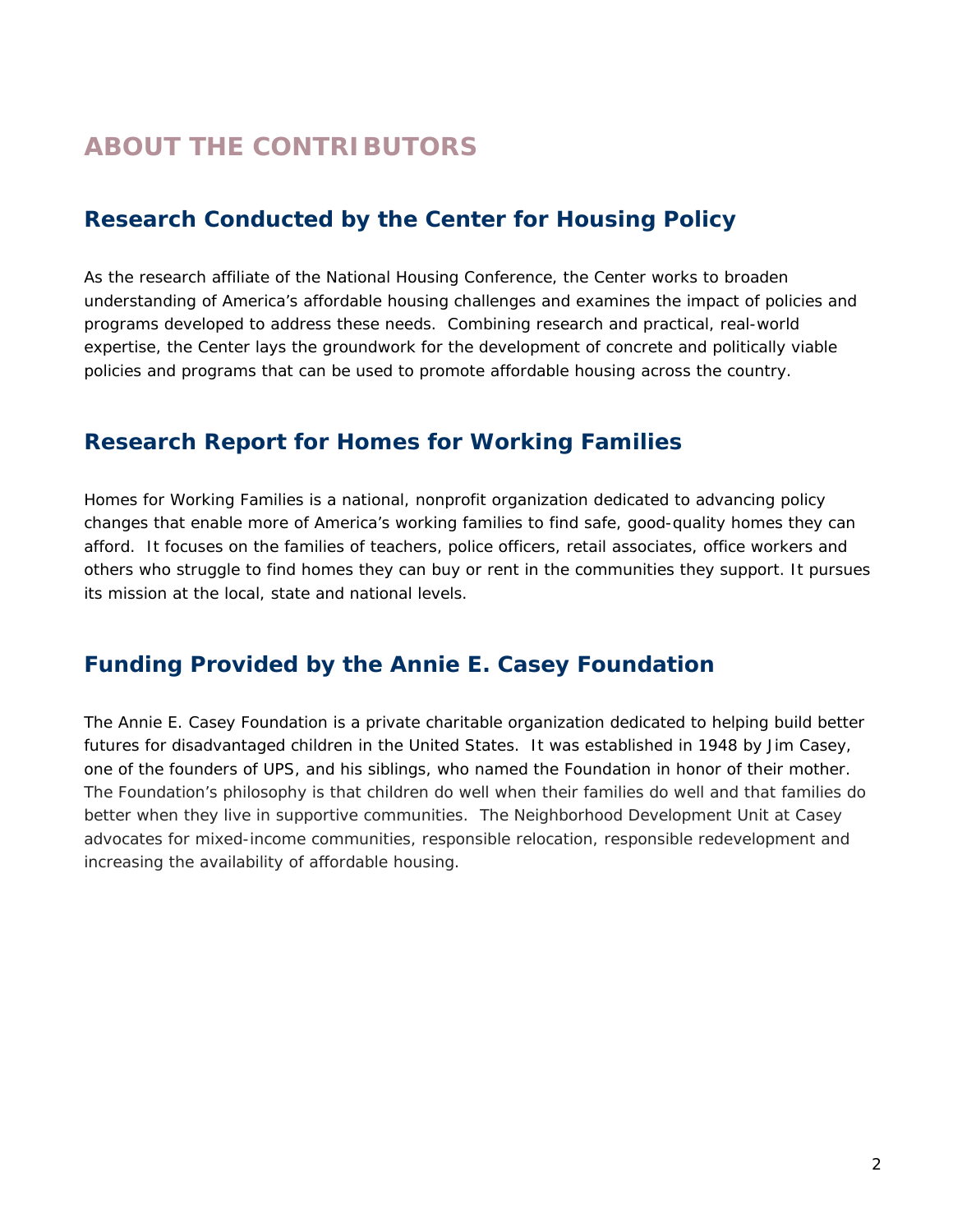# **ACKNOWLEDGEMENTS**

This analysis could not have been possible without the generous contribution of time and expertise by the practitioners and other experts interviewed for this analysis and listed in Appendix A – Completed Interviews. The Center for Housing Policy also appreciates the thoughtful comments on earlier drafts provided by Conrad Egan, president and CEO, National Housing Conference; Lora Engdahl; Ethan Handelman, associate, Recapitalization Advisors, Inc.; Sheila D. Harris, director, Arizona Department of Housing; Richard Haughey, director of multifamily development, Urban Land Institute; Peter Lawrence, legislative and policy associate, National Council of State Housing Agencies; William C. Perkins, executive director, Wisconsin Partnership for Housing Development; Jeff Stern, president, Riverside Advisors, LLC; and Charles S. Wilkins, Jr., principal, Compass Associates. Both the National League of Cities' Community and Economic Development Steering Committee and the Board of Directors of Homes for Working Families provided helpful feedback to presentations on the analysis' conclusions. Beverly L. Barnes and the staff at Homes for Working Families have been strong partners throughout this research, and Marni Schultz and Maya Brennan contributed excellent and timely research assistance. The opinions expressed in this publication, and any errors or omissions, are those of the author alone.

This research was funded by the Annie E. Casey Foundation. I thank the Foundation for its support, but acknowledge that the findings and conclusions presented in this report are those of the author, and do not necessarily reflect the opinions of the Foundation.

Jeffrey Lubell Executive Director Center for Housing Policy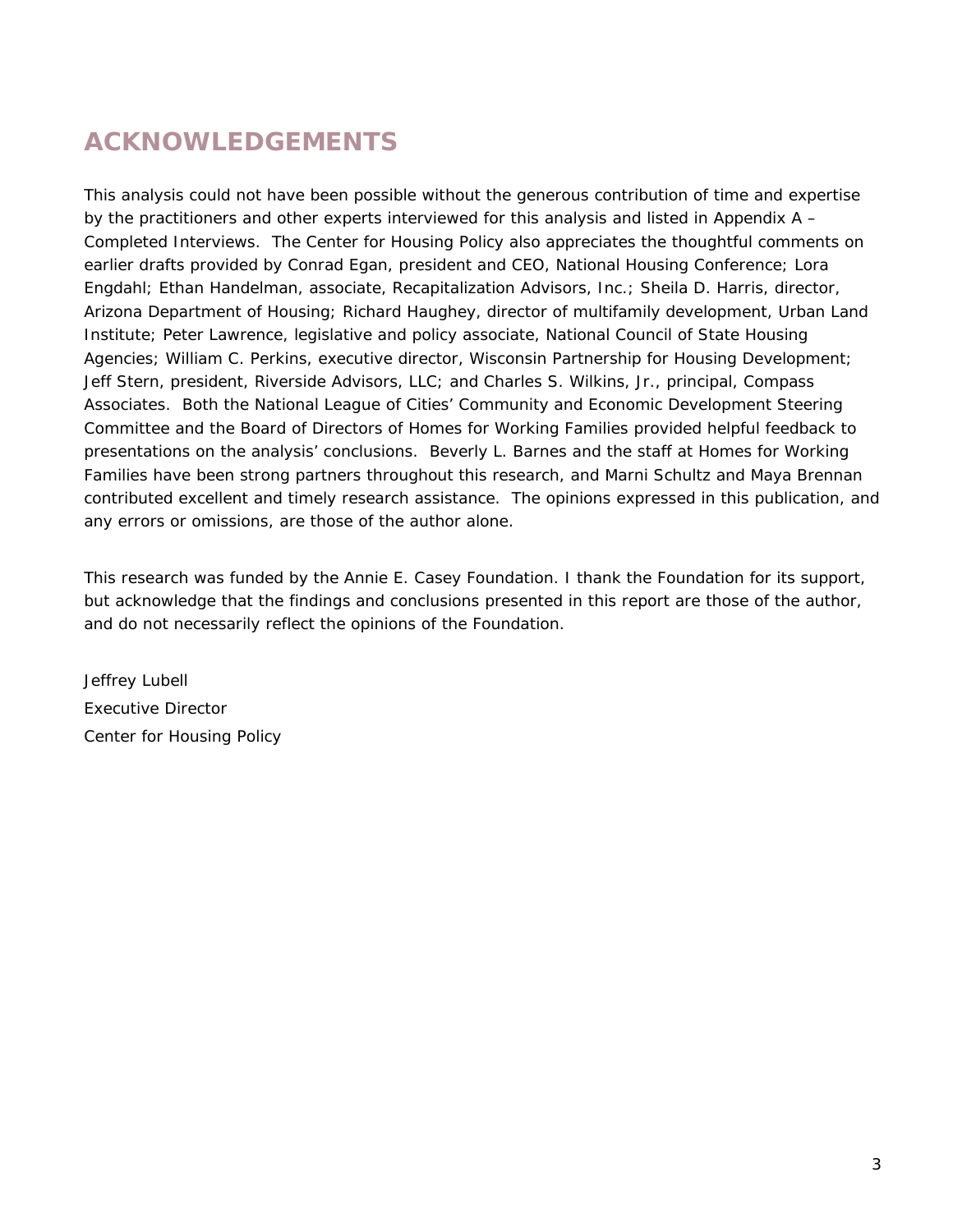# **TABLE OF CONTENTS**

| $Introduction \dots 5$                                                            |
|-----------------------------------------------------------------------------------|
|                                                                                   |
| Chapter 2 - Strategies for Bringing Homes Within Reach of Working Families  14    |
|                                                                                   |
| Expand the availability of sites for the development of affordable homes  25      |
|                                                                                   |
| 2. Facilitate the reuse of abandoned, vacant and tax-delinguent properties  28    |
|                                                                                   |
| Reduce red tape and other regulatory barriers to affordable homes 36              |
|                                                                                   |
|                                                                                   |
|                                                                                   |
| 7. Adopt building codes that facilitate rehabilitation of existing homes  45      |
|                                                                                   |
|                                                                                   |
| 9. Stimulate construction and rehabilitation through tax abatements 51            |
|                                                                                   |
|                                                                                   |
|                                                                                   |
|                                                                                   |
|                                                                                   |
|                                                                                   |
|                                                                                   |
| 16. Ensure that housing finance agency reserves are used for affordable homes  75 |
| 17. Leverage employers' commitment to affordable homes for workers 78             |
|                                                                                   |
|                                                                                   |
|                                                                                   |
| 20. Use shared equity mechanisms to create mixed-income communities 91            |
|                                                                                   |
|                                                                                   |
| 22. Help moderate-income homeowners avoid foreclosure and equity loss 103         |
|                                                                                   |
|                                                                                   |
|                                                                                   |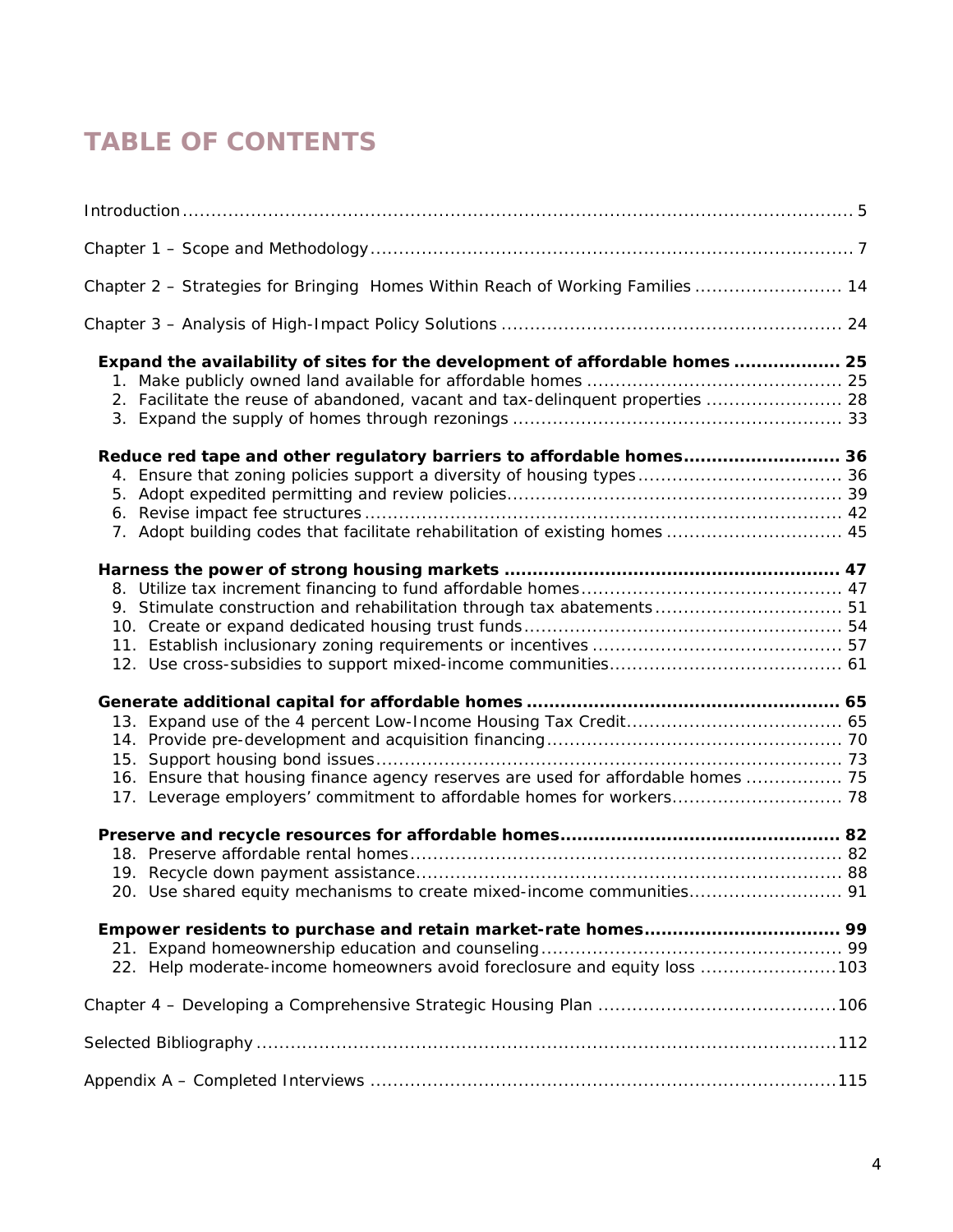# **INTRODUCTION**

The purpose of this analysis is to identify promising strategies that states and localities can adopt to expand the availability of homes affordable to teachers, firefighters, nurses and other families who live or work in their communities.

In general, the strategies covered by this analysis focus on state and local policies for *expanding the supply* or otherwise *lowering the costs* of producing homes. Some policies also seek to *enhance families' buying power* or *more efficiently recycle* government funds. In selecting policies for inclusion in the report, priority has been given to those that are flexible enough to meet the varying housing needs of different families and communities, and, in particular, to those that serve families who are not well served by existing federal housing programs.

Housing costs, needs and challenges vary substantially from place to place. This is one reason why it is important for communities to conduct a thorough assessment of their specific housing challenges and develop policies that respond appropriately. Other reasons why states and localities should consider adopting their own housing policies include: a general lack of new initiatives at the federal level, the trend toward greater state and local control over federal housing programs, the fact that certain policies (such as changes in land-use policy) can only be implemented effectively at the state or local levels, requirements attached to federal housing programs that limit the scope of the needs they address, and a growing number of successful state and local policies that can be adapted to meet local needs.

Given the magnitude of the nation's housing problems, state and local governments cannot fully solve these problems by themselves. But, state and local governments *can* be strong partners with the federal government in meeting their constituents' needs for affordable homes. This partnership requires both continued and expanded federal housing assistance *and* housing strategies at the state and local levels that are innovative, proactive and comprehensive.

One particularly challenging issue concerns those families – including working families in lowerpaying jobs – whose incomes are so low they cannot afford the costs of a home even in a relatively low-cost housing market. While the needs of this group are great, a comprehensive approach to meeting them would require both specialized housing solutions – notably, ongoing rental subsidies – as well as other interventions, such as stronger schools, improved workforce development policies, etc., that are beyond the realm of housing policy. This is an important subject that merits its own separate analysis. Accordingly, while we acknowledge these families' substantial housing needs and support efforts at all levels of government to address them, the policies discussed in this report are aimed at families with incomes above this threshold – working families with moderate incomes who nevertheless cannot afford the cost of market-rate homes in many markets.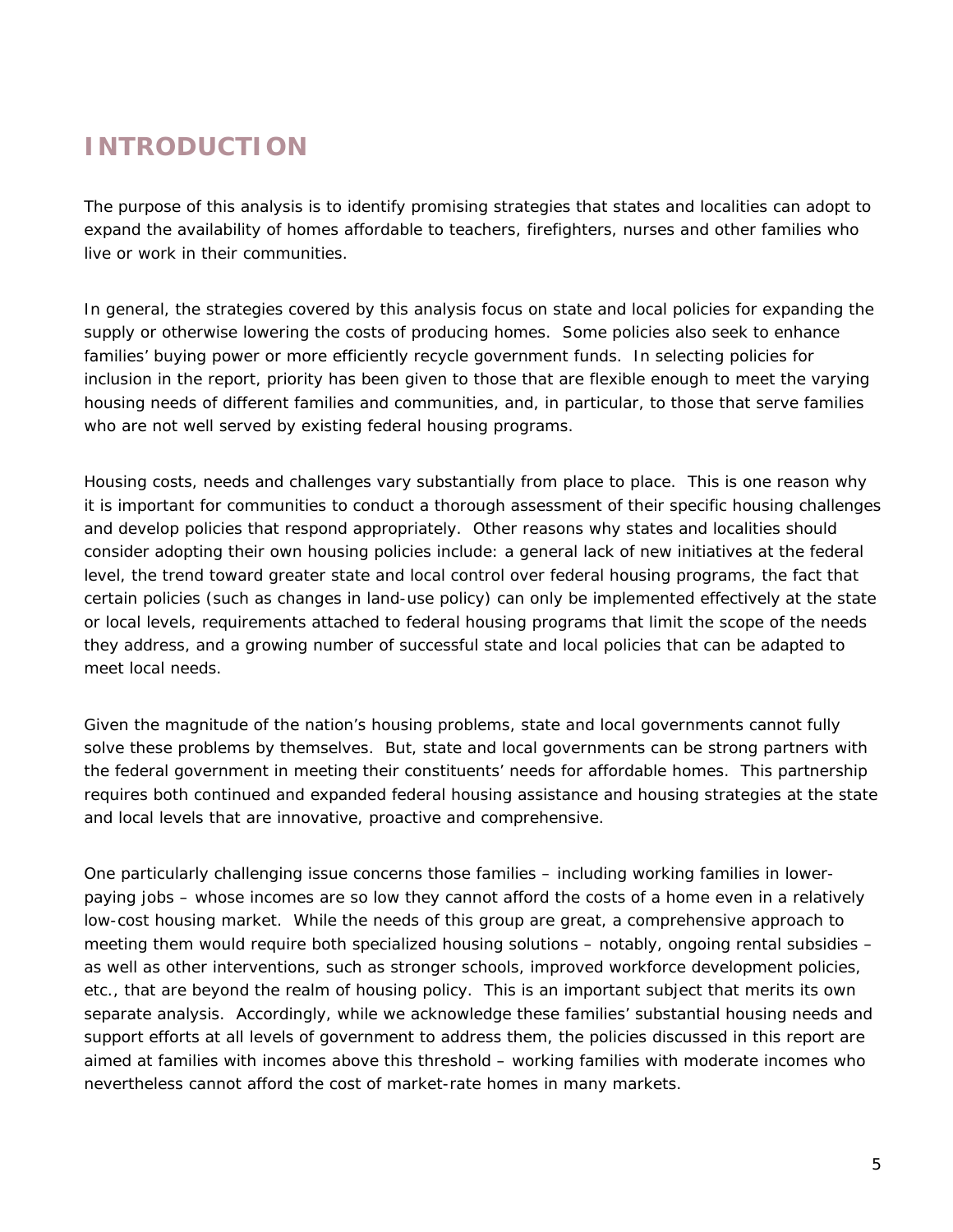Rather than the 'final word' on promising state and local housing strategies, the Center for Housing Policy views this analysis as a foundational document on which to base additional analysis and research. Of necessity, this initial inquiry relies heavily on the opinions of practitioners, policymakers and other experts in the field. As the Center's work in this area proceeds, we plan to add additional layers of analysis and evaluation to strengthen and refine the conclusions. We also plan to provide a forum for feedback on this evolving analysis so that we can continually update and improve it. As an initial matter, readers are invited to provide feedback on this report by sending an e-mail to [chp-feedback@nhc.org.](mailto:chp-feedback@nhc.org)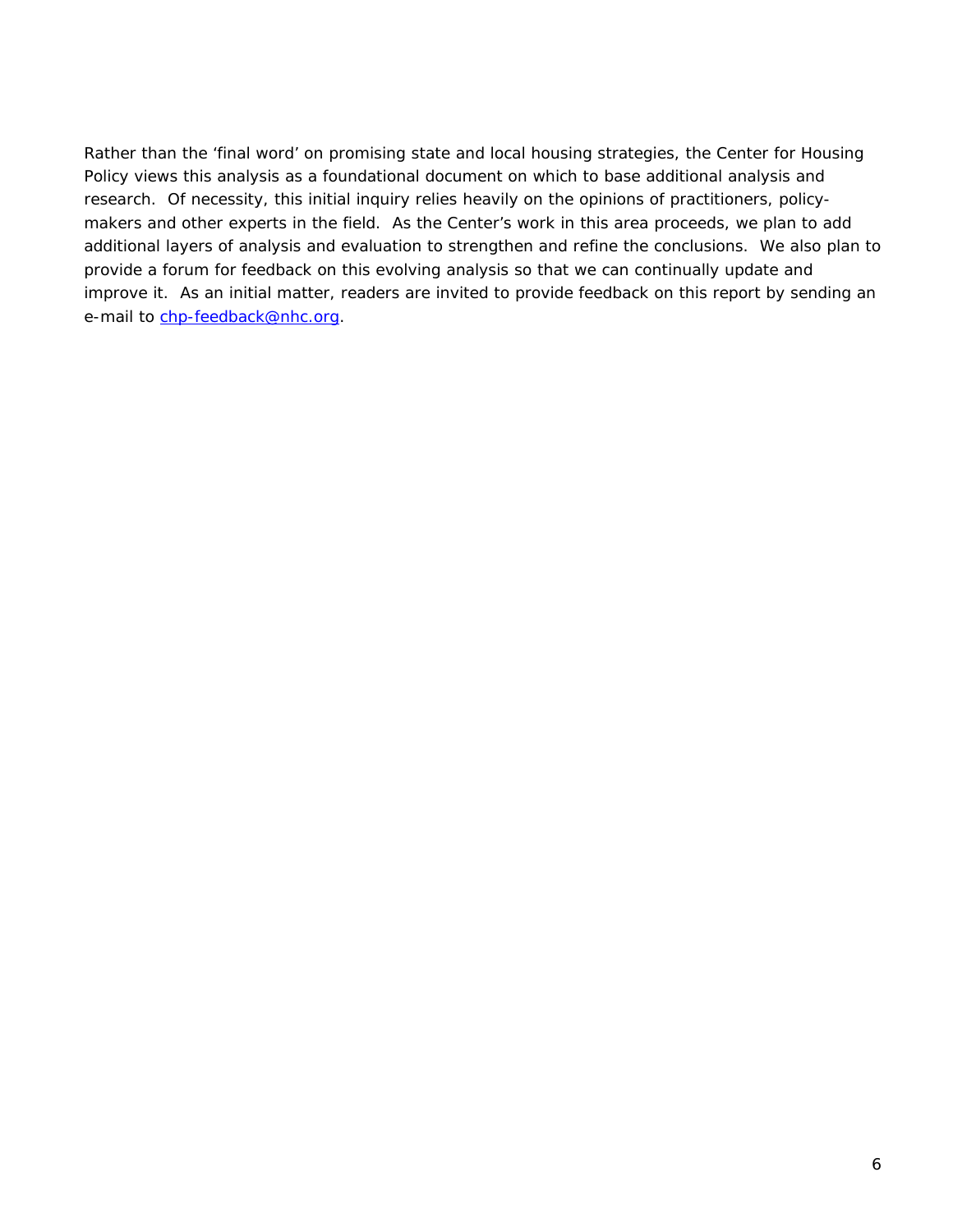# **CHAPTER 1 – SCOPE AND METHODOLOGY**

This chapter addresses several preliminary questions relating to the scope of this analysis:

- Why focus on state and local (rather than federal) housing policies?
- What housing challenges are addressed in this report?
- How were the conclusions in this report derived?

#### **Why Focus on State and Local Housing Policies?**

There are six main reasons to focus on state and local (rather than federal) housing policies:

- 1. *Housing needs vary locally*. Housing conditions, needs and challenges vary significantly from place to place, as do the fiscal and institutional resources available to meet these needs. This local variation is one key reason why it is important for states and localities to develop their own housing strategies.
- 2. *Limitations to federal housing policy*. Federal funding is critical for helping states and localities meet their needs for affordable homes. But these funds are not sufficient to fully meet communities' needs for affordable homes and often come with significant strings attached. By raising their own funds, states and localities can generate a more flexible stream of funds that can complement federal funds and fill in the gaps.

Among these federal "strings" are the maximum income eligibility limits of federal housing programs. While the limits vary from program to program, in general, most federal housing assistance for renters goes to families with incomes below 60 percent of the area median income (AMI) and most assistance for homeowners and homebuyers goes to families with incomes below 80 percent of AMI. At the national level, these eligibility limits may well be an efficient way to target federal assistance to households with the most severe housing needs. But there are many communities in which families with incomes above these thresholds also have substantial housing needs. State and local programs are well-suited to addressing those needs.

State and local action is also needed to address the overall shortfall in federal housing assistance for those who qualify for it.

3. *Opportunity for progress at state and local levels*. Eight years have passed since the passage of the last federal housing act, and more than 15 years have passed since the last major new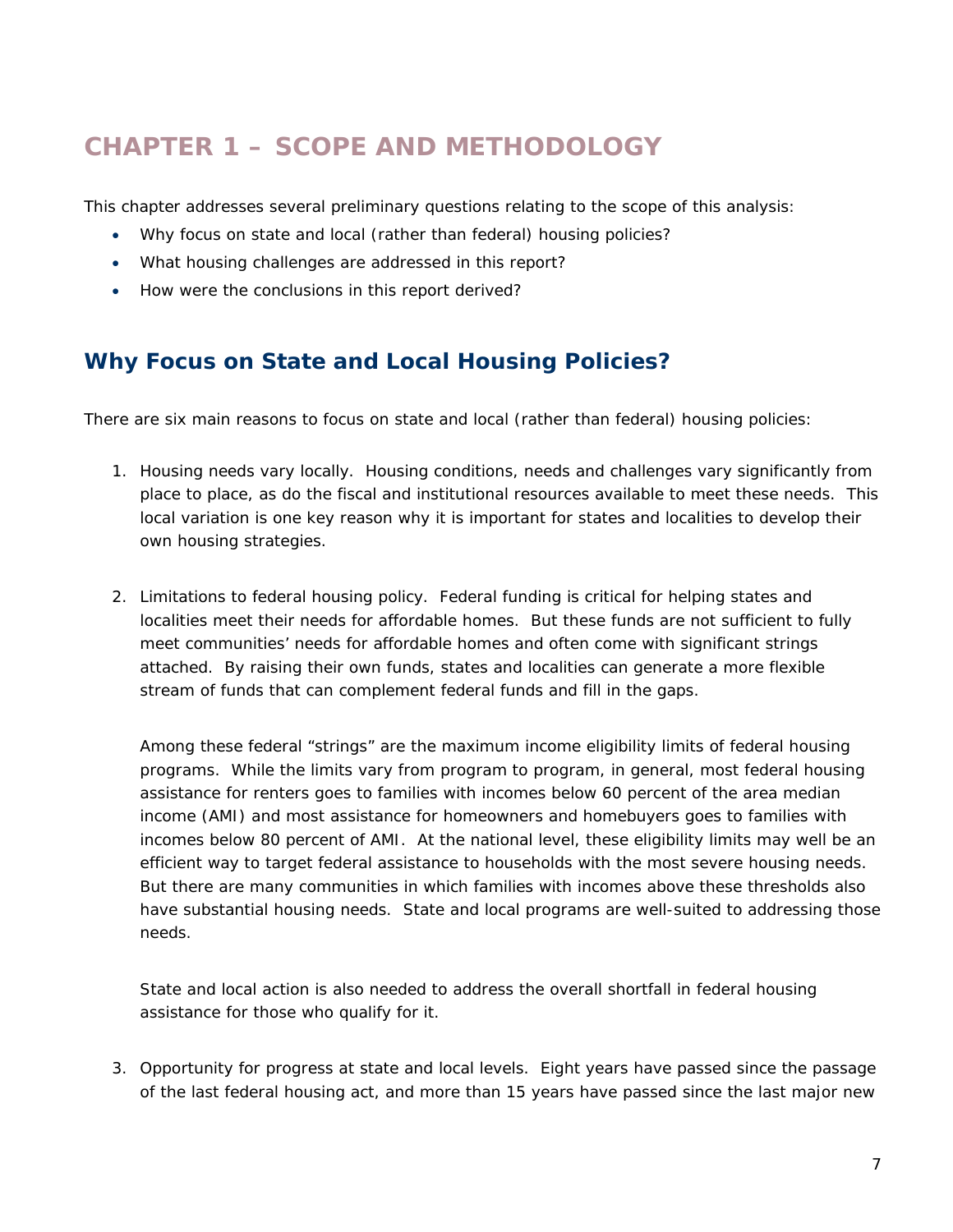housing program (the HOME Investment Partnerships Program) was enacted. While the federal government has been treading water, states and localities increasingly have become active in adapting federal policies to local circumstances, and enacting state and local housing policies that pick up where the federal government has left off. This increase in activity, combined with substantial interest on the part of state and local leaders in making progress in addressing their jurisdictions' housing challenges, confirms that there are tremendous opportunities for making progress at the state and local levels that deserve further exploration and support.

- 4. *Local nature of key policies*. Some housing solutions *only* can be implemented effectively at the state and, particularly, local levels. For example, reforms to the regulatory environment to overcome obstacles to development – such as changes in local zoning policies to permit smaller lots and higher densities, or expedited permitting processes to cuts costs associated with development delays – require local action. Since states have the power to exercise general oversight for local land-use policies, there may be options at the state level to influence local practice, but there is comparatively little the federal government can do directly.<sup>1</sup>
- 5. *Local responsibility*. In general, there is a component of the housing affordability problem that relates to the basic fact that many families have incomes that are too low to afford the costs to construct and maintain a home. While the severity varies from place to place, this problem is fairly widespread across all cities and states. A second component of the housing affordability problem is more local, however. This component largely reflects constraints on the market's ability to produce new homes (or preserve existing homes) to meet increased demand, leading to increases in land prices, which drive up the prices of homes – often quite substantially. Because the regulatory environments established by state and/or local governments play a large role in establishing these constraints, one can argue that these same units of government should take the lead in determining how best to address the housing affordability challenges these constraints create.
- *6. Devolution*. A more proactive role for states and localities is consistent with the overall devolution in housing policy that has taken place over the past 30 years. While the federal government continues to be the largest *funder* of subsidies for affordable homes, housing *policy* is increasingly being set at the state and local levels. In contrast to earlier decades, during which the federal government exerted greater direct control over housing and community development funding decisions, today, three of the largest sources of federal funding for the construction of new affordable rental homes – the Low-Income Housing Tax Credit, the Home Investment Partnerships Program and the Community Development Block Grant – are all allocated by state and/or local governments. This devolution of control over

<sup>&</sup>lt;sup>1</sup> The federal government *could* provide incentives for state and local governments to make the necessary changes, but the policy changes would still need to be adopted at the state or local levels.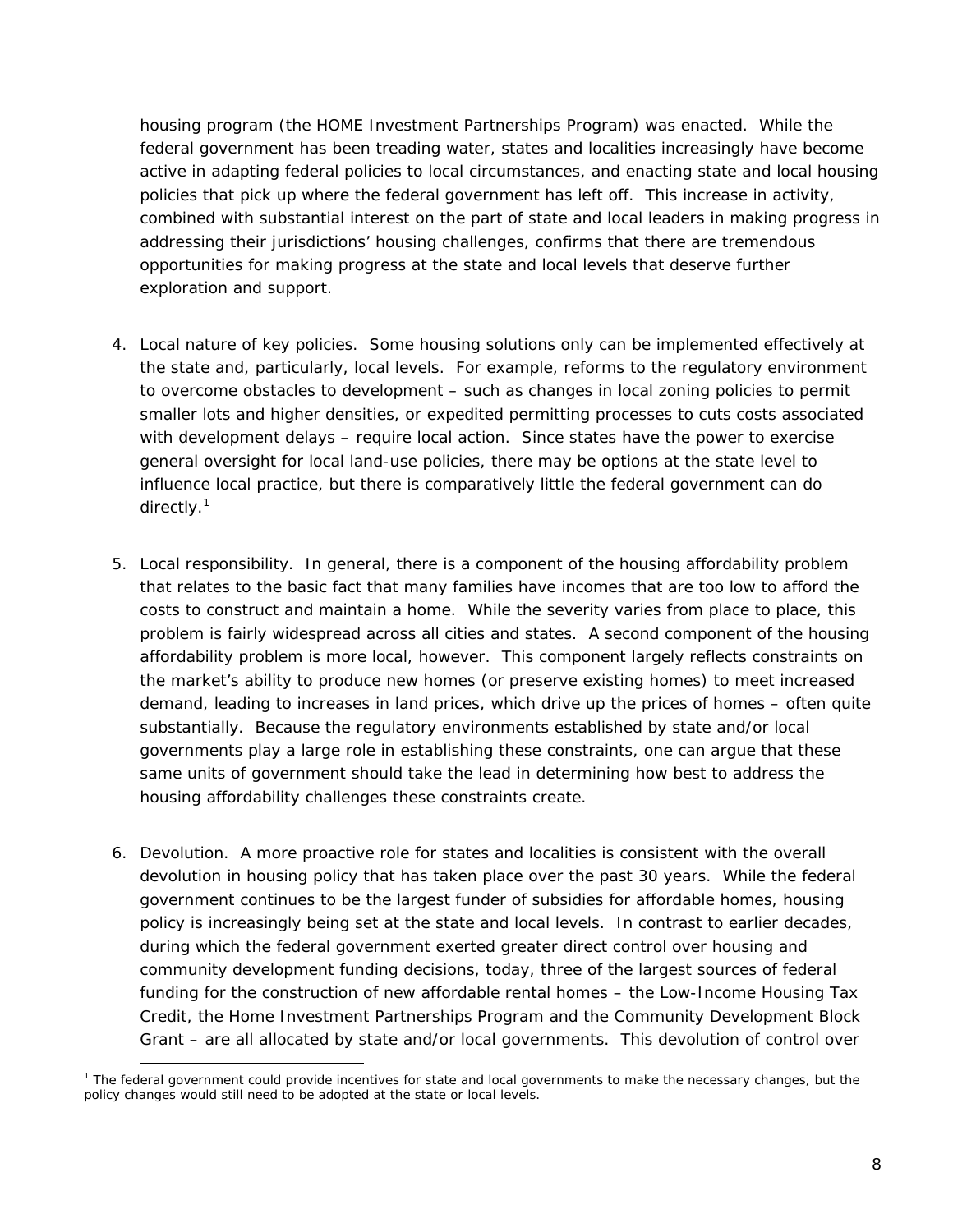federal funding for affordable homes has been accompanied by a sharp decrease in federal commitments for additional project-based rental subsidies that are provided directly by the U.S. Department of Housing and Urban Development (HUD) to private owners, the partial devolution to state and local housing authorities of decision-making in the public housing and Section 8 housing voucher programs (along with project-based rental subsidies, the largest deeply subsidized federal rental assistance programs), and an increase in the number and sophistication of state and local programs that use non-federal resources to help their constituents access affordable homes.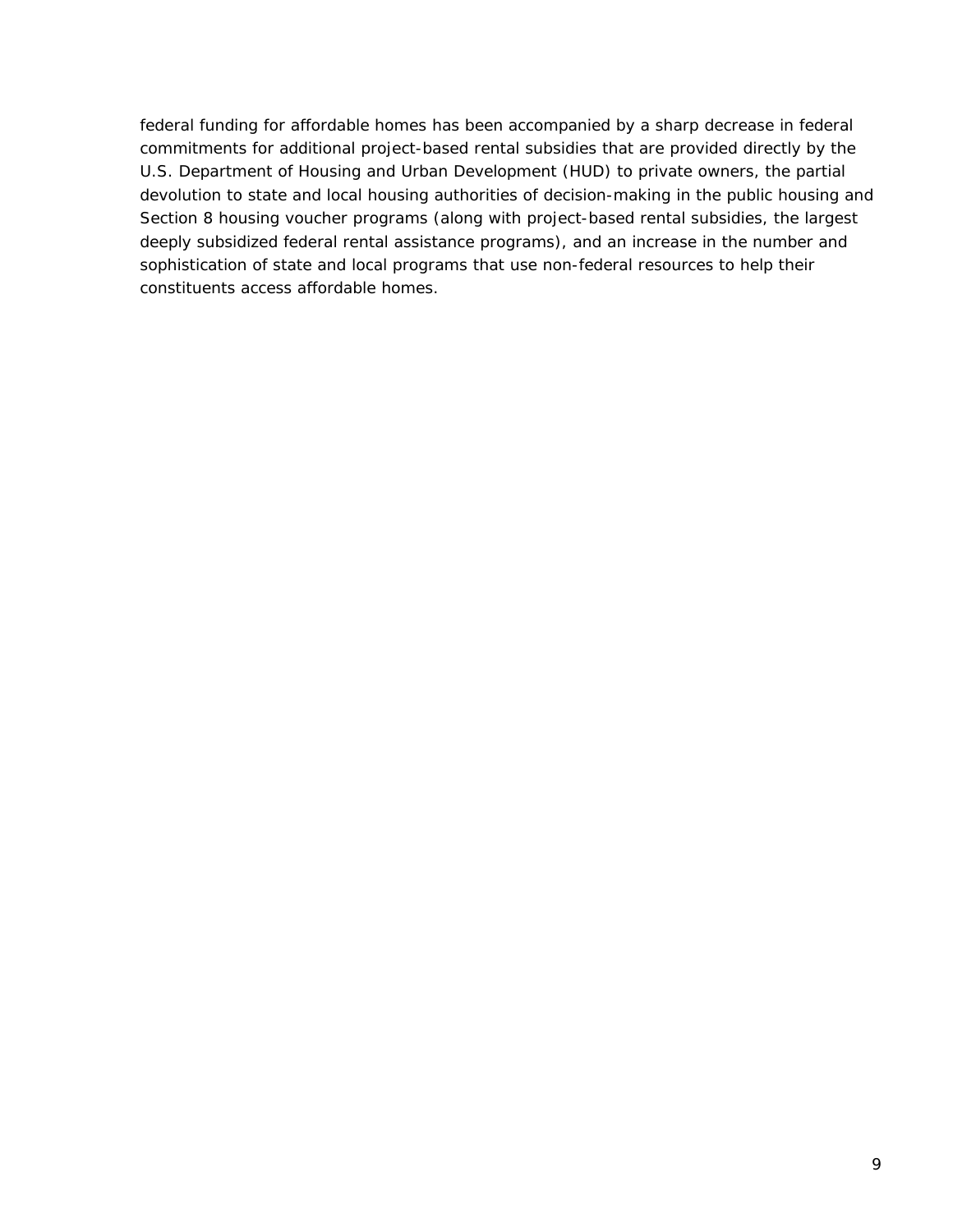#### **What housing challenges are addressed in this report?**

The tools included in this report have been selected for their potential to help communities expand the availability of homes affordable to moderate-income working families – teachers, firefighters, nurses, secretaries and others. Using these tools, communities can help meet the needs of families with substantial housing cost burdens, families living in overcrowded or substandard homes, and families who cannot afford to live near their workplaces.

Nationwide, some 5 million working families had critical housing needs in 2003 – an increase of 60 percent since 1997. For purposes of this calculation, working families are defined as families with earnings equal to at least full-time minimum wage work but less than 120 percent of AMI, and a critical housing need is defined as paying more than half of one's income for housing or living in a severely substandard home.<sup>2</sup> Millions of additional working families have moderate housing cost burdens or can only afford to live far from their places of work, forcing them to endure long commutes and spend much of their housing cost savings on transportation.

Some families facing housing challenges – including working families in lower-paying jobs – have incomes so low that they would not be able to afford a home even in relatively low-cost markets.<sup>3</sup> To comfortably afford a home in virtually any housing market, these families require ongoing subsidies such as those provided by the federal government through its various rental assistance programs.4 Unfortunately, the supply of these subsidies falls far short of the need – a strong argument for continued and expanded federal funding for these programs.

While the needs of this group are great, a comprehensive approach to meeting them would require both a substantial expansion of the nation's ongoing rental assistance programs as well as other interventions, such as stronger schools, improved workforce development policies, etc., that go well beyond the realm of housing policy. This is an important and challenging subject that merits separate treatment in its own analysis. Accordingly, while we acknowledge these families' substantial housing needs and support efforts at all levels of government to address them, the tools discussed in this report are aimed at families with incomes above this threshold – working families with moderate incomes who nevertheless cannot afford the cost of market-rate homes near, or with

<sup>2</sup> Barbara Lipman. 2005. *The Housing Landscape for America's Working Families*. Washington, D.C.: Center for Housing Policy. These are the most recent data available. Updated data will be available in 2007.

<sup>&</sup>lt;sup>3</sup> Further research is needed to clarify precisely the income levels of this tier, but a good working assumption is that it includes renters with incomes below 30 percent of the area median (on a national basis, roughly the poverty line) and homeowners or homebuyers with incomes below 40 or 50 percent of the area median.

<sup>&</sup>lt;sup>4</sup> The principal federal rental assistance programs providing ongoing, deep subsidies for extremely-low and very-low income families are: Public Housing, Housing Choice Vouchers, Project-Based Section 8, Section 202 Supportive Housing for the Elderly and Section 811 Supportive Housing for People with Disabilities.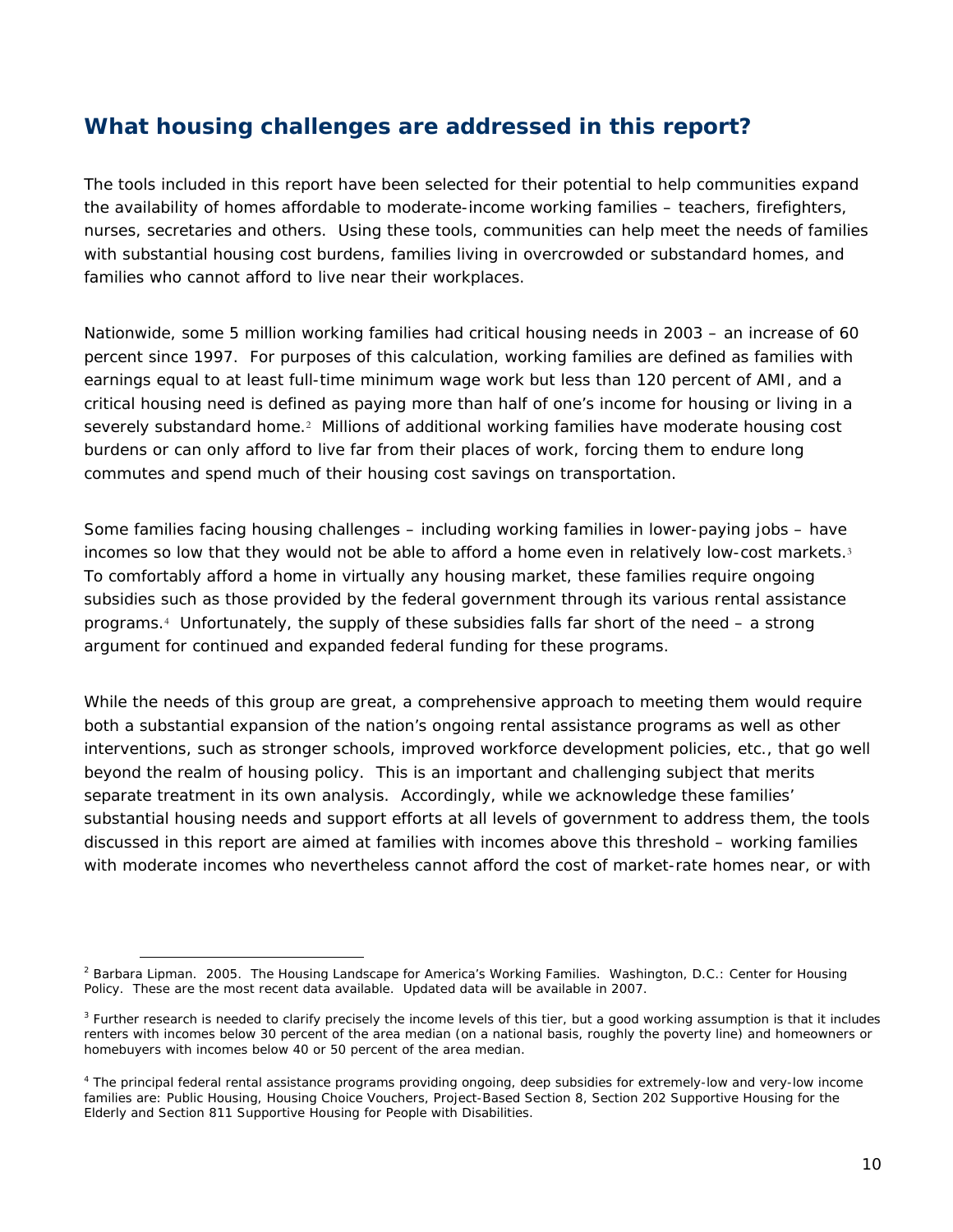good transit access to, their places of employment, with a particular emphasis on those who are not well served by current federal housing programs.<sup>5</sup>

Figure 1 illustrates the general scope of the housing cost challenges that are the focus of this report. As families' incomes increase (the horizontal axis), the amount they can afford to pay for a home (the vertical axis) goes up. Some working families (shaded gray) have incomes that are too low to afford basic operating (for rental housing) or construction (for homeownership) costs, even in relatively low-cost markets. The income needed to afford these minimal costs is represented on the figure by the letter A. Other families (shaded with horizontal bars) have incomes that are sufficient to afford the costs of market-rate homes; the income needed to afford market-rate homes is represented on the figure by the letter B. This report provides strategies aimed at the middle group (shaded black), which falls between these two extremes – working families with moderate incomes who cannot afford the costs of market-rate homes in their desired communities.

#### **Figure 1: Housing problems addressed in this report**  (black shaded section identified by arrow)





Household Income

 $\overline{a}$ 

The housing needs of this middle group are quite diverse, with some families needing relatively modest amounts of assistance and others needing considerable assistance. Moreover, the income

<sup>&</sup>lt;sup>5</sup> With some exceptions, most federal rental assistance is provided to families with incomes below 60 percent of AMI, and most federal assistance for homeowners is targeted to families with incomes below 80 percent of the area median.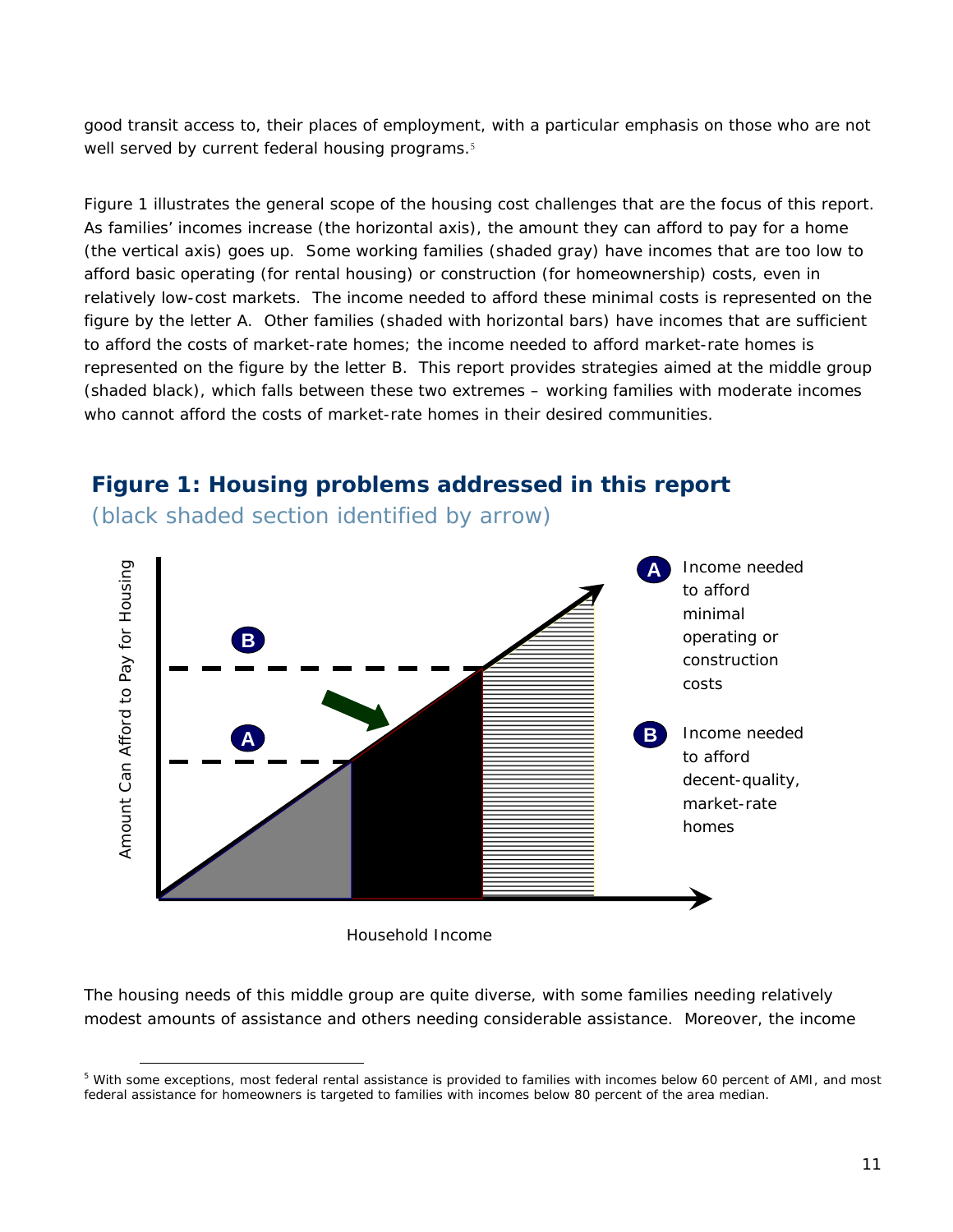levels that define this group vary from community to community. For this reason, this report has emphasized flexible solutions that can be adapted by states and localities to meet their specific needs.

#### **How were the conclusions in this report derived?**

Five main criteria have been used to evaluate and select strategies for inclusion in this report:

- 1. **Ease of Financing/Cost-Effectiveness.** In this analysis, preference has been given to policies that require minimal commitment of additional state or city funds, unless those funds are supported by a new revenue source or leverage significant federal funds that would not otherwise be available. Among other things, a focus on this criterion has elevated the importance of strategies that extend the duration of affordability periods and more effectively recycle existing subsidies to help more families.
- **2. Magnitude of Potential Impact.** While the wide variation in the types of policy options considered in this report makes it extremely difficult to develop an apples-to-apples comparison of the likely magnitude of these policies, in general, this analysis focuses on policies that would, if adopted, have the potential to help a significant number of families in the applicable jurisdiction.
- **3. Replicability.** While not all strategies will be appropriate for or capable of implementation in all jurisdictions, in general, this analysis focuses on policies that could be implemented across large numbers of jurisdictions without bumping up against significant legal constraints or limitations of federal funding.
- **4. Flexibility.** Preference has been given to policies that preserve significant flexibility for local implementation, especially regarding the income levels of qualifying families.
- **5. Ease of Implementation.** Preference has been given to policies that are easier to implement.

Given the great variation in the nature of the different policies considered for this report and the general lack of systematic data on their use and outcomes, these ratings are inherently subjective. Over time, however, the Center hopes to collect more systematic and uniform data that will allow more objective assessments.

The raw material for this analysis was a series of interviews with practitioners, policy-makers and other experts in housing policy, supplemented by a review of available literature. (See Appendix A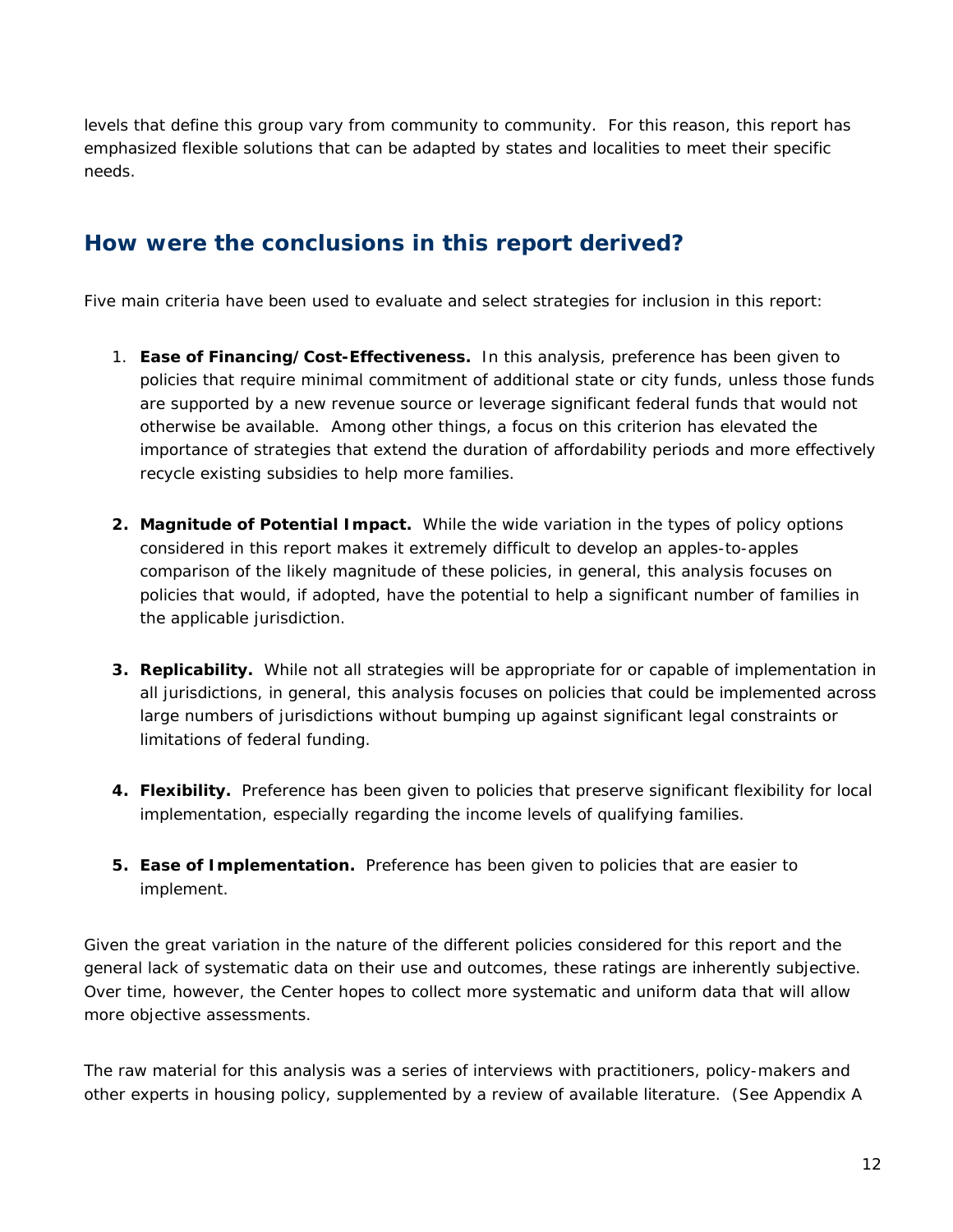for a list of individuals interviewed and the Selected Bibliography for a list of resources reviewed.) While many of the conclusions expressed in this analysis are based on those sources, ultimately, the findings reflect the conclusions of the author, rather than those of the individuals surveyed, and the author bears sole responsibility for any errors.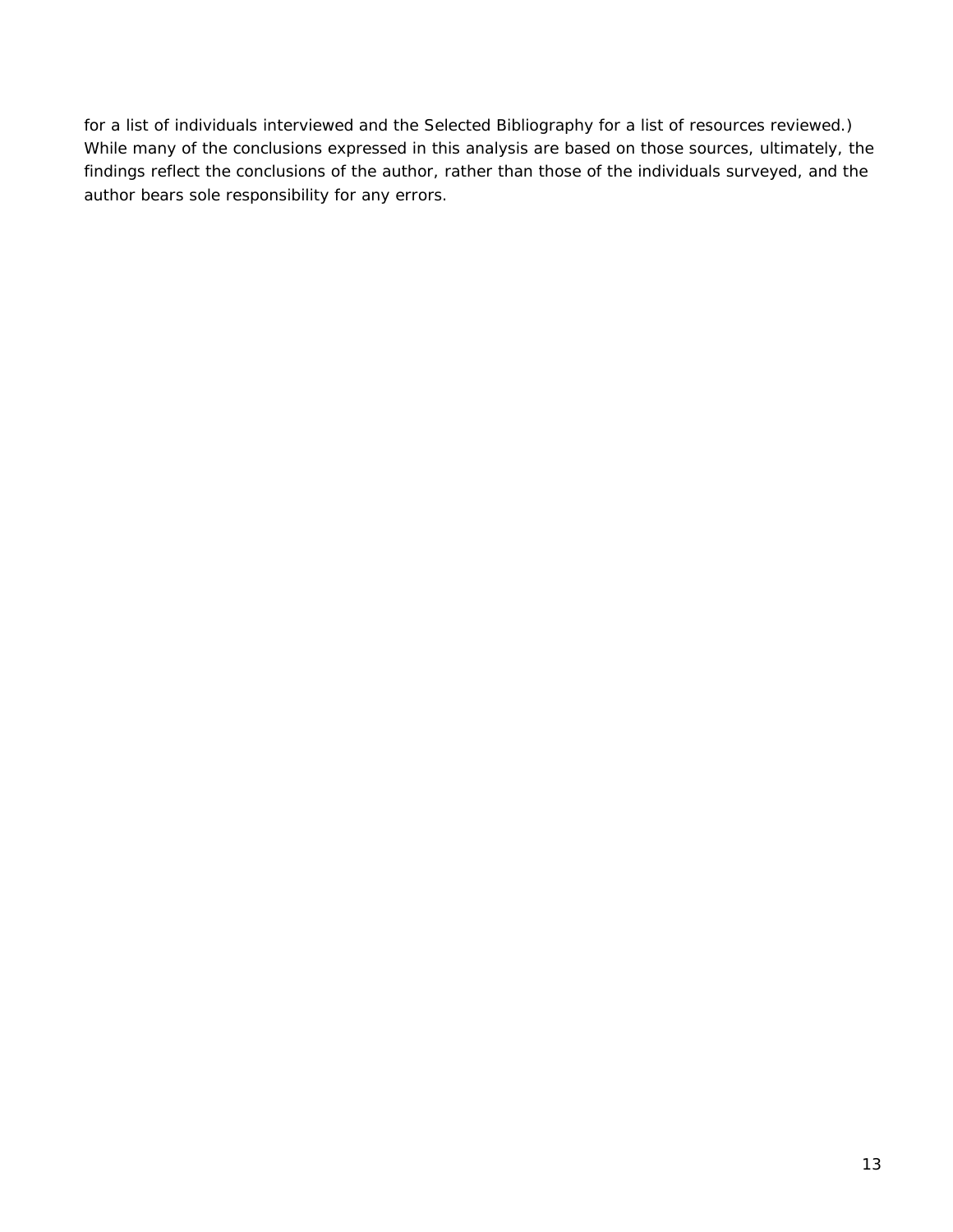## **CHAPTER 2 – STRATEGIES FOR BRINGING HOMES WITHIN REACH OF WORKING FAMILIES**

This chapter summarizes the high-impact policies identified in this analysis for expanding the availability of homes affordable to working families. The policies fall into six broad categories, each of which describes an important strategy for state and local governments to consider in addressing housing affordability challenges within their communities:

- Expand the availability of sites for the development of affordable homes
- Reduce red tape and other regulatory barriers to affordable homes
- Harness the power of strong housing markets
- Generate additional capital for affordable homes
- Preserve and recycle resources for affordable homes
- Empower residents to purchase and retain market-rate homes

A list of the high-impact policy solutions recommended for implementing these strategies is provided on the next page. The balance of this chapter provides an overview of the analysis that led to the selection of these policies and a brief description of each. The next chapter reviews each policy in detail, providing assessments across five criteria, examples of how the policies have been implemented and suggestions on how to overcome likely implementation challenges.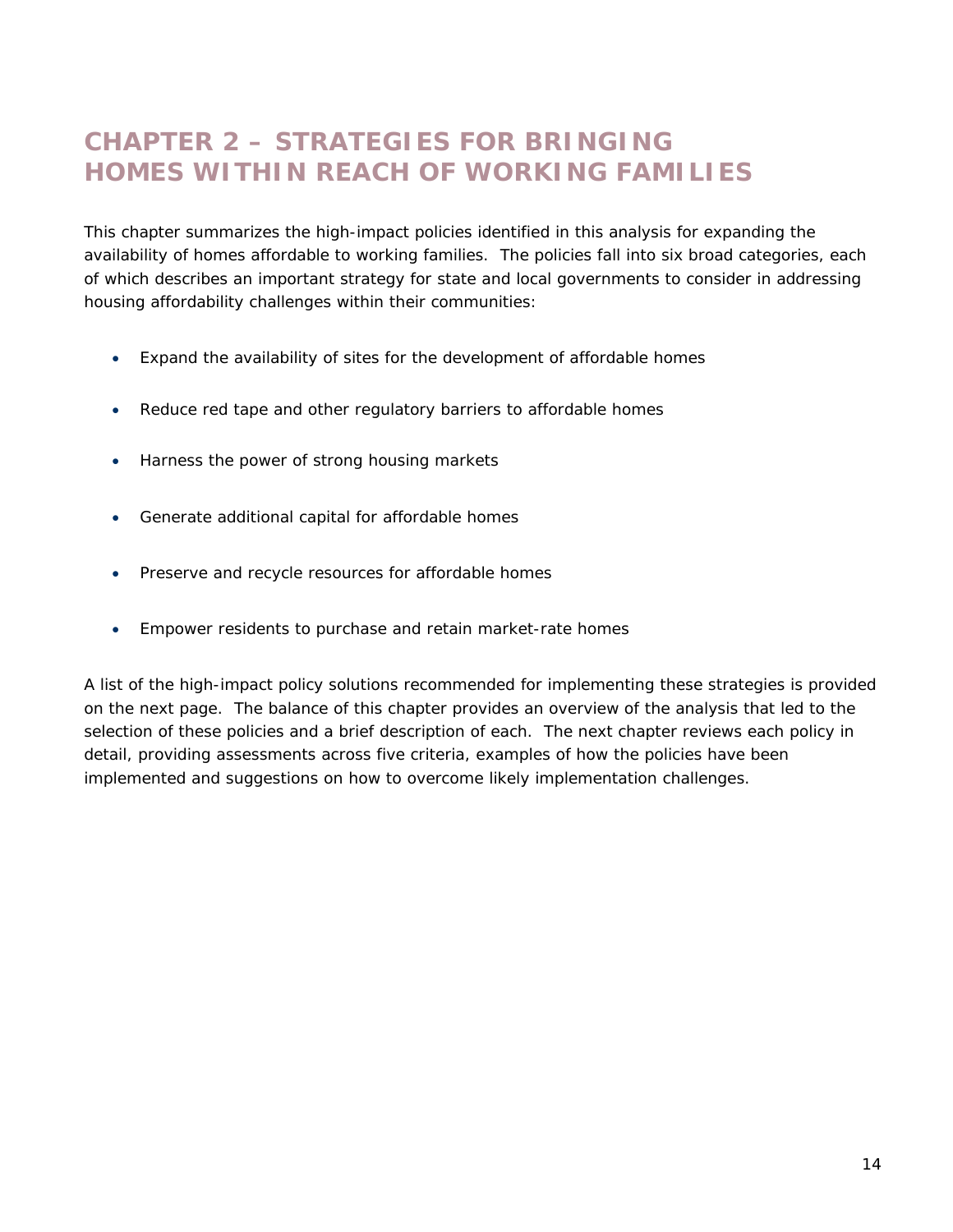## **State and Local Policies for Increasing the Availability of Affordable Homes**

#### Expand the availability of sites for the development of affordable homes

- 1. Make *publicly owned land* available for affordable homes
- 2. Facilitate the reuse of *abandoned, vacant and tax-delinquent properties*
- 3. Expand the supply of homes through *rezonings*

#### Reduce red tape and other regulatory barriers to affordable homes

- 4. Ensure that zoning policies support a *diversity of housing types*
- 5. Adopt *expedited permitting and review* policies
- 6. *Revise impact fee structures*
- 7. Adopt *building codes that facilitate rehabilitation* of existing homes

#### Harness the power of strong housing markets

- 8. Utilize *tax increment financing* to fund affordable homes
- 9. Stimulate construction and rehabilitation through *tax abatements*
- 10.Create or expand *dedicated housing trust funds*
- 11. Establish *inclusionary zoning* requirements or incentives
- 12. Use *cross-subsidies* to support mixed-income communities

#### Generate additional capital for affordable homes

- 13. Expand use of the 4 percent Low-Income Housing Tax Credit
- 14. Provide pre-development and acquisition financing
- 15.Support housing bond issues
- 16. Ensure that housing finance agency reserves are used for affordable homes
- 17. Leverage employers' commitment to affordable homes for workers

#### Preserve and recycle resources for affordable homes

- 18. Preserve affordable rental homes
- 19.Recycle down payment assistance
- 20. Use shared equity mechanisms to create mixed-income communities

#### Empower residents to purchase and retain market-rate homes

- 21. Expand homeownership education and counseling
- 22. Help moderate-income homeowners avoid foreclosure and equity loss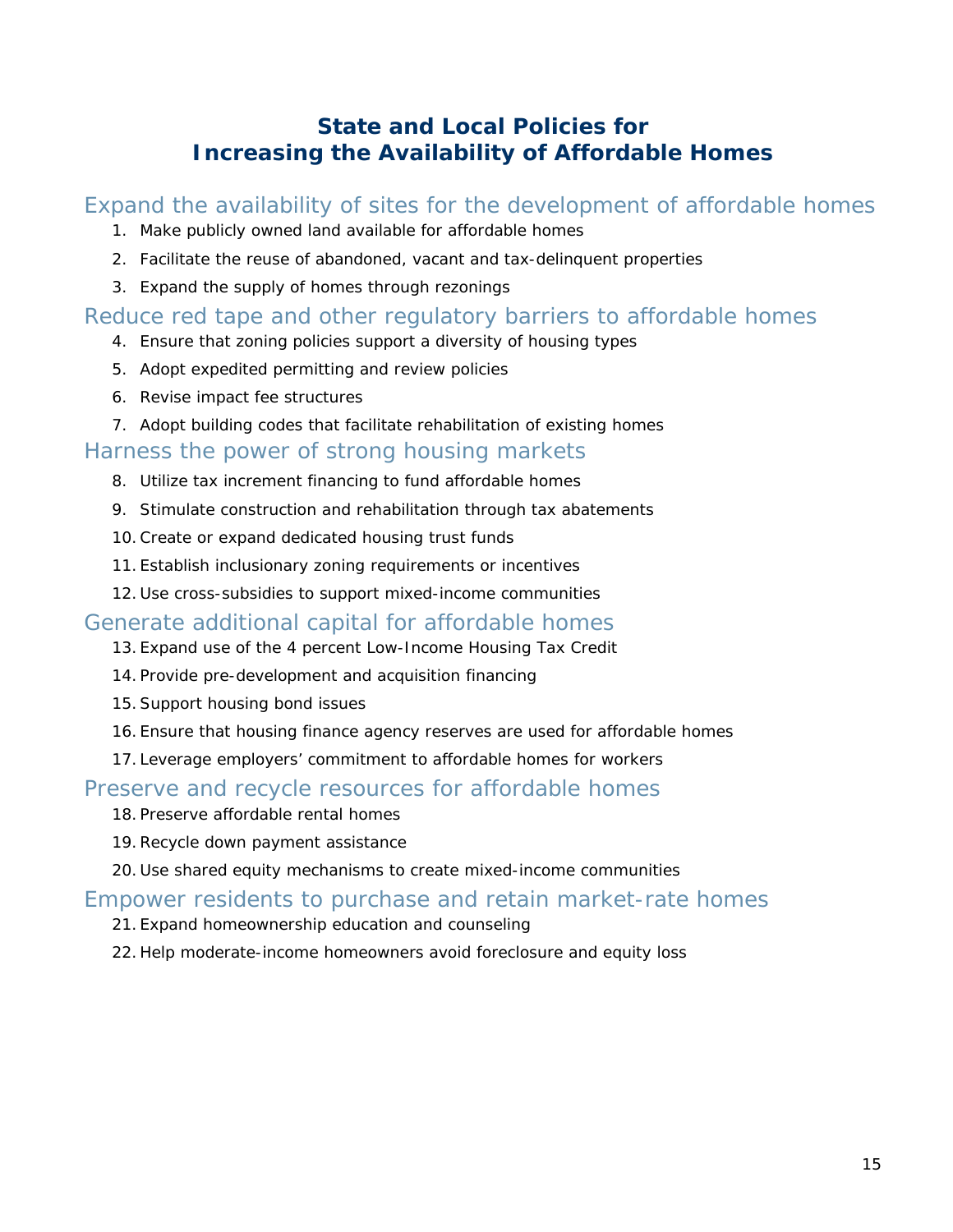## **Expand the availability of sites for the development of affordable homes**

Why are homes more expensive in certain areas than others? There are a number of different ways to answer this question, but perhaps the most straightforward response is that home prices vary primarily because of variations in the cost of land. While construction costs do vary somewhat from area to area, these variations do not come close to explaining inter-area differences in home prices, nor do variations in the costs of materials. That leaves land costs as the primary driver of high home prices.

This response is a bit simplistic as it begs the question of *why* land costs vary so much from place to place. But even before one gets to that level of complexity, two important state and local policies stand out as direct responses to the problem of high land costs:

- 1. *Make publicly owned land available for affordable homes***.** Identify publicly owned land that is either vacant or underutilized and facilitate the development or redevelopment of these properties for affordable homes.
- 2. *Facilitate the reuse of abandoned, vacant and tax-delinquent properties***.** Acquire properties through foreclosure on tax liens, purchase or, where appropriate, eminent domain for reuse as affordable homes.

Why do land costs vary so much from area to area? Economists would (and do) say that housing prices are a factor of supply and demand. If there are no constraints on the supply of land for new development, an increase in the demand for housing should lead to an increase in the supply of housing so that, after an initial period of delay while the supply is being developed, the demand is met and housing prices stay fairly stable. In such an environment, land is relatively inexpensive as a fraction of overall home costs, with home prices primarily reflecting improvements to the land (i.e., the nature of the home built on the land) or other amenities, such as a desirable location. When there are constraints on the supply of sites for new development in an area of high demand, however, increases in demand cannot be met by new supply. Thus, land becomes more valuable as a commodity, driving up the price of homes.

There is strong evidence that local zoning and other land-use restrictions act as constraints on supply that drive up land costs and, thus, make homes significantly less affordable. For example, according to Glaeser and Gyourko,<sup>6</sup> home prices in 2000 were fairly close to or below construction

<sup>&</sup>lt;sup>6</sup> Edward L. Glaeser and Joseph Gyourko. March 2002. The Impact of Zoning on Housing Affordability. Harvard Institute of Economic Research Discussion Paper Number 1948, Harvard University, http://post.economics.harvard.edu/hier/2002papers/HIER1948.pdf.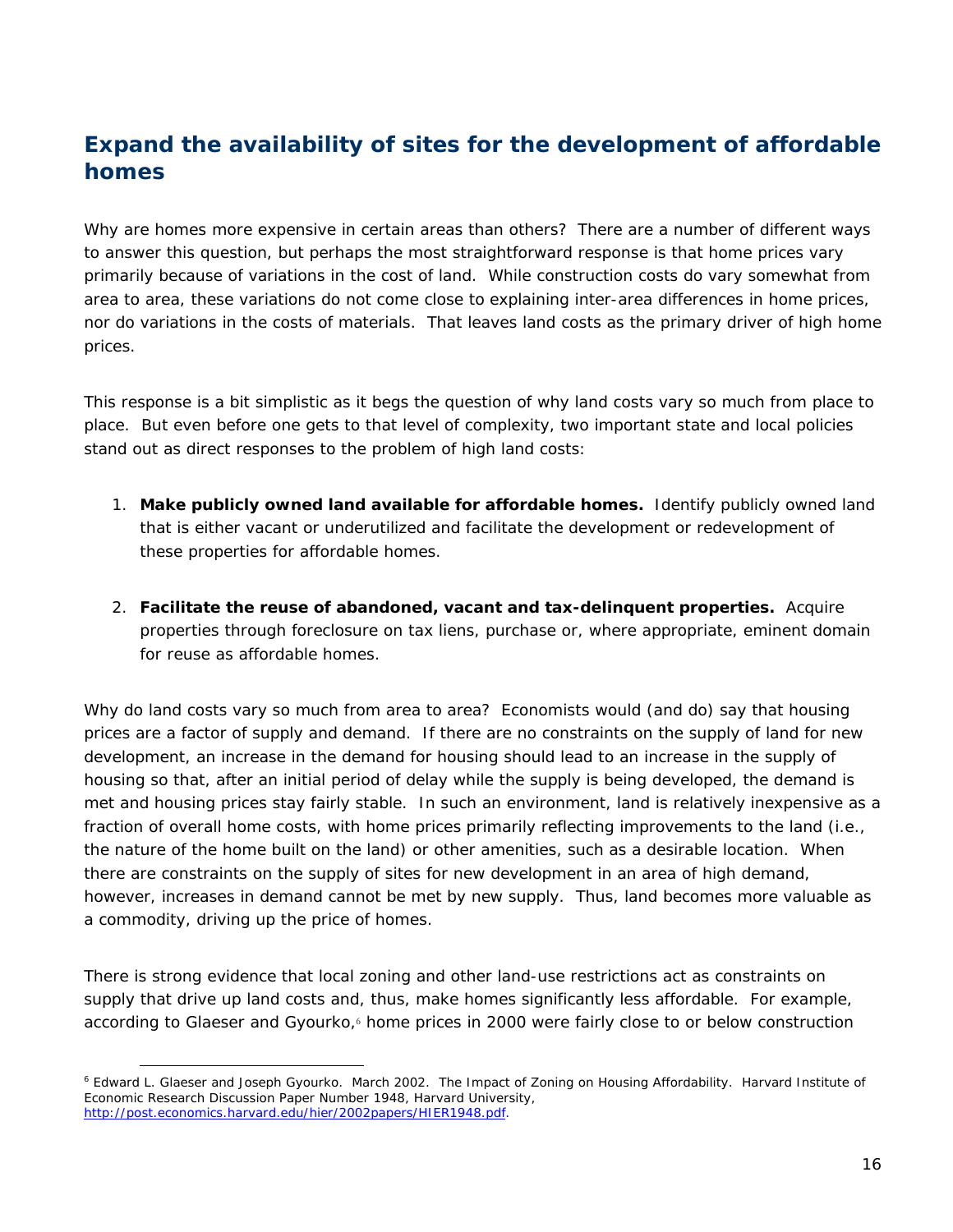costs in most of the country. In those areas where home prices were much higher than construction costs, a home on a 15,000 square foot lot did not sell for much more than a home on a 10,000 square foot lot, suggesting that it wasn't land per se that was expensive, but rather the permission to build (i.e., zoning and permit approvals).<sup>7</sup>

This is not to say that zoning itself is a mistake, or that it does not confer certain benefits that help to offset the drawback of higher home prices. But it does mean that jurisdictions in which homes are priced out of reach of working families should strongly consider using their zoning and land-use controls as strategies for expanding the supply of developable sites and letting the market respond better to pent-up demand.

The third policy highlights the power of jurisdictions to use their zoning powers to increase the supply of developable sites:

3. *Expand the supply of homes through rezonings***.** Many zoning maps were completed decades ago and are now outdated. By revising their zoning policies to make land available for residential development that is not currently zoned for that use, localities can increase the supply of land for development. Localities also can increase the supply of homes by increasing, in appropriate locations, the allowable densities within residential areas.

To contribute meaningfully to the supply of homes affordable to working families, these policies need to be implemented either on a broad enough scale to substantially increase the overall supply of homes – thus driving down prices for everyone – or in a manner designed specifically to lead to the production of additional affordable homes, such as through inclusionary zoning requirements or incentives.

## **Reduce red tape and other regulatory barriers to affordable homes**

"We have met the enemy and it is us," asserted noted housing economist William C. Apgar, Jr., at a recent conference on high-cost housing markets. $8$  By this he meant that a substantial factor driving up the price of housing is a variety of constraints on the supply of homes imposed by local

 $\overline{a}$  $<sup>7</sup>$  To buttress their conclusion that local land-use restrictions are driving up home prices by constraining the supply of</sup> developable land, Glaeser and Gyourko point to the lack of a correlation between higher housing prices and higher densities. According to economic theory, if there were no restrictions on supply imposed by government, owners who lived on valuable land would likely choose to subdivide their land and live on smaller lots. So, in areas where housing prices were higher, one would find higher densities. The fact that higher housing prices often co-exist with low densities suggests that there are significant artificial constraints on the supply of land imposed by zoning and other land-use controls.

<sup>&</sup>lt;sup>8</sup> Presentation of William C. Apgar, Jr., on April 24, 2006, at the conference titled "Affordable for Whom?: Meeting Diverse Housing Needs in High-Cost Cities," sponsored by the New York City Housing and Preservation Department, the Federal Reserve Bank of New York and the Furman Center for Real Estate and Urban Policy.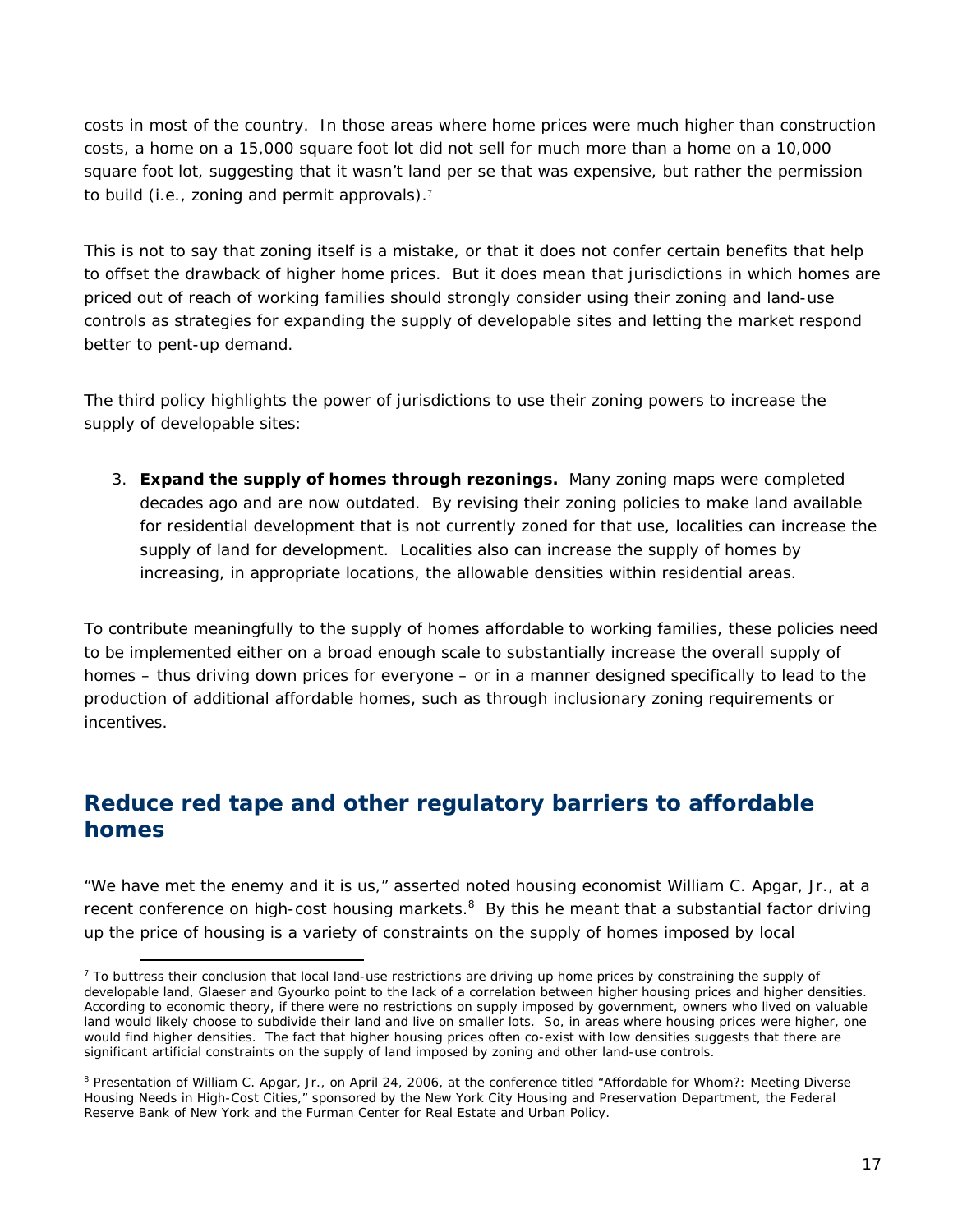governments in service of other objectives. While some of these objectives – such as environmental protection, preservation of green space and the separation of residential neighborhoods from industrial areas containing factories and manufacturing plants – are clearly legitimate governmental objectives, jurisdictions seldom consider the full impact of these regulations on the price of homes. Moreover, many regulatory obstacles to the development of homes serve no legitimate social interest and exist merely because of neglect or inertia.

In 1991, the official U.S. Advisory Commission on Regulatory Barriers to Affordable Housing estimated that regulatory constraints on the production of homes drive up home prices by as much as 35 percent.<sup>9</sup> A review of more than a dozen studies conducted since that time shows that all found significant negative impacts on home affordability due to a variety of regulatory constraints.<sup>10</sup>

The policies highlighted in this section all reflect ways that state and local governments can expand the supply of affordable homes by reducing regulatory constraints to new development or rehabilitation:

- 4. *Ensure that zoning policies support a diversity of housing types.* Multifamily homes, manufactured homes and accessory dwelling units are housing types that allow for the production of homes that can be less expensive than detached, single-family homes. By maximizing their availability, communities can both expand the supply of affordable homes and meet a wider range of their constituents' needs.
- 5. *Adopt expedited permitting and review policies***.** In the development business, time is money. By providing for expedited permitting and review processes for developments that qualify as "affordable," communities not only can reduce the production costs of affordable homes, but also can provide an incentive for developers to produce them.
- 6. *Revise impact fee structures***.** Many communities use impact fees to cover the estimated costs of expanding infrastructure and public services to meet the needs of newly added area residents. By moving from fixed impact fees, assigned on a per-unit basis, to fees that are proportionate to the size of a home, communities can enhance the affordability of modestsized homes targeted to families with moderate incomes.
- 7. *Adopt building codes that facilitate rehabilitation of existing homes***.** In many communities, older homes undergoing moderate levels of rehabilitation must also include additional renovations to bring them into compliance with current building standards. These requirements add significantly to the cost of rehabilitation and create a strong disincentive for

 $\overline{a}$ 9 U.S. Advisory Commission on Regulatory Barriers to Affordable Housing. 1991. *"Not In My Back Yard": Removing Barriers to Affordable Housing.*

<sup>10</sup> See Table 1 of U.S. Department of Housing and Urban Development. 2005. *Why Not in Our Community: Removing Barriers to Affordable Housing*.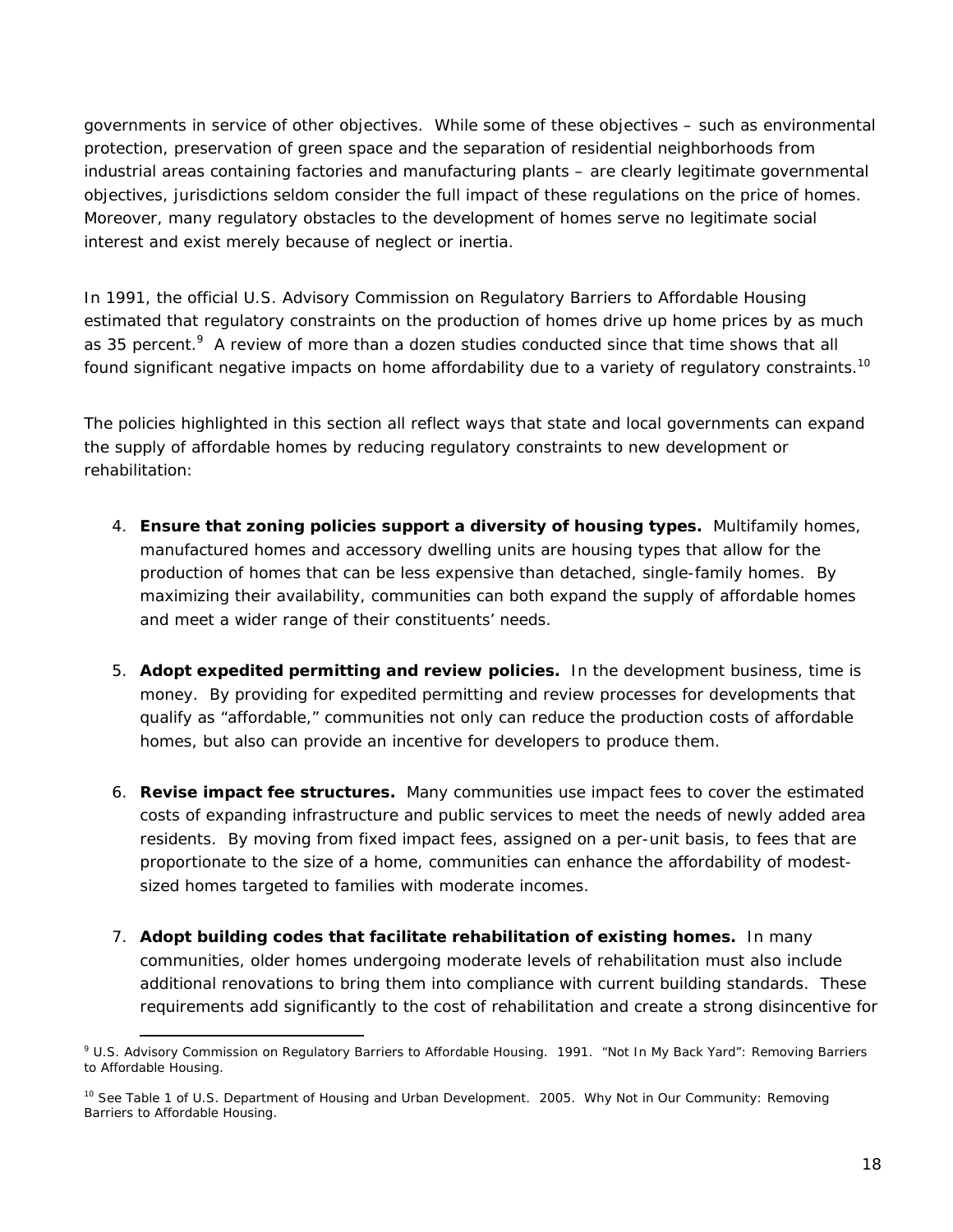updating existing structures. To remedy this problem, a growing number of communities have adopted special building codes designed to facilitate the moderate rehabilitation of existing structures while maintaining safety.

#### **Harness the power of strong housing markets**

Hot housing markets pose obvious problems for efforts to bring homes within reach of working families. With home prices rising faster than incomes, housing affordability challenges grow larger and larger.

The following policies turn the problem of strong housing markets on its head and use the power of strong markets to increase home affordability:

- 8. *Utilize tax increment financing to fund affordable homes***.** Tax increment financing (TIF) is an increasingly popular approach to raise revenue for community redevelopment, including the production of affordable homes. This tool allows communities to pay for redevelopment projects, such as new roads, schools and homes, with the increased property tax revenues that these projects are expected to produce. To ensure that TIFs make a measurable contribution to the affordability of homes, the legislation authorizing the TIF should require that a minimum percentage of revenue be used for affordable homes.
- 9. *Stimulate construction and rehabilitation through tax abatements***.** Tax abatements are similar to TIFs in that they involve the voluntary relinquishment of expected future tax revenue for a specified period of time in order to stimulate a public benefit. In the housing context, tax abatements most often are used as an incentive for the construction or rehabilitation of rental homes. Payments in lieu of taxes (PILOT) – essentially, partial tax abatements – serve a similar function.
- 10. *Create or expand dedicated housing trust funds***.** Housing trust funds are flexible vehicles for financing affordable homes, ideally supported by a dedicated funding source, such as real estate transfer taxes or recording fees. Because of their flexibility, housing trust funds can be an invaluable tool for filling in the gaps in federal housing programs.
- 11.*Establish inclusionary zoning requirements or incentives***.** Inclusionary zoning generally involves a requirement or an incentive for developers to include a modest percentage of affordable homes within newly created developments. While certain forms of inclusionary zoning can be controversial, when implemented appropriately it represents a promising approach for harnessing the power of the market to produce affordable homes.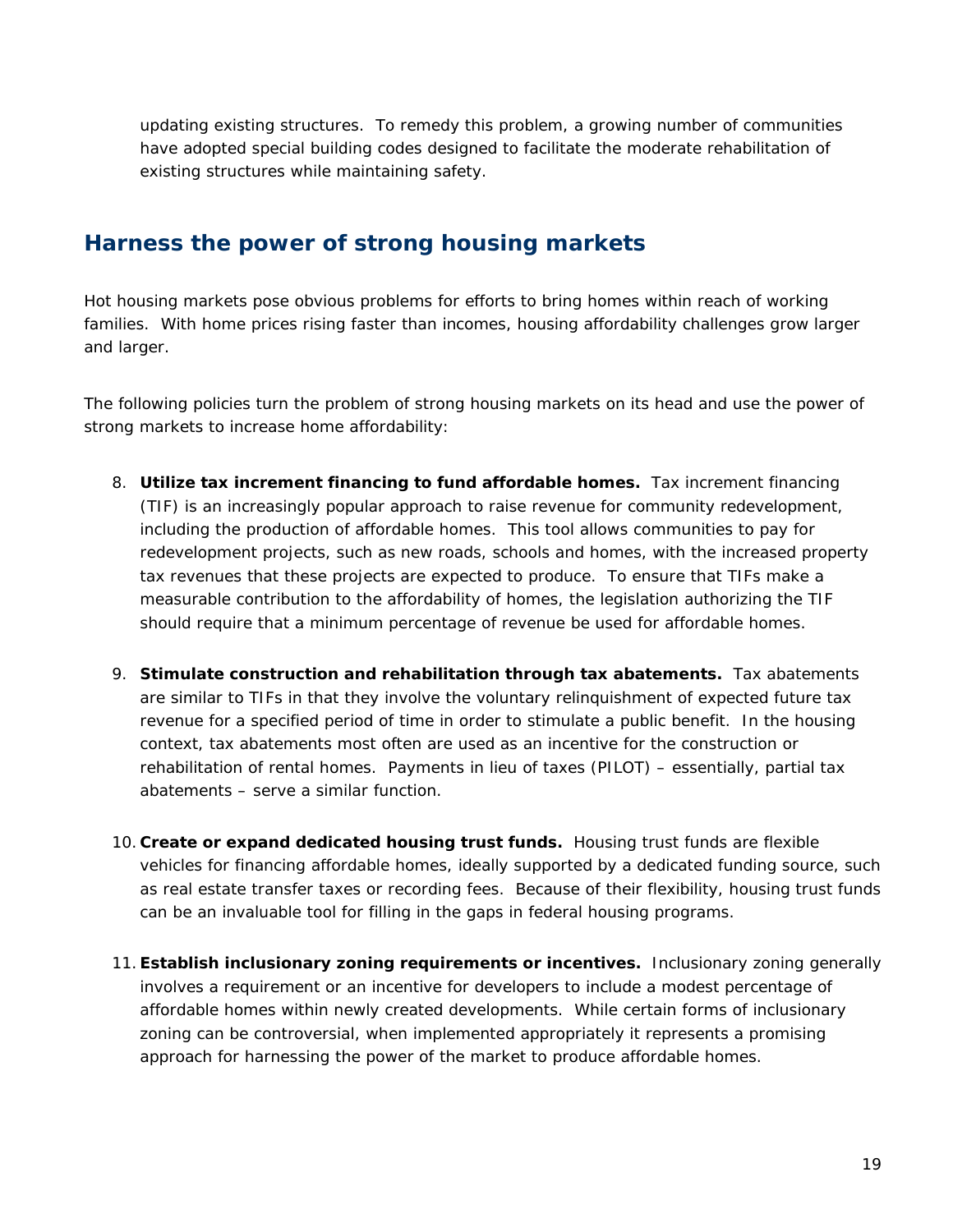12. *Use cross-subsidies to support mixed-income communities***.** In strong housing markets, nonprofit or mission-driven for-profit developers can use profits from the sale or rental of market-rate homes to subsidize the costs of affordable homes. For example, some developers have used the profits from market-rate condominium units to subsidize for-sale condominium or rental units in the same development that are affordable to working families.

## **Generate additional capital for affordable homes**

Imagine that the federal government developed a new housing program that provided a virtually unlimited supply of federal grants to subsidize the costs of rental homes affordable to moderateincome families. Some local match would be required to access federal funds under this new program, with the match higher for areas with higher home costs. The funds could be used either for new construction or rehabilitation. Eligibility would be limited to families with incomes below 60 percent of AMI.

Sound too good to be true in this era of fiscal austerity? Fortunately, the program already exists.

It's called the 4 percent Low-Income Housing Tax Credit. Long overshadowed by its more generous cousin, the standard 9 percent Low-Income Housing Tax Credit, the 4 percent tax credit program appears to be significantly underutilized relative to its potential. To avoid leaving federal dollars on the table, this analysis recommends that states:

13. **Expand use of the 4 percent Low-Income Housing Tax Credit.** Key steps include allocating additional private-activity bond cap authority to rental homes, developing a process for directing appropriate deals (particularly rehabilitation of existing structures) to 4 percent rather than 9 percent tax credits, and ensuring that sufficient locally controlled funds are available to make 4 percent tax credit deals work.

Low-Income Housing Tax Credits may only be used to serve families with incomes below 60 percent of AMI and, thus, help only a portion of the population that is the subject of this report. On the other hand, as families' incomes rise, it becomes easier to secure private-sector financing for the construction or rehabilitation of homes. Indeed, several of the individuals interviewed for this report noted the greatly expanded availability of private-market capital for all forms of housing investment, including affordable homes.

The wide availability of private-market capital suggests there is less need than there was in the past for state and local lending programs to provide capital for the construction of affordable homes. The principal exception appears to be in the area of pre-development and acquisition financing (and to some extent, more general working capital), where private financing is less widely available on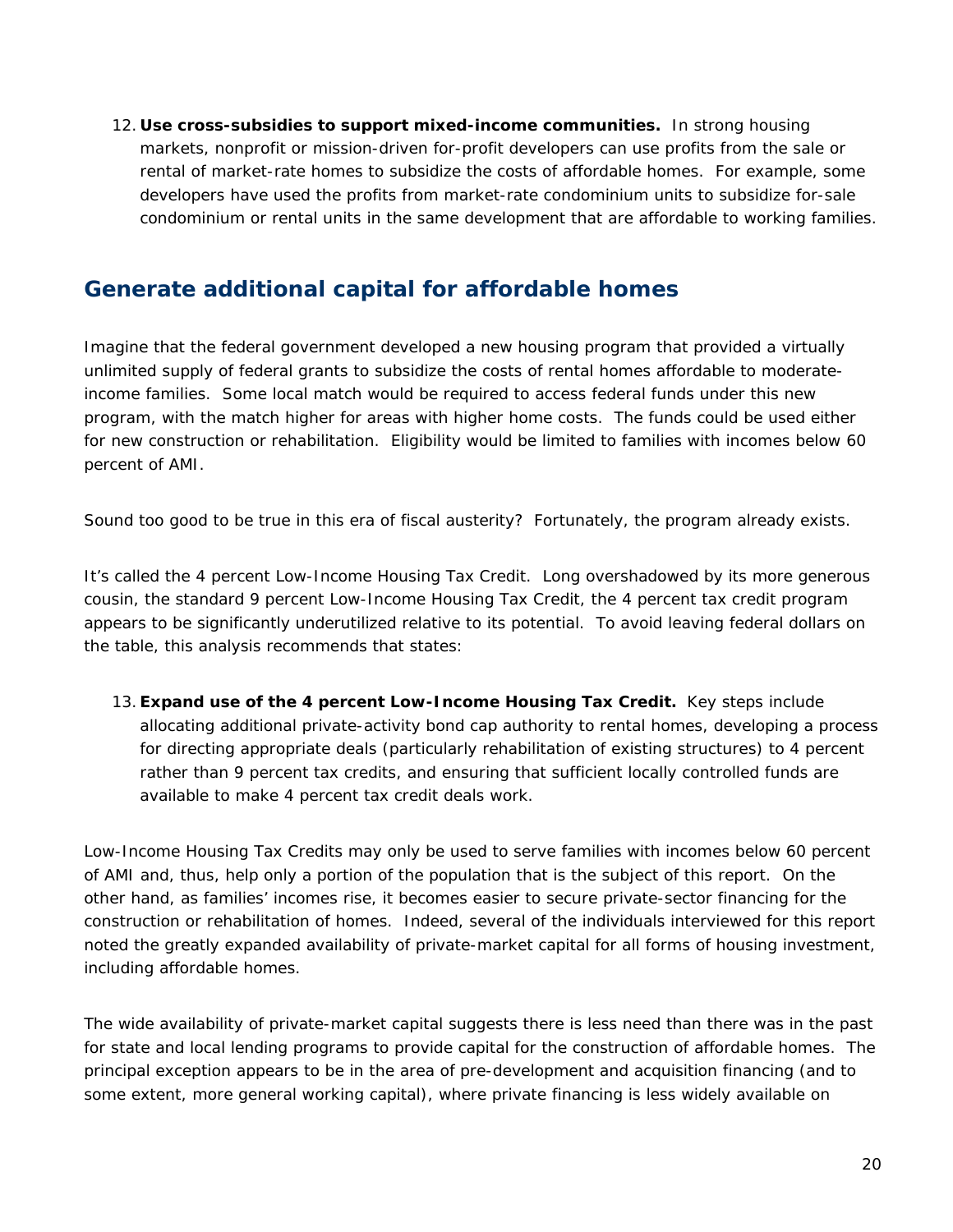favorable terms, especially for smaller nonprofit organizations. (By contrast, this issue appears to be less acute for more sophisticated for-profit and nonprofit entities.) On a related note, loan guarantees or other forms of credit enhancement appear to be a useful technique for facilitating larger-scale community development transactions by nonprofits or mission-oriented for-profits.

14. *Provide pre-development and acquisition financing***.** State and local lending programs to provide pre-development or acquisition financing and/or general working capital can be a useful tool for helping nonprofits to produce affordable homes. Loan guarantees or other credit enhancement techniques also appear to be useful for facilitating larger transactions that carry both high risks and high potential for reward.

While loans to finance the construction or rehabilitation of homes are widely available, grants are harder to come by, but are often necessary for producing homes affordable for working families. The next two policies are sources of funding for grants, or loans with very patient repayment terms that function like equity, for affordable homes:

- 15. *Support housing bond issues*. While challenging to secure, general obligation bonds for affordable homes can provide an indispensable form of flexible funding to help bring homes within reach of working families.
- 16.*Ensure that housing finance agency reserves are used for affordable homes*. In 2004, 13 state housing finance agencies reported that their fiscal reserves were tapped by the state for activities unrelated to the agencies' programs. States and localities should insist that housing finance agency reserves be used solely for purposes related to affordable homes, and work collaboratively with their housing finance agencies to determine whether some portion of the agencies' reserves or program revenues can support the jurisdictions' overall plans for increasing the availability of homes affordable to working families.

One final, emerging source of support and funding for affordable housing is employers:

17. *Leverage employers' commitment to affordable homes for workers*. A growing number of employers in high-cost housing markets are worried that high home costs will threaten their ability to attract and retain qualified workers. There are a number of promising strategies for leveraging employers' commitment to produce more homes affordable to working families.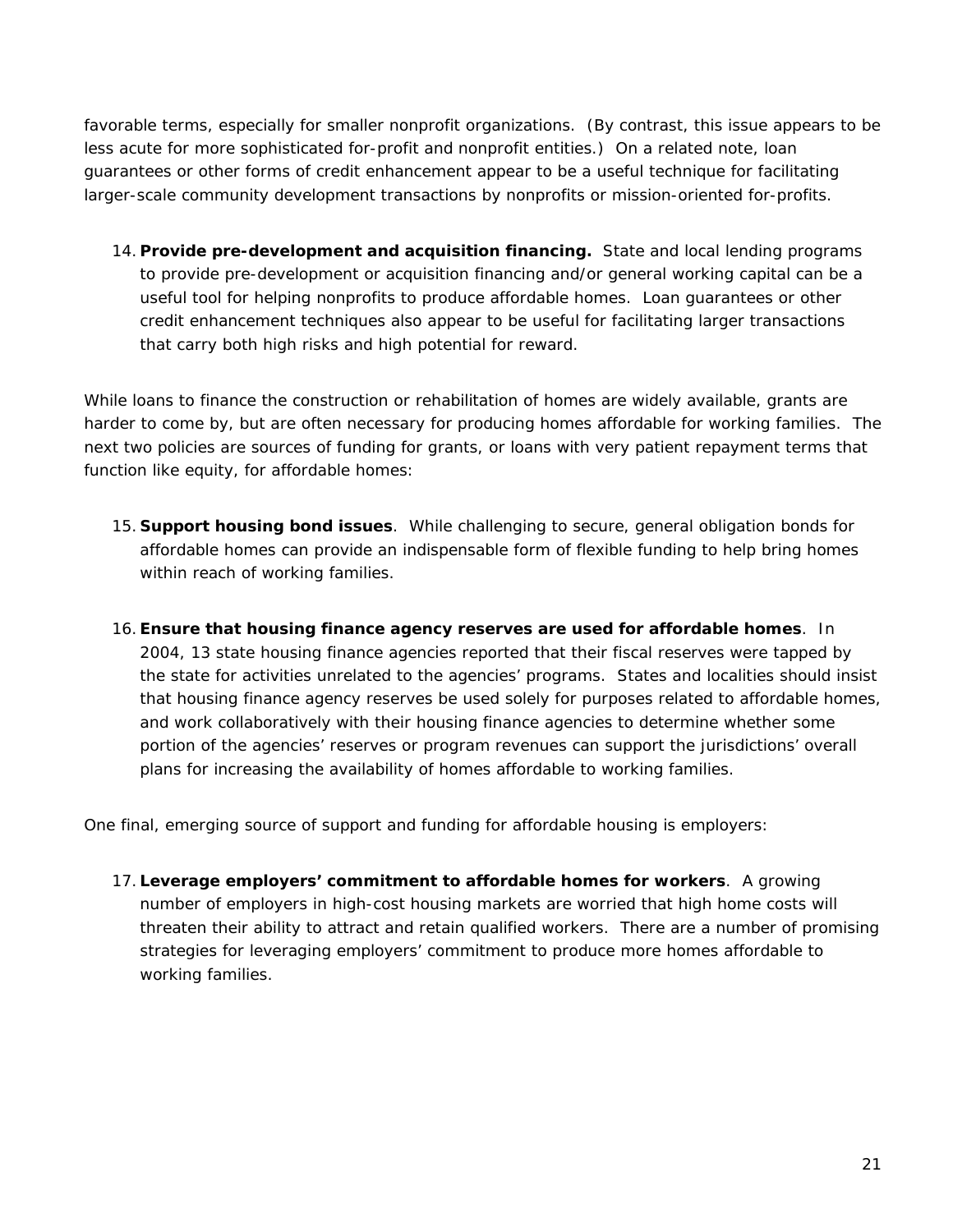#### **Preserve and recycle resources for affordable homes**

Over the past decade, states and local governments have grown increasingly aware of the importance of preserving existing, affordable rental homes. The issue is most acute (and most widely recognized) for federally subsidized properties, whose owners have the option of opting out or prepaying their mortgages – both of which tend to result in the loss of affordable "hard" units in the markets where they're most needed. But the issue arises in the private market as well, where lower-cost homes are lost due to inadequate maintenance on the one end or substantial upgrading on the other. In general, preservation of existing, moderately priced homes – both formerly subsidized and unsubsidized – tends to be cost-effective.

18. *Preserve affordable rental homes*. State and local governments should work to preserve both subsidized and unsubsidized rental homes affordable to working families. Preservation of unsubsidized but affordable rental homes is a particularly important policy in high-cost markets with a sizable stock of well-priced older rental homes.

The merits of preservation apply equally to state and local funding streams for affordable homes. To the extent that states and localities can recycle funds and/or ensure extended affordability periods, they can serve more people and, over time, make sizable dents in their affordable housing challenges. The following are two particularly important approaches:

- 19. *Recycle down payment assistance*. A HUD study found that roughly half of down payment assistance programs funded with federal HOME funds provide assistance in the form of a grant or forgivable loan, while the other half utilize a deferred second mortgage in which the funds are required to be repaid – usually when the home is sold or refinanced. By recycling down payment funds, the latter approach allows jurisdictions to bring homeownership within reach of many more families.
- 20. *Use shared equity mechanisms to create mixed-income communities*. In some communities, policy-makers have grown concerned that millions of dollars invested in fostering homeownership opportunities for first-time homebuyers may have provided only temporary relief because of the continuing rise in home prices. Homes that were once made affordable through large public subsidies or inclusionary zoning policies have become out of reach of working families upon resale. To address this problem, a growing number of states and localities have adopted "shared equity" approaches that balance asset accumulation by home purchasers with covenants that ensure ongoing affordability. In addition to preserving the value of public subsidies, these approaches are essential for helping to preserve a mix of homes affordable to families with varying incomes.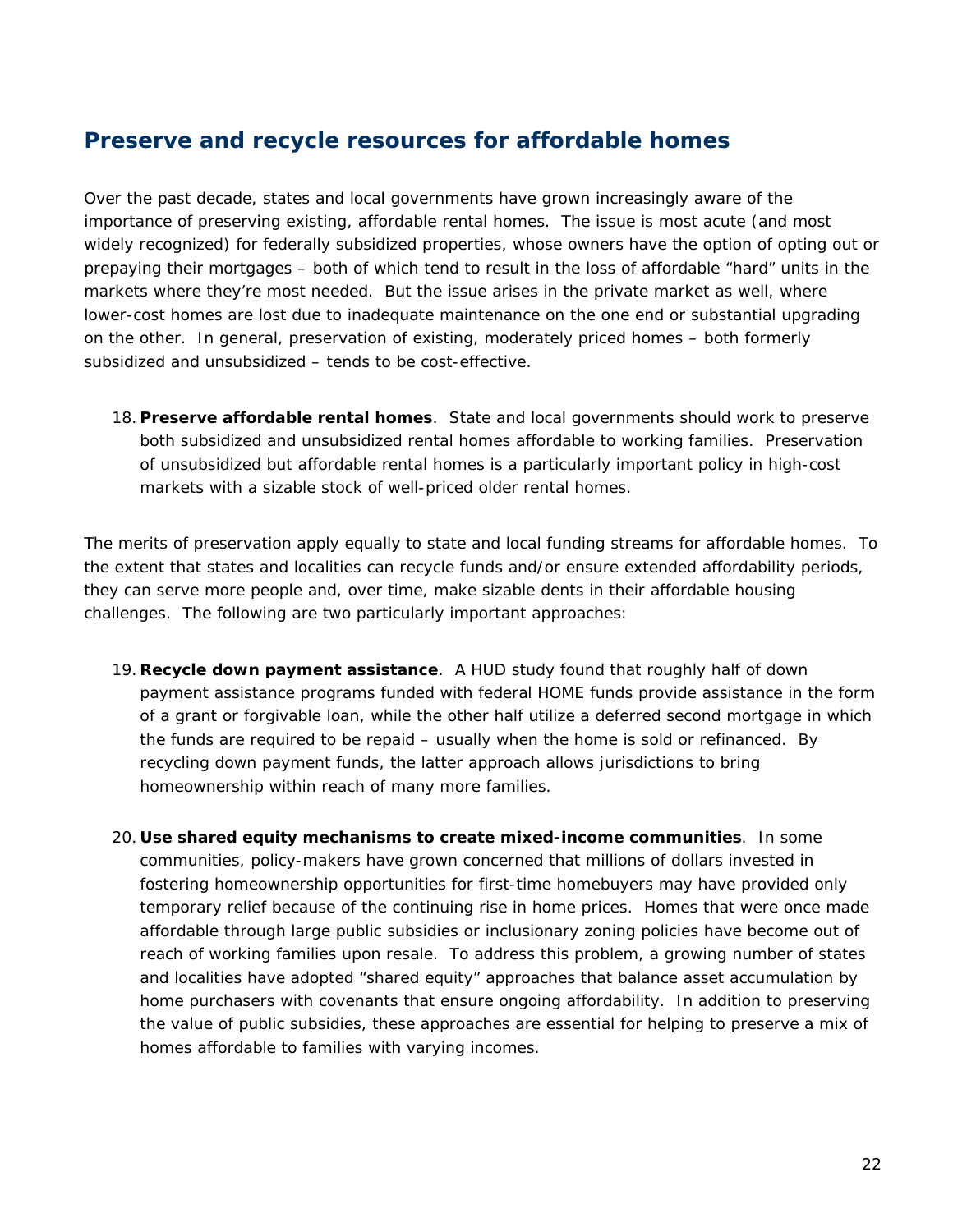#### **Empower residents to purchase and retain market-rate homes**

As a group, the policies considered above have focused overwhelmingly on expanding the supply of homes, but there is also a "demand" side to the equation. To the extent that families have adequate incomes and credit to afford market-rate homes, the need for government intervention to provide affordable homes is greatly reduced. Demand-side solutions also have the advantage of improving families' lives in ways that go beyond affordable homes. For example, efforts to help families increase their incomes will help them better afford a range of goods, including child care, health care and retirement savings, as well as housing. Similarly, efforts to improve families' credits will lower their costs for car loans, car insurance and school loans, as well as homes.

By helping workers to expand their skills, workforce development strategies can help them obtain higher-paying jobs, putting them in a better position to afford market-rate homes. Most workforce development strategies, however, appear to be targeted at families with incomes below 30 to 50 percent of AMI, and thus fall outside the scope of this report.

Homeownership education and counseling, on the other hand, are valuable demand-side policies that are effective for families with both low and moderate incomes.

21.*Expand homeownership education and counseling***.** These policies increase homeownership attainment and sustainability over time by helping families navigate the complicated homebuying process, improve their credit so they qualify for lower-cost privatemarket mortgages, prepare for the responsibilities of homeownership, and avoid predatory scams as well as more exotic financing that undermines homeownership stability.

Helping families to become homeowners is only half the battle, as many new and existing homeowners struggle to retain their homeownership status in the face of confusing mortgage products, rising interest rates and rising property taxes. Accordingly, the final high-impact policy considered in this report is to:

22. *Help moderate-income homeowners avoid foreclosure and equity loss***.** Increasingly important complements to pre-purchase homeownership education and counseling are postpurchase counseling and foreclosure prevention programs that help moderate-income homeowners sustain their homeownership status over time. The recent spike in the use of exotic mortgage products, such as interest-only and payment-option mortgages, combined with a rise in interest rates and the slowdown in the homeownership market have greatly increased the risk of foreclosure and/or equity loss by homeowners and, thus, the importance of foreclosure prevention efforts. Homeownership sustainability is also advanced by helping low- and moderate-income families meet the challenge of rising property taxes during a time of rapidly increasing property values.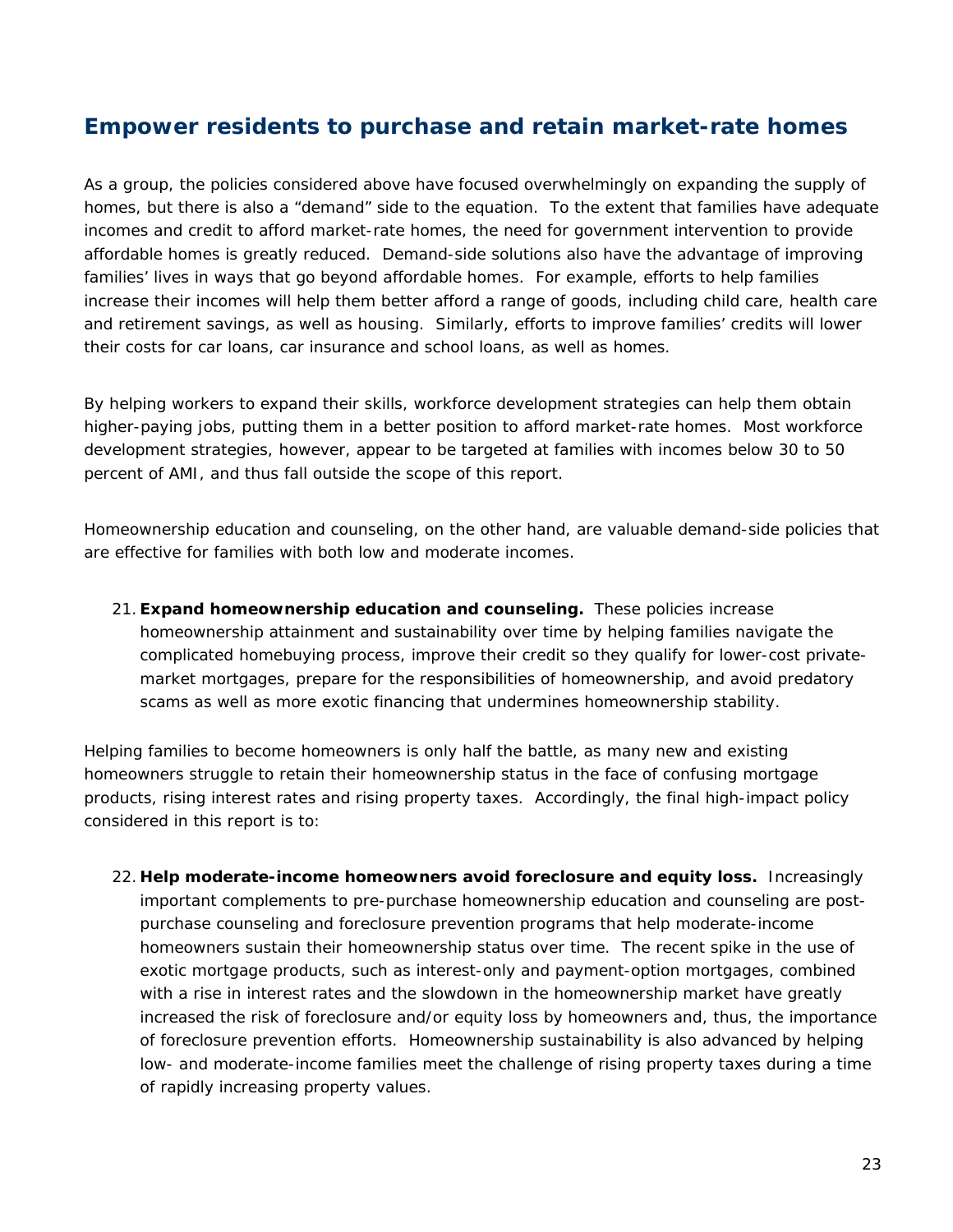# **CHAPTER 3 –ANALYSIS OF HIGH-IMPACT POLICY SOLUTIONS**

This chapter reviews each of the high-impact policies in detail, providing assessments across five criteria, examples of how they have been implemented and suggestions on how to overcome likely implementation challenges. The policies fall into six broad strategies, each of which describes an important role for state and local governments in addressing housing affordability challenges within their communities:

- Expand the availability of sites for the development of affordable homes
- Reduce red tape and other regulatory barriers to affordable homes
- Harness the power of strong housing markets
- Generate additional capital for affordable homes
- Preserve and recycle resources for affordable homes
- Empower residents to purchase and retain market-rate homes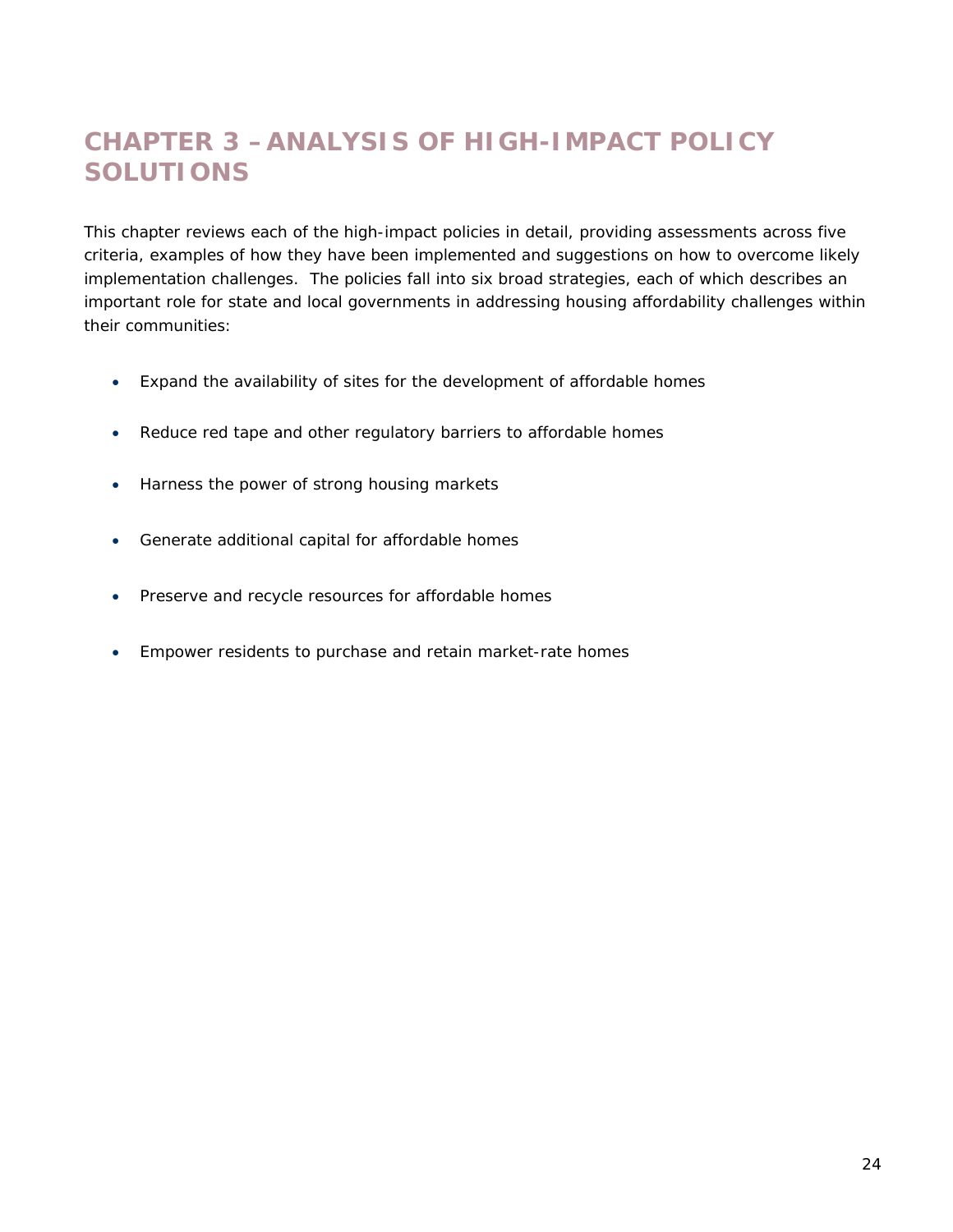## **Expand the availability of sites for the development of affordable homes**

#### 1. Make publicly owned land available for affordable homes

With a population of 26,401 per square mile in 2000, New York, N.Y., is the densest city in the United States.11 So, if any city ought to have trouble finding land for affordable homes, it's New York City. Yet, despite its already high density, New York City is undergoing a development boom and recently announced plans to create and preserve 165,000 affordable homes over the next 10 years – one of the largest (if not the single largest) affordable housing plans in United States history.12 Some 92,000 of these homes are proposed to come from new construction, with the balance coming through the preservation of existing affordable homes.

Where will the land come from? The answer to this question provides a number of lessons for other cities struggling to deal with high home costs. If one can find land for affordable homes in New York City, surely one can find it anywhere!

The first strategy highlighted in New York City's 10-year plan is the creative use of land controlled by state and local agencies. For example, the New York City Department of Housing Preservation and Development (HPD) is working with the city's school district to convert PS 109, an historic school in East Harlem, into affordable homes. The city is also working with the city agency in charge of hospitals to build housing for seniors at the former Sea View Hospital in Staten Island. Other sites HPD has identified for new affordable homes include underutilized land owned by the city's department of transportation (currently a surface parking lot), surplus land at the Kingsboro Psychiatric Hospital in Brooklyn, and surplus land owned by the New York City Housing Authority. The number of additional affordable homes to be built on these underutilized properties adds up; nearly 6,000 homes are planned for land owned by the New York City Housing Authority alone.

As this list reflects, New York City is not confining its attention solely to land controlled by agencies traditionally associated with affordable homes. To find land that could be used for affordable homes, HPD is working collaboratively with other city and state agencies to comprehensively examine the utilization of publicly controlled land. Where publicly controlled land is either vacant or underutilized (e.g., a surface parking lot or a low-rise structure in an area with mid-rise or high-rise buildings), the city plans to actively consider whether the land could be made available for the development of affordable homes or developed into a mixed-use property that could incorporate both affordable

<sup>11 2000</sup> Census, as reported by Demographia at http://www.demographia.com/db-uscity98.htm. This statement is accurate for cities with a population of 100,000 or higher. The cities over 100,000 people with the next highest densities are: Patterson City, N.J. (17,674 people / sq mile), San Francisco, Calif. (16,633), Jersey City, N.J. (16,093) and Cambridge, Mass. (15,765).

<sup>12</sup> See *The New Housing Marketplace: Creating Housing for the Next Generation*. http://www.nyc.gov/html/hpd/downloads/pdf/10yearHMplan.pdf.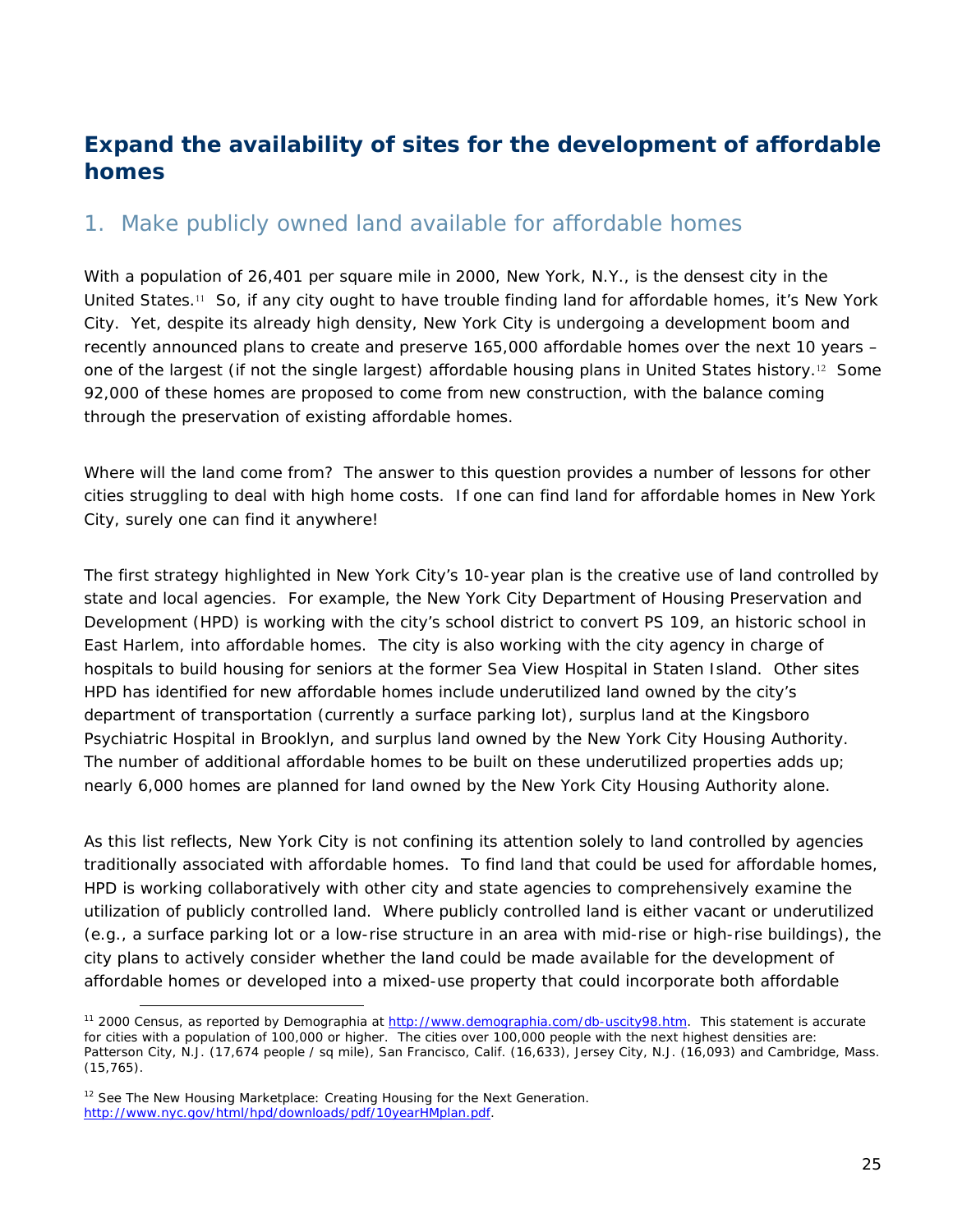homes and the current use of the property (e.g., by incorporating a covered parking lot into a midrise structure).

New York City is not alone in making creative use of publicly controlled land. In 2004, the Greenbrier Heights development and community center in Woodinville, Wash., were completed on land that had been identified as surplus and made available for affordable homes by the King County government. Once slated to become a solid waste transfer station, the land is now the site of 170 affordable homes targeted to families with a range of incomes and includes a mix of rental properties and owner-occupied homes. The development is one of the first to be completed on land identified through an innovative King County ordinance (Ordinance 12394) that requires parcels deemed surplus by the county and suitable for homes to be sold or leased for affordable homes.<sup>13</sup>

Other examples include the use of vacant land in Camarillo, Calif., which was formerly part of the state mental hospital, to develop homes affordable to faculty and staff of California State University– Channel Islands; the adaptive reuse of South Rossville Elementary School in Rossville, Ga., for affordable homes for seniors; and the redevelopment of the former Stapleton airport site in Denver, Colo., into a mixed-use, sustainable, master-planned community with at least 10 percent of the homes affordable to working families.

To maximize the impact of this policy, communities may find it helpful to provide a formal structure to drive efforts to identify potential sites that could be used for affordable homes. The King County ordinance provides one example of such a structure – a generally applicable ordinance that applies to any surplus land that is suitable for residential development.

Another approach is to set up a task force to identify potential sites for affordable homes comprised of representatives from all the different agencies that own or control land. Effective task forces generally include representatives from such public agencies as school systems, hospitals, housing authorities, and police and fire departments. Depending on the local market, owners of large tracts of public land, including courts, prisons, railroads, the military and even airports, also can contribute to efforts to locate sites for the development of affordable homes. When implementing this solution, jurisdictions should seek to establish a fair and transparent public process to identify and make sites available for development that will include homes affordable to working families.

<sup>&</sup>lt;sup>13</sup> For more information, see http://www.metrokc.gov/exec/news/2004/0517041.htm.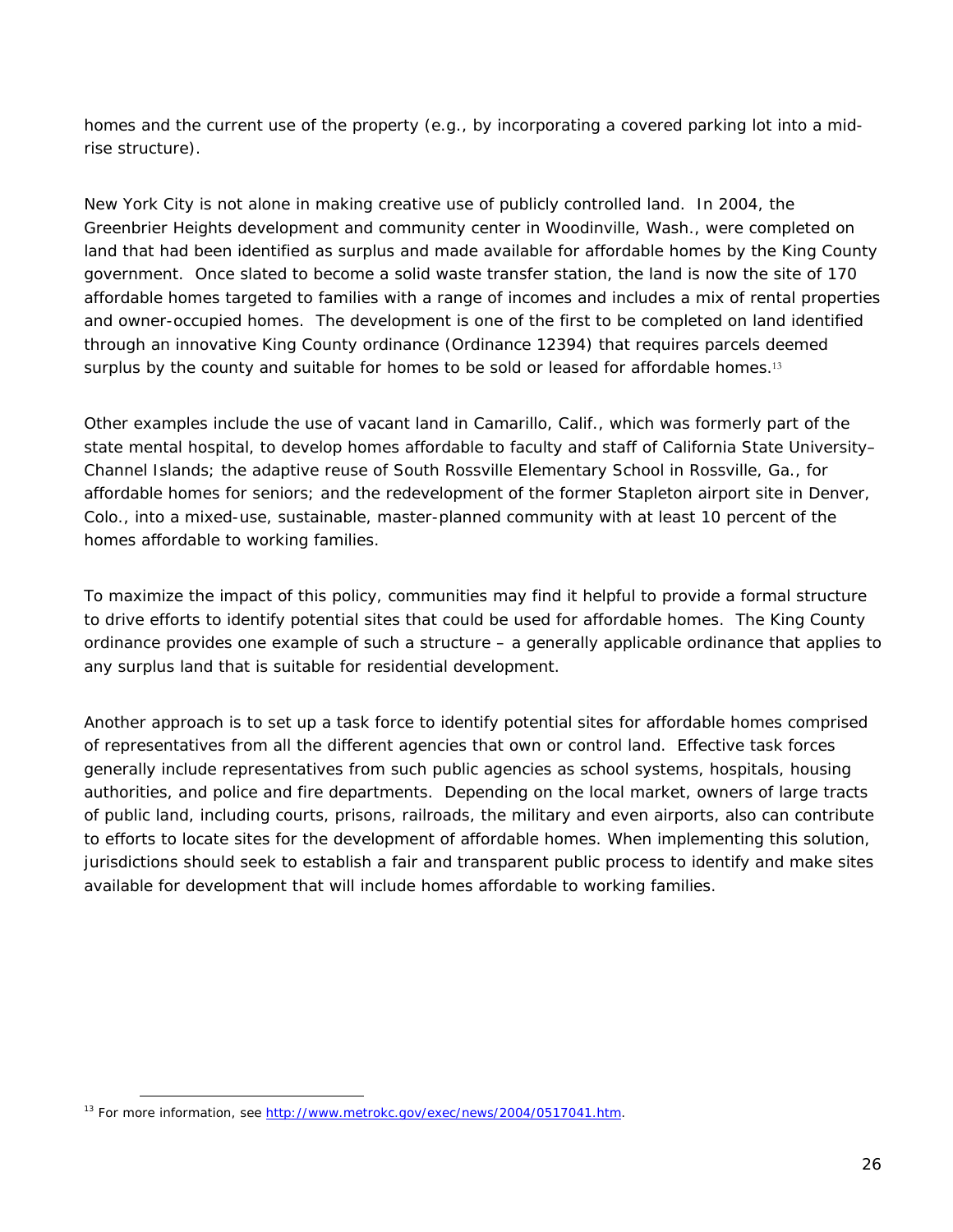#### *Assessment*

While not without its challenges, this policy scores highly on most of the ranking criteria:

- **Ease of Financing/Cost-Effectiveness.** Moderate to High. Making underutilized publicly controlled land available for affordable homes carries little or no out-of-pocket expense for the government. It does mean giving up the potential revenue that could come from selling the land to the highest bidder, however. In some cases, it also may mean that the land is no longer available for the original intended use.
- **Magnitude of Potential Impact.** High. A surprising amount of land is controlled by public entities. A comprehensive interagency effort to identify underutilized land and make it available for affordable homes could likely have a major positive impact on the supply of homes for working families.
- **Replicability.** High. It is likely that most communities contain land controlled by city or state governments that could be utilized to produce more affordable homes.
- **Flexibility.** High. Once the land is made available for affordable homes, few restrictions apply.
- **Ease of Implementation.** Moderate. The challenges of getting multiple agencies to work together to make land available for affordable homes should not be underestimated. Certain agencies also are likely to be worried that land that is underutilized today may be needed tomorrow. And, of course, there always will be pressure to sell land to the highest bidder, but these challenges are all within the control of the public sector. So ultimately, it is a matter of political will. Where a city has the political will to expand the availability of affordable homes for working families, it ought to be able to overcome these obstacles.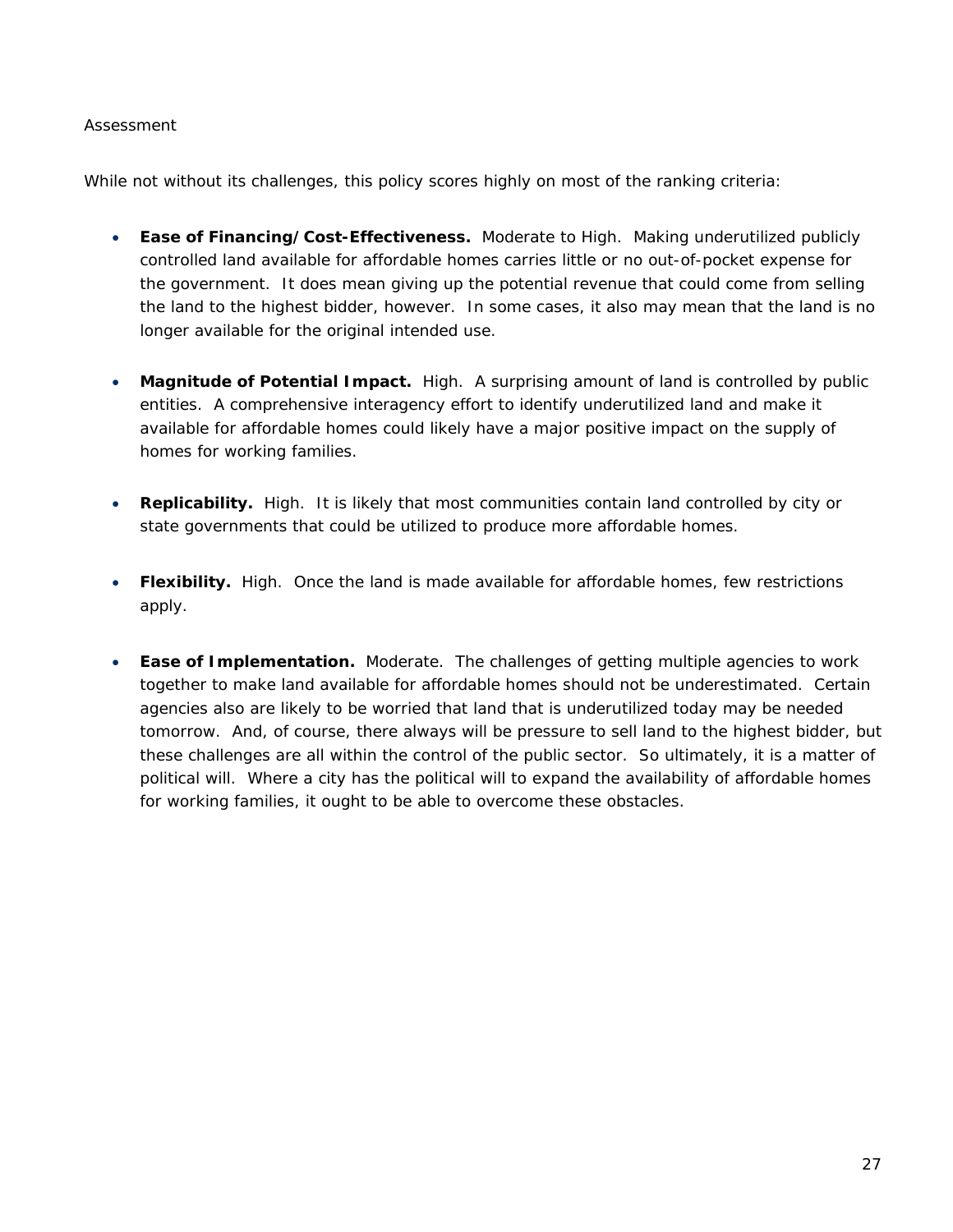## 2. Facilitate the reuse of abandoned, vacant and tax-delinquent properties

Whereas the first policy focuses on the reuse of land already controlled by state or local governments, this policy involves action by local government to acquire private land and make that land available for affordable homes.

The most common approach is to focus on tax-delinquent properties. There are two main reasons for this focus. First, the government has significant leverage over the disposition of these properties; second, these properties are often abandoned or contain vacant structures, which may present an obstacle to community development. By acquiring these properties through tax foreclosure and making the land available for development or redevelopment, communities not only can expand the availability of land for affordable homes, but also can contribute to community development as part of a comprehensive community revitalization plan.

In certain cases, communities have supplemented the tax foreclosure process with the purchase of land – either to assemble larger parcels for redevelopment or because they have largely exhausted the stock of properties made available through tax foreclosure. While the political climate surrounding eminent domain has become highly challenging since the U.S. Supreme Court decided *Kelo v. City of New London*, under appropriate circumstances, eminent domain can be another important complementary tool to facilitate the acquisition of properties necessary for comprehensive community revitalization.

It is important to recognize that there are many obstacles to the acquisition of tax-delinquent land. One cannot simply flick on a switch and make parcels available for affordable homes. Among other challenges are: complex, cumbersome and time-intensive tax foreclosure laws; multiple taxing jurisdictions that must agree to work together on the foreclosure process; laws specifying that properties acquired through tax foreclosure must be sold to the highest bidder; inadequate public funds to finance the redevelopment of acquired parcels; and often, lack of a clear plan for how to target the acquisition of parcels and utilize them as part of a larger community revitalization plan.

On the other hand, the rewards are great both for affordable homes and for community redevelopment more generally. The concentration of vacant, abandoned parcels in a community often is a major obstacle to private-market reinvestment and can be associated with higher crime rates. By acquiring these properties and putting them to good use as part of a larger community revitalization plan, communities can reduce crime, increase their tax base and expand the stock of decent, affordable homes.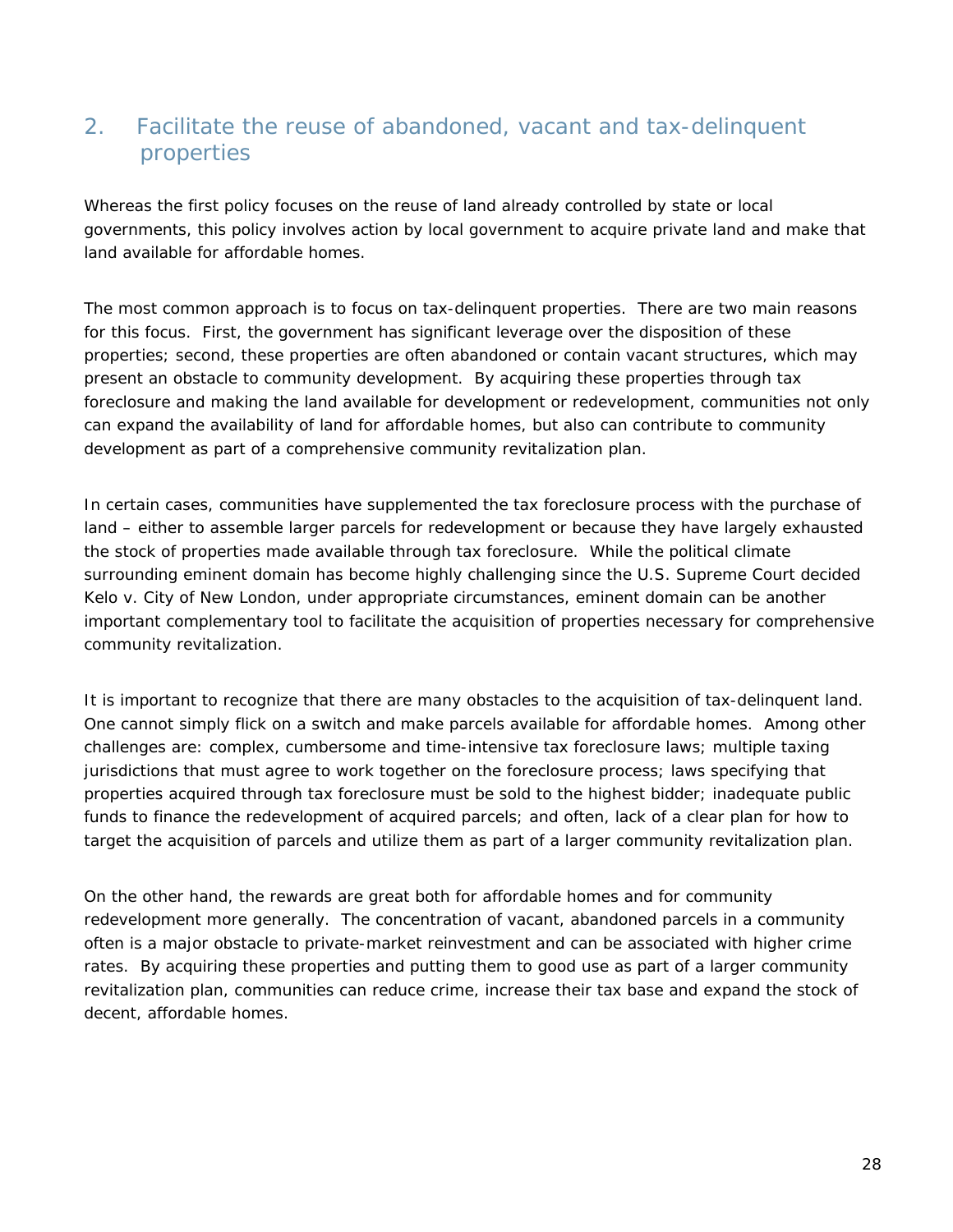An article by Paul C. Brophy and Jennifer S. Vey suggests 10 steps for redeveloping tax-delinquent and other vacant and abandoned properties: 14

- "Know your Territory." At a minimum, map the location of tax-delinquent properties and, ideally, develop a more comprehensive map of land that is available or potentially available for redevelopment.
- "Develop a Citywide Approach to Redevelopment." Take a proactive approach to identifying the areas in which redevelopment is likely to be most effective, develop neighborhood-level plans for using the acquired land, take an aggressive approach to acquiring land in service of the plans, and work to build political consensus around their implementation.
- "Implement Neighborhood Plans in Partnerships with Community Stakeholders." Local governments cannot implement community revitalization plans all by themselves. Active involvement of the community and neighborhood organizations, as well as the private sector, is essential.
- "Make Government More Effective." Successful implementation requires government to effectively coordinate a large, complicated effort, both within various units of local government and in partnership with the nonprofit and private sectors.
- "Create a Legal Framework for Sound Redevelopment." Many communities will need to reform their property tax foreclosure laws, either at the city or state levels, to make them work more efficiently. Other communities may want to examine how they can use eminent domain more effectively, on a limited basis, to supplement the foreclosure process. A number of states have created "land banks" to facilitate the acquisition and redevelopment processes at the state and local levels. (See below for more information.)
- "Create Marketable Opportunities." To facilitate redevelopment, communities will want to consider clustering parcels into larger, more marketable sites; clearing away existing structures; upgrading existing infrastructure; and, where necessary, remediating environmental hazards
- "Finance Redevelopment." Among other strategies for financing the costs of making the land available and marketable, the authors recommend tax increment financing, tax incentive programs, and private-activity and general obligation bonds.

<sup>&</sup>lt;sup>14</sup> Paul C. Brophy and Jennifer S. Vey. 2002. Seizing City Assets: Ten Steps to Urban Land Reform. Washington, D.C.: The Brookings Institution. http://www.brookings.edu/es/urban/publications/brophyveyvacantsteps.pdf. The full article contains examples to illustrate each of the 10 steps.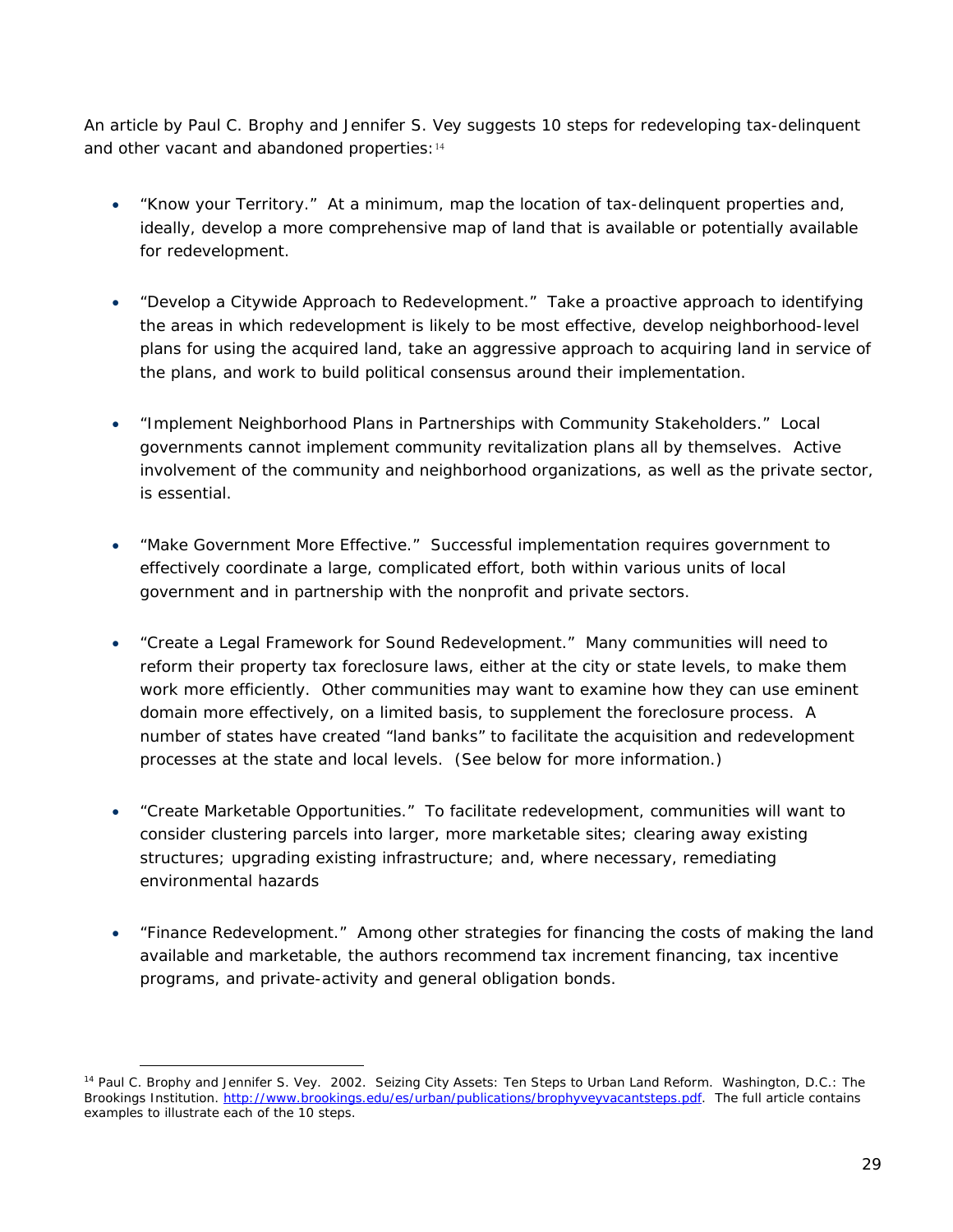- "Build on Natural and Historic Assets." Anchoring redevelopment around historic structures or such natural assets as a river or a park can increase the likelihood of success.
- "Be Sensitive to Gentrification and Redevelopment Issues." By increasing the utility and value of underutilized land, community revitalization will necessarily lead to higher property values, which will likely increase the value of nearby land and thus drive up the cost of homes for existing residents. Communities can mitigate this concern by including a strong affordable homes component in the revitalization plan and by working closely with community stakeholders in an open, transparent process.
- "Organize for Success." To be successful, these efforts will require leadership, collaboration and effective organization.

One particularly successful approach that communities have used to reclaim multiple land parcels is the establishment of a "land bank" to manage the planning, acquisition, disposition and financing process. A land bank is an institution chartered by state law to convert vacant, abandoned or taxdelinquent properties into productive use. Among other advantages, land banks can help resolve any confusion regarding ownership of properties, which can make it difficult to market the properties with clear title. Land banks also can provide a powerful framework for comprehensive community redevelopment by empowering a single entity to not only reclaim vacant and abandoned land, but also integrate that land into an overall plan for redevelopment in the community.

Whether communities choose to create a formal land bank or pursue tax foreclosures without one, many have found it useful to seek state legislation that streamlines the process for foreclosing on tax liens and ensures a reasonable share of tax-foreclosed properties remain reserved for affordable homes.

#### *Examples*

*Flint, Mich*. Through a combination of tax foreclosure reforms, the Michigan Land Bank Fast Track Act and amendments to the Brownfield Redevelopment Financing Act, the Genesee County Land Bank obtained broad and flexible authority to acquire, manage, clear, demolish, rehabilitate and develop tax-foreclosed land. Using these powers, the land bank acquired 3,400 parcels, cleaned thousands of empty lots and demolished hundreds of abandoned homes in just three years. The land bank has helped to preserve or develop affordable homes by, among other things, transferring at least 130 foreclosed, tenant-occupied properties to nonprofit housing organizations and assembling hundreds of empty lots for city development projects, as well as local nonprofit and community organization projects. One example of an affordable development built on land made available through the land bank is the Flint Gateway Initiative, in which Mission of Peace Community Development Corporation, a faith-based, nonprofit organization, sponsored the construction of eight new affordable homes.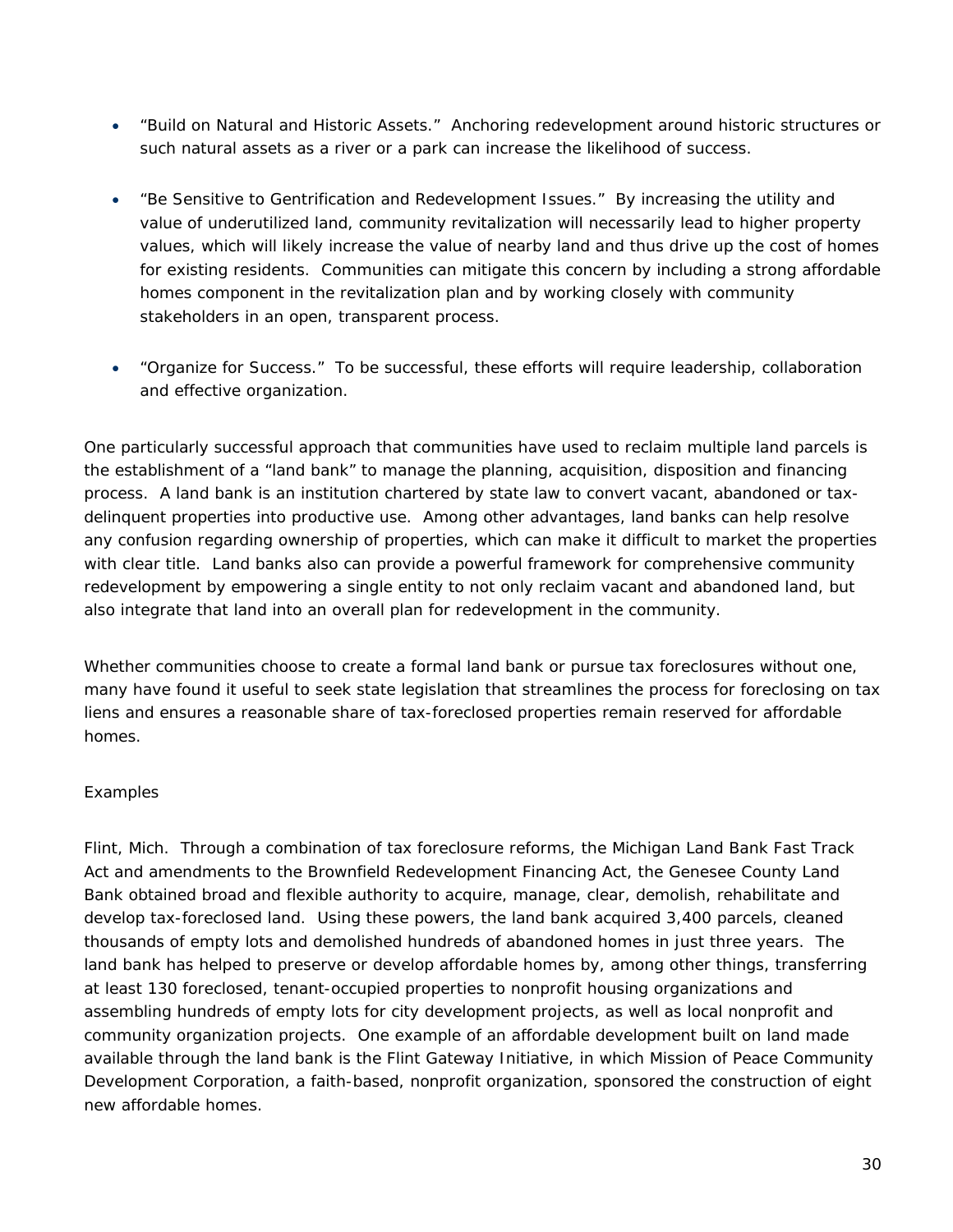Other examples include land banks established in St. Louis, Mo.; Cleveland, Ohio; Louisville, Ky.; and Atlanta, Ga. New York, N.Y., generated an inventory of more than 100,000 tax-delinquent and abandoned homes that served for many years as the cornerstone of a successful strategy for increasing the availability of affordable homes and revitalizing neighborhoods citywide.

#### *Resources*

While the process of reclaiming vacant, abandoned and tax-delinquent properties is a complex one, there are a number of excellent roadmaps to follow that build on a substantial amount of experience by other communities. Resources include:

- The National Vacant Properties Campaign (www.vacantproperties.org) a joint project of Smart Growth America (SGA), Local Initiatives Support Corporation (LISC) and the Metropolitan Institute at Virginia Tech.
- Alexander, Frank S. 2005. *Land Bank Authorities: A Guide for the Creation and Operation of Local Land Banks*. New York, N.Y.: Local Initiatives Support Corporation. http://www.lisc.org/files/793\_file\_asset\_upload\_file465\_7818.pdf.
- Mallach, Alan. 2005. *Bringing Buildings Back: From Abandoned Properties to Community Assets*. New Jersey: National Housing Institute and Rutgers University Press. The book may be ordered from Rutgers University Press. Summaries of various portions of the book are available at http://www.vacantproperties.org/resources/partner.html.

#### *Assessment*

- **Ease of Financing/Cost-Effectiveness.** High up-front costs, but more moderate on an ongoing basis. The initial costs of developing an effective system for reclaiming taxdelinquent properties are likely to be high, but once the system is established, out-of-pocket costs should decline significantly. The costs of any land purchases will vary significantly from community to community. The use of eminent domain is likely to carry significant legal and political costs.
- **Magnitude of Potential Impact.** High, particularly in "weak market" cities and in distressed neighborhoods within stronger markets. Cities that do not enforce their tax liens, or with cumbersome legal processes for releasing tax liens, may have large numbers of taxdelinquent properties even if their housing markets are otherwise strong.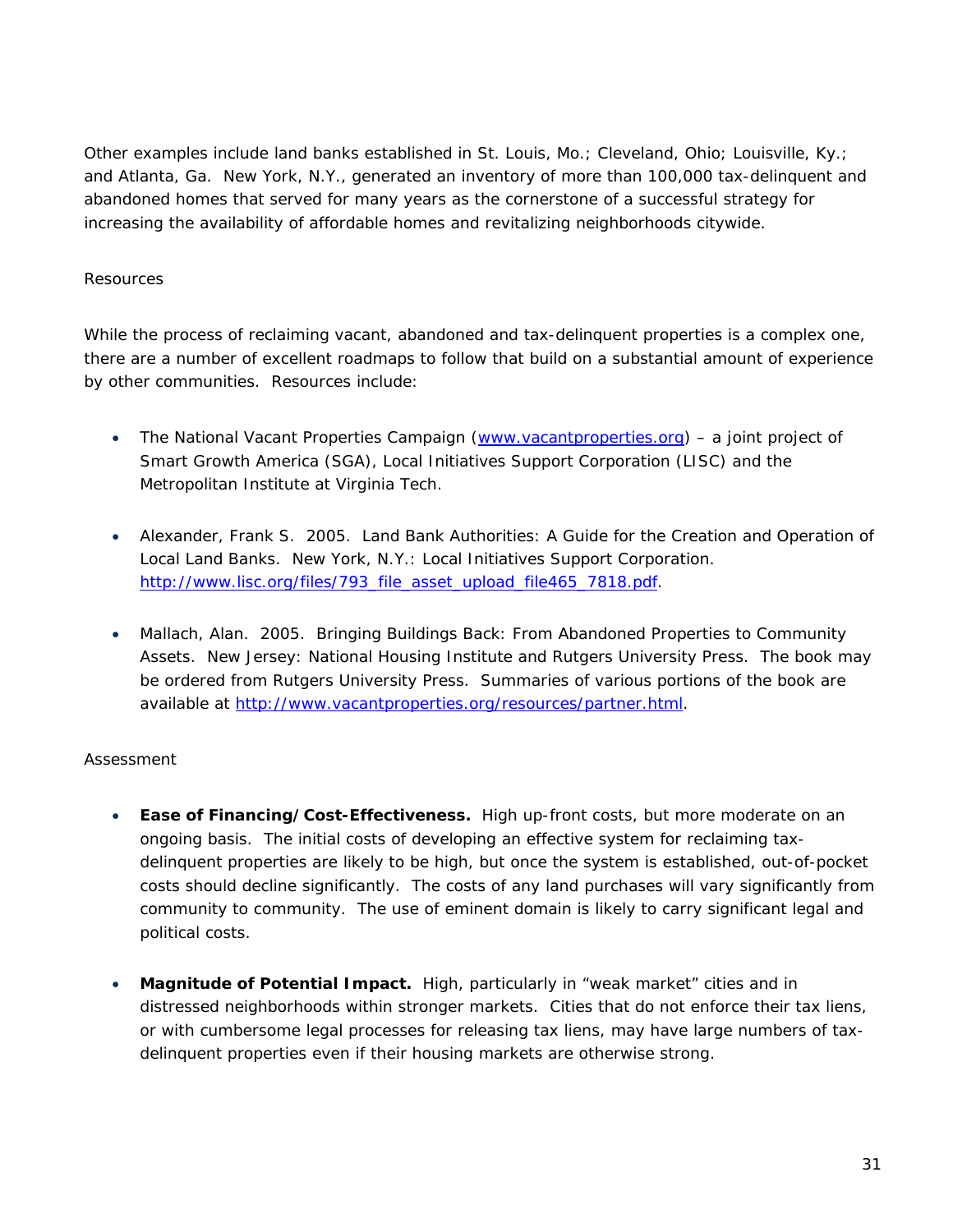- **Replicability.** Moderate. While the specific obstacles to be addressed will vary significantly from state to state, and to some extent from community to community within a state, this approach can be utilized in most markets.
- **Flexibility.** Moderate. There are no federal limits on who may benefit from the reclaimed land. Some state or local governments may have imposed limits, but these may be changed through the legislative process.
- **Ease of Implementation.** Low to Moderate. Many of the challenges are discussed in the policy description.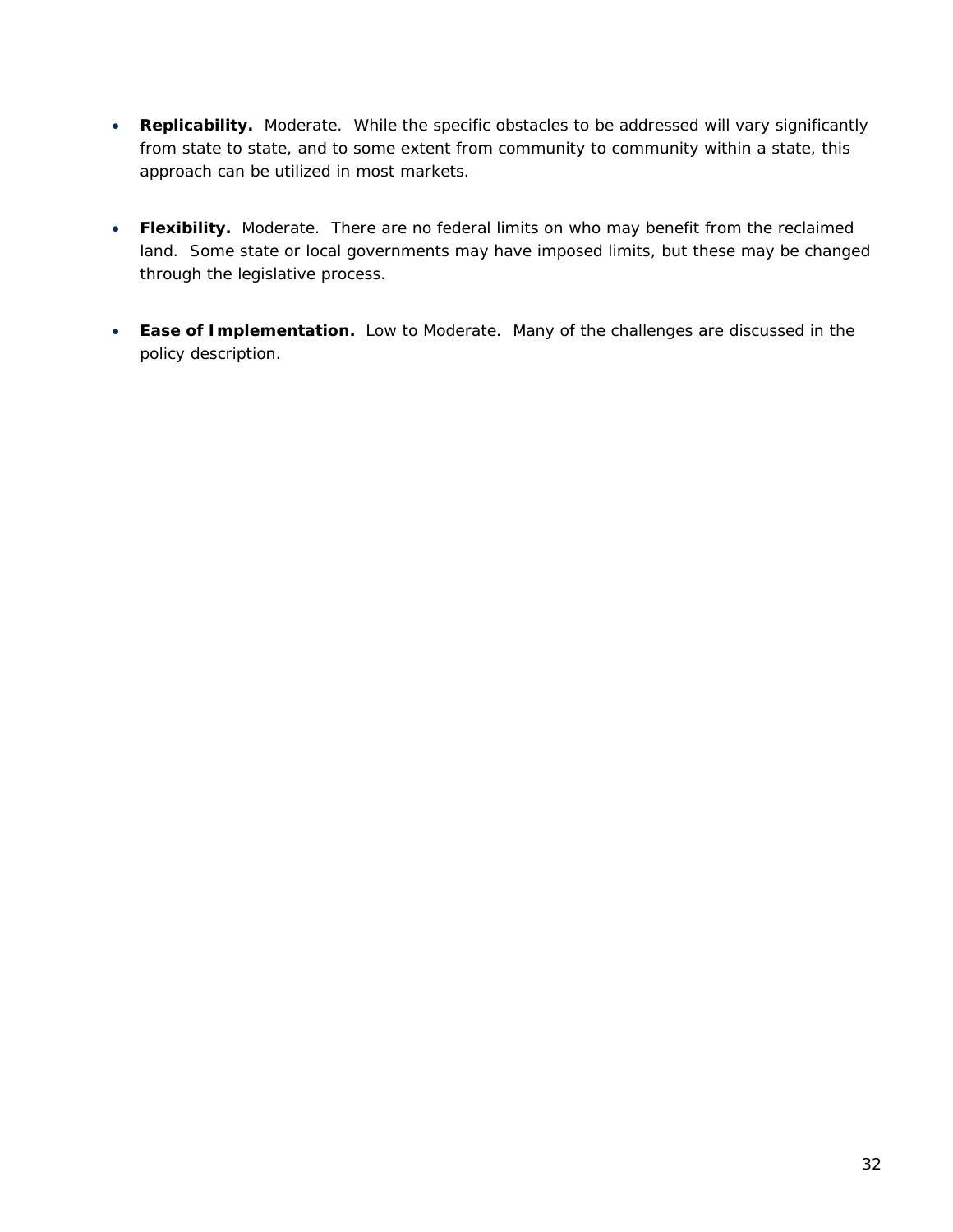## 3. Expand the supply of homes through rezonings

Most communities in the United States have some form of zoning that specifies the allowable uses of land within the jurisdiction. Zoning policies generally divide land into areas in which residential development is or is not permitted. Within the land zoned for residential use, there are typically multiple classifications corresponding to various levels of density – R1, for example, corresponds to low-density single-family homes; R2 corresponds to somewhat denser single-family homes (i.e. detached homes); R3 corresponds to multifamily homes, etc. Some zoning maps include "overlay districts" or "overlay zones" that specify different standards for specific neighborhoods.

While some communities revisit their zoning maps on a regular basis, other communities have not revisited them in a comprehensive way in many years. As a result, some zoning maps have not kept pace with changes in the resident demographics or commuting patterns, or with the actual uses of land zoned for industrial or business use. Even when the zoning maps are not outdated per se, they may be functioning as a constraint on the availability of land for residential development – for example, by not making enough land available for development or by specifying too low a density – that may be contributing to high home costs.

To address this issue, some communities are comprehensively examining their zoning policies to determine if there is land that could be made available for residential use or land where allowable densities could be increased. One approach is to identify land that is currently zoned for industrial or business use that is not being fully or effectively utilized and could be rezoned for residential use. Another complementary approach is to identify land that is currently zoned for low-density use (e.g., single-family homes) where higher densities (e.g., attached or multifamily homes) might be appropriate. Higher densities can also be achieved by reducing minimum lot sizes, set-backs and/or street widths. By spreading out land costs over a greater number of units, increases in density can reduce the total cost of producing a unit, a cost reduction that can, with the appropriate companion policies (see below), be captured to increase home affordability.

For example, Fairfax County, Va., recently approved a plan to rezone an area near the Vienna Metro transit stop to substantially increase densities. By combining an older low-density subdivision that contained approximately 65 single-family homes with five acres that had previously been used for surface parking, the MetroWest redevelopment plan will provide approximately 2,250 condominiums, apartments and townhouses; up to 300,000 square feet of office space; and up to 190,000 square feet of retail space. As reported in the *Washington Post*: "The inescapable and inevitable fact is that we will continue to grow,' said William Lecos, president of the Fairfax County Chamber of Commerce. 'But the county must grow differently than it has… [MetroWest is] the right project in the right place at the right time, built to the right scale.'"<sup>15</sup>

<sup>15</sup> Lisa Rein. 2006. MetroWest Development is Approved in Fairfax, *Washington Post*, March 28, 2006.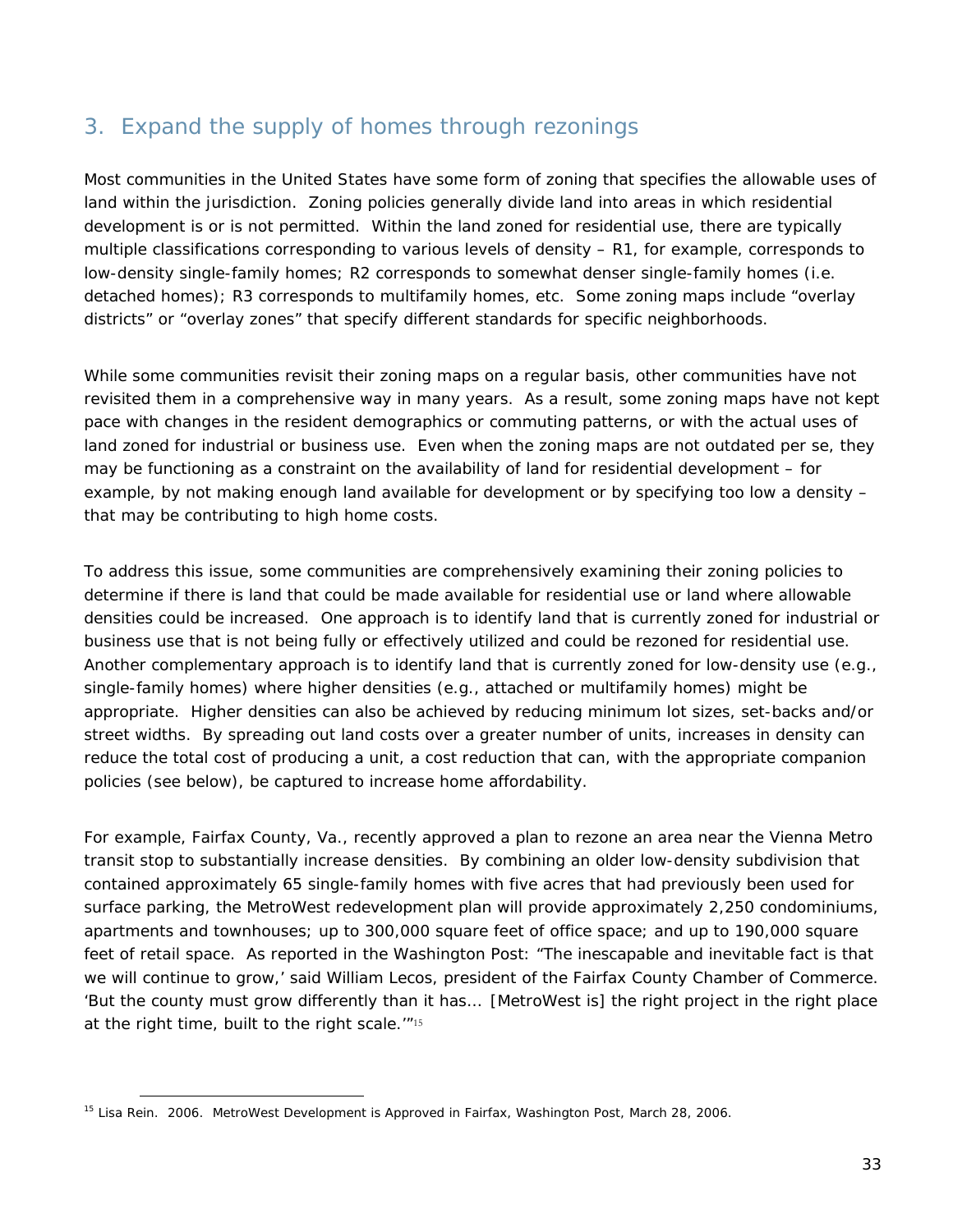During negotiations over the proposed MetroWest development with the developer, Pulte Homes, Fairfax County secured a promise that approximately 5 percent of the homes would be affordable – almost double the number required under current Fairfax County requirements for developments of this density. The County's Board of Supervisors commissioned a special panel to develop policy proposals for increasing the proportion of affordable homes in future such developments.

New York, N.Y., took a similar approach in the comprehensive rezoning of Greenpoint-Williamsburg in May 2005. As described by the city, the rezoning "sets the stage for the renewal of a vacant and underutilized stretch of the Brooklyn waterfront... It reclaims two miles of long-neglected East River waterfront to create over 50 acres of open space, including a continuous public esplanade and a new 28-acre park surrounding the Bushwick Inlet. The plan creates new opportunities for thousands of units of much-needed housing, including affordable housing, within a detailed urban design plan that addresses the scale of the existing neighborhoods."16 The zoning plan includes a voluntary inclusionary housing program that provides a density bonus and tax abatements to developers who agree to certain affordability restrictions. Initial reports show a strong take-up of these incentives.<sup>17</sup>

In Massachusetts, the state has enacted legislation to create incentives for rezonings tied to both smart growth and affordable housing objectives. Under Chapter 40R, municipalities may apply to the state for approval of special overlay districts that provide for "as-of-right" development (i.e., without the need to apply for special approval) at higher densities in infill locations or around transit hubs that include at least 20 percent affordable homes.<sup>18</sup> Once the districts are approved, the municipalities receive financial bonuses, with a second round of bonuses provided once building permits are issued. While it is still too early to know how successful the law will be – it was only enacted in July 2004, with regulations issued in March 2005 – as of September 2006, five municipalities had received approval for overlay zones under Chapter 40R and approximately another 10 had initiated the process of applying for approval.<sup>19</sup>

As the above discussion shows, rezonings are often combined with inclusionary zoning or other policies designed to ensure that a portion of the additional homes made available through rezonings are affordable. Without commenting here on the appropriate form of the tie-in to affordable homes – which is discussed in greater detail below under policy 11 – this appears to be a prudent strategy.

 $\overline{a}$ 16 New York City Department of Housing Preservation and Development. September 2005. *Greenpoint-Williamsburg Inclusionary Housing Program*, http://www.nyc.gov/html/dcp/pdf/greenpointwill/incl\_housing\_web.pdf.

<sup>&</sup>lt;sup>17</sup> According to Mayor Bloomberg's June 26, 2006 press release. "The plan will spur 10,800 new units of much-needed housing, and through a powerful combination of zoning incentives, housing programs, and city-owned land, 3,500 of those units will be affordable. One year after the rezoning was enacted there are already 1,000 affordable units in the pipeline for near-term construction on the waterfront alone. That's 64 percent of the rezoning estimate of 1,563 affordable units on the waterfront." Available on the Internet at the Mayor's Web site, http://www.nyc.gov/portal/site/nycgov.

<sup>&</sup>lt;sup>18</sup> For a preliminary analysis of Chapter 40R, see http://www.tbf.org/tbfgen1.asp?id=3134. See also Robert Fishman and Beth Mitchell. 2005. Op Ed, *American College of Real Estate Lawyers Newsletter*, August 2005. Available on the Internet at: http://www.nutter.com/publications\_events.php?section=7&MediaID=34.

 $19$  Research by the Commonwealth Housing Task Force. Summarized at: http://www.tbf.org/uploadedFiles/060929%2040R%20Communities%20Map(1).pdf.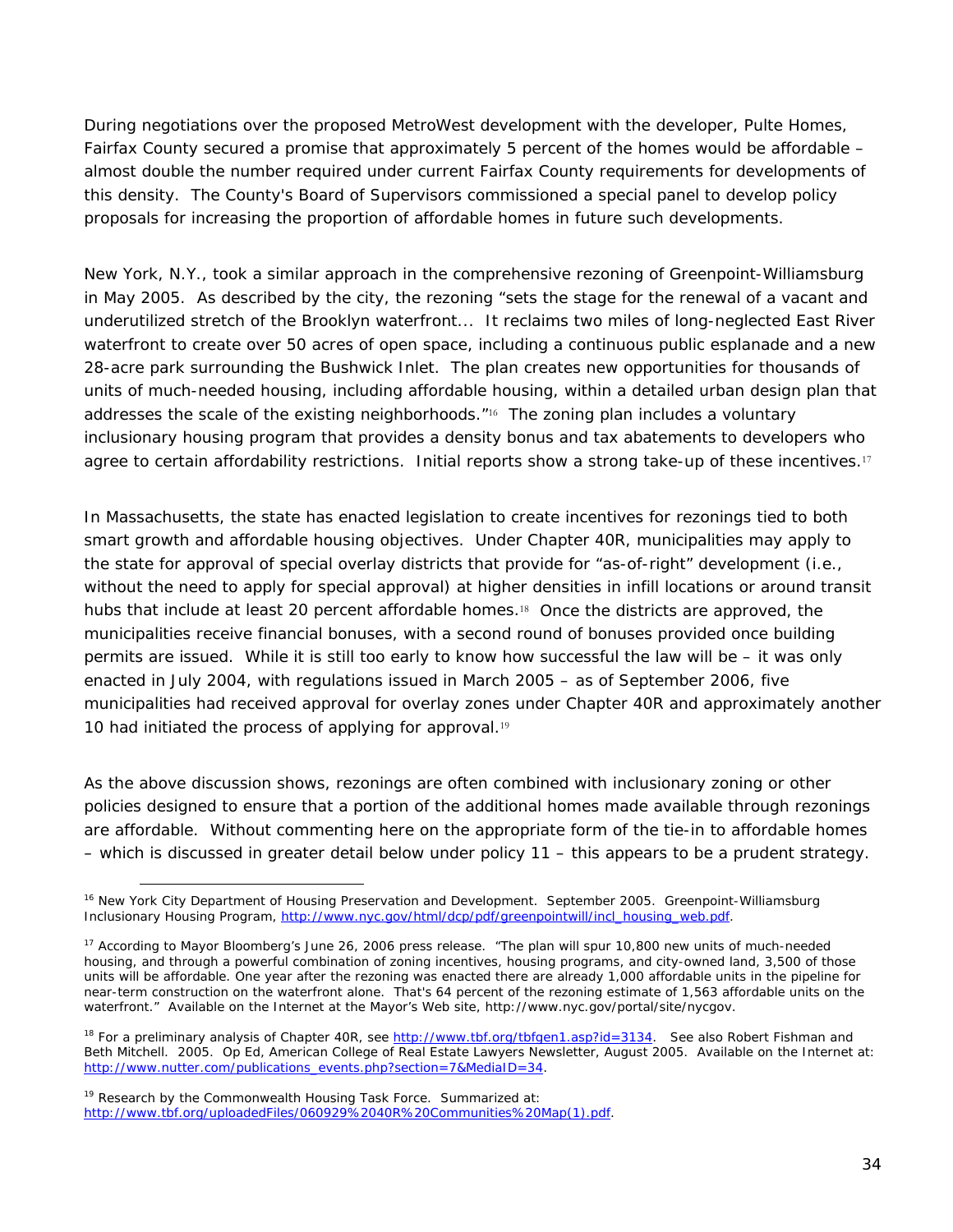The issue arises because of concerns about the scale at which one needs to increase supply to affect prices significantly without an explicit requirement or incentive for affordable homes. While it's possible that rezonings will in and of themselves increase supply to such an extent that home prices will decline, it appears likely that the increase in supply needs to be very substantial for this effect to be felt in the marketplace. Merely granting a variance to allow a specific building in an area with high housing demand to increase its density is likely to lead to a few additional high-end homes without any significant supply effect that could lower prices across the board. Similarly, a more general rezoning that only modestly impacts the supply of homes will be unlikely to significantly increase housing affordability.

So that leaves two main choices – enact rezonings on such a scale as to substantially increase the supply of homes in the market, or tie rezonings of a more modest nature to requirements or incentives for affordable homes.

#### *Assessment*

- **Ease of Financing/Cost-Effectiveness.** High. Rezonings require little or no out-of-pocket outlays and, in fact, may lead to increases in the tax base. As is the case anytime the population is increased, however, the demand for city services also may increase.
- **Magnitude of Potential Impact.** Depends on how the policy is implemented. When the increased supply of homes made available through rezonings is specifically tied to affordable home incentives or requirements, the impact on home affordability is likely to be high. When rezonings are adopted without this explicit tie-in to affordable homes, their impact on affordability is likely to be tied to the scale at which they impact supply. In theory, substantial increases in supply can increase affordability without an explicit affordable homes component. However, no one is sure exactly what the threshold is for such an impact.
- **Replicability.** High.
- **Flexibility.** High. Can, and indeed must, be tailored to fit local needs.
- **Ease of Implementation.** The principal obstacle is likely to be community opposition to affordable homes and/or increases in density.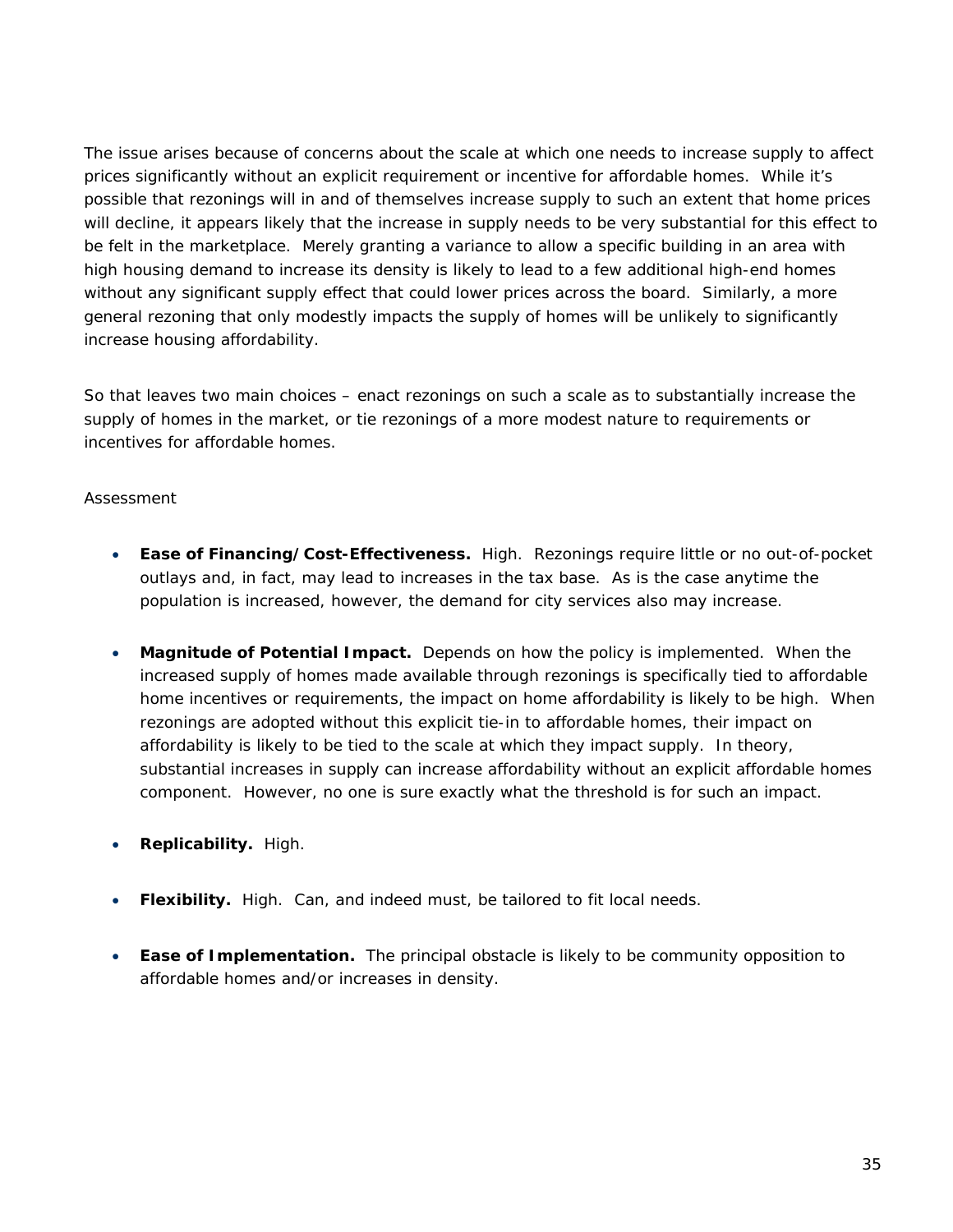## **Reduce red tape and other regulatory barriers to affordable homes**

## 4. Ensure that zoning policies support a diversity of housing types

In a healthy housing market, families have a range of housing choices suitable to their preferences and budget. Some families may prefer larger, single-family homes, while others may prefer the convenience of apartment living, the lower cost of a high-quality manufactured home or the ability to house an aging relative in (or lower costs by renting out) an accessory dwelling unit (i.e., a smaller home built next to or as a part of a principal home). By ensuring that these and other housing preferences can be met within close proximity to job centers or public transportation hubs, communities not only can help to meet their citizens' preferences but also can make homes more affordable. Multifamily homes, accessory dwelling units and manufactured homes can all be used to produce homes at lower final costs than standard, detached single-family homes because of an ability to put more units on a designated lot, lower construction costs or both.

Unfortunately, many communities have chosen to prohibit the use of these housing types or to erect such onerous obstacles as to effectively prohibit them:

- *Multifamily homes*. Some jurisdictions, for example, have outright bans on the construction of new multifamily homes. Others impose parking requirements that are significantly out of proportion with the actual parking needs and either make the development infeasible or raise costs to such an extent that the developments can only serve a high-end clientele.
- *Accessory dwelling units*  smaller homes attached to existing single-family houses that can be used to house an aging relative or rented out to lower a family's housing costs – are also frequently prohibited despite the fact that such units can contribute significantly to the supply of homes in a community.
- *Manufactured homes*. While the quality and appearance of manufactured homes houses built in a factory to rigorous federal building standards – have continued to increase, many communities prohibit their use. This is unfortunate, as high-quality manufactured homes cost significantly less to construct and can blend well into a neighborhood.

By comprehensively examining their zoning, building codes and permitting policies to ensure maximal availability of these housing types, communities can significantly expand the supply of homes affordable to working families.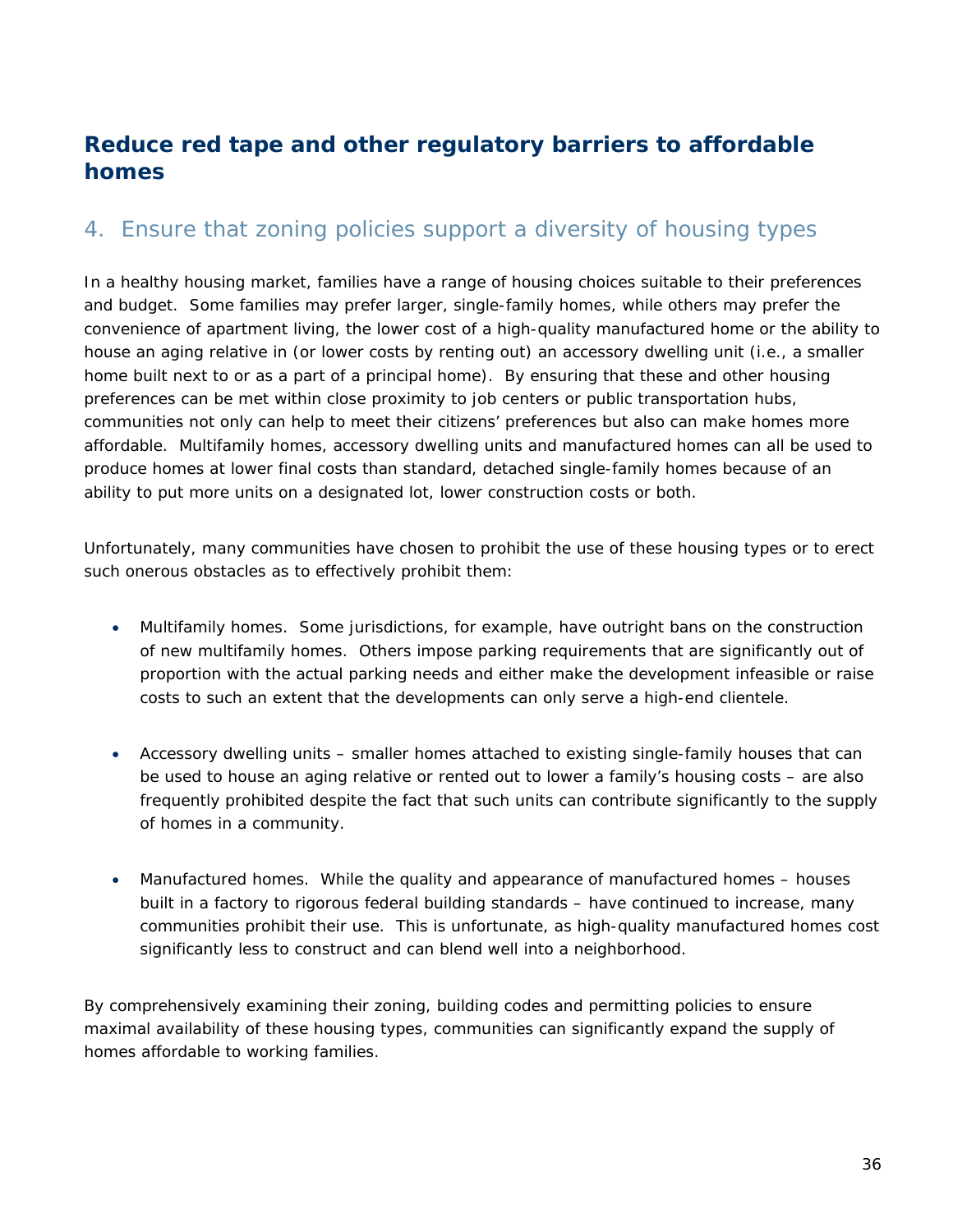Much of the opposition to multifamily homes comes from a series of assumptions about the purported negative impact on communities of multifamily homes and, more generally, density. Many of these assumptions are flawed, however. A good overview of these assumptions and the countervailing data is provided in *Creating Successful Communities: A New Housing Paradigm* by the National Multi Housing Council and National Apartment Association.<sup>20</sup>

#### *Examples*

 $\overline{a}$ 

*Cambridge, Mass*. Auburn Court is an attractive mixed-income development that provides 137 homes in a multifamily setting spread along three residential blocks of garden courtyards. Established as part of the larger University Park development on land assembled by the Massachusetts Institute of Technology, Auburn Court consists of a mix of one-, two- and threebedroom homes, flats and duplexes. Most buildings in the development are three stories, but several rise up to six stories to frame the entrance to University Park.

Other examples include Oakland Community Housing, Inc., in Oakland, Calif., which is using manufactured homes to provide affordable homes for working families in an infill setting, and Santa Rosa, Calif., and Mercer Island, Wash., which use accessory dwelling units to expand the supply of affordable homes. $21$ 

In December 2006, *The New York Times* published a thoughtful article documenting the increased interest in accessory dwelling units as a strategy for producing affordable homes.<sup>22</sup> Among other examples, the *Times* article cited recent changes to the zoning rules in Montgomery, N.Y., to facilitate the conversion of barns and outbuildings into rental homes, and the installation of apartments within larger homes. The article also quoted a town board member in East Hampton, N.Y., as saying that the process for obtaining approval for an accessory dwelling unit was so complicated that no one had applied to do so – a problem the town is seeking to fix by streamlining the process.

<sup>20</sup> http://www.nmhc.org/Content/ServeFile.cfm?FileID=2501. *See also* Richard M. Haughey. 2005. *Higher-Density Development: Myth and Fact.* Washington, D.C.: ULI–the Urban Land Institute, http://www.nmhc.org/Content/ServeFile.cfm?FileID=4647.

<sup>&</sup>lt;sup>21</sup> For more information, see http://www.ochi.org/communities/recent.htm, http://www.transcoalition.org/ia/acssdwel/01.html and http://www.growsmartmaine.org/docs/Affordable-Housing.pdf.

<sup>22</sup> Janny Scott. 2006. The Apartment Atop the Garage Is Back in Vogue. *The New York Times*, Dec. 2, 2006.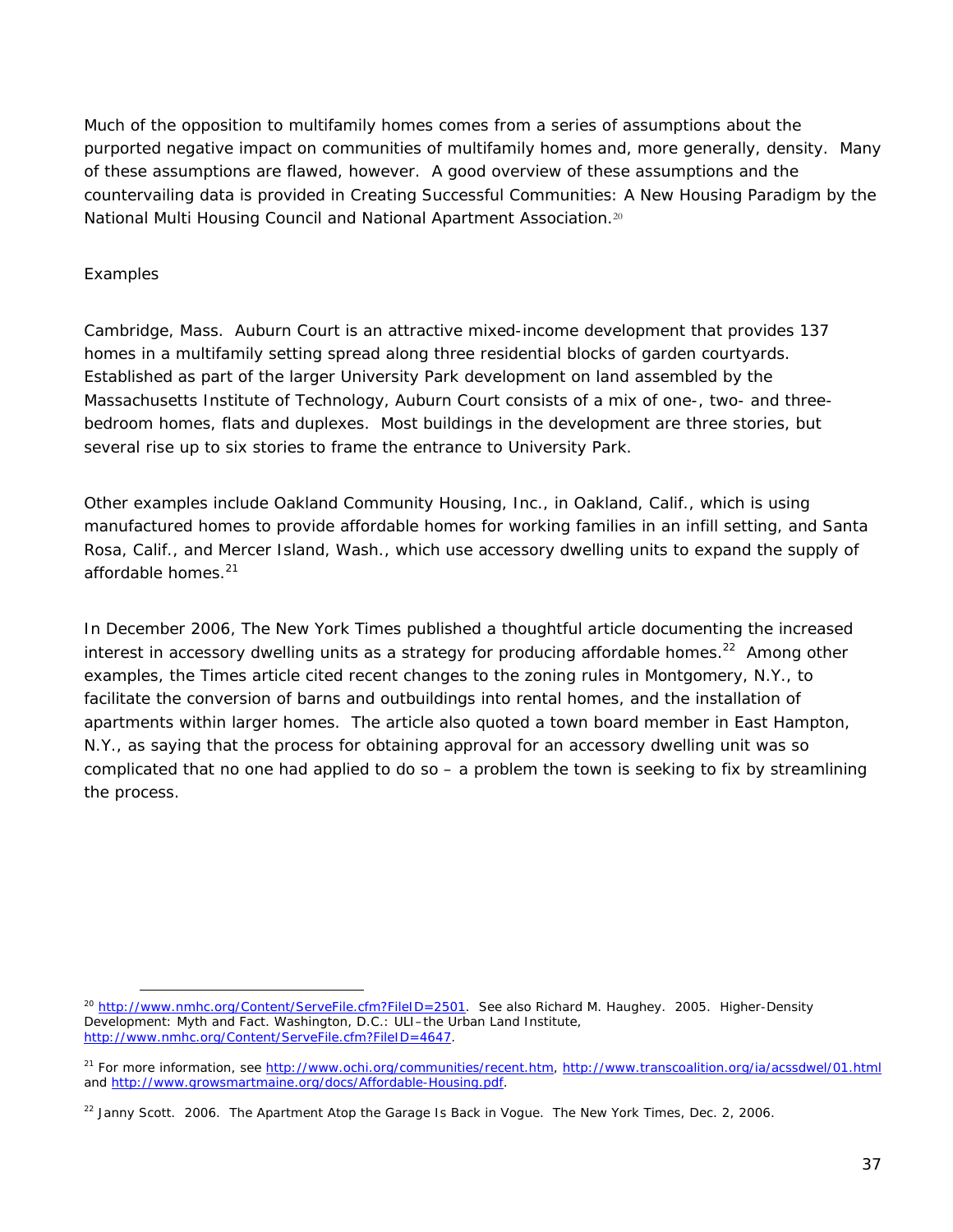- **Ease of Financing/Cost-Effectiveness.** High. Revising local policies to make these housing types more available requires little or no out-of-pocket outlays and, in fact, may lead to increases in the tax base. As is the case anytime the population is increased, however, the demand for city services also may increase.
- **Magnitude of Potential Impact.** High, if implemented comprehensively.
- **Replicability.** High.
- **Flexibility.** High. Can be customized down to the block level, if jurisdictions wish.
- **Ease of Implementation.** The principal obstacle is likely to be community opposition to affordable homes and/or increases in density.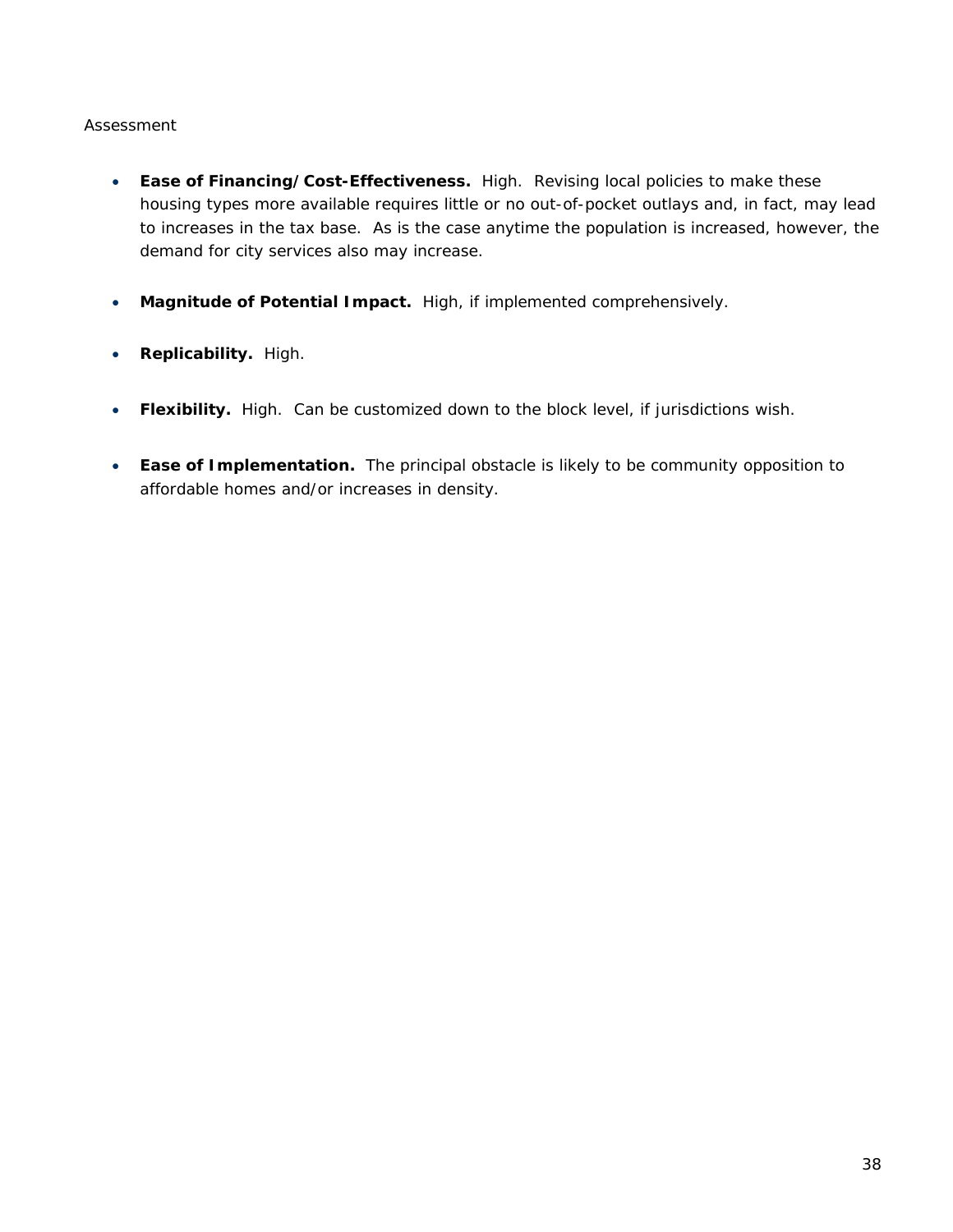# 5. Adopt expedited permitting and review policies

Developers often say that time is money. The longer it takes to secure approvals and complete a development, the longer their capital is tied up and unable to be used elsewhere, and the higher their soft costs for legal and other related services.

Researchers agree. Glaeser and Gyourko,<sup>23</sup> for example, found a strong correlation between the cost of homes and the length of the permitting process. They compared home prices in 45 central cities to the average length of time between an application for rezoning and the issuance of a building permit for a modest-size, single-family subdivision of less than 50 units. Based on survey data, the permit issuance lag was assigned a value from "one to five with a value of one indicating the permit issuance lag is less than three months, a value of two indicating the time frame is between three and six months, a value of three indicating a seven- to 12-month lag, a value of four meaning the lag is between one and two years, and a five signaling a very long lag of over two years." Analyzing the data, they found that "increasing a single category in terms of permit issuance lag was associated with a nearly \$7 per square foot increase in the implicit zoning tax," (i.e., the increased cost of homes due to regulation).

The more that jurisdictions can streamline their zoning and permitting approvals processes, the more costs can be shaved from the processes, reducing the costs of new construction. Among other strategies to consider for achieving this objective are:

- Streamlining time-consuming elements of the approvals process, for example, by allowing a single environmental impact statement for a neighborhood to be used to satisfy the environmental requirements associated with new development, rather than individual site-bysite assessments.
- Revising zoning rules to minimize the need for individual variances. The more flexibility property owners have to build "as of right" – without having to get a variance – the faster and less expensive the development process will be. Through careful planning, communities can set thoughtful development rules ahead of time that speed up the development process without compromising quality of life objectives.
- Shortening the length of time provided for approving or rejecting proposals for zoning variances or building permits. One way to accelerate the process is to deem proposals automatically approved if not acted upon within a certain amount of time.

<sup>&</sup>lt;sup>23</sup> Edward L. Glaeser and Joseph Gyourko. March 2002. The Impact of Zoning on Housing Affordability. Harvard Institute of Economic Research Discussion Paper Number 1948, Harvard University, http://post.economics.harvard.edu/hier/2002papers/HIER1948.pdf.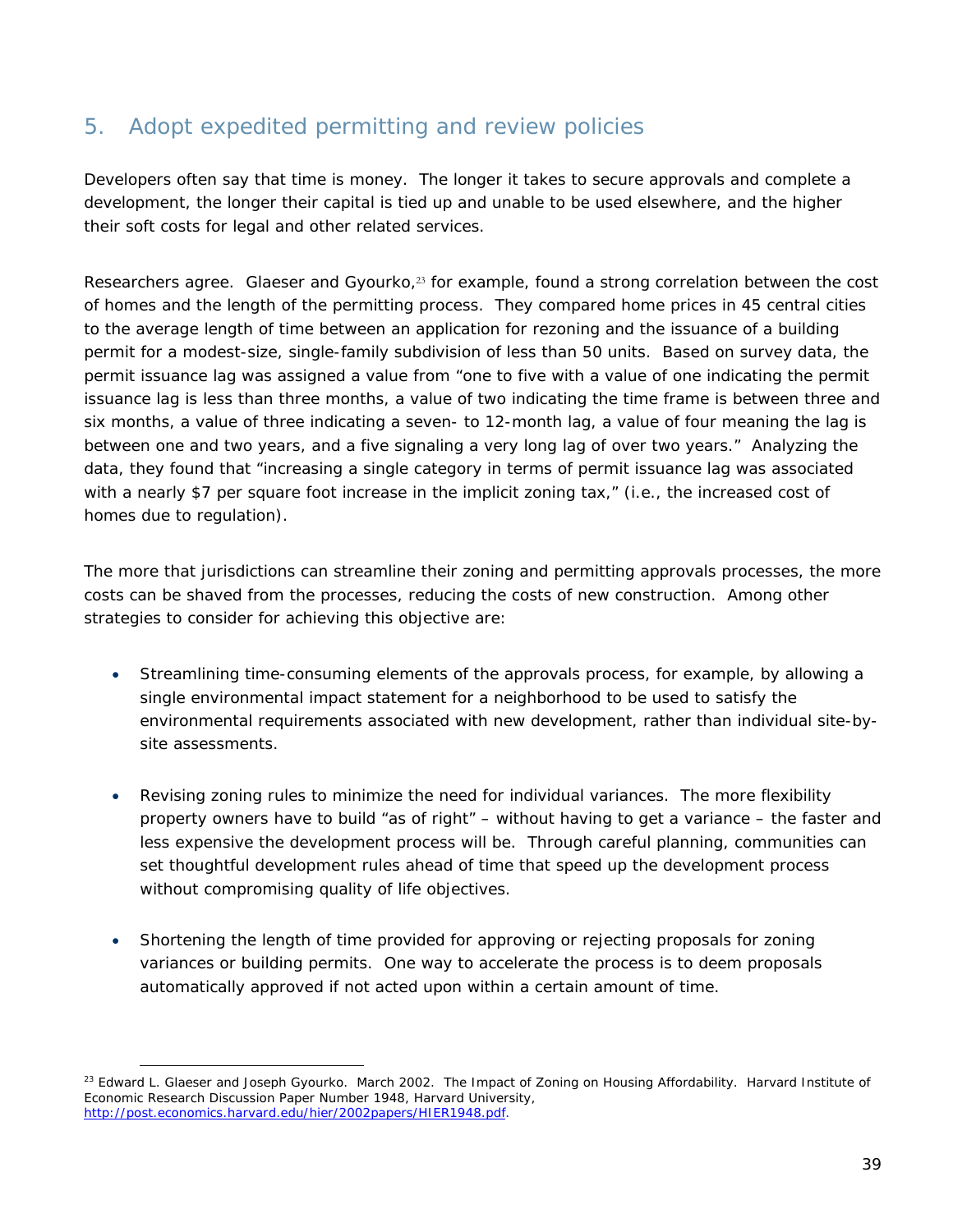- Providing for expedited and/or reduced cost permitting and review policies for affordable homes.
- Developers also indicate that costs could be reduced by ensuring that more consistent standards are used in all aspects of the approvals process – especially in securing building permits. In many communities, additional training for and review of building inspectors is needed to ensure that standards are consistently applied. When the standards are clear and consistently applied, builders are more likely to get it right the first time, reducing development time and costs.

#### *Examples*

 $\overline{a}$ 

*Austin, Tex*. Austin's S.M.A.R.T. Housing Initiative is an innovative self-funded program that uses expedited reviews and fee waivers to stimulate the production of affordable homes in neighborhoods within the city limits. Residences built under this program are intended to be safe, mixed-income, accessible, reasonably priced and transit-oriented (thus the S.M.A.R.T. acronym), and also must meet Austin's "green" building standards. Eligible projects include single-lot and infill development as well as new subdivisions. Developers of projects meeting S.M.A.R.T. Housing certification standards receive an expedited review that averages about half the time of conventional projects. They also may receive waivers of the city's capital recovery fee, development review and inspection fee, and certain construction inspection fees. Typical cost savings for homes produced under the S.M.A.R.T. Housing Initiative are \$600 per unit of multifamily homes and \$2,000 per single-family home from fee waivers, as well as reduced carrying costs from the expedited review process.

*Massachusetts*. Another example is Chapter 40B in Massachusetts, which is a state statute that streamlines the approval of developments that include affordable homes. Under the statute, special expedited and flexible permitting rules apply to developments where at least 20 to 25 percent of the units include long-term affordability restrictions. Under the rules, local Zoning Boards of Appeal are empowered to grant comprehensive permits for qualifying developments, which typically results in a more streamlined approvals process. When a request for a comprehensive permit is denied and fewer than 10 percent of the homes in the community in which a proposed development are affordable to low- or moderate-income families, a developer may apply to the State Housing Appeals Committee, which may overrule the local decision. According to the Citizens' Housing and Planning Association, as of January 2006, some 43,000 units in 736 developments had been created under Chapter 40B statewide since the early 1970s.<sup>24</sup>

<sup>24</sup> Citizens' Housing and Planning Association. 2006. *Fact Sheet on Chapter 40B: The State's Affordable Housing Zoning Law*, http://www.chapa.org/40b\_fact.html.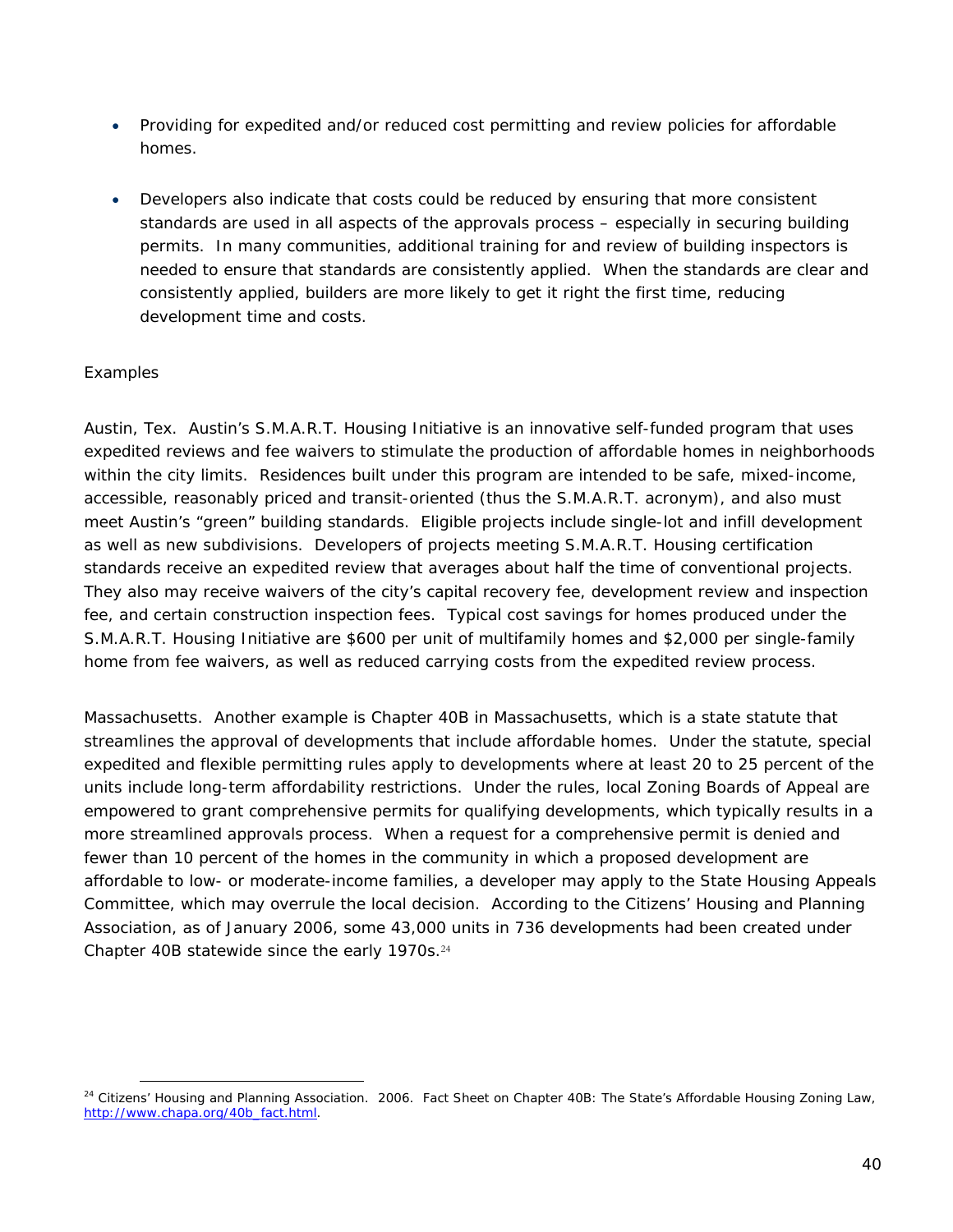- **Ease of Financing/Cost-Effectiveness.** Moderate to High. Shortening approvals processes involves little out-of-pocket expenses. Reducing permitting fees for affordable homes has a cost, but it is likely to be modest in light of the benefits of more affordable homes.
- **Magnitude of Potential Impact.** If adopted comprehensively, the impact may be high. If adopted on a smaller, piece-meal basis, the impact will likely be more modest.
- **Replicability.** High. These problems exist in most communities.
- **Flexibility.** High.
- **Ease of Implementation.** Moderate. Challenges include local opposition to affordable (and any) new development and coordination of multiple agencies.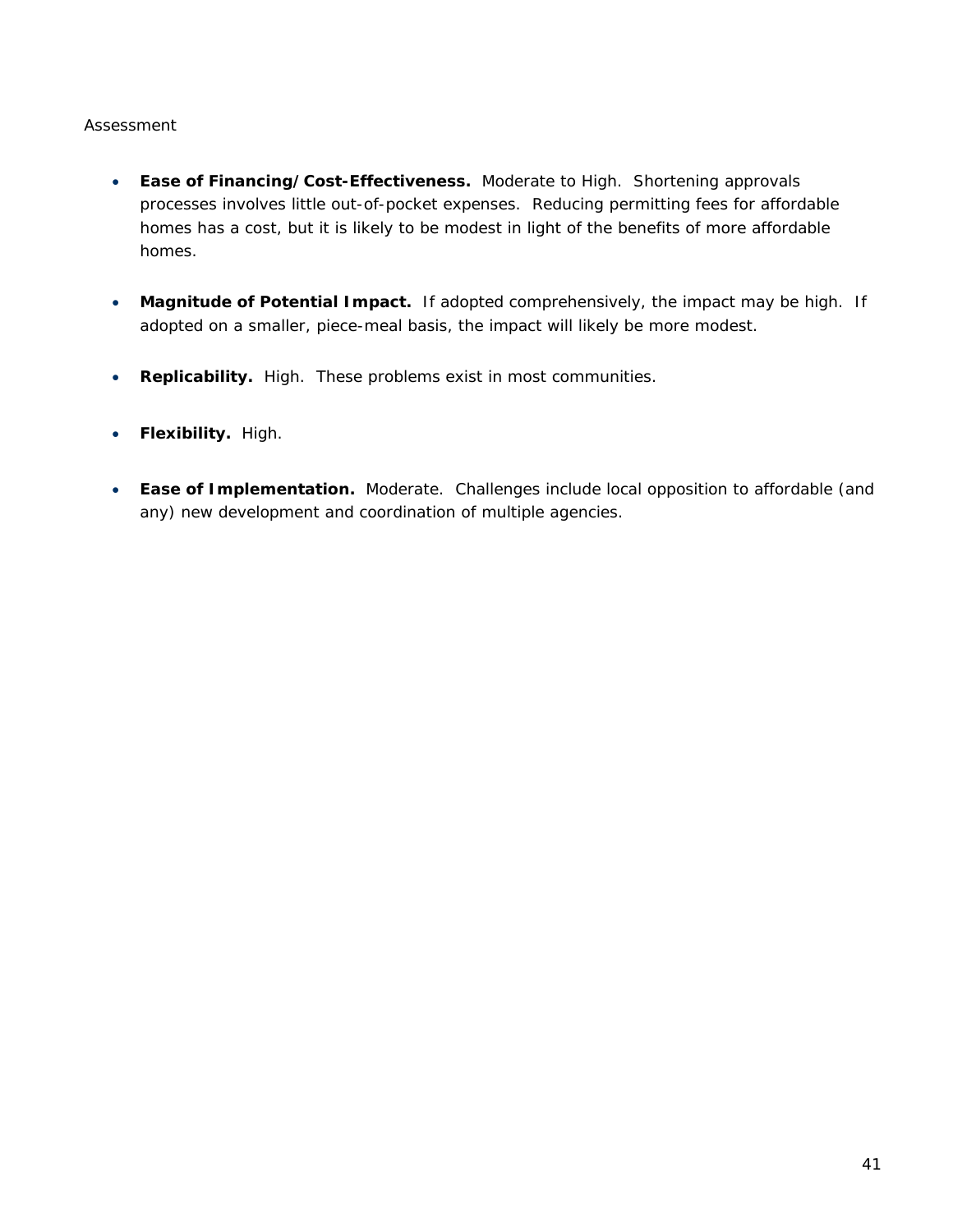### 6. Revise impact fee structures

Impact fees are one-time expenses charged to developers of newly developed homes that generally get passed on to purchasers in the form of higher home prices. Impact fees can be an important source of revenue for local jurisdictions to cover costs associated with new development, such an expansion of water and sewer systems, parks and other public services. In some states, impact fees are also authorized to pay for school construction.<sup>25</sup>

When impact fees are levied on a per-unit basis – as is often the case – they drive up the price of a modest home on a much greater proportionate basis than of a larger home. For example, a \$15,000 impact fee charged on a \$120,000 home will increase the cost by 12.5 percent. That same fee levied on a \$650,000 home will increase the home price by only 2.3 percent, despite the fact that the family purchasing the \$650,000 home is likely to be much better positioned to afford the increased costs.

Impact fees assessed on a flat, per-unit basis also tend to be disproportionate to families' actual usage of services. Smaller homes tend to have fewer residents than larger homes. As a result, families living in smaller homes tend to use less water and sewer, travel fewer vehicle miles and utilize less of other public services than larger homes.<sup>26</sup>

To address this problem, a number of communities have adopted different approaches to setting impact fees that more equitably distribute the costs of providing infrastructure to support new development. One promising approach is to utilize proportional impact fees that base the impact fee on the square footage of a home. This approach increases the affordability of homes for working families by reducing the impact fees charged on smaller homes. Another approach is to provide families with incomes below a specified level with a subsidy to help them pay for some of the costs associated with the impact fees. In Alachua County, Fla., the subsidy is provided in the form of a second mortgage that is forgiven if families remain in their homes for five years or more.

Other communities waive impact fees entirely for homes targeted to families within a certain income bracket, or vary the amount of the impact fees within a jurisdiction based on the level of public services already available in that particular location. The latter approach can result in substantially lower fees in certain areas — such as infill areas — and facilitate the development of homes affordable to working families.

 $\overline{a}$  $25$  For references to articles that discuss the use of impact fees to fund school construction, see http://www.edfacilities.org/rl/impact\_fees.cfm.

<sup>26</sup> For more information, see U.S. Department of Housing and Urban Development. April 2006. *Impact Fees and Housing Affordability: A Guidebook for Practitioners*, Draft. Prepared by Newport Partners, LLC.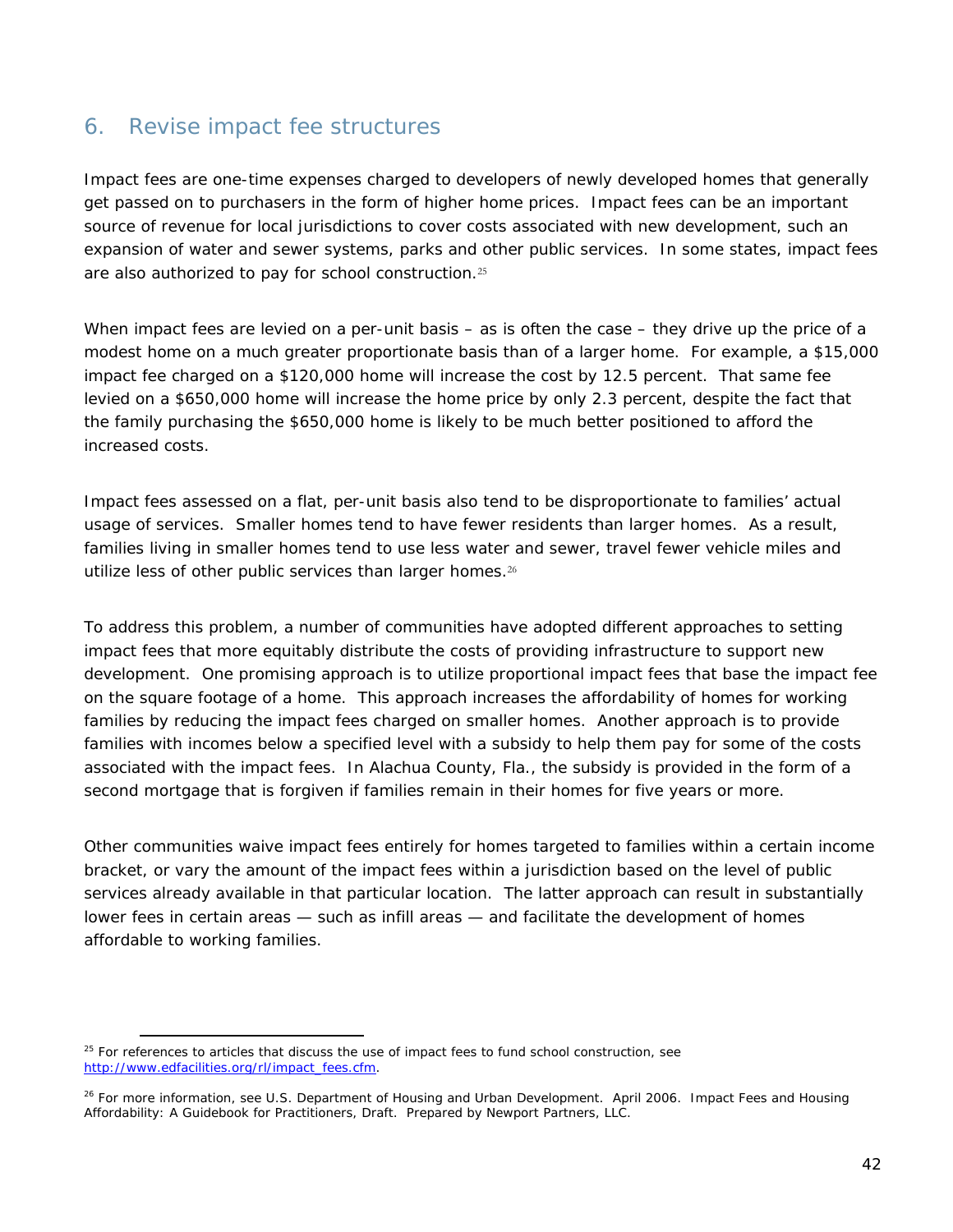HUD is in the process of completing a comprehensive guide to impact fees that explores these and other alternatives to traditional, unit-based impact fees.

#### *Examples*

*Alachua County, Fla*. Based on a careful assessment of the county's need for affordable homes, as well as the expected infrastructure costs associated with new development, Alachua County adopted an impact fee schedule that sets impact fees for residential development based on square footage, rather than on the type of dwelling (i.e., single-family detached, townhouse, apartment, etc.). As a result, smaller homes tend to be charged lower impact fees, making them more affordable. The county also has allocated funds for forgivable second mortgages to cover the costs of impact fees for households with incomes less than 80 percent of AMI when buyers purchase a home below a specified price. $27$ 

Other examples include Albuquerque, N.M.; Lincoln, Neb.; and Martin County, Fla., which waive impact fees for households below a certain income level. Phoenix, Ariz., varies the size of impact fees by area based on the level of existing services and, in some areas, waives most fees.

#### *Assessment*

- **Ease of Financing/Cost-Effectiveness.** Moderate to High. Developing an alternative impact fee system to generate approximately the same amount of revenue as the current system will have little or no impact on revenues. Revising the system to reduce fees on smaller or less expensive homes, without an overhaul of the entire system, could have a significant cost, though it may be less than alternative approaches.
- Magnitude of Potential Impact. Moderate to High. According to HUD,<sup>28</sup> impact fees exceed \$10,000 per unit in many communities, with some communities in California reporting fees of \$45,000 per unit or higher. Reducing these fees for smaller homes can significantly reduce the costs of homes affordable to working families.
- **Replicability.** High. The potential to reform impact fee policies exists in many communities.
- **Flexibility.** Moderate to High. There are generally state limits on impact fees, but they should not stand in the way of approaches, such as proportionate impact fees, that more closely tie fees to estimated infrastructure costs associated with new homes.

 $27$  Ibid.

<sup>28</sup> U.S. Department of Housing and Urban Development. 2005. *Why Not in Our Community: Removing Barriers to Affordable Housing*.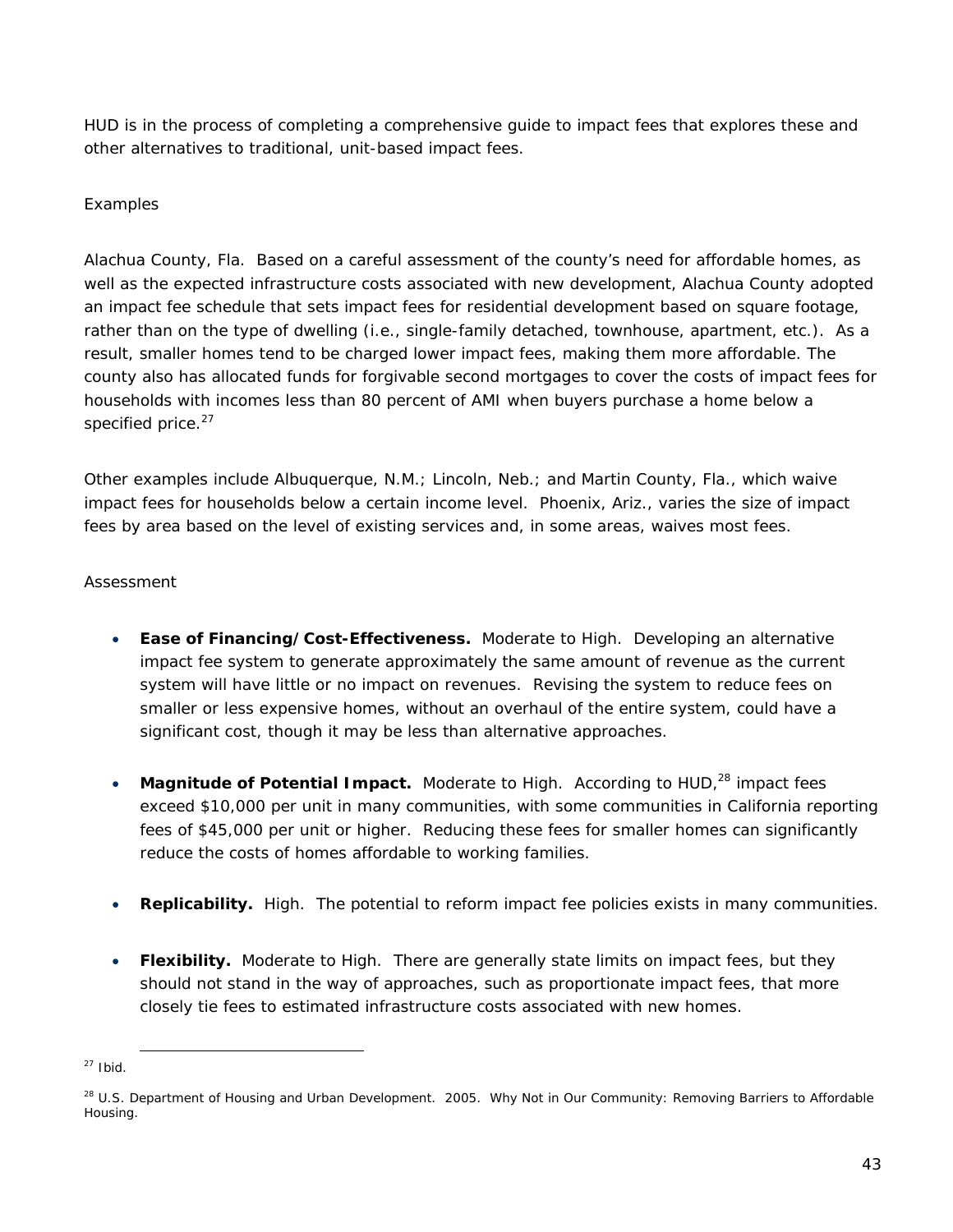• **Ease of Implementation.** If accomplished through an open, transparent and data-rich process, the implementation challenges should be manageable.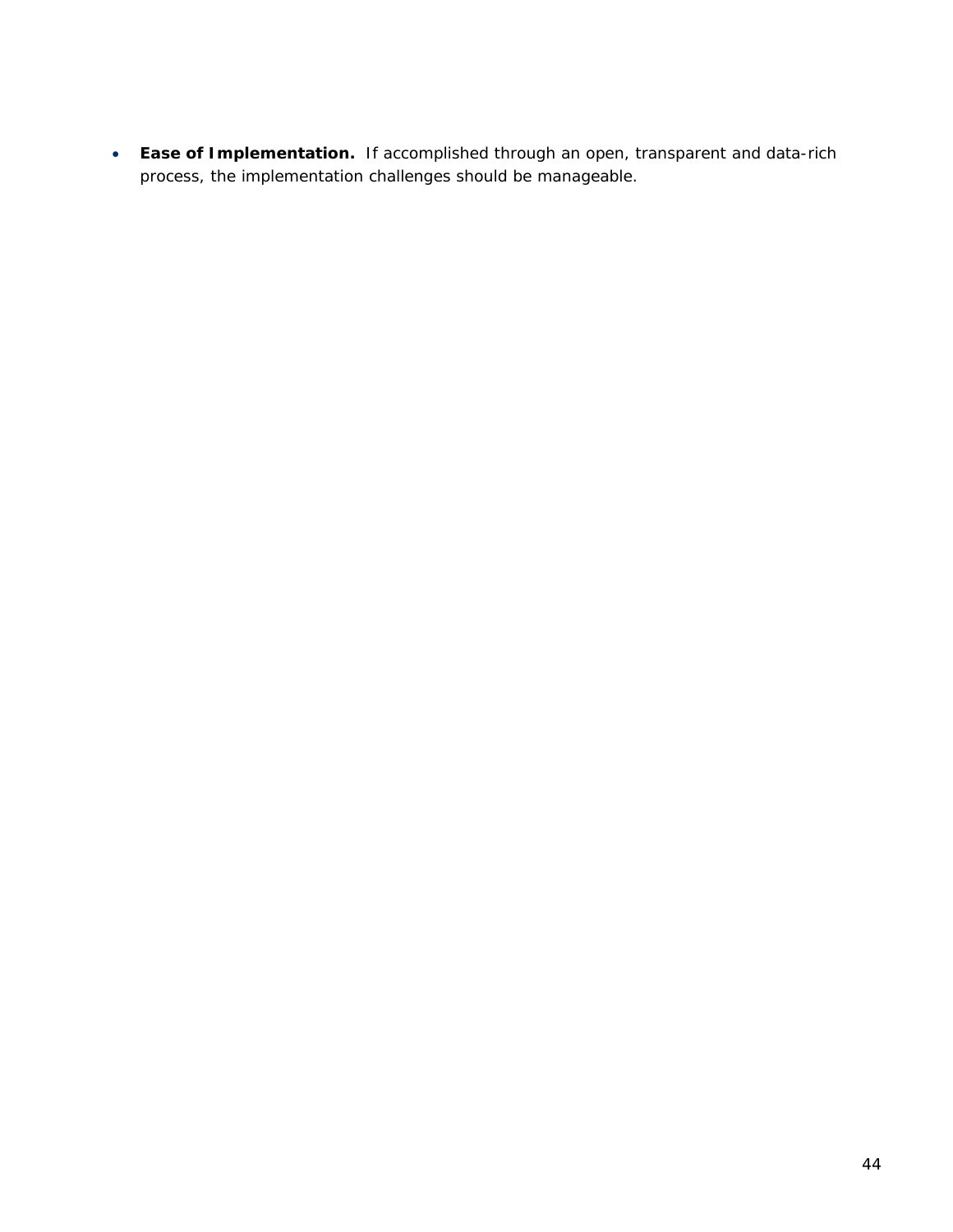# 7. Adopt building codes that facilitate rehabilitation of existing homes

In many communities, older homes undergoing moderate levels of rehabilitation also must include additional renovations to bring them into compliance with current building standards. These requirements add significantly to the cost of rehabilitation and create a strong disincentive for updating existing structures. Due to the costs involved, these older homes, which are likely to be more affordable than newer homes, often fall into disrepair instead of being rehabilitated. As a result, these homes cease to offer quality housing opportunities or end up being demolished and replaced by larger and more expensive homes that are out of reach of working families.

To remedy this problem, a growing number of communities have adopted special building codes designed to facilitate the moderate rehabilitation of existing structures, while maintaining safety. These alternative building codes tailor the level of regulation to the scope of rehabilitation, so more extensive rehabilitation requires stricter compliance with modern building codes, while less extensive rehabilitation triggers only those modern codes that are associated with ensuring residents' safety.

While some states, such as New Jersey, Maryland and North Carolina, have developed their own rehabilitation codes, other communities have adopted the International Existing Building Code (IEBC) – a model rehabilitation code issued by the International Code Council (ICC) in 2003. In general, many municipalities are not well positioned to conduct individualized assessments of the costs and benefits of particular building code elements, and thus would be well advised to adopt the most recent version of one of the model building codes, such as that provided by the ICC. In this regard, it is important to note that a jurisdiction does not automatically adopt the IEBC rehabilitation code when it adopts one of the ICC's other I-Codes. It must be adopted separately.<sup>29</sup>

In addition to adopting special rehabilitation codes, many communities have successfully encouraged the rehabilitation of older structures by adopting a more facilitative approach to building code enforcement. In these communities, building inspectors work with owners and developers to implement safe, reasonable solutions that make the projects feasible. This flexible, accommodating approach is designed to achieve the community goals of safety and ongoing affordability, rather than penalizing building owners for noncompliance.

#### *Examples*

 $\overline{a}$ 

*New Jersey*. In 1997, New Jersey adopted a new building subcode designed to facilitate rehabilitation of older homes. The new rules provide a sliding scale for determining when buildings must be updated to current building codes. The more extensive the rehabilitation in terms of structural, mechanical, electrical, plumbing or fire protection work, the greater the requirements to

 $^{29}$  To find out whether the IEBC has been adopted on a statewide basis in a particular state, or by various local jurisdictions within the state, visit: http://www.iccsafe.org/government/stateadoptions.pdf.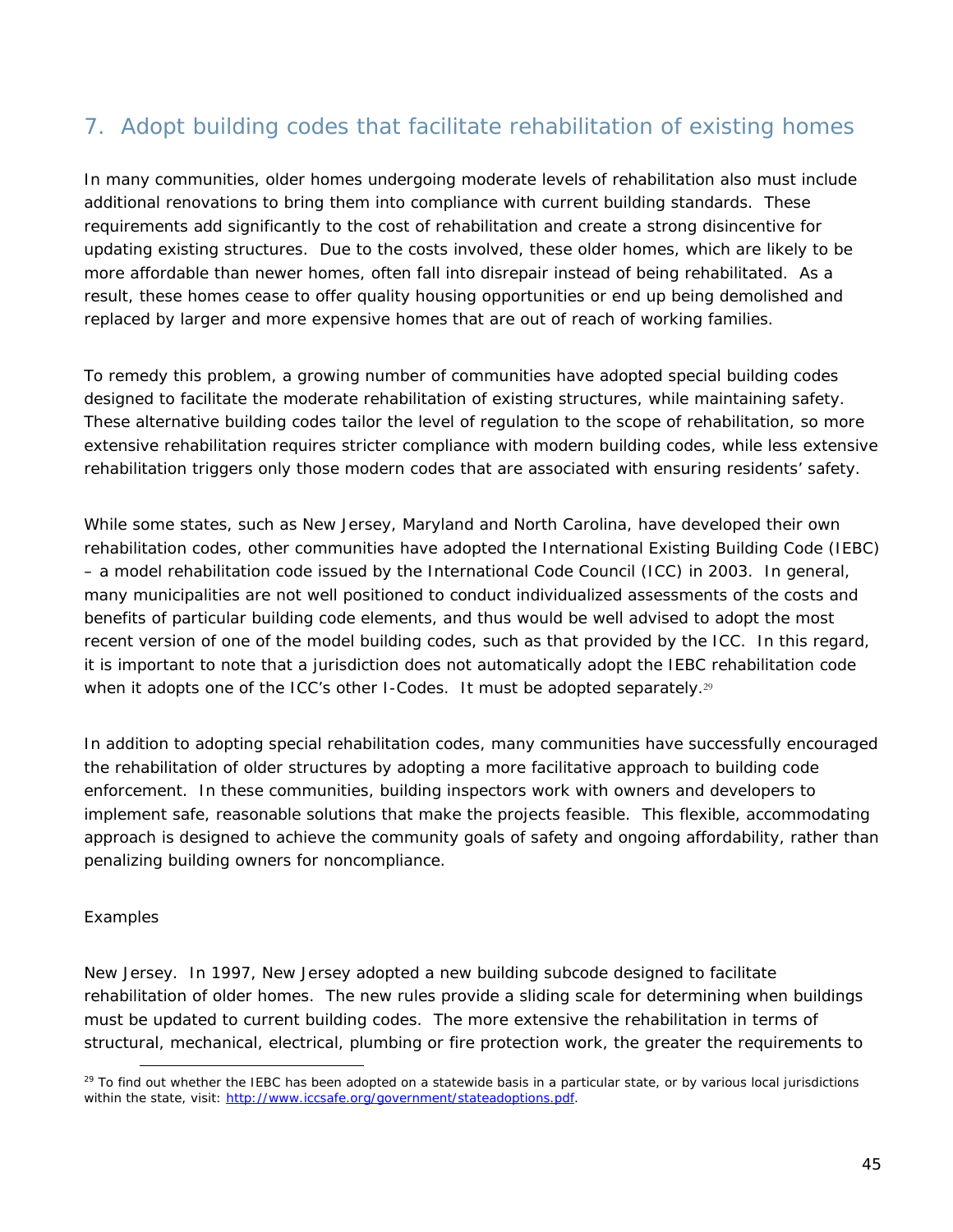update to current building codes. The cost savings have been significant. For example, the new subcode reduced the costs of rehabilitating the Bramhall Avenue Apartments in Jersey City by \$1 million. The new subcode also appears to have led to a significant increase in the number of small rehabilitation projects being undertaken.<sup>30</sup>

Other examples include the state codes in Maryland and North Carolina, and the International Existing Building Code issued in 2003. Other rehabilitation codes and guidelines that have similar objectives include the Nationally Applicable Recommended Rehabilitation Provisions and parallel provisions in the building code of the National Fire Protection Association.<sup>31</sup>

- **Ease of Financing/Cost-Effectiveness.** High. The adoption of new building codes carries little out-of-pocket costs other than training for building inspectors. A facilitative approach to code enforcement may lead to a modest reduction in fines associated with building code violations, but is likely to more than pay for itself over time through the facilitation of redevelopment that adds to the tax base.
- **Magnitude of Potential Impact.** Moderate. Early studies suggest the principal impact is to increase the number of smaller rehabilitation projects being undertaken.
- **Replicability.** This policy is easily replicated in different jurisdictions, but the problem does not exist everywhere. According to Mattera, $32$  13 states have already adopted the IEBC on a statewide basis and the code has been adopted by certain localities in another 13 states.
- **Flexibility.** High. States can modify the codes, as can localities in states that permit local variation. However, this is one area in which states and localities should think twice about varying from the national standards. Greater uniformity in building codes from area to area can lower barriers to entry of new builders, reducing costs.
- **Ease of Implementation.** High. Now that the ICC has adopted the IEBC, the code really seems to be catching on.

 $\overline{a}$ <sup>30</sup> Raymond Burby, David Salvesen and Michael Creed. 2006. "Encouraging Residential Rehabilitation with Building Codes: New Jersey's Experience." *Journal of the American Planning Association* 72:2.

<sup>&</sup>lt;sup>31</sup> For more information on rehabilitation codes, see Mattera 2006 and U.S. Department of Housing and Urban Development. *Smart Codes in Your Community: A Guide to Building Rehabilitation Codes*. http://www.huduser.org/Publications/pdf/smartcodes.pdf.

<sup>32</sup> Philip Mattera. 2006. *Breaking the Codes: How State and Local Governments are Reforming Building Codes to Encourage Rehabilitation of Existing Structures*. Washington, D.C.: Good Jobs First, http://www.goodjobsfirst.org/pdf/breaking%20the%20codes.pdf.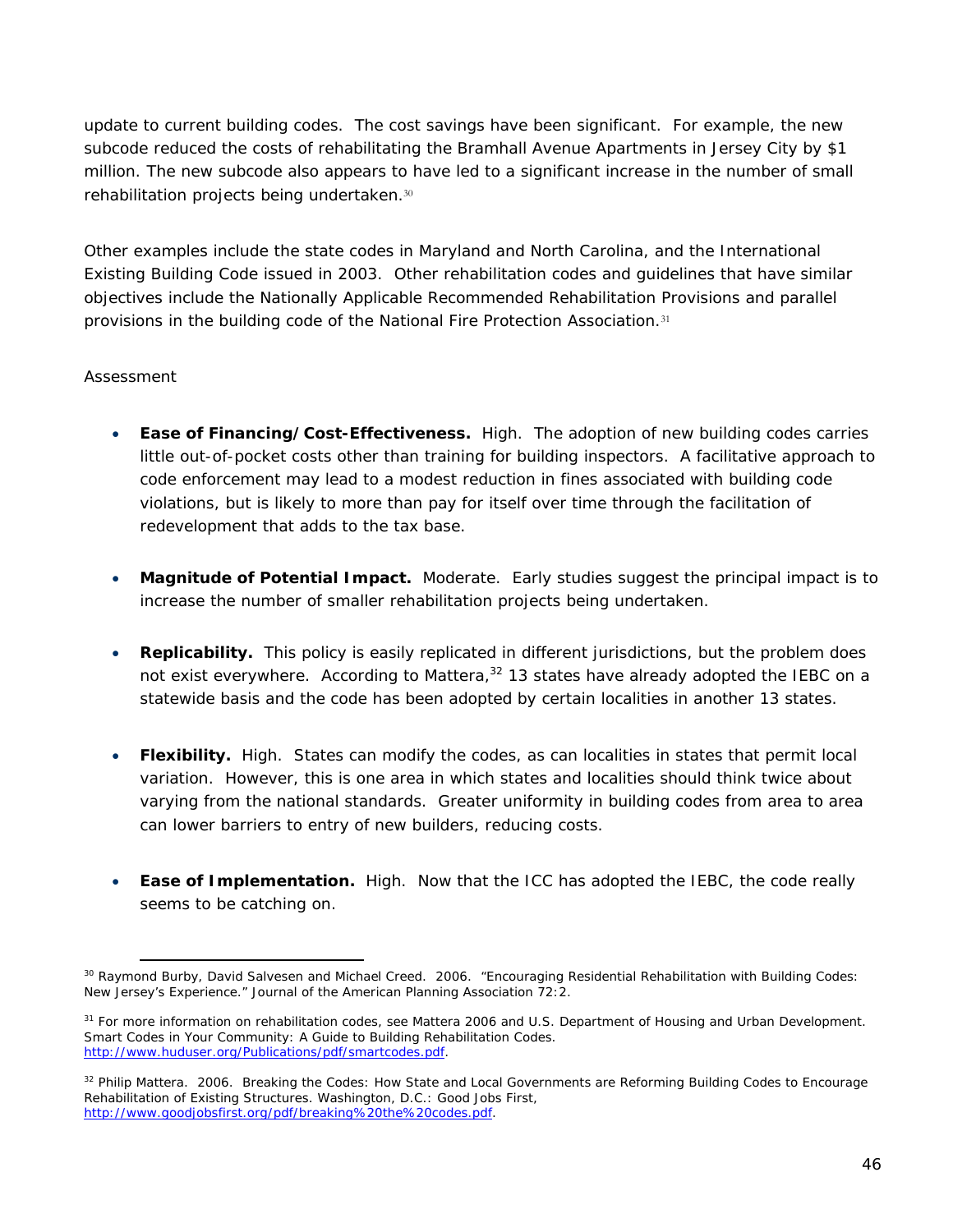# **Harness the power of strong housing markets**

## 8. Utilize tax increment financing to fund affordable homes

Tax increment financing (TIF) is a tool used by municipal governments to stimulate economic development. Authorized in 49 states and the District of Columbia, tax increment financing allows communities to capture future tax revenue increases resulting from public investment in a targeted geographical area. When a TIF is designated, a "base" amount of tax revenue is projected based on the status quo before improvements. If the public investments in the TIF district – such as new roads, water and sewers, and other public amenities – are successful in stimulating redevelopment, property values rise, leading to an increase in actual property tax receipts above the base. (In some states, sales taxes can also be TIFed.) The increase in tax revenue above the base (i.e., the increment) is captured by the TIF district as revenue, which is used to reimburse the community (or a partner developer) for the cost of the initial and subsequent improvements. Alternatively, municipalities can issue bonds, backed by the expected TIF revenue, in which case the TIF proceeds are used to pay back the bonds.

TIFs are popular because they provide a source of financing for capital improvements that does not require an increase in sales or property taxes. Moreover, once the TIF district expires, the municipality will receive the full benefit of the property taxes on a much higher property tax base than would otherwise have been present without the investments.

TIF funds can be, and have been, used to finance affordable homes. As one might expect, however, there tends to be great competition for the limited supply of TIF funds once they are generated. To the extent a community wants to use TIF funds for affordable homes, it is thus critical to require, as a condition for approving the TIF, that a minimum amount of TIF revenue be used for affordable homes. In California, for example, state law requires that at least 20 percent of any TIF revenue generated in a new Urban Renewal Area be applied to affordable homes. Some other states – such as Maine and Minnesota – allow for the creation of special housing TIFs, in which tax increment revenues are set aside for affordable homes.

There are a number of justifications for setting aside a portion of TIF revenues for affordable homes. First, there is a growing body of evidence that concentrated housing investments can contribute to economic revitalization. For example, in Richmond, Va., the city chose to concentrate its community investment in seven specific communities as part of its Neighborhoods in Bloom initiative. "In each neighborhood, increased police patrols were followed by aggressive code enforcement, setting the stage for block-by-block rebuilding, including existing owner improvements, rehabilitation of blighted properties and new housing construction to create mixed-income homeownership possibilities." Five years later, the Federal Reserve Bank of Richmond commissioned a study of the initiative, which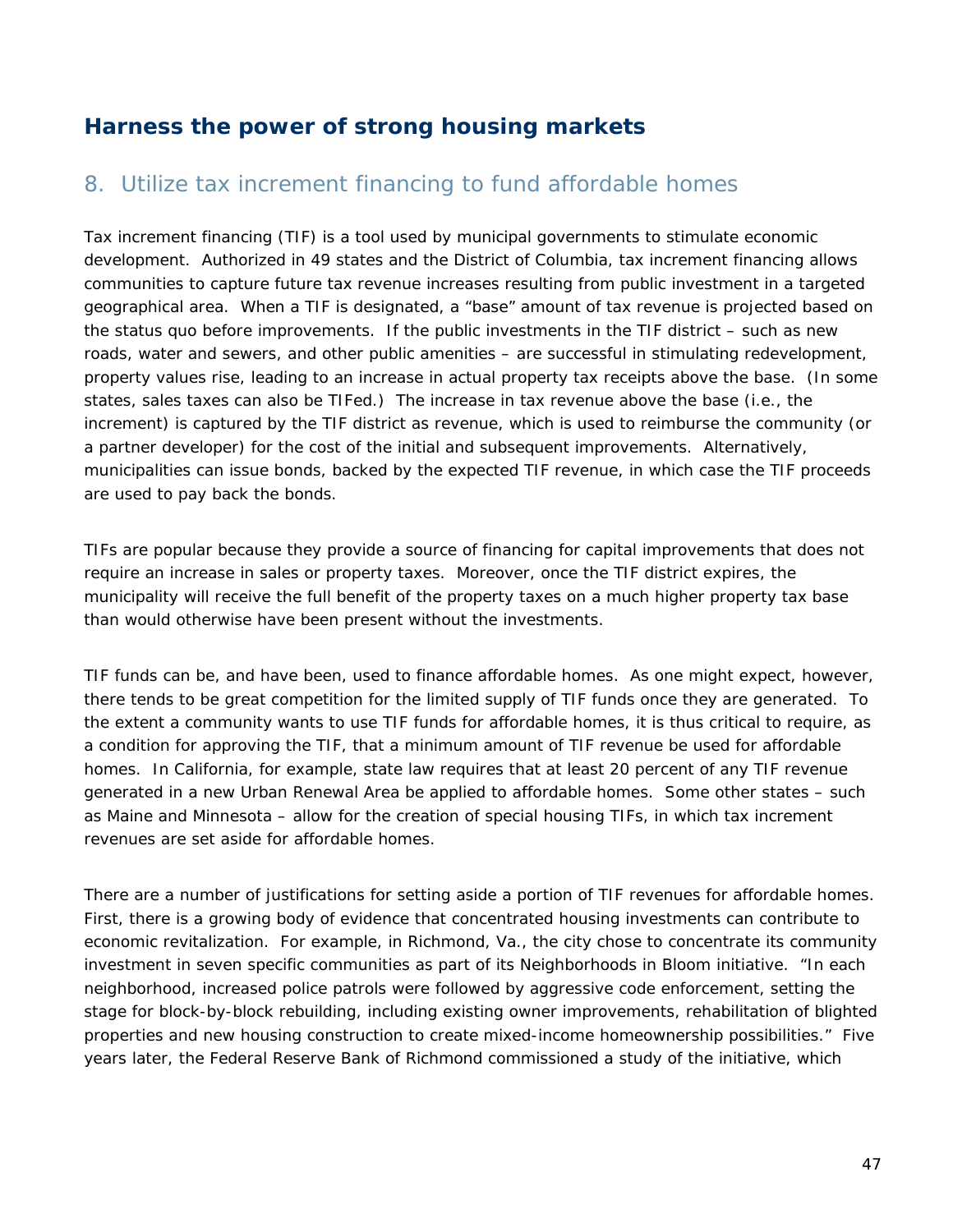found that "crime in the targeted areas is lower, blight is diminished and newly occupied homes are generating new tax revenues."<sup>33</sup>

Second, to the extent a TIF is successful in revitalizing neighborhoods and increasing property values, existing properties will become *less* affordable in the TIF district – both because of rising property taxes for existing homeowners and because the TIF motivates existing property owners to improve and/or sell their properties to owners interested in building more expensive homes. While this economic development is precisely why the TIF was established in the first place, it is imperative that communities preserve ongoing affordability in the face of increasing property values. This requires some form of plan for affordable homes. TIF revenues are a logical source of funding for this activity.

One general question that has been raised about TIFs concerns the extent to which some or all of the tax increment captured by the TIFs would have been generated even without public investment. In this case, the TIF increment captured and spent on capital improvements is not really "new" money, but rather a portion of the community's overall tax base. A study by the Neighborhood Capital Budget Group (NCBG)<sup>34</sup> examined 34 TIF districts in Chicago, Ill., and concluded that when TIFs are targeted at areas with declining property values, new public improvements and developer subsidies do help attract new businesses and industries to unused or under-used land, add jobs and grow the tax base. However, when TIFs are established in areas already increasing in value, the "natural growth" of the property tax revenue is captured by the TIF district and diverted away from other public priorities – such as education and safety – towards economic development.

This analysis suggests that TIFs are most cost-effective when adopted in areas with declining property values. However, housing TIFs can still be a smart strategy in areas with rising property values by providing funding that helps preserve the availability of affordable homes for existing residents as property values rise.

#### *Examples*

 $\overline{a}$ 

*California*. Under California's redevelopment law, local redevelopment agencies are required to set aside 20 percent of revenues from tax increment districts for a separate low- and moderate-income housing fund to address the state's need for affordable homes. These revenues have made redevelopment agencies one of the biggest sources of funding for affordable homes in California. In the 2004-2005 fiscal year, for example, California redevelopment agencies deposited more than \$1.2

<sup>33</sup> John Accordino, George Galster and Peter Tatian. 2005. *The Ripple Effect: Economic Impact of Targeted Community Investments*. Richmond, Va.: Local Initiatives Support Corporation.

<sup>&</sup>lt;sup>34</sup> Neighborhood Capital Budget Group. *TIFs - Who Pays for the Only Game in Town?*, http://www.ncbg.org/tifs/tif\_pays.htm.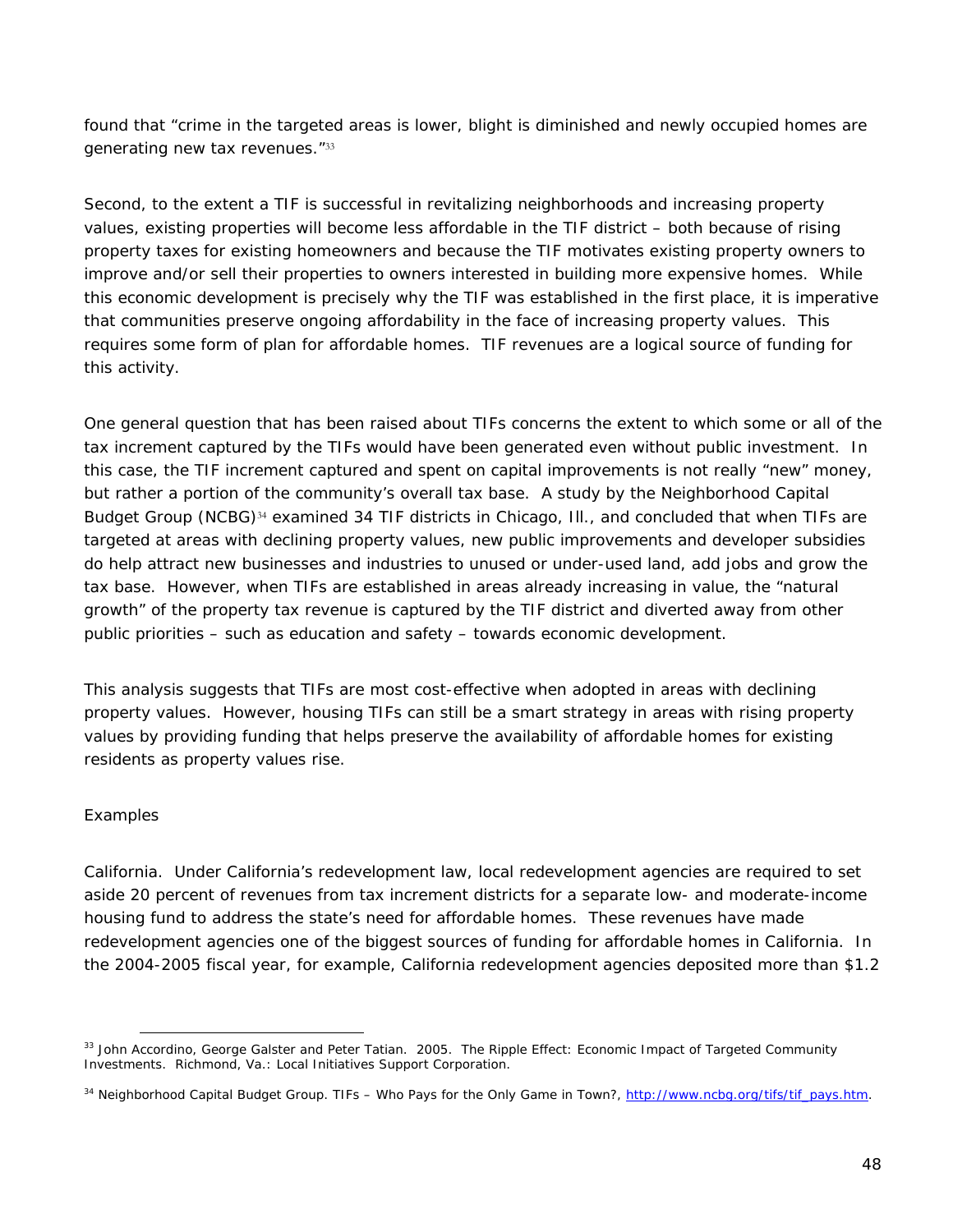billion into low- and moderate-income housing funds and helped some 20,493 households secure affordable homes.

*Chicago, Ill*. Despite state-level restrictions on how tax increment funds can be spent in connection with residential development, Chicago has used tax increment financing to develop thousands of homes. According to NCBG, at least 25 TIF projects within Chicago "have included some residential development. NCBG can document 4,471 units of housing constructed as part of those projects, 1,832 of which are listed as affordable. A total of \$179.7 million of TIF money has been promised to housing development projects (including the \$9.1 million in direct rehab grants provided through the Neighborhood Investment Fund program), which has resulted in \$549.4 million of additional investment."<sup>35</sup>

One specific application of tax increment financing in Chicago is to support the ambitious Plan for Transformation to redevelop the city's high-rise public housing. As part of the plan, Chicago is borrowing up to \$15 million from private lenders to front eligible costs of the development of new homes. The loans, which are guaranteed by a program-related investment from the MacArthur Foundation, will be repaid with tax increment revenue generated through increased property taxes in the tax increment financing districts established in the areas surrounding the new homes.<sup>36</sup>

Another application of tax increment financing in Chicago is the Tax Increment Financing Neighborhood Improvement Program (TIF-NIP), which provides existing homeowners and rental property owners with grants for exterior repairs and safety upgrades. Single-family homes are eligible for grants of up to \$10,000 and multifamily developments are eligible for grants of between \$12,500 and \$50,000, depending on the number of units.37 In the neighborhoods of Woodlawn and Bronzeville, for example, more than 350 home and building owners received grants to improve their homes. An initial \$2 million loan from LISC to advance the grants was repaid seven years ahead of schedule.<sup>38</sup>

<sup>&</sup>lt;sup>35</sup> For more information, see http://www.ncbg.org/tifs/housing.htm.

<sup>36</sup> Fannie Mae, ed. 2005. *Tax Increment Financing: Chicago Housing Authority's Plan for Transformation*. New York, N.Y.: Local Initiatives Support Corporation, http://www.lisc.org/content/publications/detail/933.

<sup>&</sup>lt;sup>37</sup> For more information see, http://www.ncbg.org/tifs/housing.htm. See also Lori Healey and John F. McCormick. 1999. Urban Revitalization and Tax Increment Financing in Chicago. *Government Finance Review*, December 1999, http://www.gfoa.org/services/dfl/ed/documents/UrbanRevitalizationandTIFinChicago.pdf. NOTE: In some sources, this program is called the Tax Increment Financing - Neighborhood Investment Program.

<sup>&</sup>lt;sup>38</sup> See Local Initiatives Support Corporation, June 21, 2004 Press Release. TIF/NIP Works for Homeowners in Woodlawn, Bronzeville, http://www.chicago-lisc.org/documents/TIF\_NIP\_Release\_1.doc.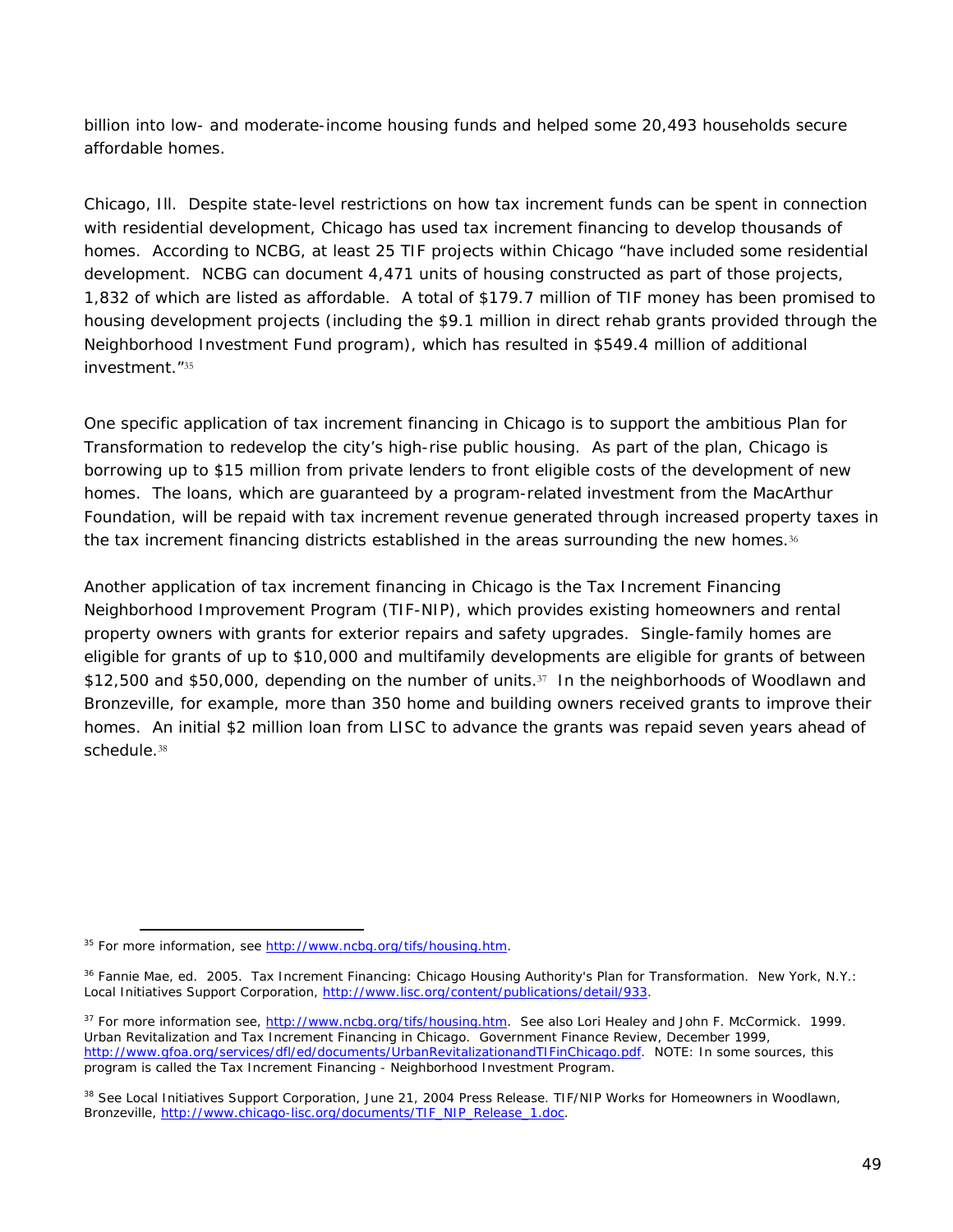- **Ease of Financing/Cost-Effectiveness.** High, especially if well targeted on areas not likely to recover without public investment.
- **Magnitude of Potential Impact.** High. This is a major potential funding source for affordable homes.
- **Replicability.** Moderate to High. TIFs are authorized in 49 states. However, significant TIF revenues are only generated if a community succeeds in fostering redevelopment. It would seem reasonable to expect that TIFs are most likely to work in depressed neighborhoods of otherwise thriving metropolitan areas.
- **Flexibility.** Moderate to High. There are no federal limits on who may benefit from TIF revenues. However, some states place limitations. In California, for example, communities must use at least 20 percent of their TIF revenues in new Urban Renewal Areas for housing affordable to families with incomes below 50 percent of AMI.
- **Ease of Implementation.** Moderate. Where TIFs are well-established, they are fairly easy to set up. Where they are not well-established, it may be somewhat challenging to secure cooperation from all of the various taxing jurisdictions. There also will likely be opposition from constituencies seeking to use the TIF revenues for other purposes. Finally, to generate significant revenue, the TIF-funded investments have to be successful in fostering redevelopment.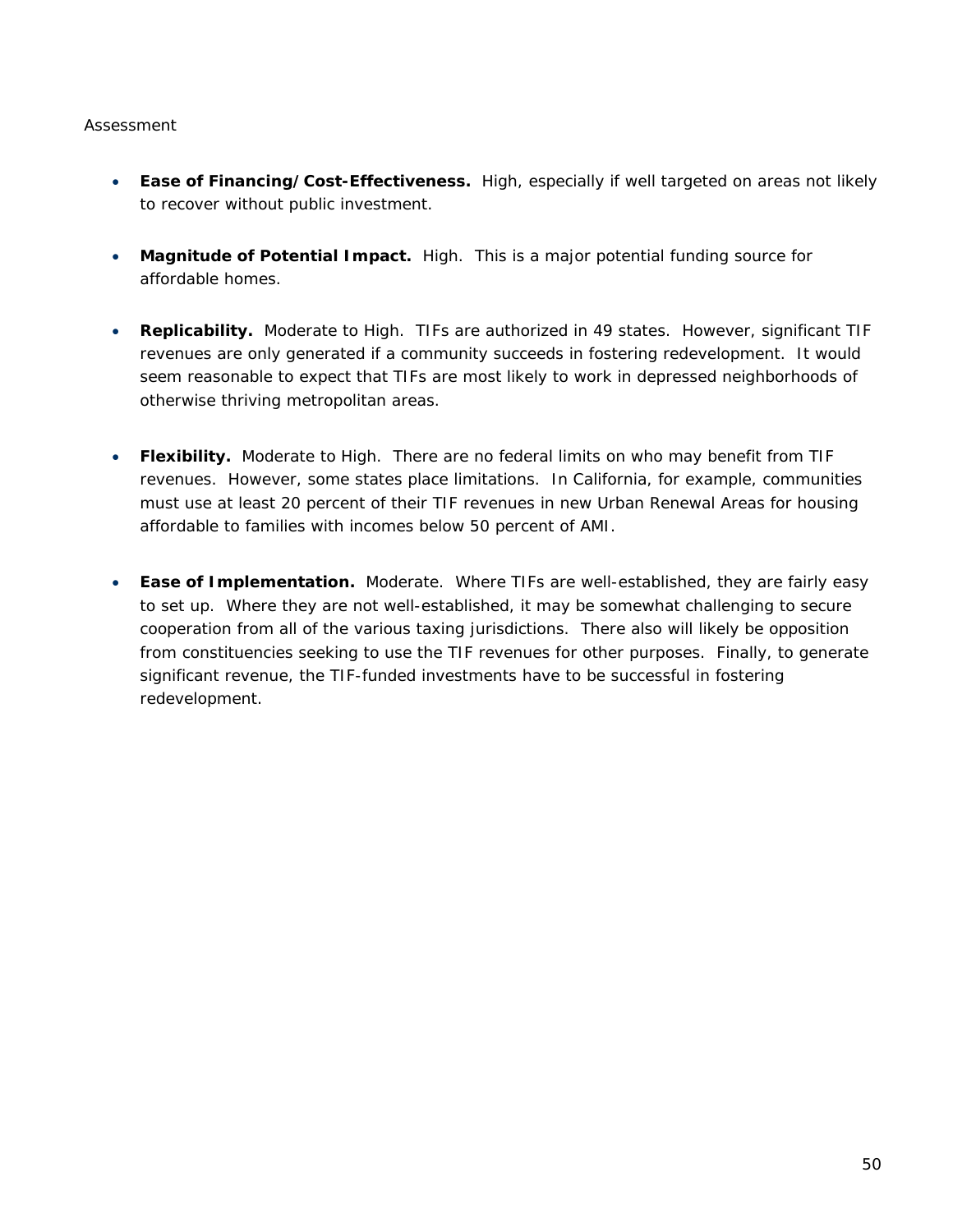# 9. Stimulate construction and rehabilitation through tax abatements

Tax abatements are similar to TIFs in that they involve the voluntary relinquishment of expected future tax revenue for a specified period of time in order to stimulate a public benefit. In general, however, tax abatements are narrower in scope than TIFs. In contrast to TIFs, which apply to all properties within a designated TIF district, tax abatements are granted on a case-by-case basis to property owners that meet the conditions of the tax abatement policy.

In the housing context, tax abatements are most often used as an incentive for rental home construction or rehabilitation. Tax abatements are also commonly used to help seniors cope with rising property taxes, though that use falls outside the scope of this analysis. Although apparently less common, some jurisdictions also use tax abatements to stimulate the production of owneroccupied homes.

Tax abatements can be a particularly important vehicle for stimulating the preservation of existing rental homes. Consider, for example, an aging residential development providing 40 units of moderately priced rental homes that is owned by a single individual as a supplement to his or her day job. As the property ages, the owner tries to keep up with repairs, but finds that the rents the market is willing to bear do not provide enough income to cover the costs of repairs. In this situation, the owner is likely to take one of three courses: (a) let the property gradually deteriorate; (b) renovate the property to a sufficiently high standard so that the property can command higher rents; or (c) sell the property to someone else willing to undertake this level of renovation. Under any of these scenarios, the community will eventually experience a loss of affordable homes.

Here's where tax abatements come in. To facilitate and encourage this owner to make the necessary improvements to keep the property up without a wholesale upgrading, a jurisdiction could provide the owner with a five- or 10-year abatement of property taxes in the form of either a lower overall rate of assessment or a frozen basis that ignores property value increases resulting from improvements. If calibrated correctly, such an incentive could give the owner the boost he or she needs to make the improvements feasible, ensuring the property is maintained. To ensure the property remains affordable, the jurisdiction could condition the tax abatement on an agreement that the owner will rent to families with incomes below a specified level. (Some practitioners, however, feel that such covenants are not necessary or desirable. This question merits further research.)

Tax abatements also can be used to encourage the new construction of both rental and owneroccupied homes. For examples, see the discussion of Portland, Ore., below.

In developing tax abatement policies, jurisdictions need to be careful to ensure they are securing a real public benefit that would not have occurred without the tax incentives. In New York, N.Y., for example, a tax abatement program intended to stimulate new construction during a period of low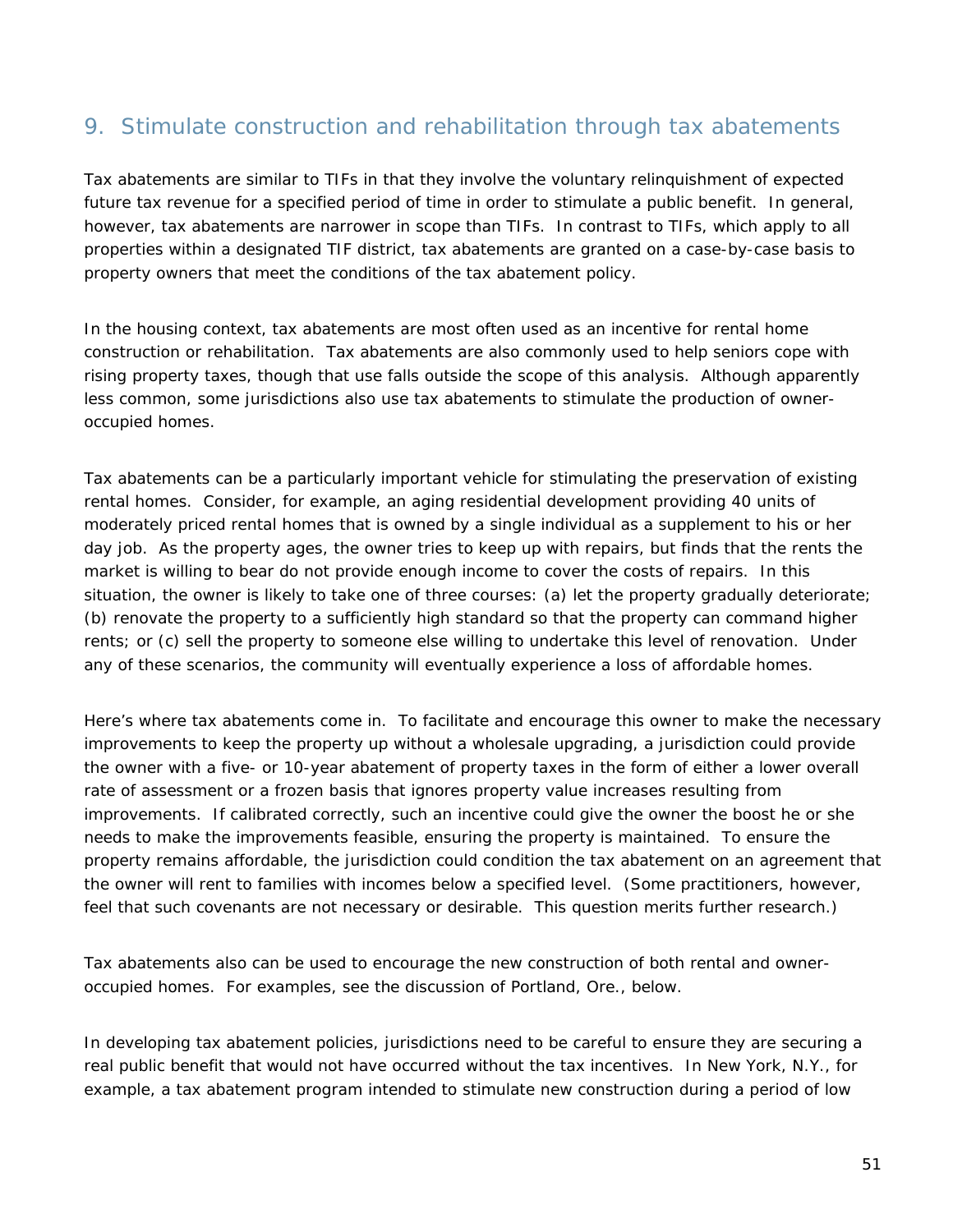building activity has remained on the books long after market conditions have changed. At present, a debate is underway about how to revise the policy to confer a clearer public benefit. One of the options being considered is to provide tax benefits only to owners that agree to meet more rigorous affordability restrictions.

#### *Examples*

*Portland, Ore.* Portland has a range of tax abatement programs designed to promote increased development near public transit, rehabilitation of rental homes, construction or rehabilitation of owner-occupied homes in certain "opportunity areas," and nonprofit ownership of affordable rental homes. As of fiscal year 2004-2005, some 12,725 homes were receiving one of these abatements, contributing significantly to the city's objectives for affordable homes and community development.<sup>39</sup>

Another example is Cook County, Ill., which has a special property tax classification (Class 9) designed to stimulate the rehabilitation of affordable rental homes. "Class 9 is a real property classification that offers a 50 percent reduction in assessments and taxes to developers who complete major rehab on multifamily buildings and keep rents below certain levels. At least 35 percent of the apartments must be leased at rents affordable to low- and moderate-income households. With Class 9, properties are eligible for a 16 percent assessment level for a period of 10 years. Owners may renew the reduction for additional 10-year periods."<sup>40</sup>

- **Ease of Financing/Cost-Effectiveness.** Moderate. Tax abatements that are narrowly tailored to stimulate improvements unlikely to have occurred without the incentives are likely to be the most cost-effective.
- **Magnitude of Potential Impact.** High, at least over the relatively short-term period (generally five or 10 years) of the tax abatement. Once the abatement period ends, the specific affordability of the qualifying units may be lost, but there should still be an overall increase in the supply of homes.
- **Replicability.** High.
- **Flexibility.** High. Tax abatements can be tailored to any income group by tying tax benefits to specified affordability restrictions. To be effective, however, the policies need to be

 $\overline{a}$ <sup>39</sup> Presentation to Portland Joint City Council/PDC Commission Meeting, January 2005, Examining Tax Exemption Housing Policies, http://www.pdc.us/pdf/housing\_serv/pubs/nmuh-docs\_6-06/03\_lta-presentation.pdf.

<sup>&</sup>lt;sup>40</sup> See http://www.cityofchicago.org (Search for "Cook County Class 9").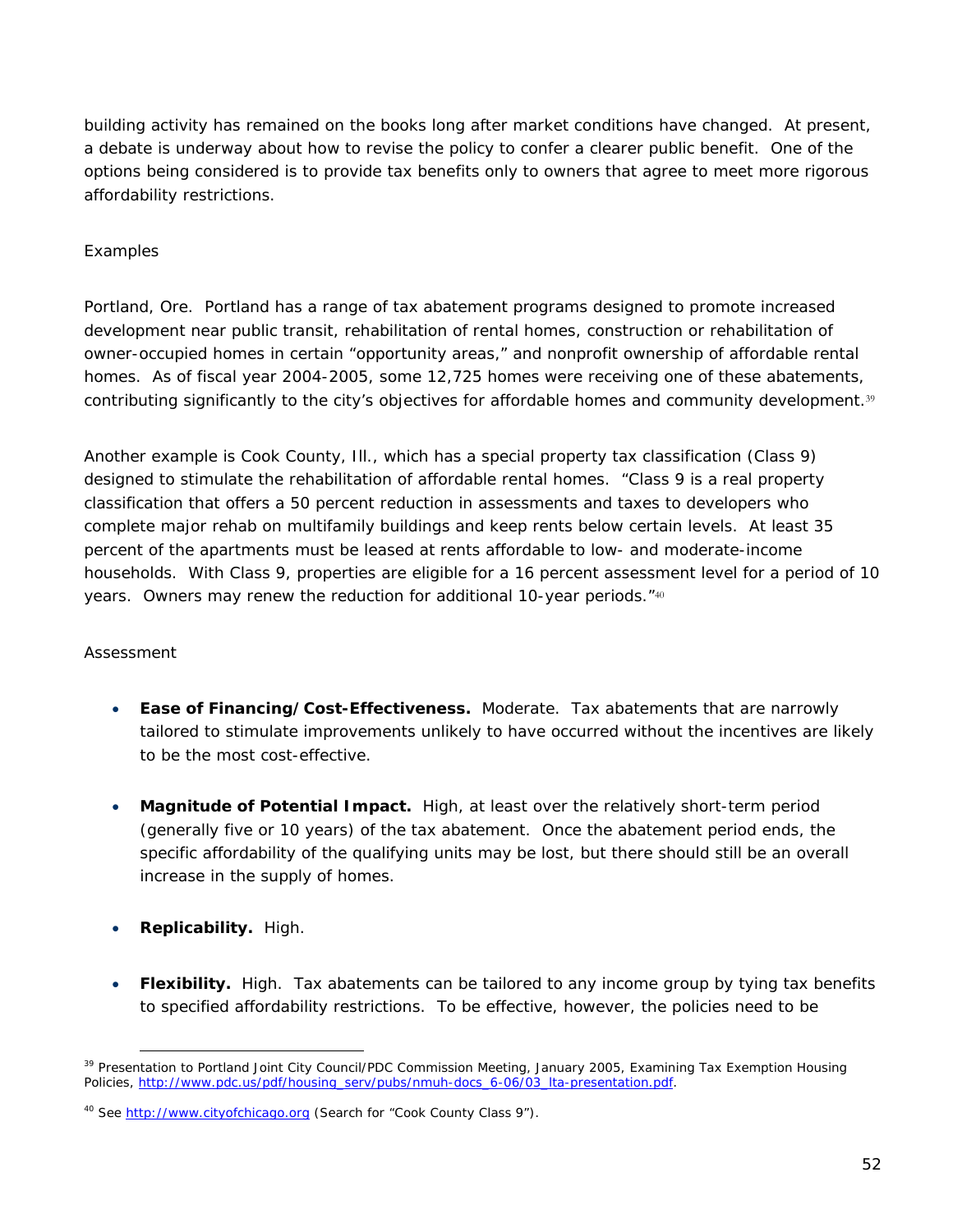financially advantageous for the taxpayers, which means they are likely to be most effective in helping moderate-income (rather than very low-income) families.

• **Ease of Implementation.** High.In general, tax abatement policies are likely to be easier to implement than programs requiring the expenditure of general revenues or new taxes.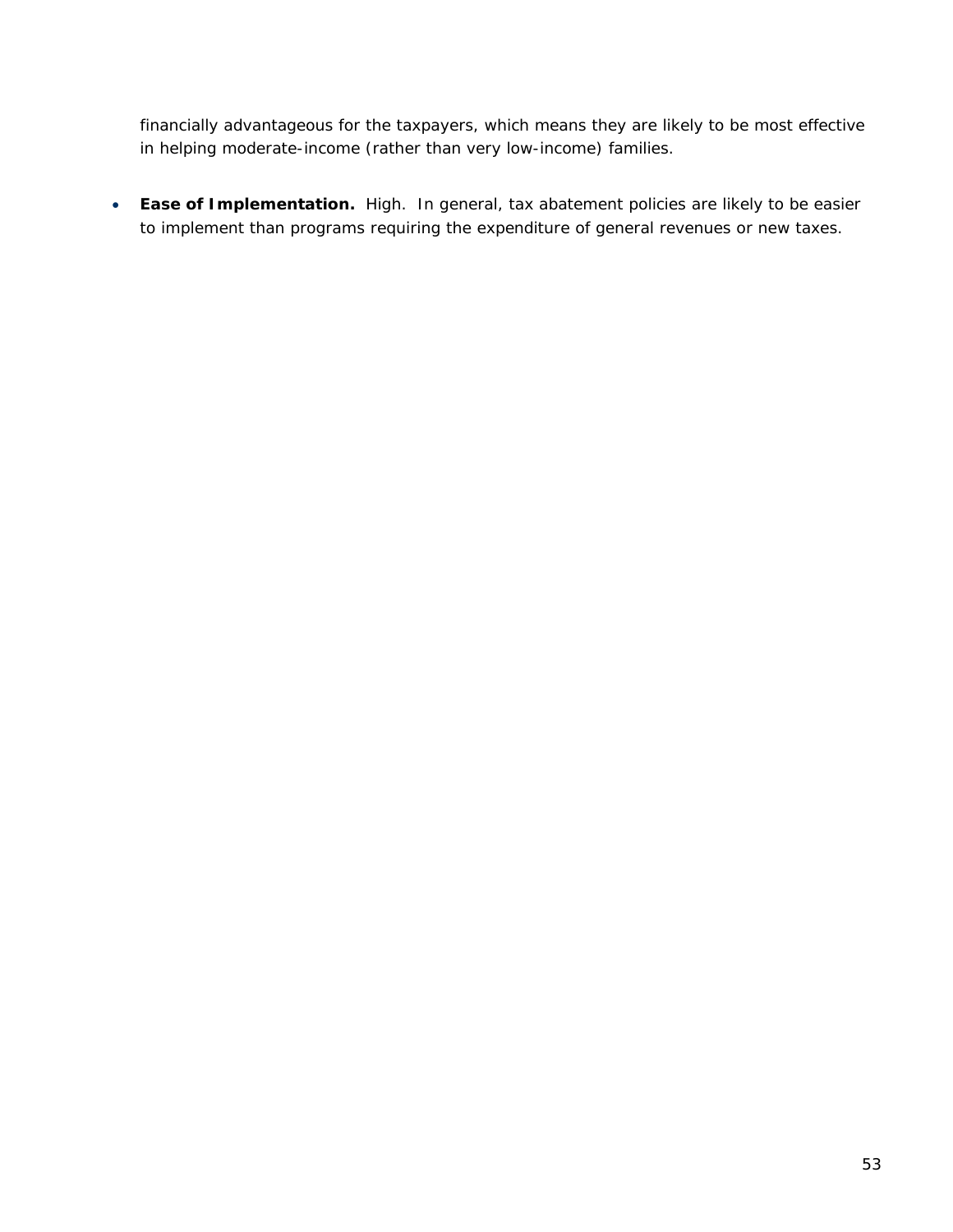### 10. Create or expand dedicated housing trust funds

While the term "housing trust fund" is used differently in different states and localities, as used here it means a flexible vehicle for financing affordable homes supported by a dedicated funding source, such as real estate transfer taxes or recording fees. Just like highway trust funds, which provide a dedicated source of revenue for highway construction, housing trust funds provide funding that can only be used for affordable homes.

In some cases, housing trust funds lack a dedicated funding source and, instead, are funded through either one-time or annual appropriations by the legislature or city council. While discretionary appropriations are not as reliable as dedicated funding sources, trust funds financed in this manner still can be important tools for increasing the availability of affordable homes. They also can lay the groundwork for the addition, at some future date, of dedicated funding streams.

The most comprehensive source of information on state and local housing trust funds comes from the Housing Trust Fund Project of the Center for Community Change. According to the Project's Web site, as of July 2005, some 37 states administered 43 housing trust funds. In addition, there were 293 housing trust funds operated by cities and 76 housing trust funds operated by counties.<sup>41</sup> Together, these funds provide more than \$750 million per year in funding for affordable homes.

According to the Center for Policy Alternatives, "The most common revenue source for state housing trust funds is the real estate transfer tax. Other options include interest from state held funds (unclaimed property funds, budget stabilization funds, among others), interest from real estate escrow or mortgage accounts, and document recording fees. City housing trust funds are most often financed by impact fees placed on non-residential developers to offset the impact of their development's employees on the housing supply. Cities have also committed condominium conversion fees or demolition fees, real estate excise taxes, and hotel and motel taxes. Counties most often use real estate document recording fees."<sup>42</sup>

While housing trust funds come in all shapes and sizes, as a class, they confer two main benefits that are extremely important for efforts to expand the availability of housing affordable to working families. First, they provide additional, ongoing revenue to support affordable homes that can be used to fill in the gaps of federal housing programs. Low-Income Housing Tax Credit developments, for example, frequently require additional "soft" financing to make the deals work. Second, they carry no federal restrictions, so they can be used for families at any income level that face housing affordability challenges.

<sup>&</sup>lt;sup>41</sup> For a list of trust funds as of July 2005, see http://communitychange.org/issues/housingtrustfunds/whatarehousingtf/index.php?#5.

<sup>42</sup> See Center for Policy Alternatives, http://www.stateaction.org/issues/issue.cfm/issue/HousingTrustFunds.xml.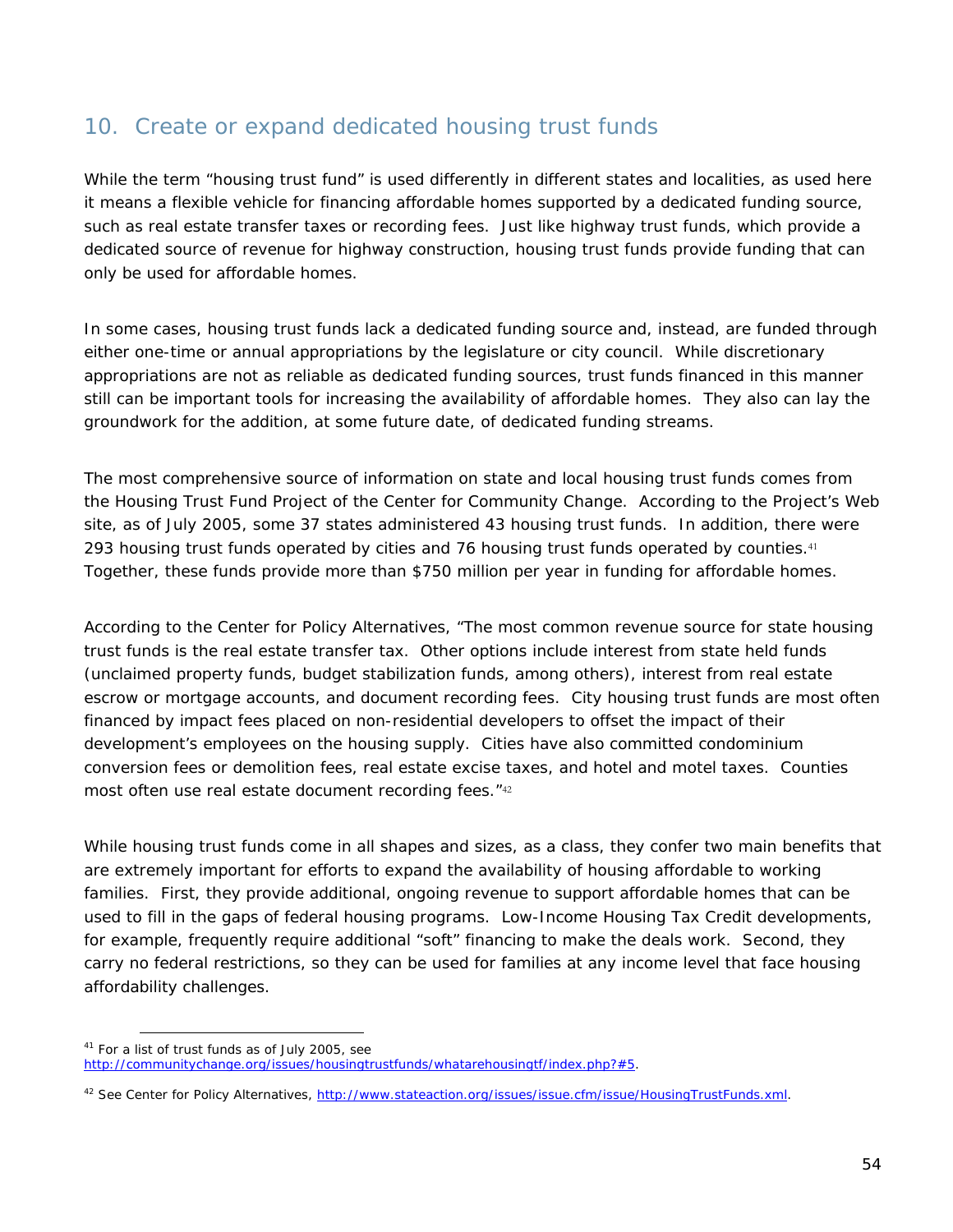High-cost communities seeking to use housing trust funds to expand housing opportunities for families with incomes above 50 percent of the area median may experience challenges from housing advocates seeking to reserve those funds for families with lower incomes. Communities may find it useful to address this difficult question in the broader context of an overall affordable housing plan that considers the full range of housing challenges identified in the community and the full range of resources available to meet those needs. By developing a comprehensive and coordinated approach to addressing their housing needs, communities will have a better idea of the pros and cons of using different funding sources to meet different housing needs.

Two excellent resources for communities interested in starting a housing trust fund are *A Workbook for Creating a Housing Trust Fund*<sup>43</sup> and PolicyLink's Equitable Development Toolkit.<sup>44</sup>

#### *Examples*

*Arizona.* The Arizona Housing Trust Fund was established in 1988 and is funded by 55 percent of the revenues from "unclaimed property," such as inactive bank accounts, bank deposits, lay-away fees and unclaimed refunds from lending institutions, insurance companies and commercial retail operations. To date, this funding stream has provided more than \$150 million for affordable homes, with revenue rising to about \$20 million per year. Approximately one-third of the trust fund's revenue must be spent in rural areas. The trust fund also supports affordable homes on tribal lands.<sup>45</sup>

Other examples include trust funds, such as those in Washington, D.C., and Ohio, that started out without a dedicated funding source, but later secured one.

#### *Assessment*

- **Ease of Financing/Cost-Effectiveness.** Moderate. A dedicated funding source may be difficult to establish, but once established, it is generally reliable. Once an ongoing revenue source has been identified, no annual appropriations are needed.
- **Magnitude of Potential Impact.** High.
- **Replicability.** High.

<sup>43</sup> Mary E. Brooks. 1999. *A Workbook for Creating a Housing Trust Fund*. Frazier Park, Calif.: Housing Trust Fund Project of the Center for Community Change, http://communitychange.org/shared/publications/downloads/workbook.pdf.

<sup>44</sup> http://www.policylink.org/EDTK/HTF/.

<sup>45</sup> Carolina Reid. 2005. State Housing Trust Funds: Meeting Local Affordable Housing Needs. *Pacific Mountain Review* 24(1).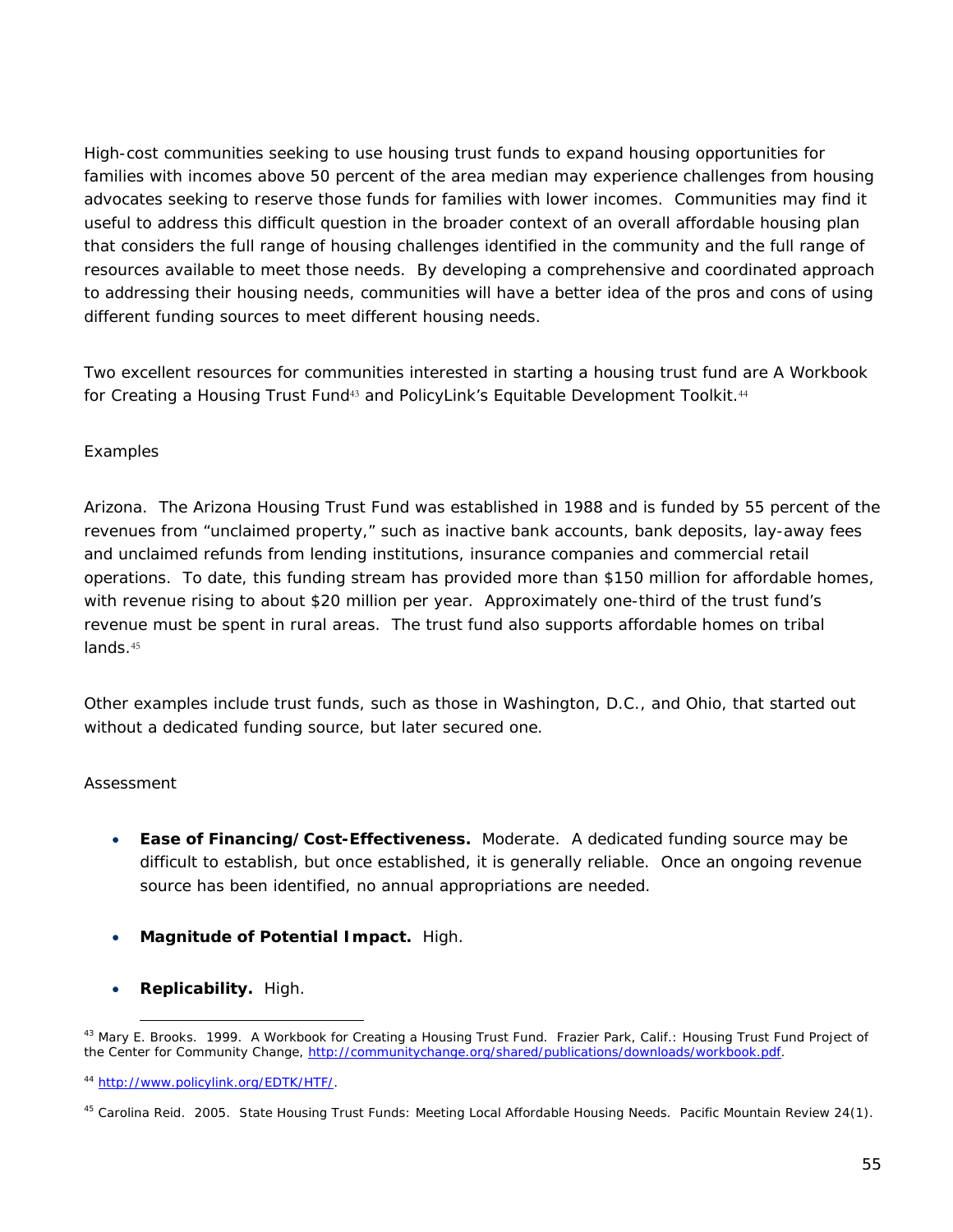- **Flexibility.** High, assuming states and localities do not unduly constrain their own flexibility.
- **Ease of Implementation.** Moderate.Key challenges include identifying and agreeing on an ongoing revenue source and agreeing on an appropriate approach for spending the funds.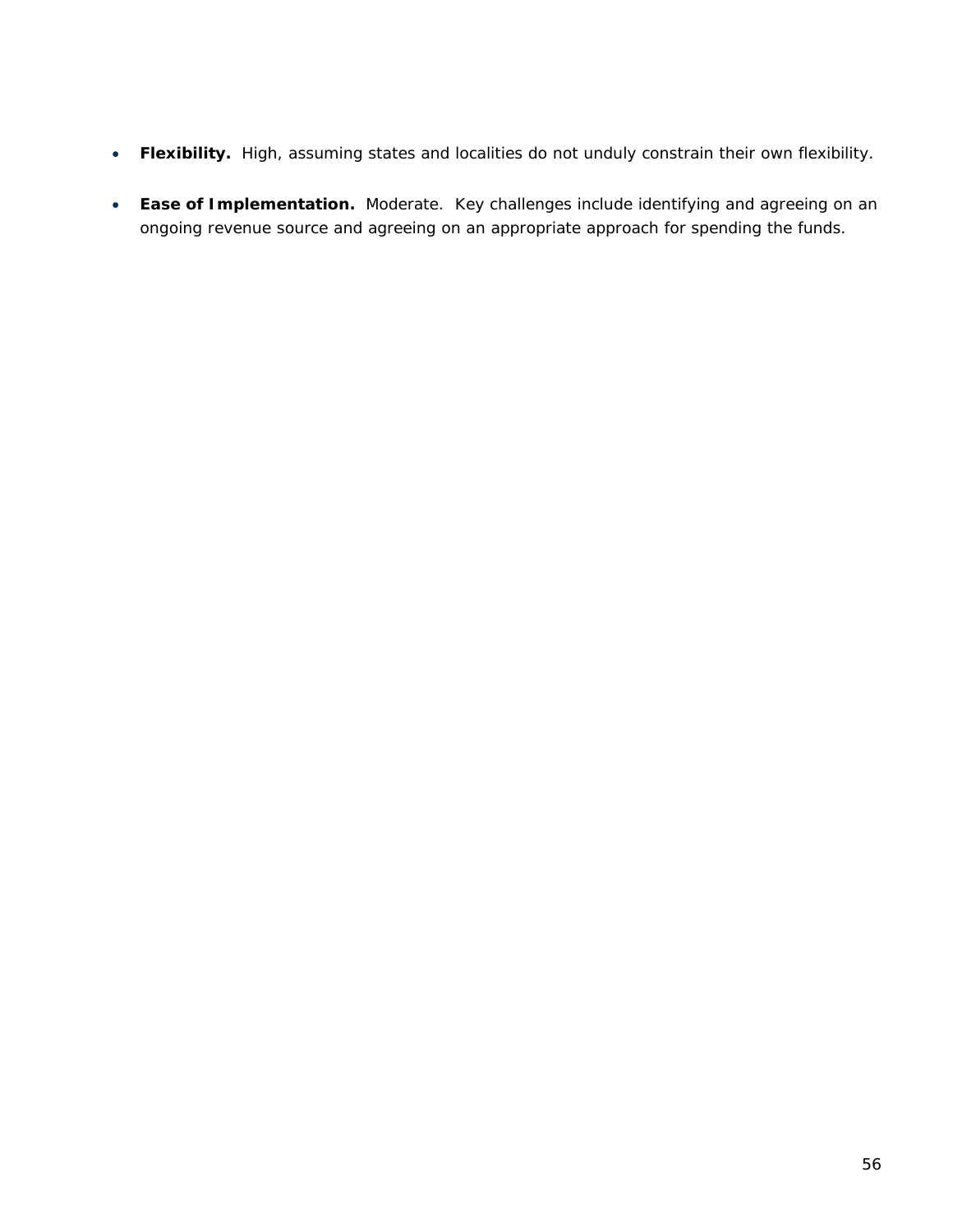## 11. Establish inclusionary zoning requirements or incentives

Few housing policies have generated as much attention (and in many communities, controversy) in recent years as inclusionary zoning. Inclusionary zoning generally involves a requirement or an incentive for developers to include a modest percentage of affordable homes within newly created developments. It's one way of harnessing the power of the market to produce affordable homes.

The nation's first inclusionary zoning law was enacted in the 1970s in Montgomery County, Md. The law specified that in any new housing development of 50 or more homes, at least 12.5 to 15 percent of the homes must be made affordable to families with incomes at or below 65 percent of AMI. In exchange for this requirement, developers received a density bonus allowing them to build up to 22 percent more homes than otherwise permitted. The affordable homes were originally required to remain affordable for 20 years.<sup>46</sup> While the Montgomery County ordinance has been modified many times over the years, it has endured and produced a significant number of moderately priced homes – estimated at almost 11,000 as of 2000.<sup>47</sup>

Since that time, numerous other jurisdictions have adopted inclusionary zoning – especially in highcost markets like California. According to a survey conducted by the California Coalition for Rural Housing and the Nonprofit Housing Association of Northern California, as of 2003, some 107 cities and counties had adopted inclusionary zoning within California alone, producing more than 34,000 affordable homes.48 An updated survey is presently in the process of being administered and is expected to reveal numerous additional jurisdictions in California that have adopted inclusionary zoning policies and more complete totals of affordable homes produced. Inclusionary zoning ordinances have also been passed in Washington, D.C., Fairfax County, Va., and in many communities around Boston, Mass.

A number of states – notably Massachusetts and New Jersey – have enacted statewide laws that achieve similar effects. Under Chapter 40B in Massachusetts, each jurisdiction is expected to ensure that at least 10 percent of its homes are affordable; in jurisdictions that fall below this threshold, developers have the right to appeal the denial of a comprehensive permit to a special state-level appeals board, which can overrule the local decision.<sup>49</sup> Under New Jersey law, as established in the *Mount Laurel* court decisions and subsequent legislation, each community is required to meet its fair share of the region's need for homes affordable to low- and moderate-income families. As a safe

 $\overline{a}$ 46 Business and Professional People for the Common Interest (BPI Chicago). Undated. Inclusionary Housing in Montgomery County, MD. *Issue Brief* #4, http://www.bpichicago.org/rah/pubs/ci\_issue\_brief4.pdf.

<sup>47</sup> David Rusk. 2000. Inside Game/Outside Game: The Emerging Anti-Sprawl Coalition. In *Inclusionary Zoning: A Viable Solution to the Affordable Housing Crisis?* Washington, D.C.: The Center for Housing Policy.

<sup>48</sup> California Coalition for Rural Housing and the Nonprofit Housing Association of Northern California. 2004. *Inclusionary Housing in California: 30 Years of Innovation*.

<sup>&</sup>lt;sup>49</sup> More details on Chapter 40B, and references, are provided in the discussion of expedited permitting policies in policy 5.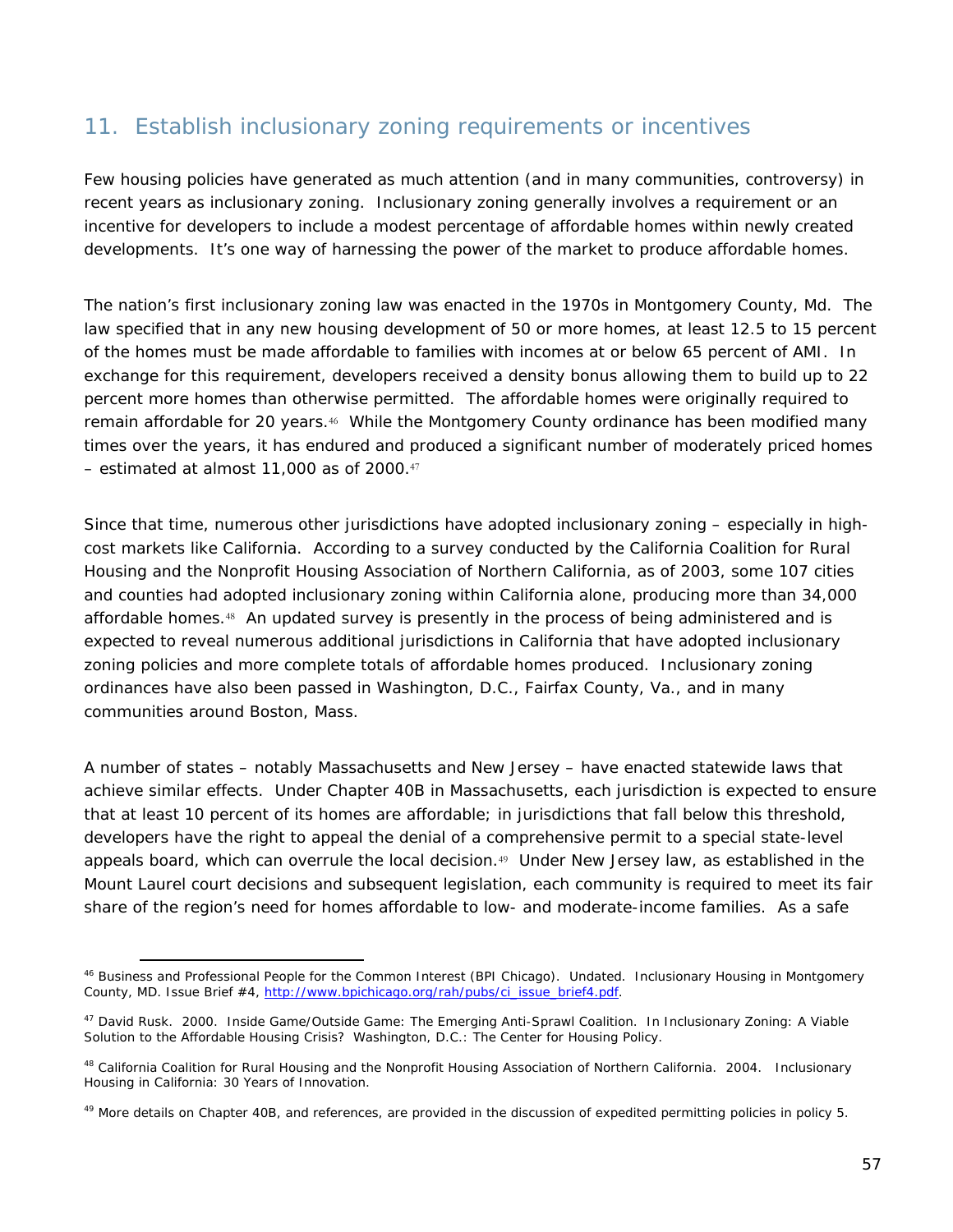haven, jurisdictions have the option of obtaining certification from the state's Council on Affordable Housing for their plan to meet their fair share obligations.<sup>50</sup>

While a complete analysis of this complicated subject is beyond the scope of this report, the following are some of the key issues for localities to consider:

- *Equity*. Advocates of inclusionary zoning argue that because land is in limited supply and home prices in high-cost markets are so out of reach of working families, inclusionary zoning is the only cost-effective way of ensuring the production of units affordable to working families. Opponents, on the other hand, argue that it is unfair for the government to require one class of individuals – property owners – to subsidize the public good of affordable homes.
- *Incentives/Offsets*. Consensus around the adoption of inclusionary zoning is generally easier to achieve when well-crafted incentives (also known as offsets) are included to compensate property owners and developers for the foregone revenue associated with producing belowmarket units.<sup>51</sup> The most common and effective incentive/offset is a density bonus to allow the production of more units than would normally be permitted under the jurisdiction's zoning rules. Another useful incentive is to provide developers proposing projects that meet specified affordability guidelines with a fast-track approval process or pre-approval to build "as of right." When inclusionary zoning facilitates an increase in density in otherwise lowdensity areas, greater speed and certainty in the approvals process and more affordable homes, it's a win-win for everyone.
- *Process Matters*. Consensus is more likely to be achieved when the process for developing recommendations includes both developers and advocates for affordable homes. It also helps to "get into the numbers," examining the real-world impact of various proposed policies and offsets, as well as the applicability of the proposed policies to local market conditions and housing needs.
- *Voluntary vs*. *Mandatory*. The consensus view of practitioners working in this area is that mandatory requirements work better than voluntary policies that rely entirely on incentives. On the other hand, New York, N.Y., appears to have had significant take-up of its voluntary, inclusionary housing incentives for Greenpoint-Williamsburg. Chicago, Ill., has a cross between voluntary and mandatory policies, with the policy optional for those that do not seek financial assistance from the city, but mandatory for those that do. It remains to be seen whether the voluntary approach can be extended effectively to other contexts.

 $\overline{a}$ <sup>50</sup> For more information, see http://nj.gov/dca/coah/about.shtml.

<sup>&</sup>lt;sup>51</sup> By ensuring that development continues to be an attractive financial proposition, well-crafted incentives are also likely to blunt the critique offered by some critics that inclusionary zoning policies may lead to an increase in the price of market-rate homes or a decrease in the supply of market-rate homes in the area (because developers do not want to build there).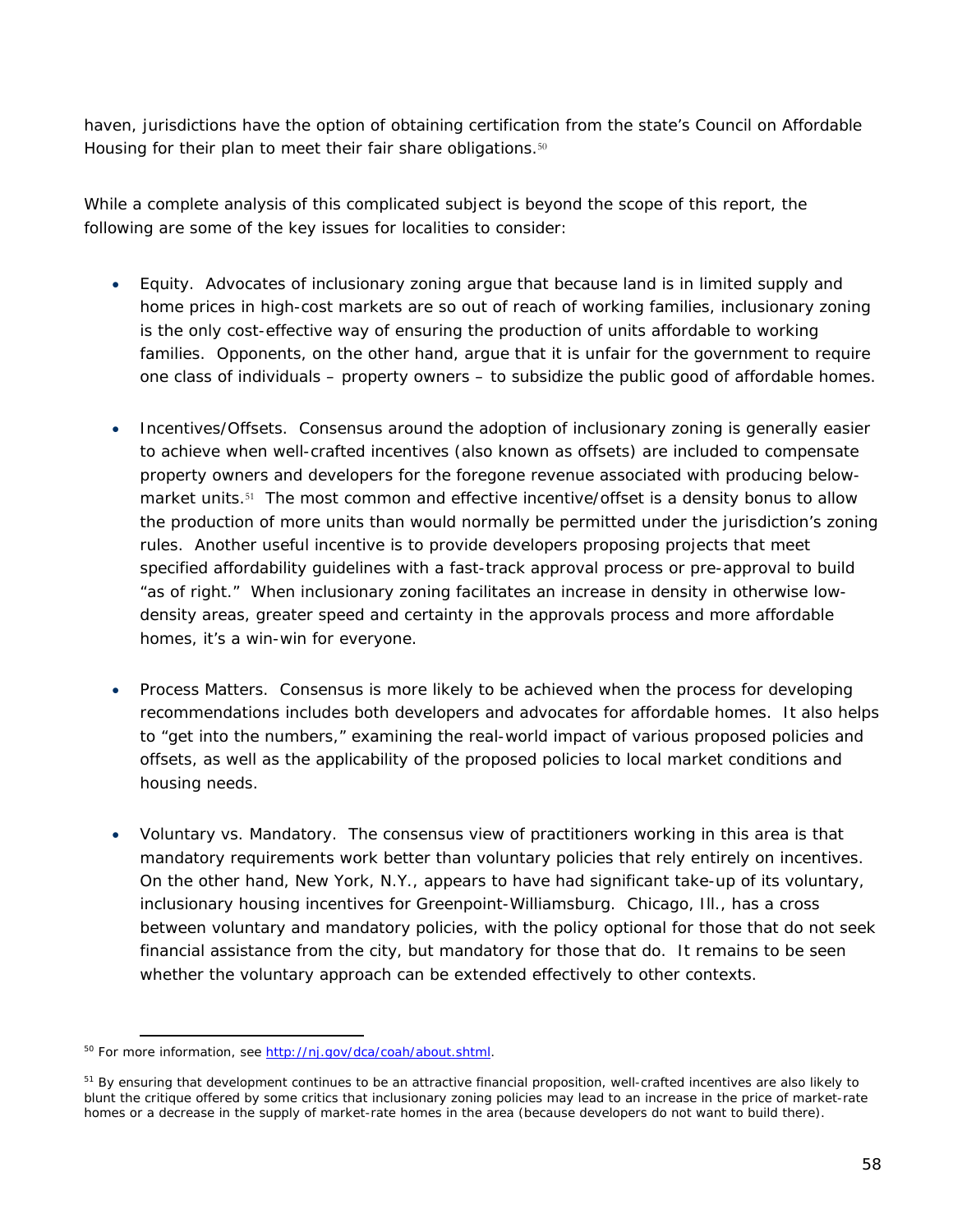• *Target Income Levels*. In general, inclusionary zoning appears better suited to producing homes affordable to families with moderate incomes than families with very low incomes. This is due both to the economics – moderate-income families can afford to pay more than very low-income families, meaning there is less foregone revenue associated with those homes – and the fact that inclusionary zoning is more feasible politically when focused on moderate-income families.

To ensure that very low-income families have access to some of the homes produced through inclusionary zoning policies, jurisdictions may want to authorize a local housing authority or other public entity to purchase a portion of the units – as is the case in both Montgomery County, Md., and Fairfax County, Va. After purchasing the units, the housing authorities can combine them with other subsidies to make them affordable to lower-income families.

- *Duration of Affordability*. One of the limitations of many inclusionary zoning ordinances is that they guarantee affordability for only a limited time period. While 15 or 20 years may seem like a long time, such affordability periods limit the effectiveness of inclusionary zoning policies in contributing to a lasting increase in affordable home opportunities for moderateincome families. As discussed in greater detail in policy 20, a number of solutions exist to extend the affordability period indefinitely, while still ensuring opportunities for individual asset growth. Such solutions are generally preferable to more limited affordability periods.
- *On-Site vs. Off-Site*. Some advocates of inclusionary zoning insist that each development include a percentage of affordable homes, while others believe it is sensible to allow developers to provide an equivalent number of homes off-site or pay a fee "in lieu" of providing on-site affordable homes that can be used for affordable homes elsewhere in the community. In general, it appears easier to gain consensus around inclusionary policies that permit off-site affordability or in-lieu fees. This approach also may increase the number of affordable homes constructed by shifting the production of affordable homes to sites with lower land and/or production costs.
- *Market Variations.* It is important to be sensitive to market realities. Inclusionary zoning mandates probably do not make a lot of sense for declining neighborhoods struggling to attract any development whatsoever. While inclusionary zoning is likely to be more effective in hot markets, it will likely be most effective if enacted while there are still a significant number of developable parcels. Interested communities should try to anticipate areas of future growth.
- *Relation to Other Housing Policies*. While inclusionary zoning is a promising tool for harnessing strong markets to produce affordable homes, it is not a panacea. Inclusionary housing policies will ultimately be most effective if they are part of a larger and more comprehensive approach to solving a community's housing challenges.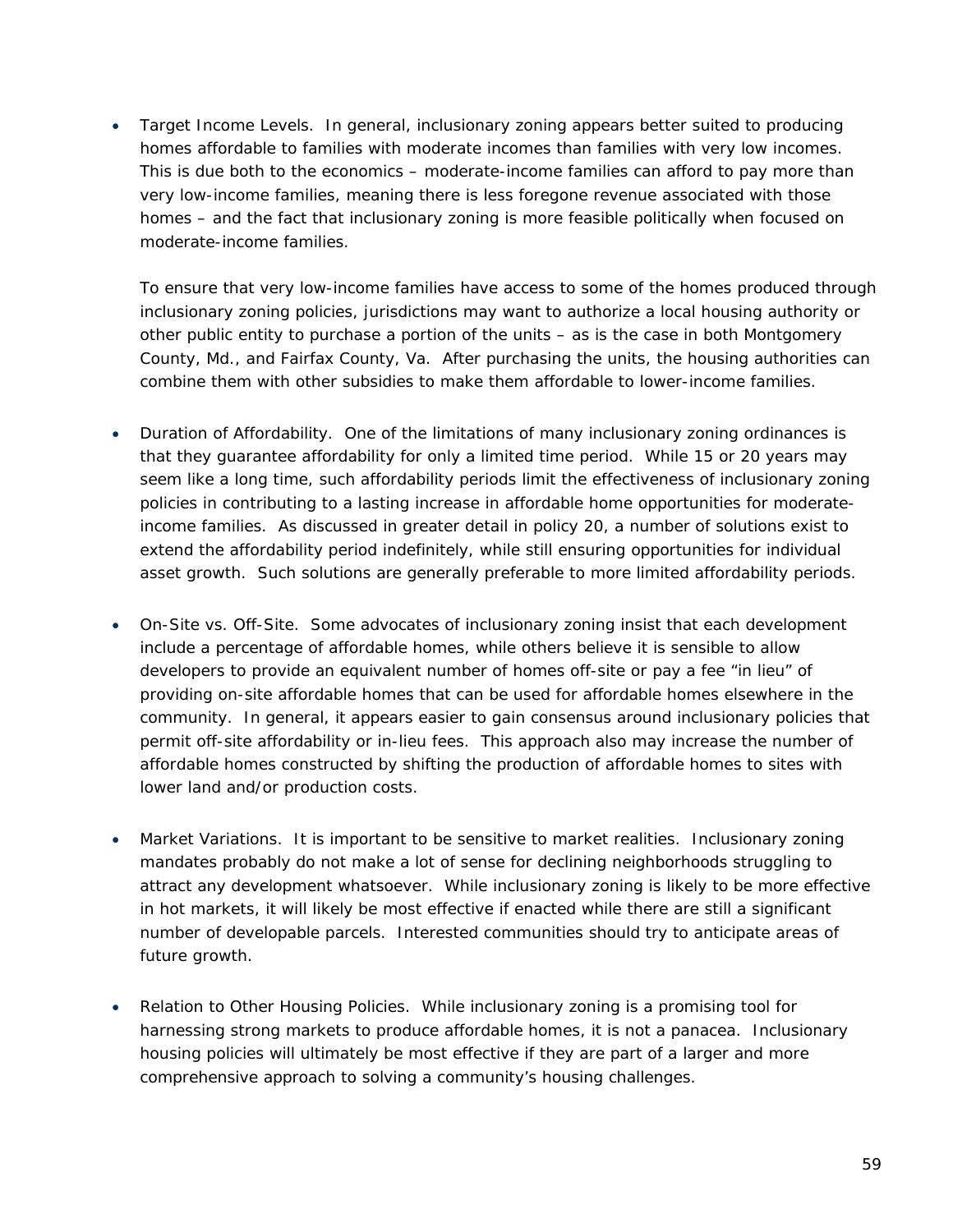There are a number of excellent resources on inclusionary zoning, including BPI Chicago, $52$ PolicyLink<sup>53</sup> and the Innovative Housing Institute.<sup>54</sup> Communities interested in maximizing consensus around inclusionary zoning policies may be particularly interested in a set of principles jointly developed by home builders and advocates in Northern California<sup>55</sup> as well as recommendations developed by John McIlwain of the Urban Land Institute.<sup>56</sup>

- **Ease of Financing/Cost-Effectiveness.** Very High.
- **Magnitude of Potential Impact.** High. While critics argue that the number of homes produced thus far through inclusionary zoning is relatively small relative to the overall need, the numbers compare favorably with other low-cost solutions.
- **Replicability.** Moderate. Most likely to work in high-cost markets.
- **Flexibility.** Moderate to High. This policy works well for making homes more affordable to moderate-income families. It is not well-suited for making homes deeply affordable to extremely low-income families, unless layered with other subsidies.
- **Ease of Implementation.** Moderate. Main obstacles are political opposition and the technical questions of how best to design a policy.

 $\overline{a}$ <sup>52</sup> http://www.bpichicago.org/rah/rihi\_pubs.html#works.

<sup>53</sup> http://www.policylink.org/Projects/IZ/.

<sup>54</sup> www.inhousing.org.

<sup>55</sup> Home Builders Association of Northern California and Nonprofit Housing Association of Northern California. 2005. *On Common Ground: Joint Principles on Inclusionary Housing Policies*, http://www.nonprofithousing.org/attachments/Inclusionary\_Principles.pdf.

<sup>56</sup> John McIlwain. 2005. Inclusionary Zoning: Cure or Curse. *Multifamily Trends*, September/October 2005. Washington, D.C.: Urban Land Institute, http://www.nhc.org/index/policy-action-hot-issues-IZ-ULI.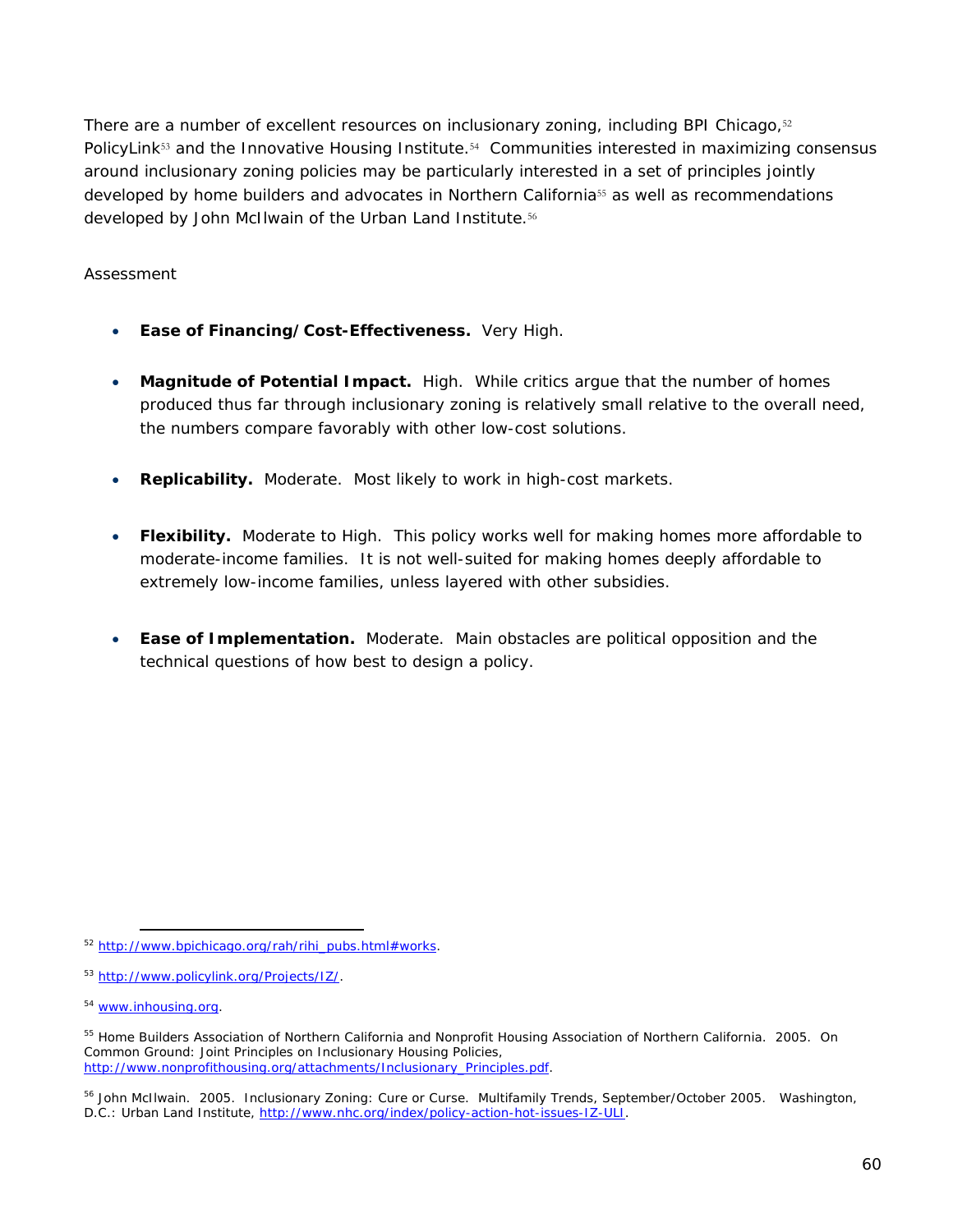### 12. Use cross-subsidies to support mixed-income communities

In strong housing markets, nonprofit or mission-driven for-profit developers who build affordable homes can use profits from the sale or rental of market-rate homes to subsidize the costs of affordable homes. For example, some developers have used the profits from market-rate condominium units to subsidize for-sale condominium units or rental units in the same development that are affordable to working families.

This policy also has been used to create mixed-income developments comprised entirely of rental homes. In areas with very high market rents for non-luxury homes, such developments can work without significant public subsidies or with only a modest subsidy, such as the 80-20 program that allows tax-exempt bonds to be used to finance the construction of a development comprised of at least 20 percent affordable units. (The other 80 percent can be market rate.)

In recent years, however, rising land costs have made it more expensive to develop market-rate rental units, leaving little profit available in most markets to subsidize the affordable units. To use cross-subsidies successfully in an all-rental context outside of very high rent areas, communities may need to combine cross-subsidies with other approaches, such as making publicly owned land available for little or no cost, or increasing the allowable density.

Many of the more recent examples of cross-subsidies involve HOPE VI, a federal program that provides large grants to help public housing authorities redevelop distressed public housing. The HOPE VI program has emphasized that redeveloped communities should include housing targeted to families with a mix of incomes – including moderate-income families as well as families paying market rents or purchasing market-rate homes – and many HOPE VI sites have succeeded in achieving this goal. Among the many prominent examples of mixed-income HOPE VI developments are Centennial Place and The Villages of East Lake in Atlanta, Ga.; Park Du Valle in Louisville, Ky.; the Townhomes on Capitol Hill in Washington, D.C.; and the massive Chicago Plan for Transformation, which is replacing some of the most challenging high-rise public housing in the country with smaller, mixed-income communities.

In light of the sharp reductions in HOPE VI funding in recent years, many housing authorities have started to do HOPE VI-like projects by borrowing against their expected revenue stream from the public housing capital fund – one of two major federal funding streams for public housing. Capital fund financing gives housing authorities access to financing for the major capital investments needed to demolish distressed public housing developments and rebuild smaller, mixed-income developments, but does not replace the component of the HOPE VI grant used for social services. The social services component is important to help maximize residents' opportunities for selfsufficiency, as well as to provide amenities that attract middle-income families to ensure a successful mixed-income development. By combining HUD's family self-sufficiency program – a well-designed program that helps low-income families build assets and make progress toward self-sufficiency and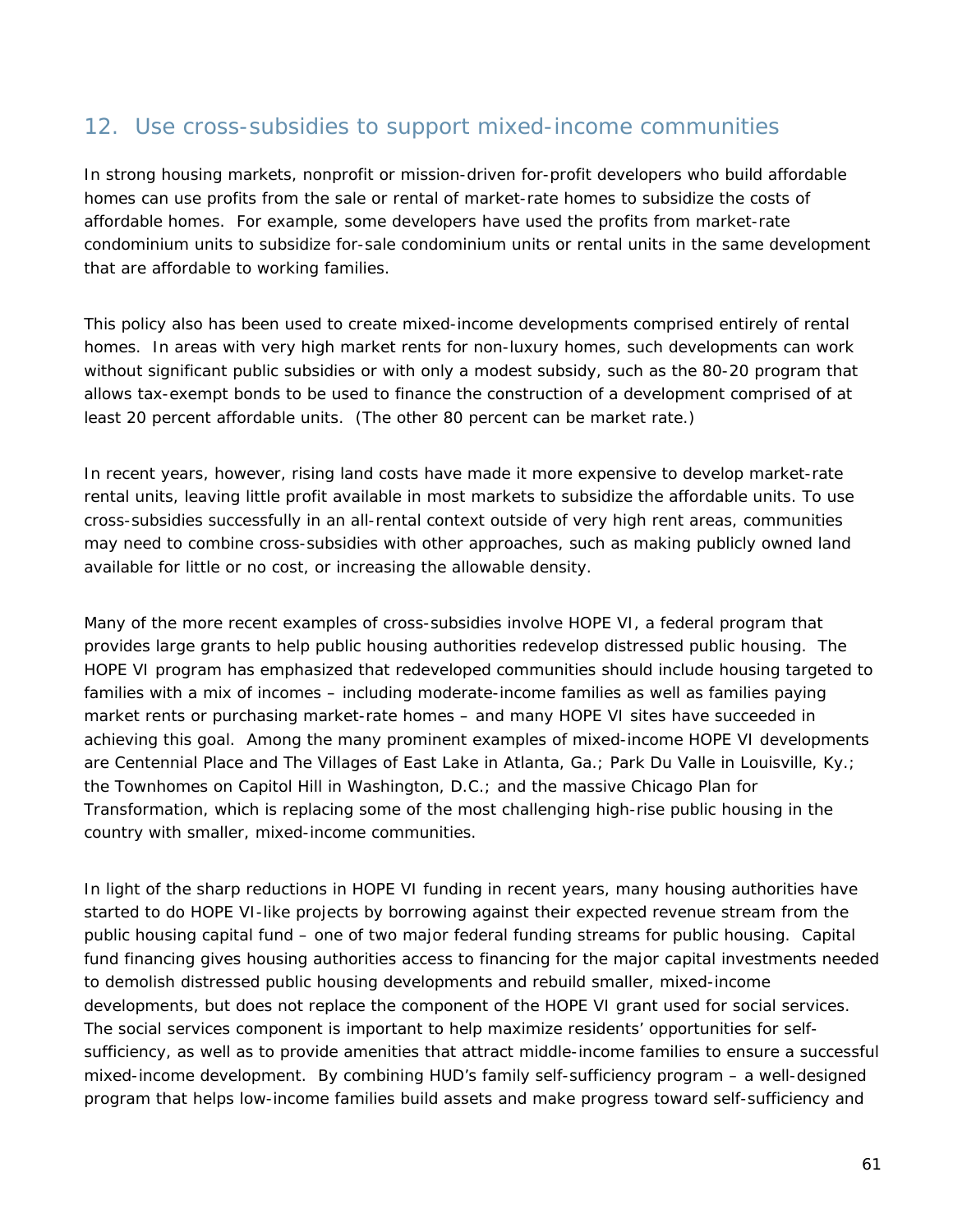homeownership – with services provided by other community partners, housing authorities can ensure the provision of many of the same services that would have been provided with a HOPE VI grant.<sup>57</sup>

While many of the recent affordable developments with a cross-subsidy component have involved housing authorities, there is no reason why the same policy cannot be applied in other contexts. If one steps back and analyzes what makes the market-rate component of a HOPE VI or HOPE VI-like project successful from a funding perspective (there is obviously a social dimension as well), the answer is, essentially, free land and, in many cases, free infrastructure contributed by the city or county. Communities that wish to develop a mixed-income development with a market-rate component can achieve essentially similar results outside of the public housing context by providing free or low-cost land and infrastructure. Depending on the level of market rents, this may free up a portion of the rents paid by market-rate tenants to provide a cross-subsidy to lower the rents on the other units. To achieve a further mix of incomes, communities can layer Low-Income Housing Tax Credits (4 percent or 9 percent) onto the affordable units, and public housing subsidies or projectbased Section 8 vouchers onto a portion of the affordable units.

Alternatively, the subsidy can be provided through innovative financing mechanisms. One innovative example is the 50/30/20 mixed-income program offered by the Housing Development Corporation of New York City. Under this program, the city provides tax-exempt financing along with a subsidized second mortgage provided through the New Housing Opportunities Program (New HOP) to finance developments with a mix of incomes. At least 20 percent of the units must be affordable to families with incomes less than 50 percent of the median income, at least 30 percent of the units must be affordable to middle-income households (as defined by the New HOP program), and the remaining 50 percent may be rented at market rents.<sup>58</sup>

Among the many challenges involved in developing mixed-income developments are obstacles to using Low-Income Housing Tax Credits in a mixed-income context. Since Low-Income Housing Tax Credits are central to the development of much of the non-luxury rental homes that are currently being constructed, this is a serious problem that needs to be addressed. The obstacles reported by practitioners include the following:

• In many states, mixed-income developments with a market-rate component do not score well enough under the state's allocation policies to obtain Low-Income Housing Tax Credits; and,

 $\overline{a}$ <sup>57</sup> For more information on borrowing against public housing capital funds, see

http://www.hud.gov/offices/pih/programs/ph/capfund/cffp.cfm. For case studies on the use of capital fund financing, see the following from LISC: http://www.lisc.org/files/932\_file\_asset\_upload\_file850\_8250.pdf,

http://www.lisc.org/files/935\_file\_asset\_upload\_file592\_8243.pdf and

http://www.lisc.org/files/934 file\_asset\_upload\_file301\_8251.pdf. For more information on the family self-sufficiency program, see www.fsspartnerships.org.

<sup>58</sup> For more information, see http://www.nychdc.com/.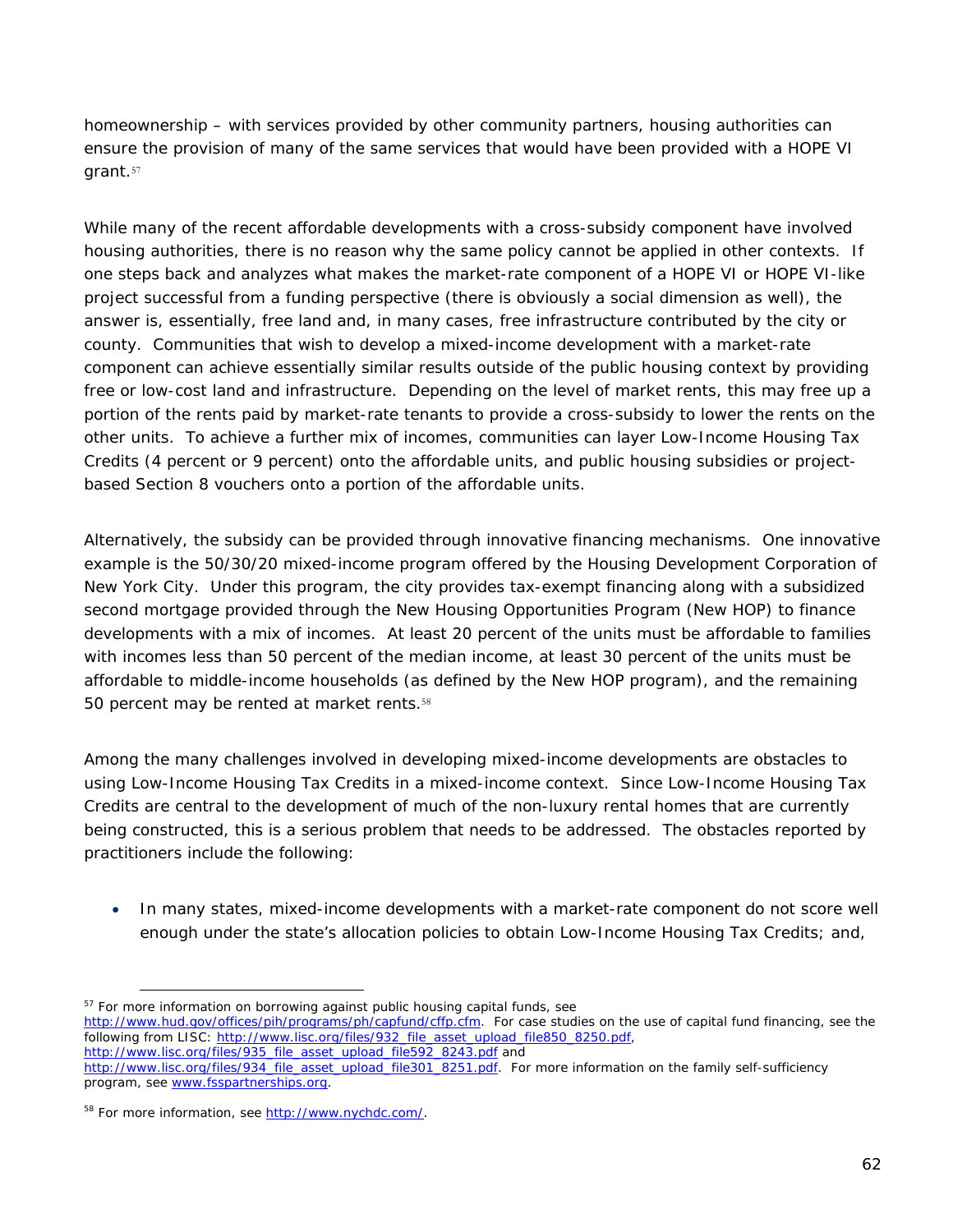• Tax-credit investors are less comfortable with developments that are not 100 percent taxcredit eligible – apparently because of the extra risk of keeping the market-rate units occupied and the challenges that market-rate units add to compliance monitoring.

States interested in promoting the increased use of cross-subsidies and mixed-income developments should consider convening a task force comprised of nonprofit and for-profit developers of affordable homes, affordable housing advocates and tax credit investors to discuss what steps, if any, the state can take to better support these strategies. In particular, states should look at the tax credit allocation policies contained in their Qualified Allocation Plans.

Other obstacles to the use of Low-Income Housing Tax Credits in a mixed-income context are a function of federal law and include:

- The ineligibility for the tax credit of units rented to families with incomes above 60 percent of AMI; and,
- The inability to concentrate credits in particular units to serve families with incomes substantially below 60 percent of AMI without substantial additional subsidies.

These issues are addressed in the federal policy recommendations that follow discussion of this policy.

- **Ease of Financing/Cost-Effectiveness.** Very High. Profits from market-rate units carry little or no cost to the municipality or state.
- **Magnitude of Potential Impact.** Moderate. Under current market conditions, it is difficult to utilize cross-subsidies in an all-rental context without the use of additional strategies, such as free or low-cost land. On the other hand, cross-subsidies from for-sale condominium units can provide profits to subsidize low-cost rental or for-sale condominium units.
- **Replicability.** Moderate. Most likely to work in high-cost markets.
- Flexibility. Moderate. While cross-subsidies can be used now, they would be easier to use if the barriers to the use of the Low-Income Housing Tax Credit in a mixed-income context were lowered.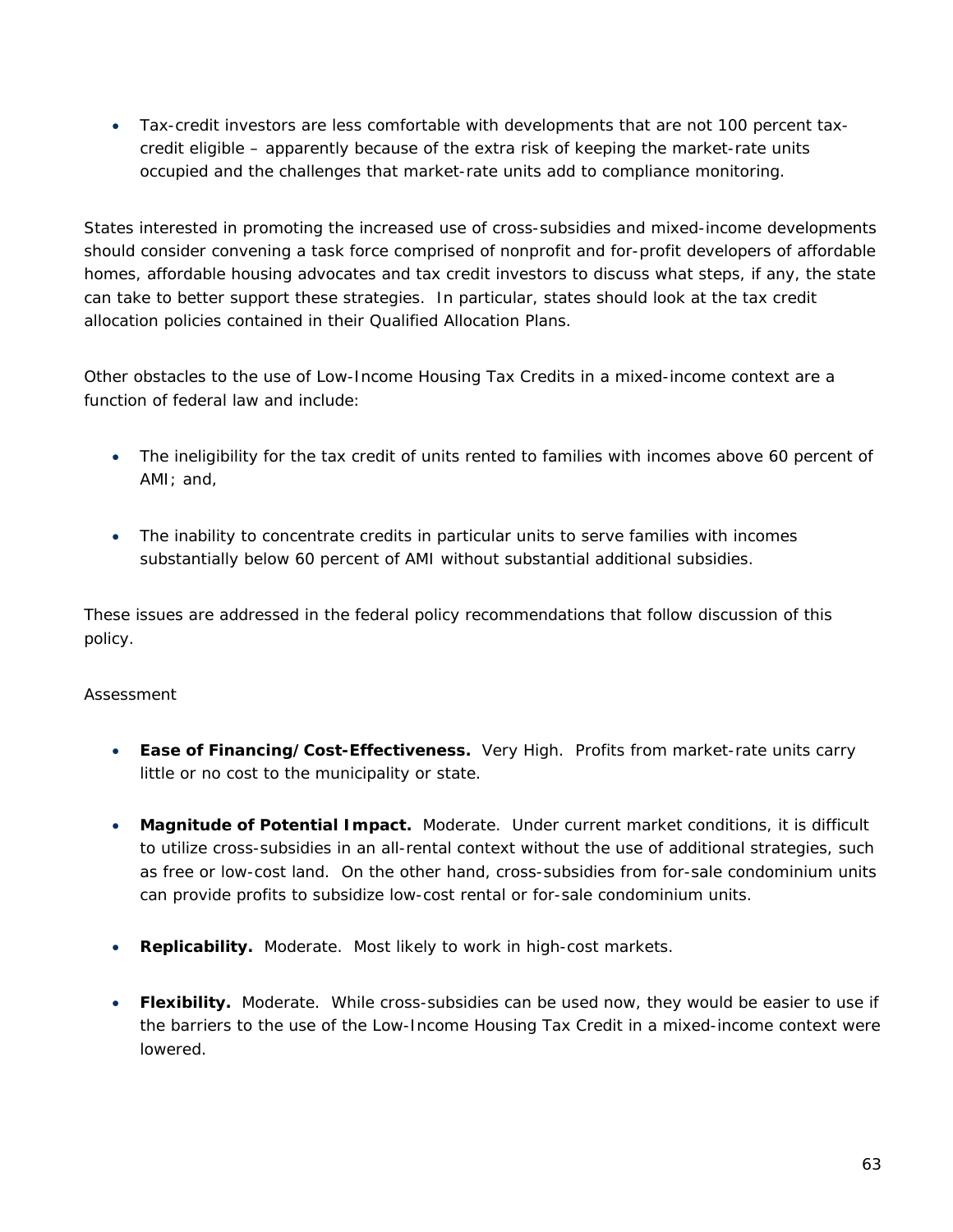• **Ease of Implementation.** Moderate. Outside of market conditions – the policy works best in high-cost markets – many of the biggest challenges are essentially self-imposed, including government policies that discourage mixed-income developments and some affordable housing developers that are not comfortable including significant market-rate components in their developments.

### **Federal Policy Recommendations to Facilitate the Use of Low-Income Housing Tax Credits for Mixed-Income Developments**

To facilitate the use of Low-Income Housing Tax Credits in a mixed-income context, Congress should consider allowing states to concentrate their 9 percent credits on a smaller than usual number of units. For example, instead of allocating 9 percent credits to 100 units, a jurisdiction would be allowed to allocate the same amount of credits over some smaller number of units – for example, 12 percent credits to 75 units or 18 percent credits to 50 units.

Jurisdictions could use this flexibility in several valuable ways. First, a jurisdiction could choose to serve lower-income families than typically served with tax credit developments. Alternatively, a jurisdiction could choose to use the extra equity to free up Community Development Block Grant (CDBG) or HOME funds that would otherwise have been required to make the deal work. The freedup HOME or CDBG funds could then be used to leverage additional 4 percent tax credits or to serve a population with unmet housing needs, such as households with incomes between 60 and 80 percent of AMI.

The proposal also could help make tax credits more useful in locations in which families with incomes between 50 and 60 percent of AMI are already able to afford market-rate housing, or where there are already sufficient affordable housing resources available for this population. By making tax credit developments more feasible without additional subsidies for lower-income populations, the proposal would expand the market of potential renters for tax credit developments.

As an alternative or supplement to this proposal, Congress may wish to allow tax credits to be used to serve families with incomes higher than 60 percent of AMI in exchange for serving a like number of families with incomes below 60 percent of AMI. For example, under this proposal, a 100-unit tax credit development could target 20 of its 100 units to families with incomes up to 80 percent of AMI so long as it also targeted 20 units to families with incomes below 40 percent of AMI.

This alternative would help to expand the mix of incomes in tax credit developments, while also providing a mechanism for facilitating the integration of market-rate units into tax credit developments to provide a cross-subsidy for lower-income units.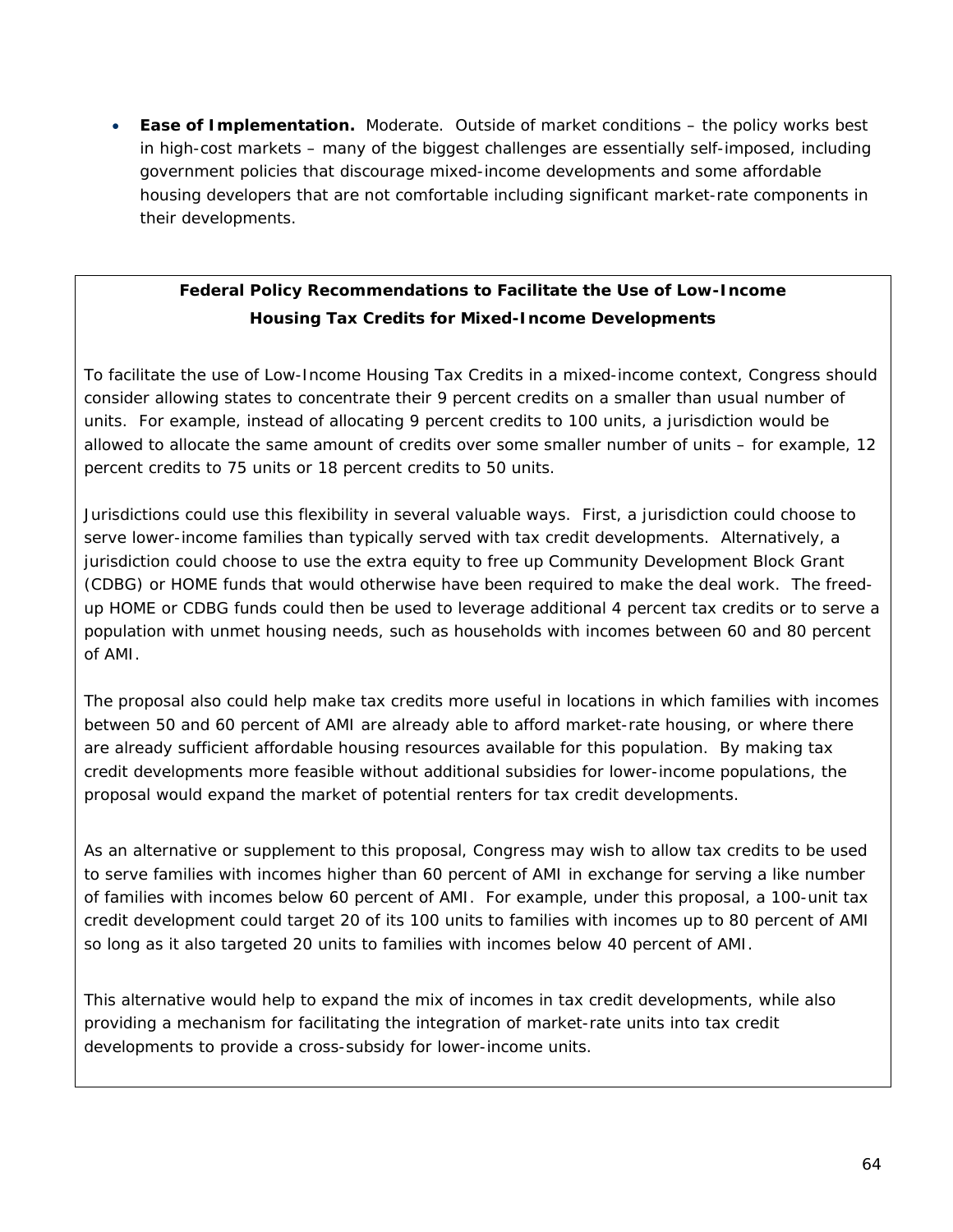# **Generate additional capital for affordable homes**

## 13. Expand use of the 4 percent Low-Income Housing Tax Credit

Every year, hundreds of millions of dollars in federal funds for affordable homes are left on the table, unclaimed. The unclaimed funds are unutilized 4 percent Low-Income Housing Tax Credits. Accessing these unclaimed funds is one of the more important ways that states and localities can meet the housing needs of working families with incomes below 60 percent of AMI.

In chapter 2, the seemingly mundane 4 percent Low-Income Housing Tax Credit was analogized to an exciting new federal grant program in which a virtually unlimited stream of federal funds is available for the construction or rehabilitation of rental homes for families with incomes below 60 percent of the area median. Some local match is required to access these funds, with the match higher for areas with higher land costs, but that match can come from other federal funds, such as funds from the federal HOME or CDBG programs.

Unpacking this analogy may help to explain both the potential and the challenges associated with accessing these funds. The bottom line, however, is that the 4 percent tax credit program is one of the largest sources of untapped federal financing available to support affordable homes. Jurisdictions would be well served by developing a process for tapping these unclaimed funds for affordable homes.

**What is the 4 percent Low-Income Housing Tax Credit program?** Federal law provides for two different types of Low-Income Housing Tax Credits to subsidize the costs of rental homes affordable to families with incomes below 60 percent of the AMI. The larger of the two credits – the 9 percent credit – is allocated to states on a per-capita basis. Because the credit is large and the supply is limited, competition for these credits tends to be fierce.

The second, and less-well-known, type of Low-Income Housing Tax Credit is the 4 percent credit. The 4 percent tax credit is worth only about half as much as the 9 percent credit. (The 4 percent and 9 percent figures refer to the approximate percentage of the eligible project costs that may be claimed on a federal tax return for each of 10 years.<sup>59</sup>) Nevertheless, the equity raised through the 4 percent tax credit is substantial. In one sample transaction involving the preservation and renovation of an older 94-unit federally insured complex in an Eastern inner city whose owner had prepaid its mortgage, for example, the equity from 4 percent tax credits contributed \$3.1 million toward total project costs of \$8.2 million. Operating income during renovation, deferred developer

<sup>&</sup>lt;sup>59</sup> The statute authorizing the Low-Income Housing Tax Credit actually refers to credits of 30 and 70 percent, rather than 4 and 9 percent. The Low-Income Housing Tax Credit is designed to provide 30 or 70 percent of the qualified basis of a qualifying development. Because the credits are paid out over a 10-year period and need to address the estimated impact of inflation, these credits generally provide a 10-year revenue of approximately 4 or 9 percent of the qualified basis, respectively.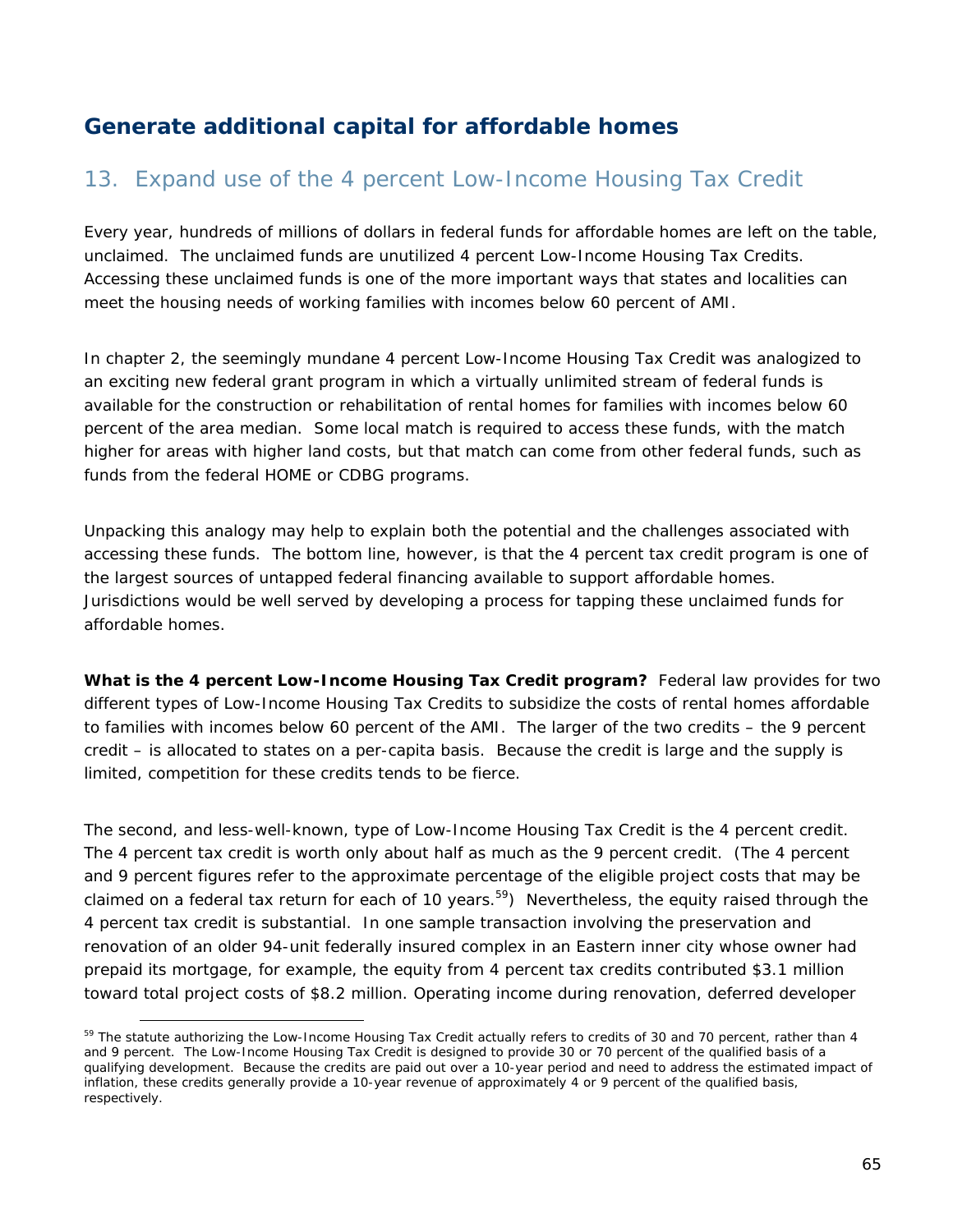fees and the original development's replacement reserve contributed another \$1 million, with the balance financed through tax-exempt bonds. Aside from the tax-exempt bonds (see below), no state or locally controlled funds were needed to make this deal work.<sup>60</sup>

In other cases, state and locally controlled funds are needed to make 4 percent tax credit deals work. For example, in the planned rehabilitation of ParcView Apartments by Wesley Housing Development Corporation in Alexandria, Va., the city is contributing \$9 million (in the form of a deferred loan) toward project costs of \$31.6 million. Other financing includes \$14.7 million in taxexempt bonds, \$6.2 million in 4 percent tax credit equity and deferred developer fees.<sup>61</sup>

Many states already make good use of the 4 percent tax credit to finance affordable rental homes. In Texas, for example, approximately 22 percent of the state's tax-exempt bond authority has been allocated to multifamily homes in recent years, financing the new construction of nearly 100 multifamily developments and the acquisition/rehabilitation of some 14 multifamily developments in the three-year period from 2004 through 2006. These developments included more than 24,000 homes and leveraged more than \$70 million in 4 percent tax credits. $62$ 

**What are the ideal uses of 4 percent tax credits?** The 4 percent tax credit can be used for new construction of rental homes or for the rehabilitation of an existing rental development. However, state and local matching funds are less likely to be needed for preservation or rehabilitation projects than for new construction. In particular, 4 percent tax credit deals seem to work well as part of preservation of project-based Section 8 properties through HUD's Mark-to-Market programs. Other contexts in which 4 percent tax credits appear to work well with minimal commitment of state or local dollars include the revitalization of distressed public housing developments through HOPE VI or capital fund financing, new Section 202 developments for the elderly (where the 20-year Housing Assistance Payment (HAP) helps support debt), and projects that involve a moderate amount of rehabilitation. As existing Low-Income Housing Tax Credit properties age, the 4 percent tax credit also may be a good source of funding for their recapitalization and modernization. Of course, states and localities willing to commit matching funds should be able to make 4 percent tax credits work well in other contexts as well, including new construction.

States should consider developing a process for steering appropriate projects that are originally proposed for 9 percent tax credits to 4 percent tax credits, freeing up 9 percent tax credits for projects that really need the extra equity. This may mean allocating other funds to make the 4 percent tax credit deals work, but this allocation will be leveraged significantly through the equity

<sup>&</sup>lt;sup>60</sup> Vincent O'Donnell. 2006. PowerPoint presentation made by Vincent O'Donnell, Local Initiatives Support Corporation, through KnowledgePlex.org on July 18, 2006.

 $61$  Data provided by W. Matthew Perrenod, chief lending officer, Housing Partnership Network.

 $62$  Data provided by Robbye Meyer, director of multifamily finance, Texas Department of Housing and Community Affairs, in an e-mail to the author dated Nov. 26, 2006.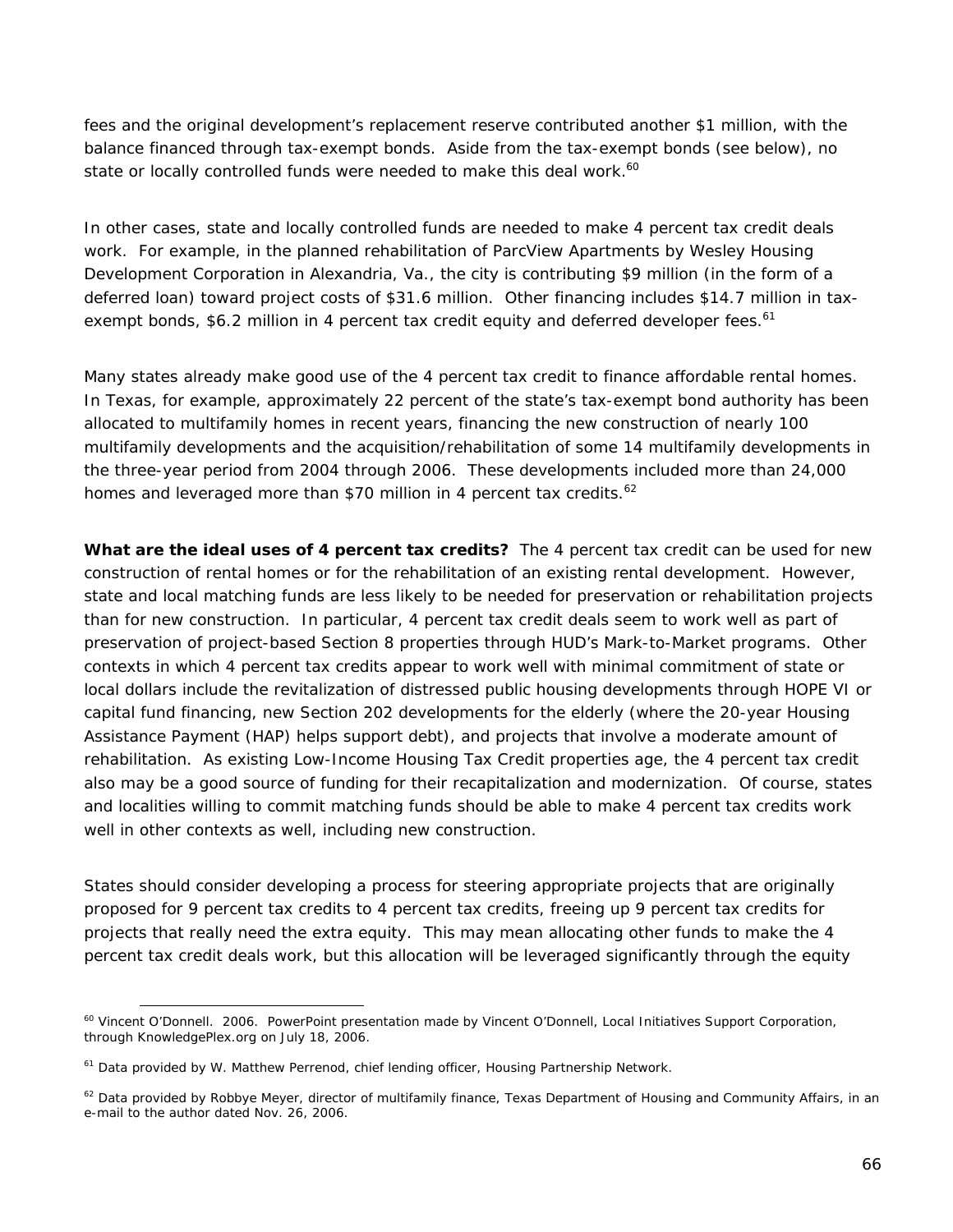made available through the 4 percent tax credits, which would not otherwise have been available for affordable homes in the state.

**How many 4 percent Low-Income Housing Tax Credits are available?** Unlike 9 percent tax credits, there is no formal limitation on the number of 4 percent tax credits that states may use. The only condition is that 4 percent tax credits can only be used for projects financed with federal funds, which generally come from tax-exempt bonds. Tax-exempt bonds used for rental homes are charged against the state's total private-activity bond cap, so in states using all or nearly all of their bond cap, tax-exempt financing for rental homes may have to compete with other uses, including mortgage revenue bonds (which states use to offer mortgages at below-market rates), bonds issued for certain types of eligible industrial facilities, bonds used to finance student loans and certain other uses.

As of 2004, most states had substantial excess private-activity bond capacity. According to the 2004 State Housing Finance Agency Fact Book,<sup>63</sup> the combined amount of state private-activity bond authority in 2004 totaled \$26.3 billion, of which \$7.5 billion was allocated to housing finance agencies (HFAs). HFAs also received transfers from other agencies of \$2.5 billion and carryover from prior years of \$13.7 billion for a total of \$23.7 billion in available bond authority. They used \$7.8 billion of this amount – \$5 billion for mortgage revenue bonds, \$2.6 billion for rental housing, and \$217 million for mortgage credit certificates – carrying over \$15.4 billion into 2005 (with \$420 million of carried-over 2001 cap authority expiring). The only states without significant carryover into 2005 were: Arkansas, Kansas, Massachusetts, New Jersey and Oregon.

With the recent rise in interest rates, however, most observers believe that competition for bond authority has grown since 2004 and will continue to grow in the coming years. The reason is that, with higher taxable interest rates, the break that comes from tax-exempt financing becomes more valuable, and thus tax-exempt financing becomes more attractive for all uses.

The expected increase in competition from other uses of private-activity bond cap makes it all the more important for states to understand the inherent advantages of using tax-exempt bonds for rental homes. The use of tax-exempt bonds for rental homes affordable to families with incomes below 60 percent of area median brings automatic qualification for 4 percent tax credits, which are many times more valuable than the tax-exempt authority alone.

Without the 4 percent tax credits, the only benefit from tax-exempt bond authority is the marginal reduction in the costs of funds relative to taxable financing (net of the increased costs of tax-exempt financing). In the context of home purchases – one of the alternative uses of private-activity bonds

 $\overline{a}$ 63 National Council of State Housing Agencies (NCSHA). 2005. *State HFA Fact Book: 2004 NCSHA Annual Survey Results*. Washington, D.C.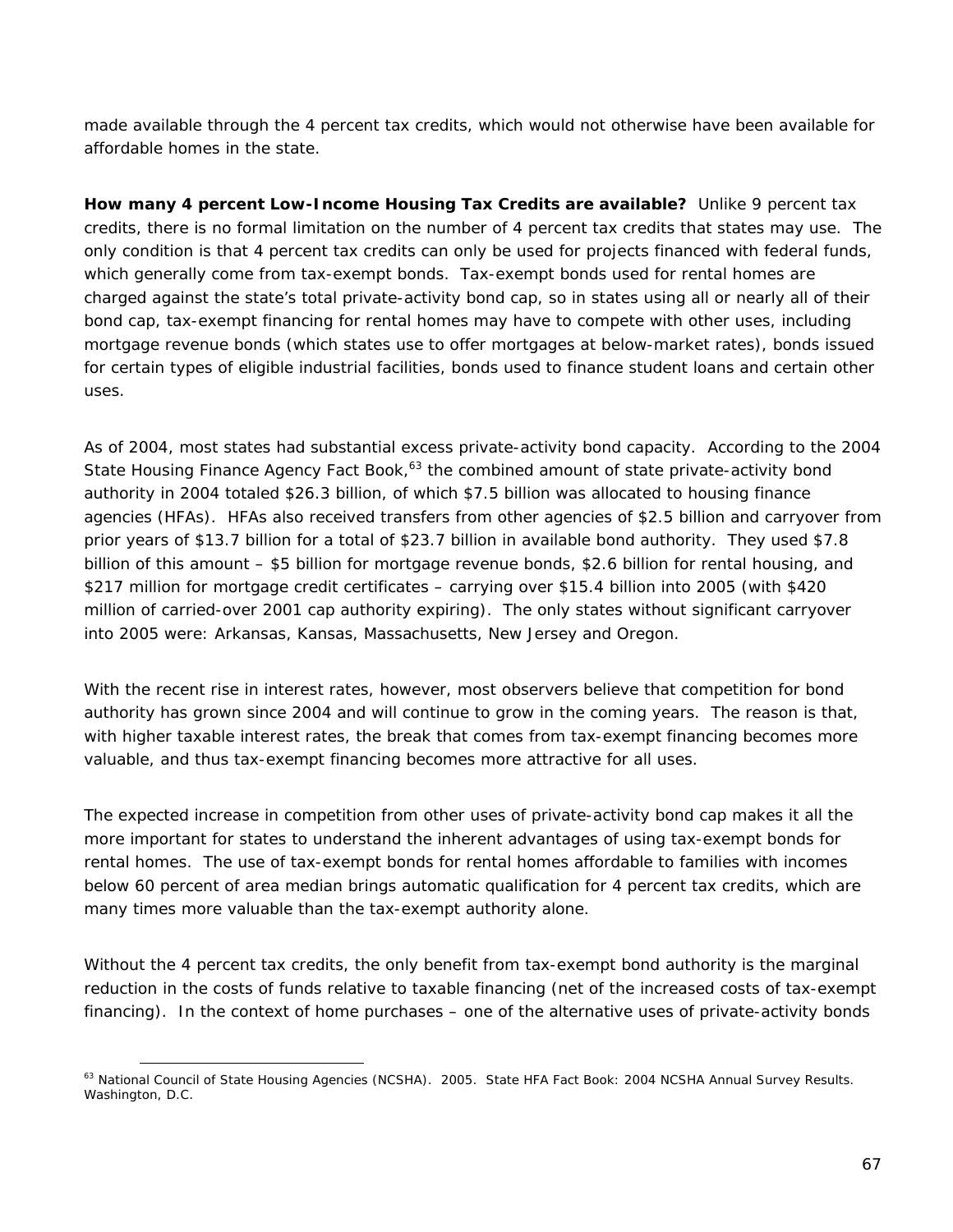– Chris Tawa of MMA Financial estimates this benefit at about 75 basis points, a reduction in interest rates of less than 1 percentage point.

The 4 percent tax credits are much more valuable than this interest-rate savings. For example, an analysis that David Smith and Ethan Handelman of Recap Advisors recently prepared found that private-activity bond cap was worth 3.5 times as much when used for rental homes than when used for other activities. They found that the interest-rate savings from tax exempt bonds was worth approximately 17 cents per dollar of bond cap, as compared with 43 cents per dollar of bond cap from 4 percent tax credit equity. So, the total value of \$1 in bond cap used for qualifying rental homes was 60 cents, as compared with 17 cents when used for other activities.<sup>64</sup>

The key conclusion here is that states interested in expanding the availability of affordable homes would be well advised to make as much bond cap available for rental homes as they can possibly use, even if it means using taxable financing for other purposes, such as home mortgages. With a modest contribution of state-controlled funds, states can buy down the interest rate on standard home mortgages, duplicating the interest savings of mortgage revenue bonds and preserving bond cap for rental homes where it is much more valuable as a result of the 4 percent tax credits it leverages.

- **Ease of Financing/Cost-Effectiveness.** High. While this policy is not inexpensive for local jurisdictions, it is extremely cost-effective in leveraging additional federal dollars for affordable homes. While local matching funds will often be needed to make deals work, those funds may include federal HOME or CDBG funds, and will leverage significant amounts of federal funding in the form of tax credit equity.
- **Magnitude of Potential Impact.** Extremely high, especially for preservation deals and other projects focused on rehabilitation. The 4 percent tax credits work for new construction too, but will generally require additional state or local matching funds to make them work.
- **Replicability.** High. While the amount of state or local matching funds needed will vary from area to area, 4 percent credits can be used in every market.
- **Flexibility.** Moderate. The 60 percent AMI threshold is a significant limitation, but otherwise the credits are quite flexible.

 $\overline{a}$ <sup>64</sup> See David Smith and Ethan Handelman. 2006. "The best use of volume cap is affordable rental housing." Boston, Mass.: Recap Advisors. Available at: http://www.recapadvisors.com/pdf/wu57.pdf.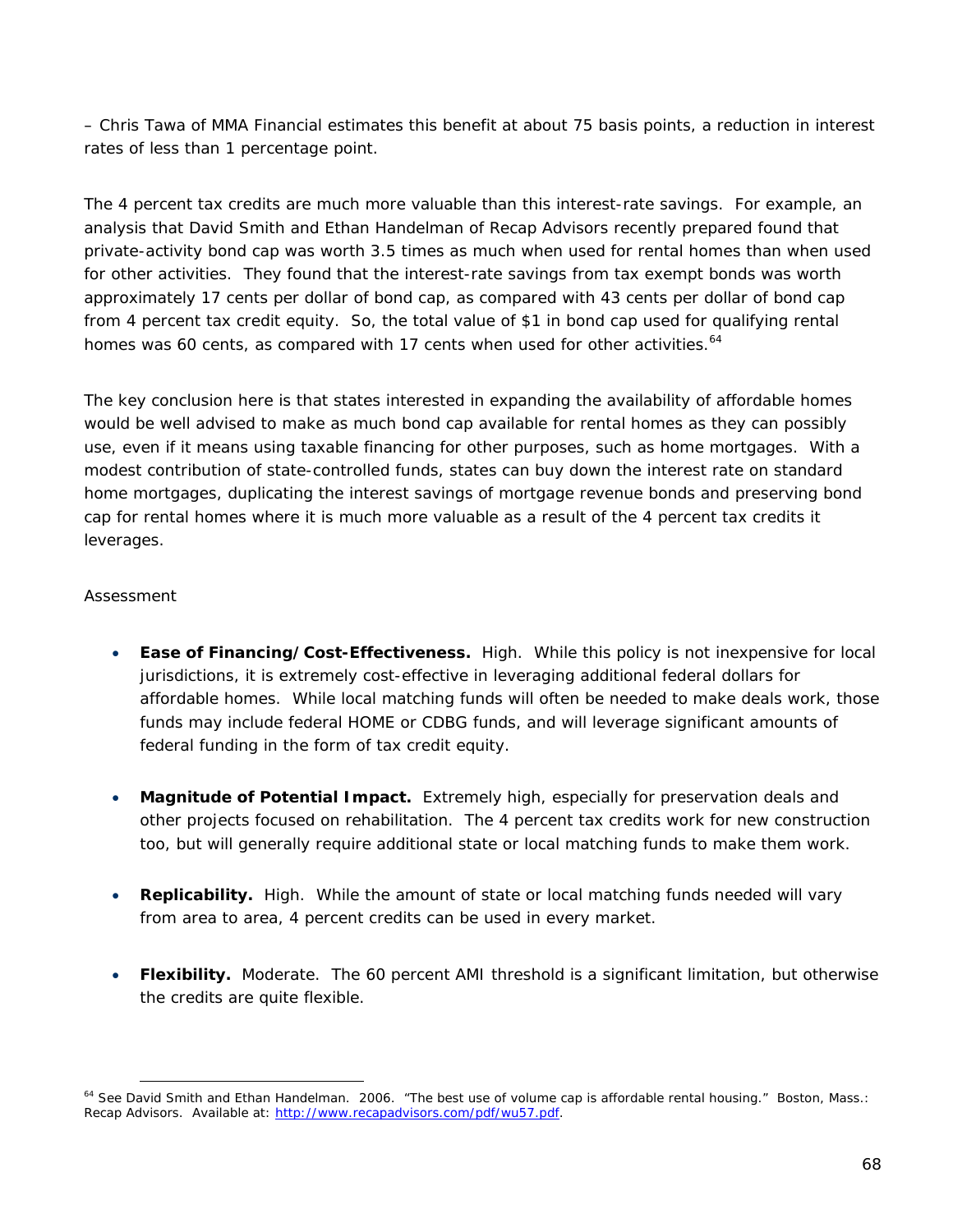• **Ease of Implementation.** Moderate. The Low-Income Housing Tax Credit market has become significantly more efficient. One big challenge will be securing state or local matching funds, where needed, to make deals work. States with tight private-activity bond caps also may find it difficult to persuade other users to rely on other sources of financing.

#### **Federal Policy Recommendation to Reduce Costs of Tax-Exempt Financing**

Practitioners report that tax-exempt bond financing carries very high transaction costs – a typical rule of thumb is about 5 percent of the total amount of the bond – related to the complicated nature of bond financing. While some of these costs are unavoidable, there are a number of steps that could be taken to reduce the costs of tax-exempt bond financing, and, thus, increase the net loan proceeds available for affordable homes. For example, establishing standardized forms to cover the multitude of standard, federal bond requirements for all bond transactions in the United States (to be supplemented by any requirements applicable to a specific state or transaction) could reduce the time and costs related to legal fees and document production. Similarly, the increased use of electronic transmission methods – common in other forms of financing, but apparently not with bonds – could help save time and money. Likewise, with the growing efficiency of the bond markets, it may be time to look again at the standard fees charged by investment bankers to market the bonds to determine if these are still commensurate with the work and responsibility.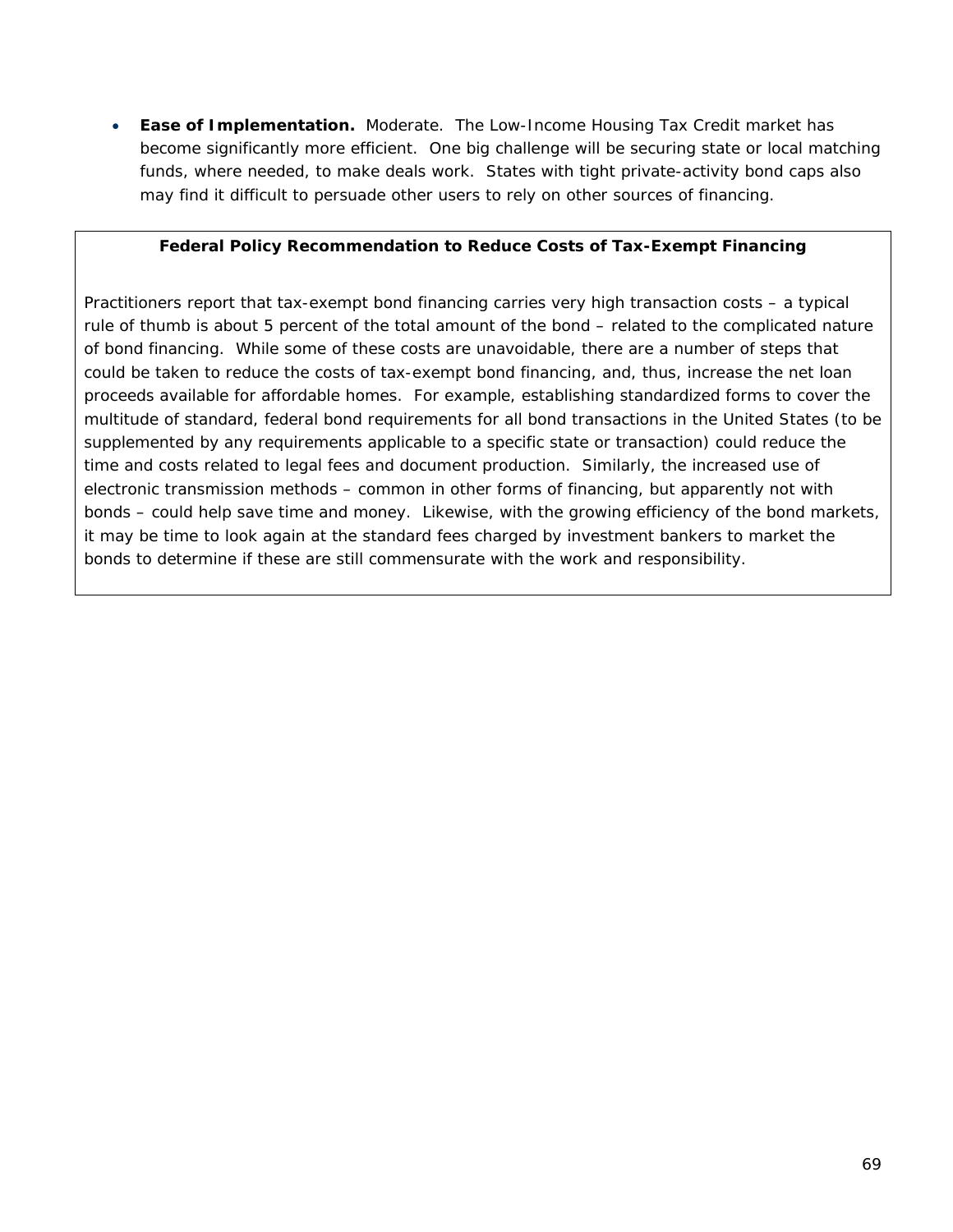# 14. Provide pre-development and acquisition financing

There is little question that the housing finance markets have evolved significantly over the past decade. For example, home mortgages are now available to far more families and with much greater variation in terms. While the multifamily markets are not perceived to be as efficient as the single-family markets, capital is also widely available to support the construction of affordable multifamily homes – both for sale and rental.

This is not to say there is no room for improvement. For example, the subprime market for home mortgages lacks the pricing transparency of the prime market, which likely means that many families are paying significantly higher rates than warranted by the risks. The growing number of home mortgage options also complicates matters by making it difficult for families to compare mortgage products and understand why it might be more advantageous to pass on a low introductory rate that could lead to unaffordable home costs just a few years later.

On the development side, practitioners report that capital is much easier to access than it was; however, it appears that at least smaller nonprofits (and possibly larger ones as well) continue to have a need for pre-development and, in some cases, acquisition financing to help them study the feasibility of potential projects and compete in the marketplace with more sophisticated nonprofits and for-profits. Loan guarantees or other credit enhancement techniques may also be helpful to facilitate the financing of larger transactions by nonprofits and mission-driven for-profits, where both the risks and potential rewards are particularly high.

Examples of programs that meet these needs include:

- Through the Housing Enabled by Local Partnerships (HELP) Program, the California State Housing Finance Agency provides local governments with an unsecured 10-year loan at a 3.5 percent interest rate, which they can use to meet locally determined priorities for affordable homes. Established in 1998, the HELP Program has provided about \$160 million in funding to support the development of more than 19,000 affordable rental and owner-occupied homes statewide. One example is a \$1.85 million award to the city of Escondido to assist with site acquisition, development and rehabilitation of the Via Roble and Orange Place Apartments. In 2006, California added a second, complementary, short-term loan program — the Residential Development Loan Program — to focus more specifically on site acquisition and predevelopment expenses related to the development of owner-occupied homes in infill settings.
- The Florida Housing Finance Corporation's Predevelopment Loan Program (PLP) provides lowinterest loans for qualified pre-development expenses, such as engineering fees, title searches, feasibility analyses, and marketing and acquisition expenses for the development of affordable homes. Eligible borrowers include community organizations, nonprofits, local governments and public housing authorities. Loans are limited to \$500,000 and have a non-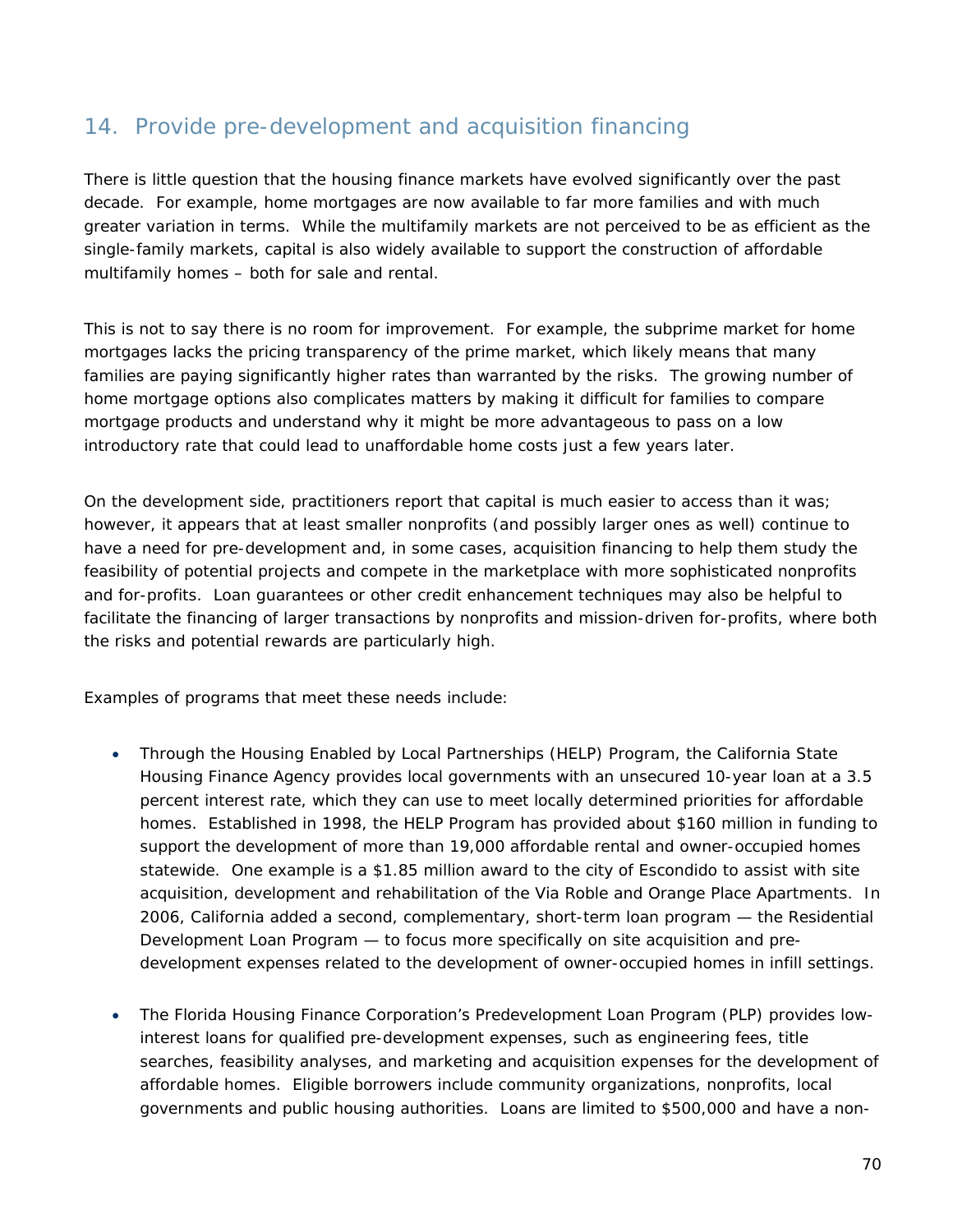amortizing 3 percent interest rate with principal and interest deferred until either the construction/permanent loan closes or three years have passed since the original PLP loan closed. The loan can be forgiven if the borrower is not successful in obtaining construction or permanent financing for the development. To increase the likelihood of success, each applicant is assigned a technical assistance provider to assist in creating viable strategies for construction and permanent financing.

In 2005, the PLP provided over \$10 million in pre-development loans for 239 affordable single-family homes and 1,052 affordable rental homes in complexes that also included 702 market-rate rentals. Recently funded developments include an assisted living facility in Wakulla County with 34 studio and one-bedroom homes, and an East Gainesville community of 43 for-sale homes with attached garages. Funding for PLP comes from the State Housing Trust Fund.<sup>65</sup>

• In October 2005, Mayor Bloomberg announced the New York Acquisition Fund – a \$230 million fund to facilitate the acquisition of properties that would lead to the production or preservation of 30,000 units of affordable homes. Key to the success of the Acquisition Fund was the contribution of \$32 million in loan guarantees by four charitable foundations – the Ford Foundation, the John D. and Catherine T. MacArthur Foundation, the Rockefeller Foundation and the Starr Foundation. The Open Society Institute provided operating support for the start-up of the fund and the city of New York contributed \$8 million from the corporate reserves of the New York City Housing Development Corporation. By accepting much of the risk of the property acquisitions, these charitable and public sector contributions have helped leverage more than \$190 million in private-market funding to augment the fund's purchasing power. The fund is managed by Enterprise Community Partners and LISC.<sup>66</sup>

In addition to developing specific programs to provide pre-development and acquisition financing, jurisdictions may want to consider a more generous attitude overall toward the accumulation of working capital by developers of affordable homes. Fierce competitions for limited funds, such as the 9 percent Low-Income Housing Tax Credit, have the advantage of creating strong incentives for the inclusion of desirable supportive services (such as child care centers and after school programs) and lowering the costs of any particular project. But, they also tend to leave developers of affordable homes – both for-profit and nonprofit – with very little margin to augment the working capital they need to investigate potential new deals and purchase properties. While states and localities can and should develop special financing programs to meet these pre-development and

 $\overline{a}$ <sup>65</sup> For more information, see the Florida Housing Finance Corporation Web site

<sup>(</sup>http://www.floridahousing.org/Home/Developers/SpecialPrograms/PredevelopmentLoanProgram.htm) and the following: Jaimie Ross and Mark Hendrickson. 2000. Affordable Housing in the 2000 Florida Legislative Session. *Housing News Network: The Journal of the Florida Housing Coalition, Inc.* 15(3): 4, http://www.flhousing.org/forms/Summer2000.pdf; Florida Housing Finance Corporation. *2005 Annual Report*, http://www.floridahousing.org/NR/rdonlyres/01719BBE-EC40- 4F24-A0F6-134E2759EE57/0/2005ARlayout\_BWreduced.pdf ; Florida Housing Finance Corporation. *2004 Annual Report*, http://www.floridahousing.org/NR/rdonlyres/17C1FF9D-49CE-410A-9580-651D825F88F8/0/2004ARlayoutforweb.pdf.

<sup>66</sup> For more information, see http://www.macfound.org/atf/cf/%7BB0386CE3-8B29-4162-8098- E466FB856794%7D/Housing%20Fund%20Release%2010%2005.pdf.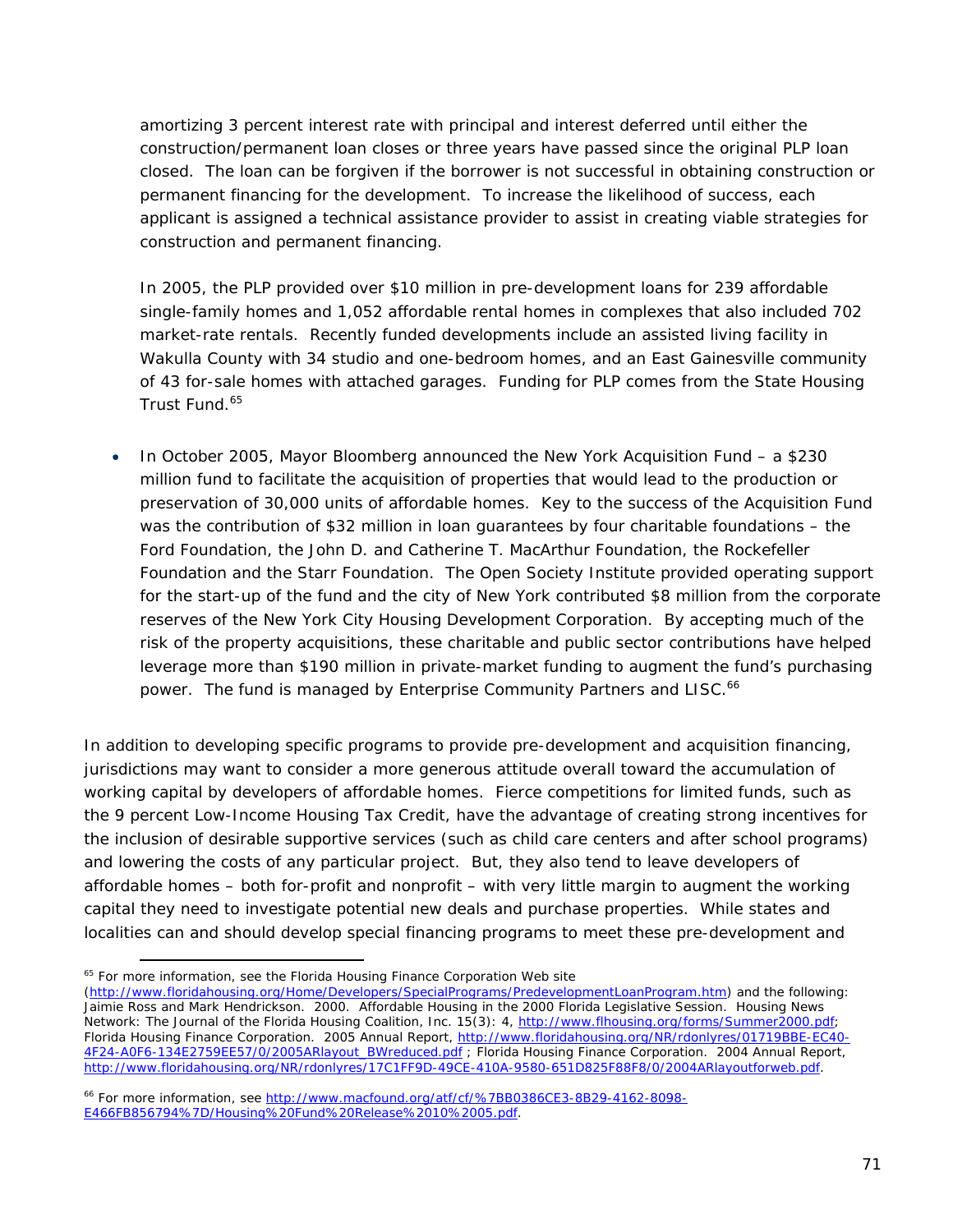acquisition needs (see above), the need for these programs would be reduced if states and localities allowed developers of affordable homes to accumulate more working capital in their ordinary course of business. One policy option to consider for putting this principle into practice is to ensure that required social services are covered by project financing rather than taken out of developer fees.

In general, the particular financing needs of nonprofit and for-profit developers in each state and locality can be best assessed through open lines of communication and periodic meetings to discuss key concerns on all sides. In addition, in light of the rapid pace of change in the capital markets, housing finance agencies, nonprofits, and state and local governments would be well-advised to continually monitor the appropriateness of existing programs to the new marketplace. It makes little sense to try to compete with the private sector or with programs offered by government-sponsored enterprises, such as Fannie Mae, Freddie Mac or the Federal Home Loan Banks. Rather, the goal should be to identify and fill gaps that are not being well-served by these other actors.

- **Ease of Financing/Cost-Effectiveness.** High. These are short- and medium-term loans, with the funds recycled once the transactions move forward. Assuming the program is well managed, losses should be minimal.
- **Magnitude of Potential Impact.** High. As the New York City example shows, it is possible to implement this policy on a large scale.
- **Replicability.** High.
- **Flexibility.** High. Depending on the funding source, these programs can be tailored to almost any income group.
- **Ease of Implementation.** Moderate. While development lending expertise is required, jurisdictions can partner with intermediaries like LISC or Enterprise Community Partners, or develop that expertise internally. To ease concerns of the rating agencies like Standard & Poor's, jurisdictions might want to start with a modest-sized pilot to demonstrate that the loans perform well.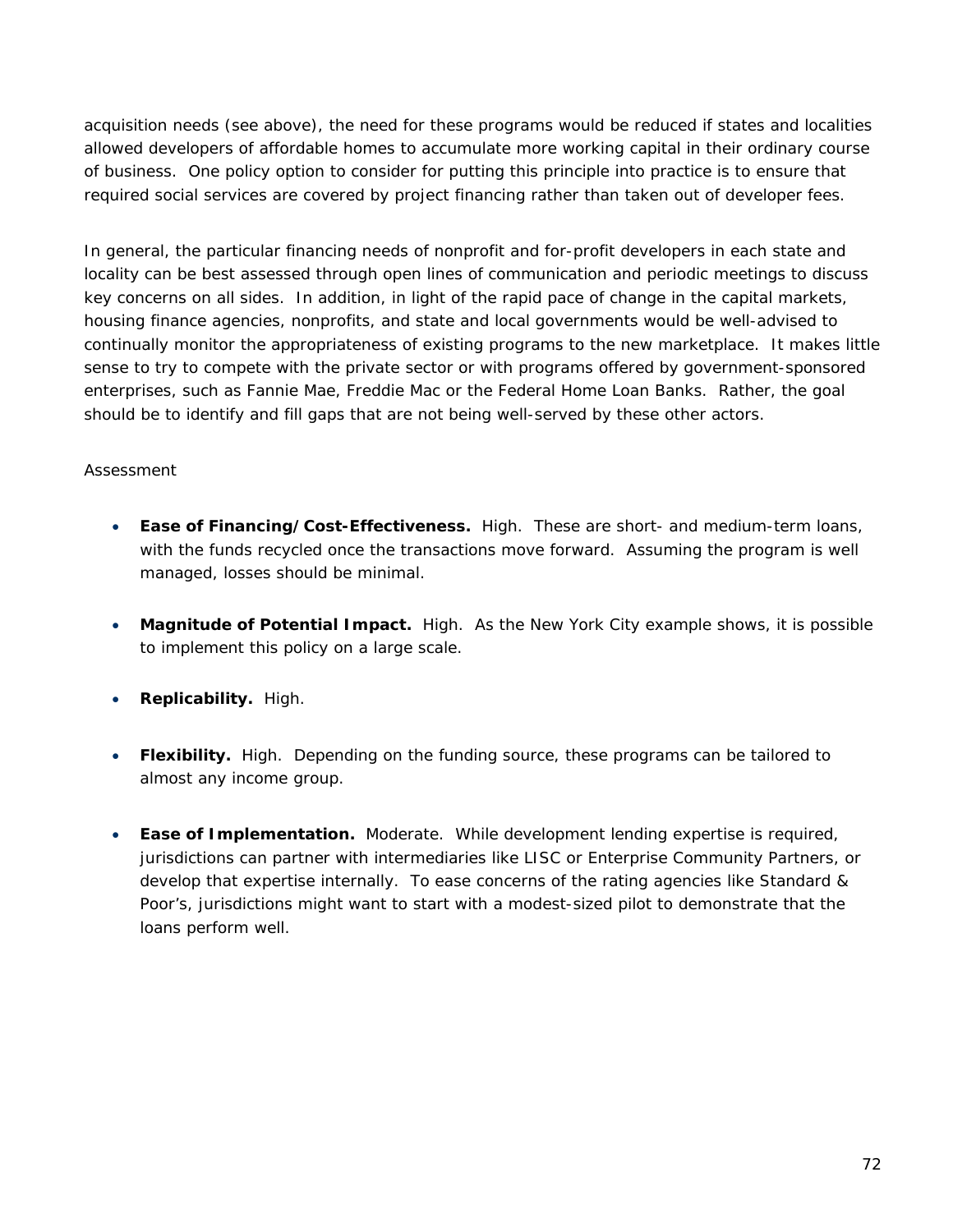### 15. Support housing bond issues

In 2002, California voters approved Proposition 46: The Housing and Emergency Shelter Trust Fund Act of 2002, which authorized the state to issue \$2.1 billion dollars in bonds to fund the "construction, rehabilitation and preservation of affordable rental housing, emergency shelters and homeless facilities, as well as funds that can be used to provide down payment assistance to lowand moderate-income first-time homebuyers."67

With Proposition 46 funds nearly depleted, California asked voters in November 2006 to approve another bond issue for affordable homes – this time for \$2.85 billion. Again, California voters responded positively, with 57.5 percent voting to approve the latest bond issue.<sup>68</sup>

In Los Angeles, voters were asked to approve a \$1 billion bond issue for affordable homes to fund 1,000 units per year of affordable homes for the next 10 years. The initiative garnered over 62 percent of the vote – enough to pass with flying colors in much of the country – but narrowly missed the two-thirds vote required by state law.

The use of general obligation bonds (or other forms of government bonds) to fund affordable homes is not limited to California. For example:

- In 2006, voters approved \$55 million in bonds for affordable housing in Austin, Texas.<sup>69</sup>
- In 2001, Phoenix, Ariz., "voters approved \$33.7 million in General Obligation Bonds to create affordable rental housing... The properties provide housing to lower-income senior citizens and families at rents that are below market rates."70
- In 2004, voters in Florida authorized the Miami-Dade County Building Better Communities General Obligation Bonds, totaling almost \$3 billion, to be funded over 30 years. Up to \$195 million of the bond proceeds were authorized for "constructing and improving affordable housing for the elderly and working families to encourage home ownership through the acquisition, construction and renovation of residential units."<sup>71</sup>

 $\overline{a}$ 67 California Housing Finance Agency. *Proposition 46 Overview*, http://www.calhfa.ca.gov/prop46.htm. For a complete list of housing programs funded by Proposition 46, see http://www.calhfa.ca.gov/hcd-prop46.pdf.

 $68$  For a history of California bonds for affordable homes, including a description of Proposition 1C, the new bonds authorized in 2006, see http://www.hcd.ca.gov/Housing\_Bonds.pdf.

<sup>&</sup>lt;sup>69</sup> For more information, see http://www.ci.austin.tx.us/housing/2006/bonds.htm.

<sup>70</sup> For more information, see http://phoenix.gov/HOUSING/gob.html.

<sup>&</sup>lt;sup>71</sup> For more information, see http://www.miamidade.gov/Build/bonds.asp.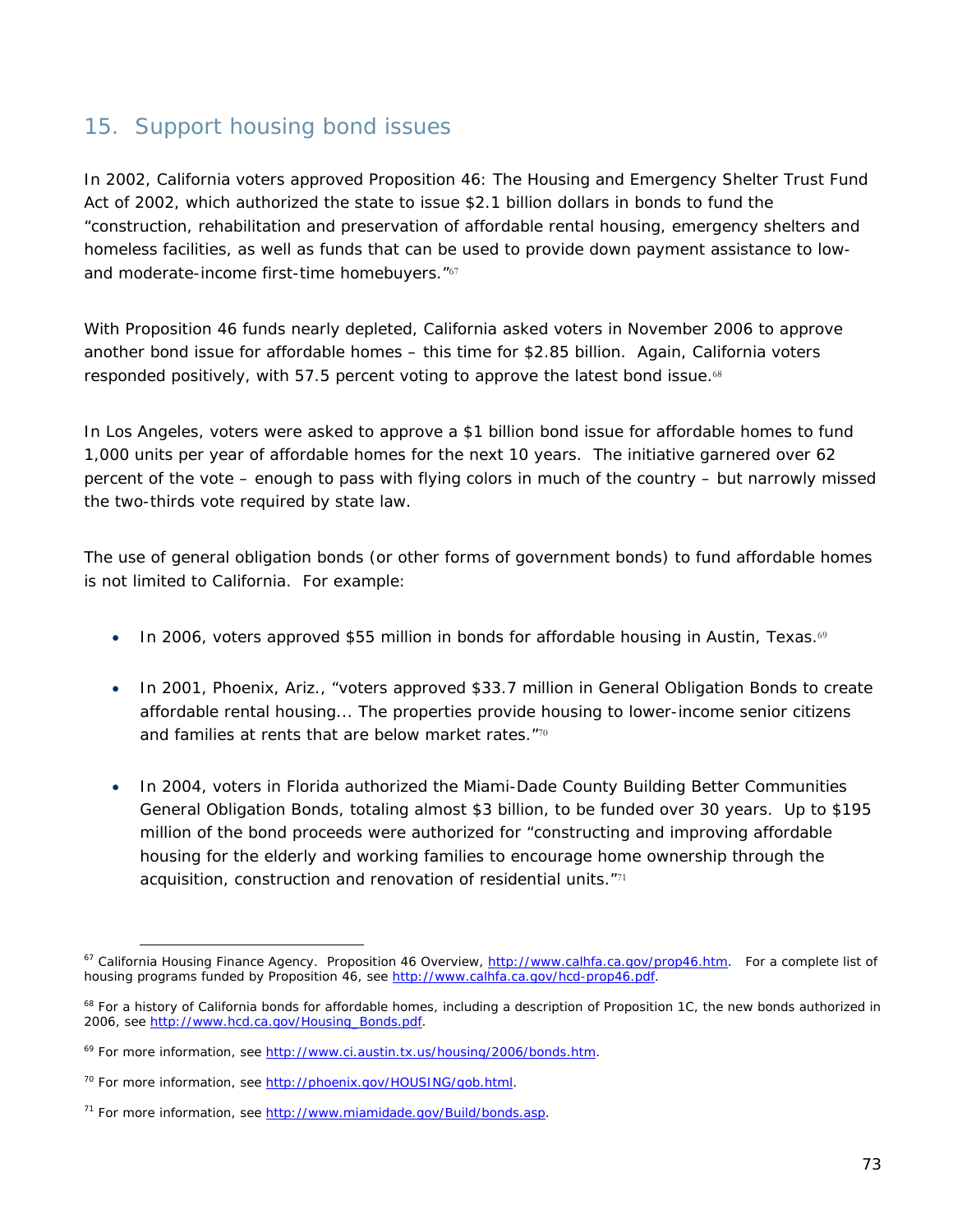While challenging to secure, general obligation bonds for affordable homes can provide an indispensable form of equity to help bring homes within reach of working families. Because these bonds are repaid out of general revenue (or in some cases, a small increment on existing property or sales taxes), rather than from the specific projects being financed, these bonds can provide an indispensable source of gap financing to bridge the gap between the costs of projects and the financing they can support through expected rents or home sales.

### *Assessment*

- **Ease of Financing/Cost-Effectiveness.** Low to Moderate. General obligation bonds generally need to be repaid out of a jurisdiction's general revenue or a specific new tax approved by the voters. To the extent that voters approve a new dedicated tax source, however, these bonds will not cut into existing revenue.
- **Magnitude of Potential Impact.** High, particularly when used as gap funds to leverage other federal funding streams, such as 4 percent tax credits.
- **Replicability.** Moderate. Different states have different legal and political environments.
- **Flexibility.** High.
- **Ease of Implementation.** Depends on the jurisdiction. Key obstacle will be securing voter approval.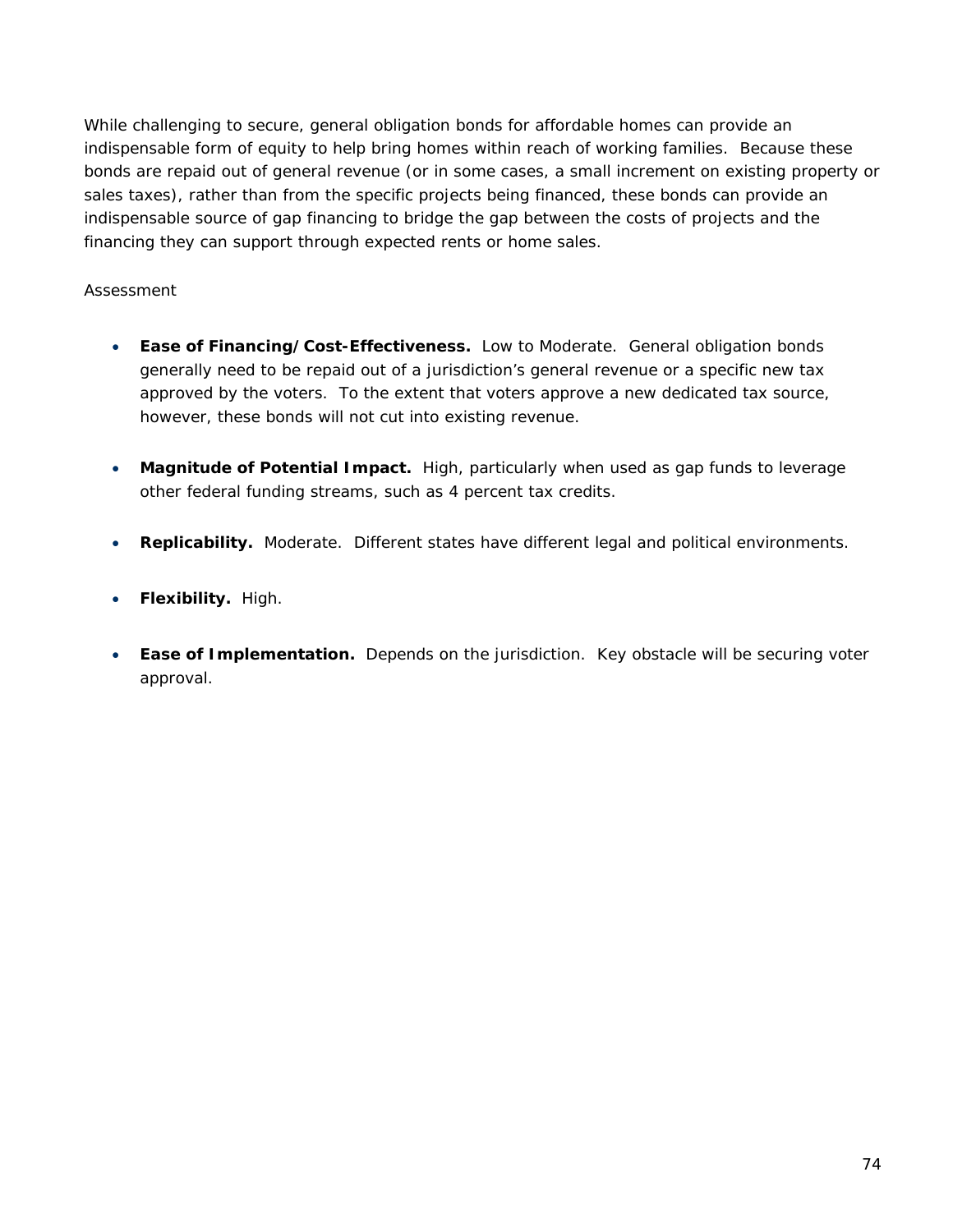### 16. Ensure that housing finance agency reserves are used for affordable homes

In the course of financing affordable homes, housing finance agencies generate revenue that they use to support ongoing program operations and to build equity (i.e., reserves) that improves their financial strength and bond rating. The revenue comes from fees they charge on outstanding bonds – generally both an origination fee and an ongoing fee – as well as from the spreads between their cost of funds and the rates they charge borrowers.

There is nothing wrong with the generation of revenue by housing finance agencies. In fact, it is one of their great strengths, as it makes them substantially less vulnerable to the vagaries of the annual appropriations process. Unfortunately, a significant number of state housing finance agencies report that portions of their fiscal reserves are taken by the state for activities unrelated to the agencies' standard housing programs.

Sometimes, the uses for which reserves are diverted are still related to housing. For example, the Oregon Housing and Community Services agency was asked to spend \$3.8 million of its reserves to cover a shortfall in the agency's homeless programs. Similarly, the Virginia Housing Development Authority was asked to purchase a portfolio of state affordable housing loans, which led to the capitalization of a new state revolving loan fund.

In other cases, however, the reserves are diverted for non-housing uses. For example, the Housing and Community Development Corporation of Hawaii reports that "over \$200 million was transferred from various housing related funds to the State General Fund for various programs." Similarly, the Illinois Housing Development Authority reports that "approximately \$4 million was transferred out of the Affordable Housing Trust Fund by the State to the State's General Revenue Fund in Feb. and Oct. 2004."

In all, some 13 state housing finance agencies reported in 2004 that they were required to use fiscal reserves for non-agency purposes: Alaska, Connecticut, Hawaii, Illinois, Nevada, New Jersey, New York, Rhode Island, South Carolina, Tennessee, Virgin Islands, Virginia and Wisconsin.<sup>72</sup> While similar data are not available for local housing finance agencies, it is likely that many experience similar diversions of funds for non-housing purposes.

The diversion of housing finance agency reserves for non-housing uses is clearly problematic for states and localities experiencing affordable housing challenges, as it depletes funds that could otherwise be available to support affordable homes. Moreover, the very source of housing finance agency reserves are fees and spreads that, while necessary for housing finance agencies' ongoing

<sup>72</sup> National Council of State Housing Agencies (NCSHA). 2005. *State HFA Fact Book: 2004 NCSHA Annual Survey Results*. Washington, D.C.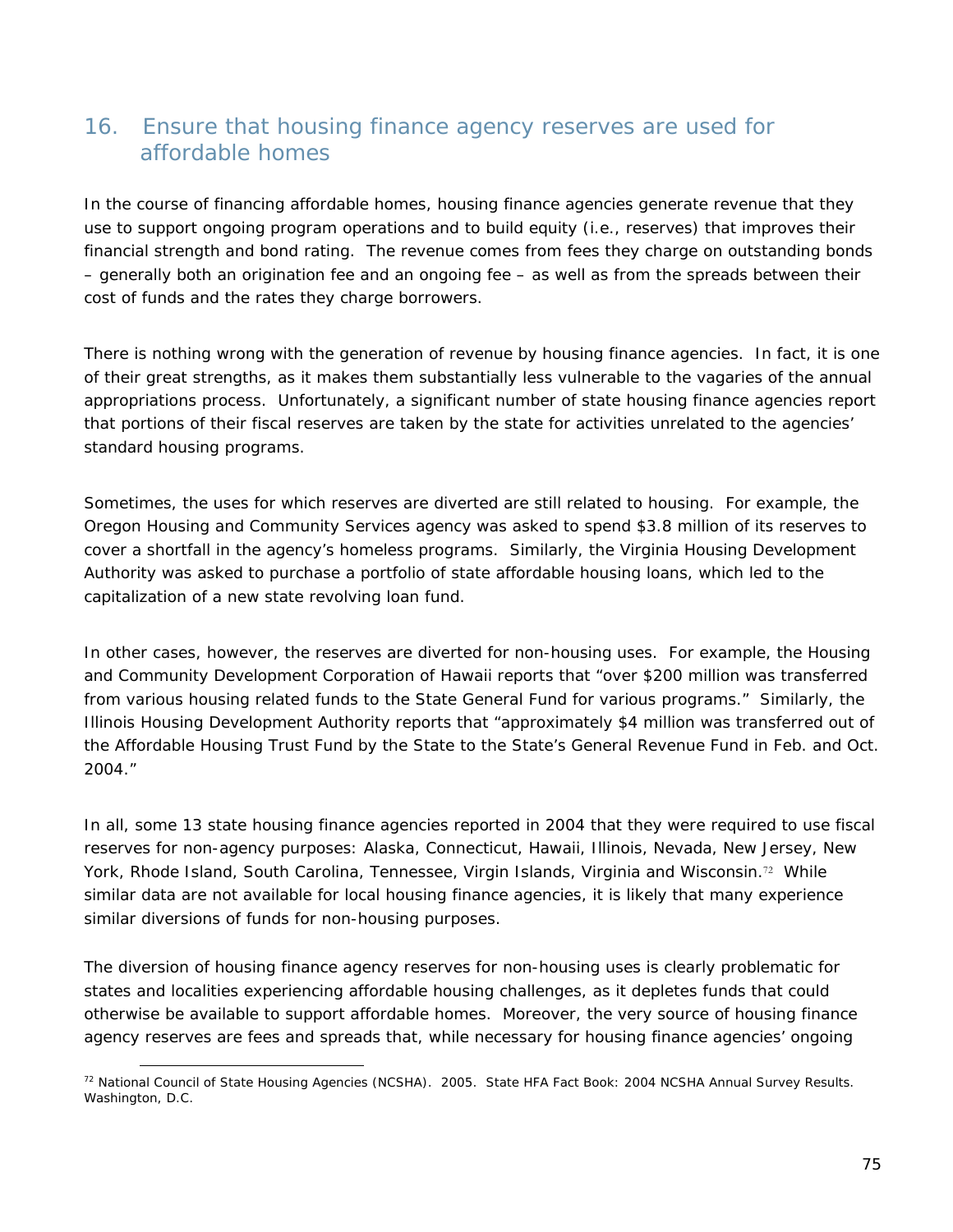operations, lead to a reduction in the net availability of bond funds for affordable homes. At a minimum, therefore, policy-makers should work to ensure that housing finance agency reserves remain dedicated to affordable homes.

At the same time, policy-makers should work collaboratively with housing finance agencies in their states and localities to determine whether some portion of the agencies' reserves or program revenues can support the jurisdictions' overall plans for increasing the availability of homes affordable to working families. For example, in 2004, New York, N.Y., announced a 10-year, \$7.5 billion plan to address the city's need for affordable homes. The multifaceted plan calls for the preservation of 73,000 affordable homes to benefit 220,000 people, and the development of an additional 92,000 new affordable homes to benefit another 280,000 people. Among other sources of funding, the plan utilizes \$540 million in funding from the reserves of the New York City Housing Development Corporation, a local housing finance agency in New York City.<sup>73</sup>

While there is no one measure that policy-makers can use to determine whether a housing finance agency's reserves can be utilized to support additional investments in affordable homes – and some level of trust of housing finance agency staff is essential – one broad measure to consider is the agency's debt-to-equity ratio, which varies significantly from agency to agency.74 Agencies with lower debt-to-equity ratios are more likely to have funds that could safely be tapped to support a greater investment in affordable homes without unduly impacting their bond rating (and thus their cost of capital). It is also important to note that most tax-exempt bonds for housing come with credit enhancement from the Federal Housing Administration (FHA), Fannie Mae, Freddie Mac or others, which means the bonds can carry a very high rating notwithstanding the finance agency's own general rating.

<sup>73</sup> New York City Department of Housing Preservation and Development. 2004. *The New Housing Marketplace: Creating Housing for the Next Generation: 2004-2013*, http://www.nyc.gov/html/hpd/downloads/pdf/10yearHMplan.pdf; Remarks of New York Housing Commissioner Shaun Donovan in Chicago at a summit sponsored by the National Housing Conference, Oct. 11, 2006.

 $74$  One source of detailed information on the relative fiscal strength of housing finance agencies is Fitch Ratings, which regularly produces a report providing statistical information on all state housing finance agencies. Standard & Poor's also produces a "Public Finance Report Card: U.S. Housing Finance Agencies," which includes information on the 24 state housing finance agencies that they rate.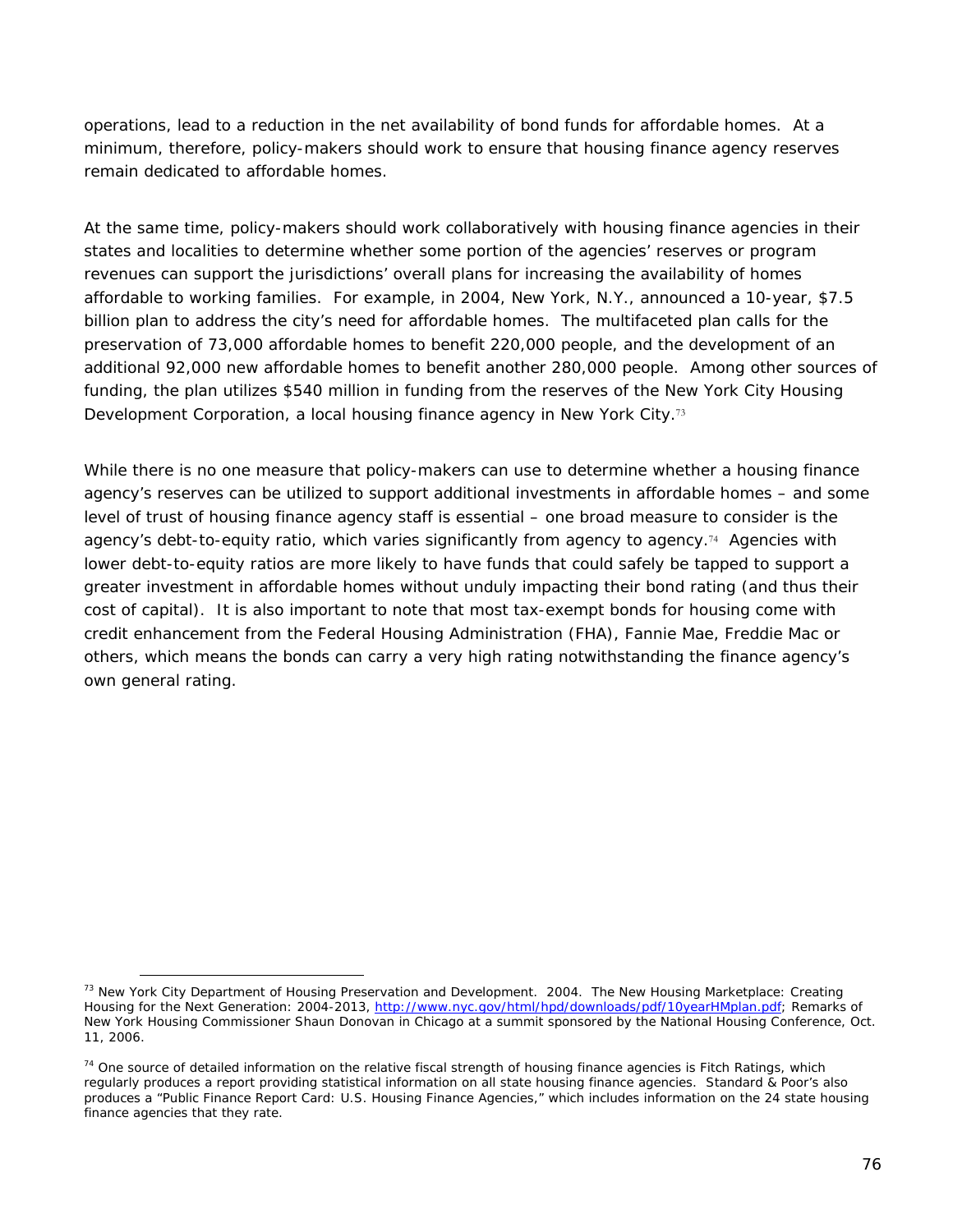### *Assessment*

- **Ease of Financing/Cost-Effectiveness.** Very High. This funding stream does not require additional appropriations or taxes. It is not an unlimited piggy bank, however, as agencies require a healthy amount of reserves to back their obligations, keep up their bond rating and ensure stability of their ongoing operations.
- **Magnitude of Potential Impact.** High.
- **Replicability.** Depends on the state or locality. Some states and localities are likely to have more room to tap their reserves or program revenues than others. While there are exceptions, as a general rule, newer agencies have issued fewer bonds and have had less time to accumulate reserves than older agencies.
- **Flexibility.** High.
- **Ease of Implementation.** High.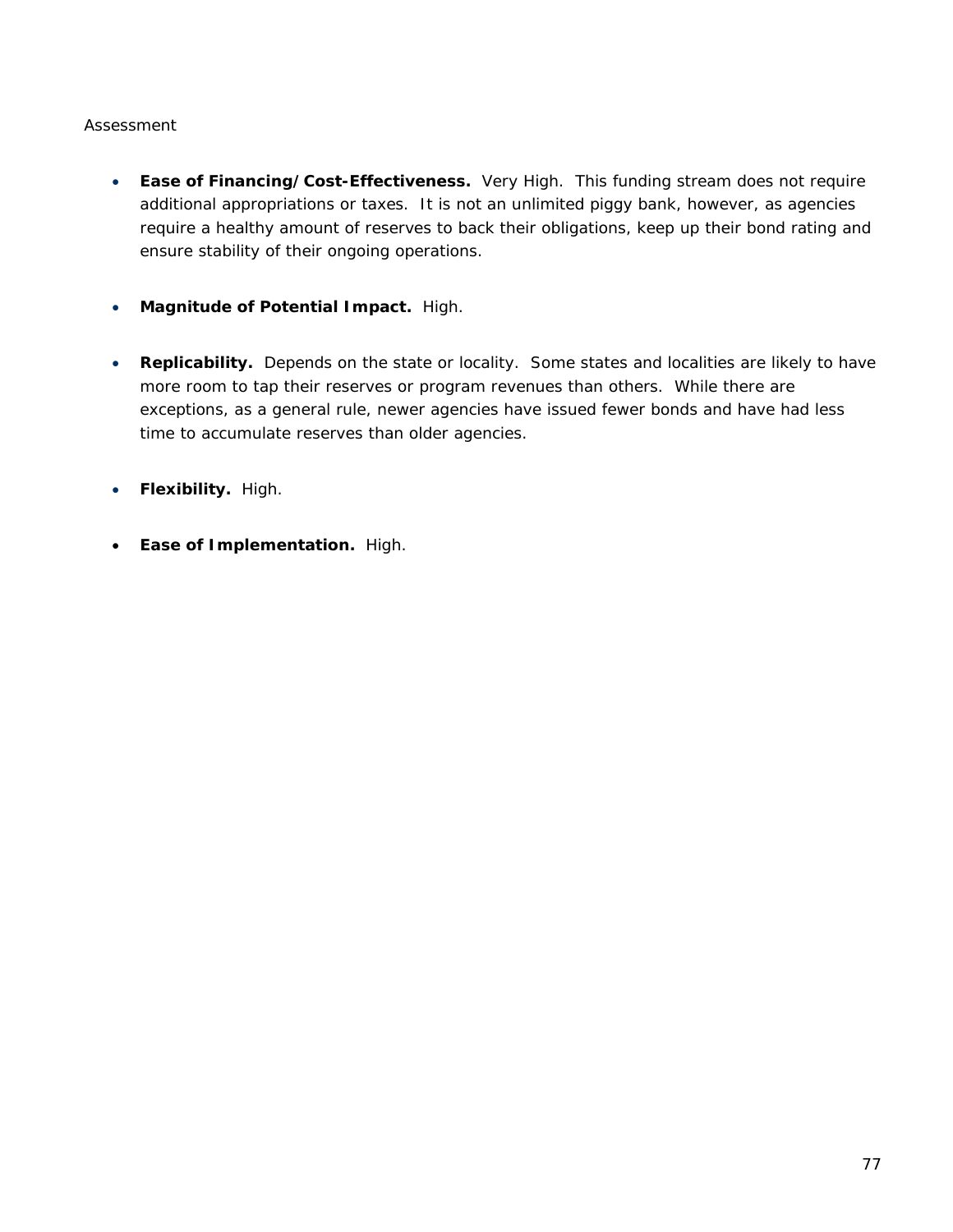# 17. Leverage employers' commitment to affordable homes for workers

A growing number of employers in strong housing markets are worried that the high cost of homes will threaten their ability to attract and retain qualified workers. In some cases, this has led employers to provide employee benefit programs to offset the costs of homes or to otherwise assist employees in finding affordable homes. In other cases, employers have supported more general efforts to increase the availability of affordable homes in the community by funding the development of affordable homes, advocating for the appropriation of funds for affordable homes at the state or local levels, or supporting applications for zoning variances and other necessary approvals to facilitate the construction of affordable homes.

Communities have adopted a number of strategies to engage employers in leading or assisting efforts to increase the availability of affordable homes. Under one successful approach, states give employers who invest in affordable homes a credit against their state income taxes, providing a powerful incentive for employers to make this investment. The state of Illinois, for example, provides a state tax credit on qualified affordable housing investments made by employers that is equal to 50 percent of the employer's investment.75 Practitioners report that the credit has been very effective in stimulating interest among employers in investing in affordable homes for their workers.

Another successful approach has been to enlist a local nonprofit organization to manage employee benefit programs related to affordable homes. Under this approach, communities assist the nonprofit to build its capacity to handle these programs for multiple employers. A number of models have sprung up that use centralized servicers who provide a full range of housing services for the employees of participating employers, such as homeownership education and counseling, down payment assistance, below-market mortgages, assistance with security deposits, rental subsidies, etc.

For example, in Illinois, more than a dozen nonprofit organizations have joined forces to establish the Regional Employer-Assisted Collaboration for Housing (REACH).76 Interested employers contact REACH, which helps the employers identify their needs, understand their options and connect with participating nonprofits. The work of REACH's two anchor organizations – the Metropolitan Planning Council and Housing Action Illinois – are supported by a broad consortium of funders, including Bank One Foundation, the City of Chicago Department of Housing, Fannie Mae Corporation, Fannie Mae Foundation, the Federal Home Loan Bank of Chicago, The John D. and Catherine T. MacArthur Foundation, Illinois Housing Development Authority, McCormick Tribune Foundation, National City

<sup>&</sup>lt;sup>75</sup> Metropolitan Planning Council. 2005. Employer-Assisted Housing State Tax Credit: A New Financial Incentive, http://www.metroplanning.org/cmadocs/EAH-taxcredit.pdf.

<sup>&</sup>lt;sup>76</sup> For more information, see http://www.reachillinois.org.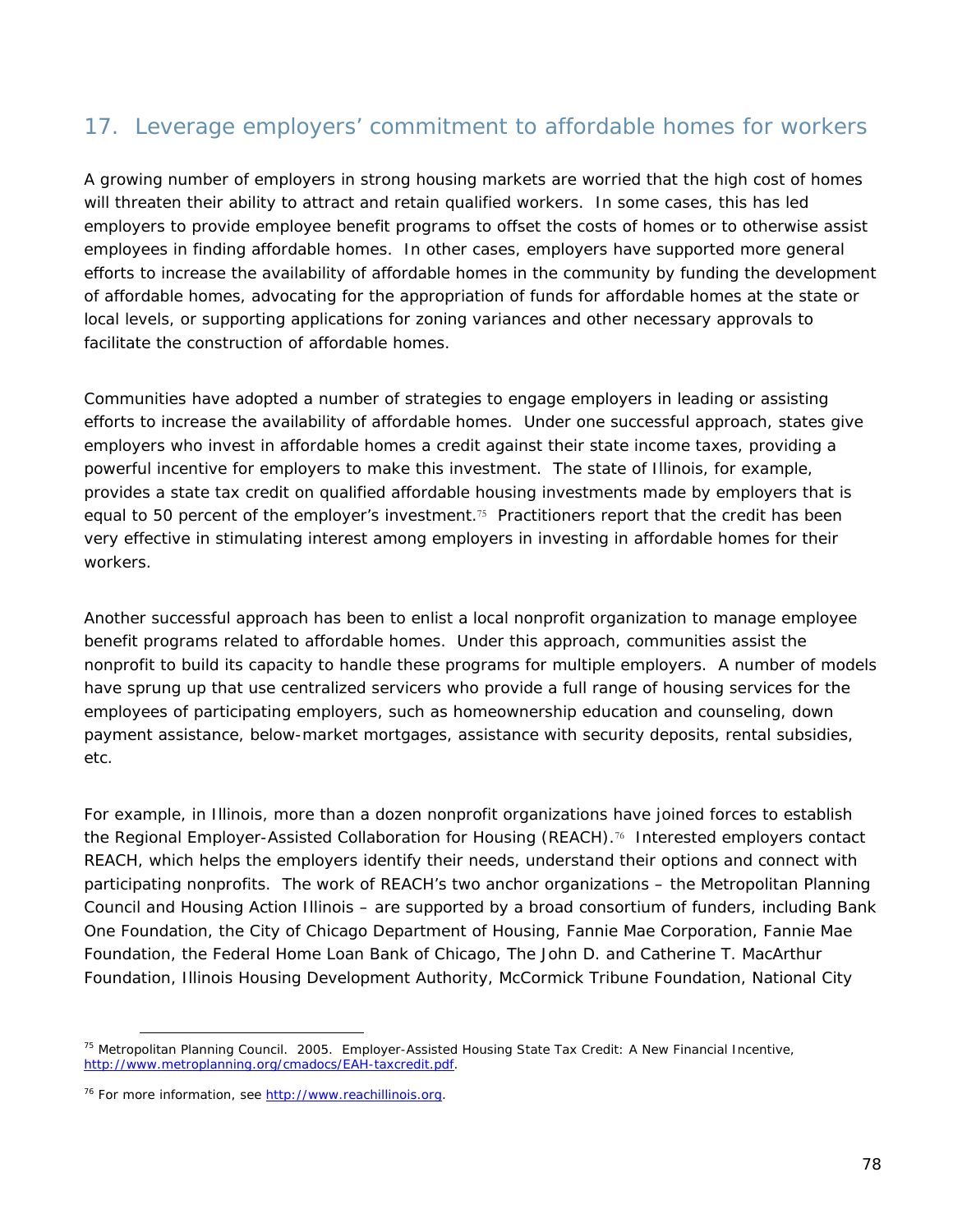Bank, Polk Bros. Foundation and Washington Mutual.

A third strategy for states and localities to consider is to use their bully pulpit to encourage employers to offer affordable homes as a benefit for their workers. For example, on Feb. 8, 2005, Chicago, Ill., Mayor Richard M. Daley met with over 120 business leaders at a breakfast to spotlight employer-assisted housing.<sup>77</sup> By recognizing the business leaders that had already agreed to participate, and publicly encouraging other leaders to participate, Mayor Daley elevated the profile of employer-assisted housing within the business community.

State and local leaders also can encourage the business community to assume a leadership role in efforts to increase the availability of affordable homes in their communities. Employers interested in providing homes for their workers can be a potent political force advocating for approval of affordable developments that might otherwise get hung up in the planning or zoning processes. Business leaders also can help support needed changes in state or local housing policy.

In some cases, they also can provide much needed funding to support general efforts to increase the availability of affordable homes. For example, due to low vacancy rates and rising home prices, Rochester, Minn., was rapidly becoming unaffordable. Recognizing the need for more affordable homes for its 26,000 employees and other community residents, the Mayo Clinic pledged \$7 million toward a regionwide affordable homes effort. Together with \$3 million in contributions from other employers, \$1 million from local foundations, \$3 million from the Minnesota Housing Finance Agency and \$5.5 million in financing from the Greater Minnesota Housing Fund, the project raised \$19.5 million to support its ambitious goals. By year end 2006, the effort produced 486 affordable singlefamily homes and 313 affordable multifamily homes. Local leadership by the city of Rochester and the Rochester Area Foundation played important roles in the project.

Similarly, working families in Charlottesville, Va., are benefiting from an affordable housing trust fund established by the Charlottesville Area Association of Realtors (CAAR). The trust fund finances the CAAR Workforce Housing Plan, a program that provides no-interest second mortgages to Charlottesville area teachers, police, nurses and firefighters. Homes must be purchased in the jurisdiction where the borrower works. Upon sale of the home, the loan must be paid back and is then available to assist another family. This program demonstrates the capacity of Realtors to assist in working families' search for affordable homes. Contributors to the trust fund include foundations, corporate donors, individuals and CAAR.

<sup>&</sup>lt;sup>77</sup> Rita Padawangi. Feb. 22, 2005. Mayor Daley Supports Employer-Assisted Housing in Chicago. Metropolitan Planning Council, http://www.metroplanning.org/articleDetail.asp?objectID=2639.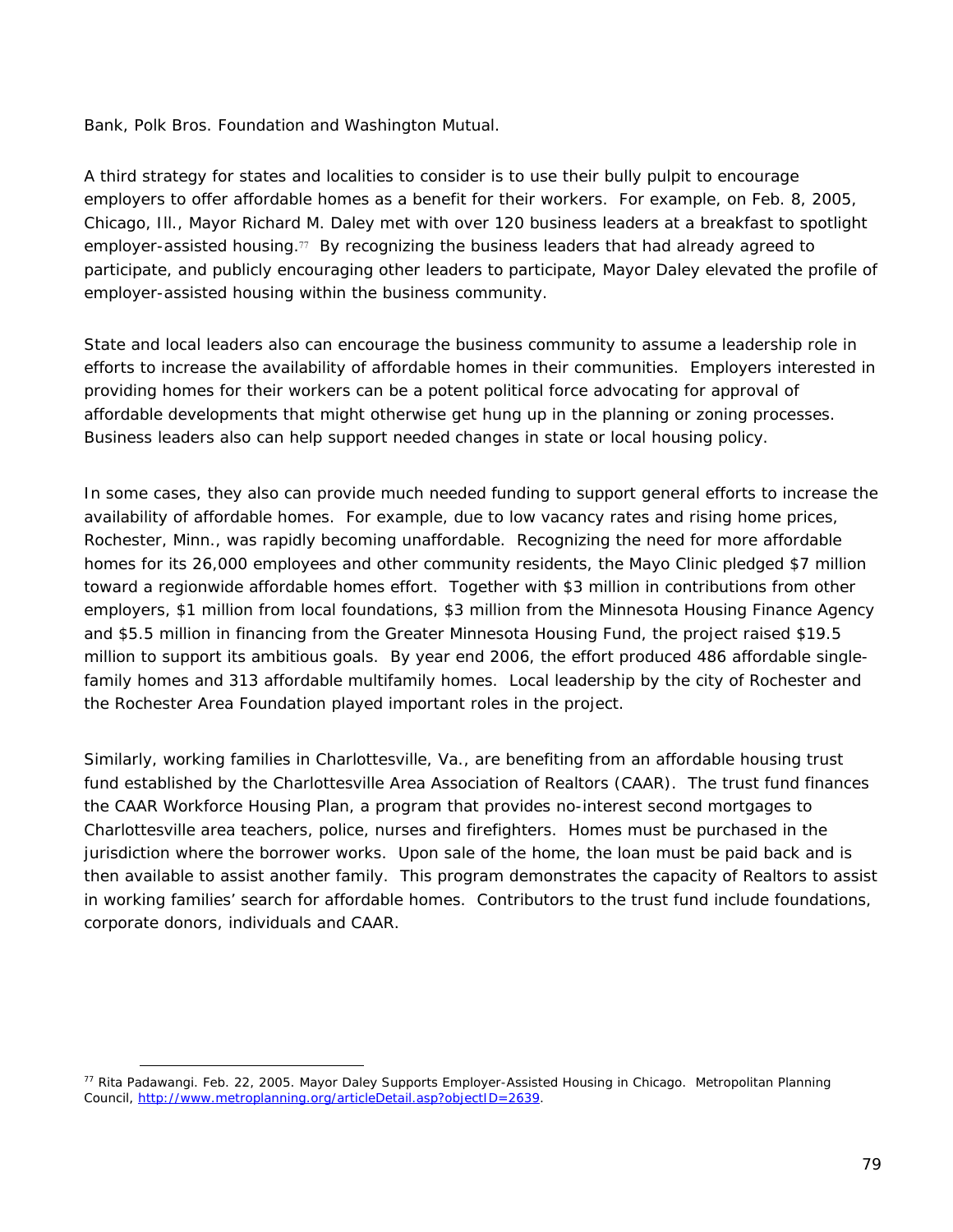Finally, states and localities can offer employer-assisted housing as a benefit for city workers. This approach not only will help meet unmet housing needs in the community, but also will offer an example for the private sector to follow, and will allow the city to attract and retain high-quality workers. For example: 78

- *Columbia, S.C*. The Employee Home Loan Program provides city employees with below market-rate financing (including a low down payment requirement of just \$1,000) for the purchase, rehabilitation or construction of a home in the city. The Police Homeowner Loan Program, winner of a 1993 Innovations in American Government Award, offers low-interest, no down payment, 20-year mortgages for police officers to rehabilitate a residence in the city. Police officers who are city residents receive additional incentives in the form of bonuses and increased promotion eligibility.<sup>79</sup>
- *Maryland*. State government employees can receive up to \$10,000 in down payment and closing cost assistance from the state through the House Keys 4 Employees (HK4E) program. The HK4E program also will provide up to \$5,000 in funds to match contributions by other participating employers in Maryland. Many county and local governments, as well as nonprofit and for-profit businesses, are participating employers, expanding the reach of this employer-assisted housing program. HK4E assistance is provided as a 0 percent deferred loan payable upon sale of the property or refinancing.<sup>80</sup>
- *Lexington, Ky*. The Lexington-Fayette Urban County Government's Live Where You Work program offers forgivable loans of up to \$7,400 for down payments on homes purchased by full-time employees of the county. Lower-income employees qualify for larger loans, up to \$14,999. The University of Kentucky also administers a Live Where You Work program with down payment loans of up to \$15,000. Under each program, the loans are forgiven after five years of owner-occupancy. 81

<sup>78</sup> These examples come from: Bonnie Mann. 2006. *Housing Assistance for Municipal Employees: A Municipal Action Guide*. Washington, D.C.: National League of Cities.

<sup>&</sup>lt;sup>79</sup> For more information, see http://www.nal.usda.gov/pavnet/cp/cppolhom.htm.

<sup>&</sup>lt;sup>80</sup> For more information, see http://www.morehouse4less.com/hk4Employees.aspx.

<sup>81</sup> For more information, see ftp://ftp.lfucg.com/LFUCG/EAHP\_Brochure.pdf and http://www.uky.edu/HR/benefits/EAHP/.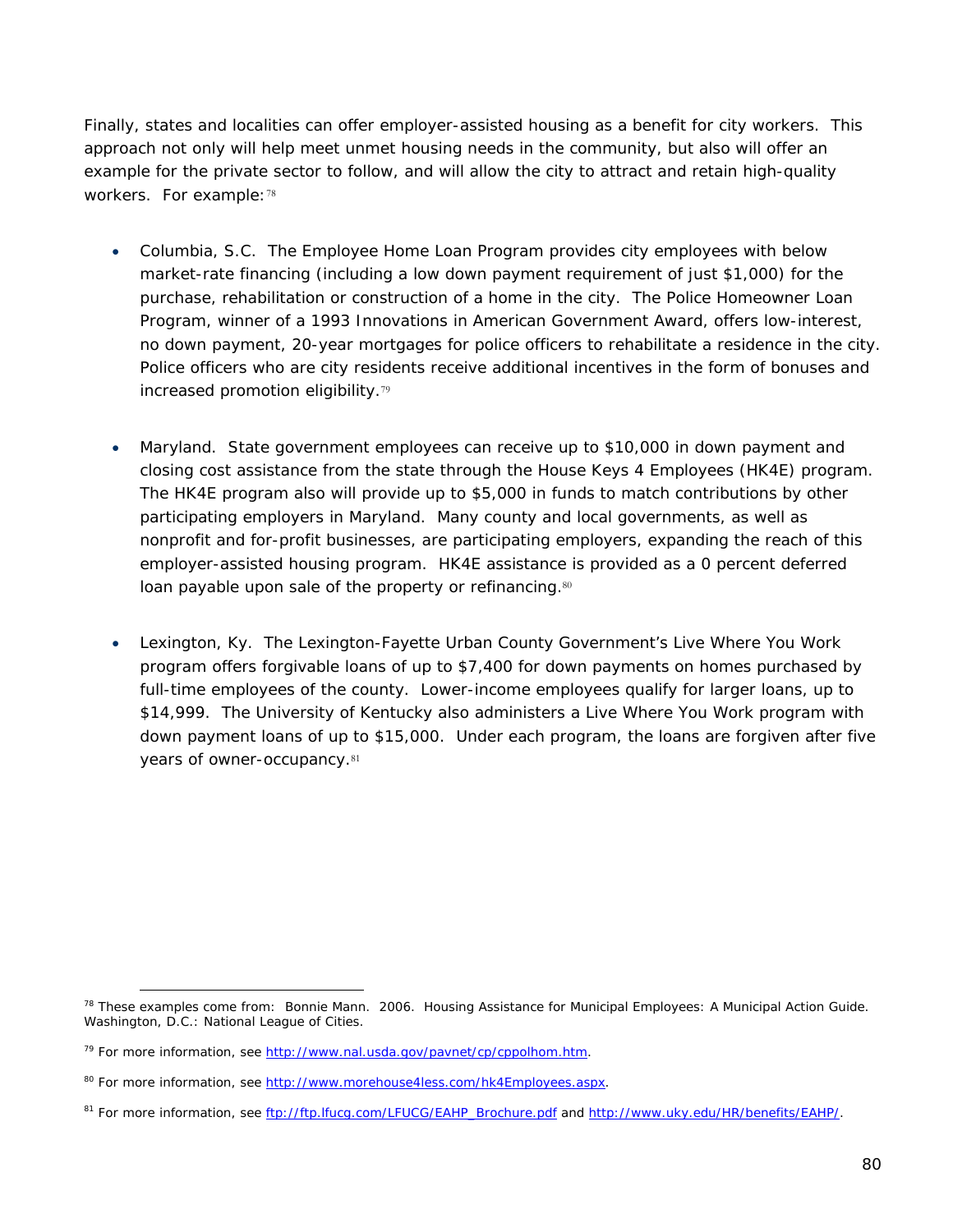### *Assessment*

- **Ease of Financing/Cost-Effectiveness.** High to Very High. Many employer-assisted housing programs require little or no commitment of public funds. A state or local tax credit for employer-assisted housing obviously has a cost in terms of reduced tax revenue, but to the extent such funds would have been spent anyway on affordable homes, this approach helps to increase their impact.
- **Magnitude of Potential Impact.** Moderate. Most employer-assisted housing programs are relatively small in scope, but as the principle becomes established, interest is expected to grow.
- **Replicability.** High.
- **Flexibility.** High. Employer-assisted housing can be tailored to any income group.
- **Ease of Implementation.** Moderate. Requires one to sign up employers individually. As employer-assisted housing campaigns gain critical mass, however, some employers may feel competitive pressure to offer the program in order to remain competitive. The local chamber of commerce can be helpful in recruiting participants.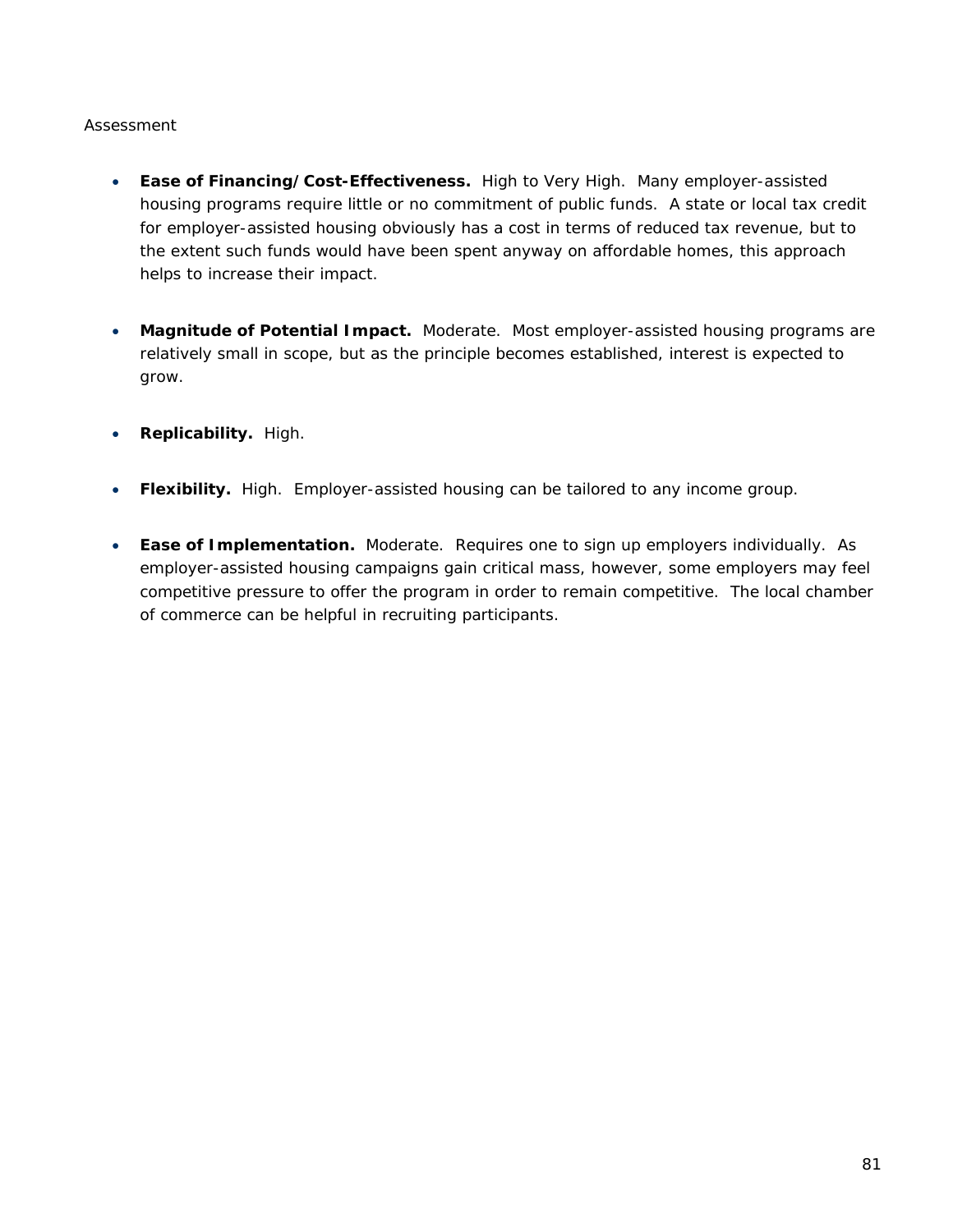# **Preserve and recycle resources for affordable homes**

### 18. Preserve affordable rental homes

Over the past decade, there has been a growing awareness of the importance of preserving the existing inventory of affordable rental homes. Especially in cities with an older, high-quality rental stock, preservation can be a highly cost-effective policy for ensuring the availability of affordable homes for working families.

In many cases, preservation efforts have focused on ensuring the ongoing affordability of developments with expiring federal or state subsidies. In other cases, efforts also are underway to preserve the ongoing affordability of unsubsidized developments that provide quality, affordable homes. Every year, a portion of this unsubsidized but affordable inventory is lost because of either inadequate maintenance or substantial upgrades that price the homes out of reach.

To preserve the affordability of unsubsidized rental homes, several cities have worked with nonprofit lending institutions to help smaller property owners access affordable capital to modernize their properties and provide capital for larger rehabilitation projects that help maintain the supply of affordable rental homes. Some cities also have established incentives, such as abatements of property taxes, to encourage owners of these properties to reinvest in their properties and maintain ongoing affordability.

Among other notable examples of nonprofit lending institutions with a specific focus on rental home preservation are the following:

- *New York, N.Y*. The Community Preservation Corporation (CPC) is a nonprofit organization, sponsored by more than 80 prominent banks and insurance companies, which provides loans to support the construction and rehabilitation of multifamily homes — both for rent and for sale. CPC functions as a one-stop shop for owners and developers seeking to build or rehabilitate properties, providing both technical assistance and attractively priced financing. In its 32 years, CPC has financed more than 117,000 new or rehabilitated units, providing or facilitating some \$5.3 billion in investment. CPC works closely with New York City's HPD and Housing Development Corporation (a local housing finance agency) to advance their shared goals of stronger communities and more affordable homes.<sup>82</sup>
- *Chicago, Ill*. Community Investment Corporation (CIC) is a nonprofit mortgage lender, sponsored by more than 45 banks as well as Fannie Mae, the United Methodist Pension Fund and Peoples Energy. These investors have pledged in excess of \$550 million through 2010 for

 $\overline{a}$ 82 For more information, see http://www.communityp.com.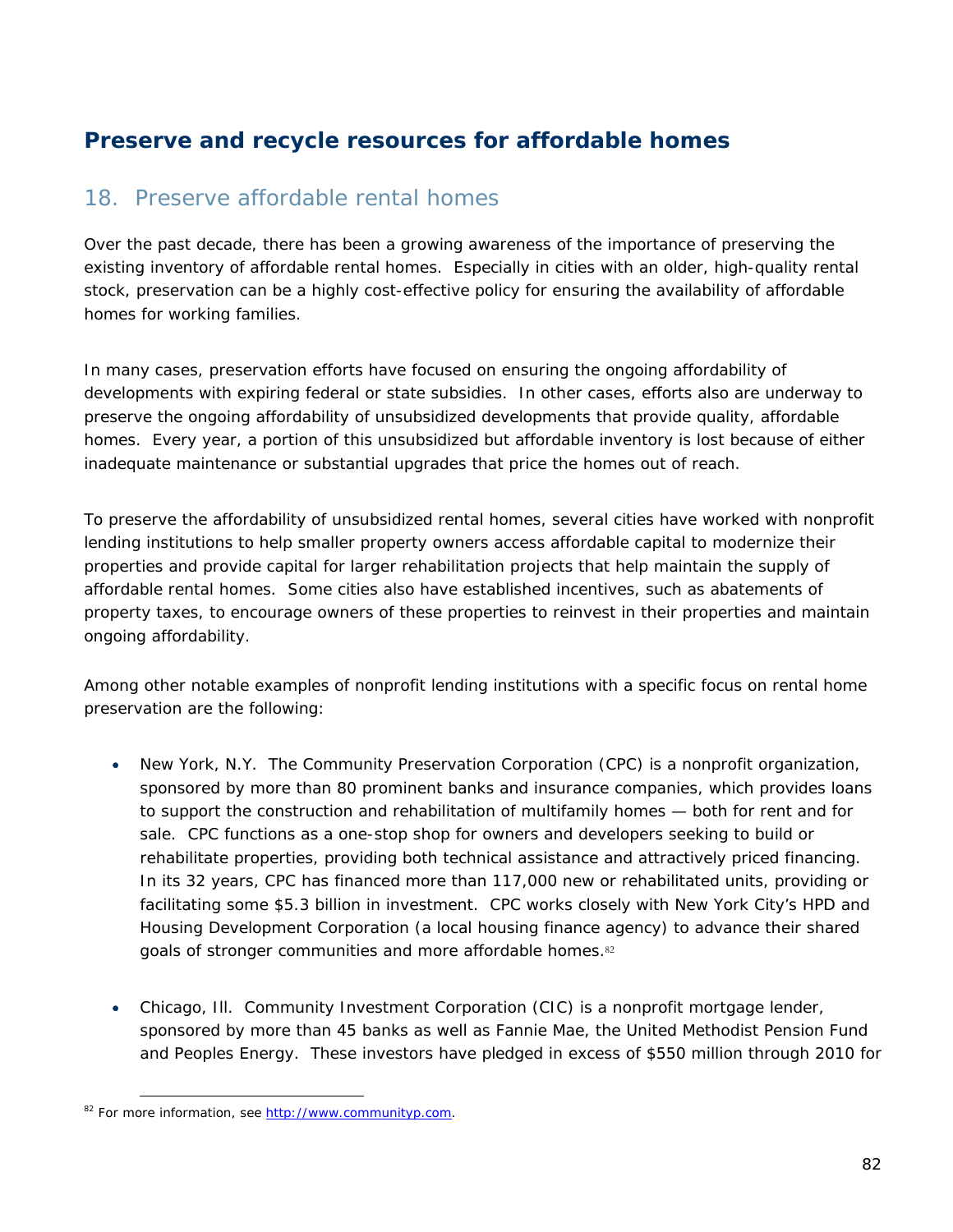CIC's revolving loan pool, which CIC uses to fund reasonably priced loans to support the rehabilitation of older multifamily and other homes. Since 1984, CIC has made 1,286 loans totaling \$720 million for the rehabilitation of 35,300 units of quality affordable homes for about 110,000 Chicago area residents. CIC also administers: a property management training program to provide landlords with the knowledge to better market, manage and maintain residential property; the Troubled Building Initiative, which targets the worst buildings in a neighborhood for transfer to a new owner who will rehabilitate them with CIC funds; technical assistance to support rehabilitation activity by borrowers; and a variety of other grant and loan programs. CIC works closely with the city on many aspects of its operations, including the Troubled Building Initiative and a subsidy program that CIC administers in targeted areas.

A third notable example is Shorebank, which is active in Chicago, Ill.; Cleveland, Ohio; Detroit, Mich.; and other locations.<sup>83</sup>

#### *Developing a preservation strategy*

As part of an overall approach to meeting the housing needs in their communities, states and localities should consider including a specific focus on the preservation of affordable rental homes. The following are some general observations about how state and local governments can do this effectively:

- *Include a specific focus on housing preservation in your overall housing plans*. Start by assessing the importance of housing preservation in your community. Preservation is likely to be particularly important in communities with an aging stock of rental homes that nevertheless could be maintained as an asset for the future, as well as in communities with significant numbers of properties with expiring affordability covenants. Consider developing separate policies to address the preservation of both federally subsidized homes and affordable unsubsidized homes.
- *Monitor the expiration of federal subsidies or insurance*. States and localities should keep track of federally assisted or insured properties with expiring subsidies or affordability restrictions or, where there is a high risk of prepayment, to help identify the extent of this component of the preservation challenge and be prepared to help meet it. The National Housing Trust provides a good database.<sup>84</sup>

 $\overline{a}$ <sup>83</sup> For more information, see http://www.shorebankcorp.com.

<sup>&</sup>lt;sup>84</sup> For more information, see http://www.nhtinc.org/data\_map.asp.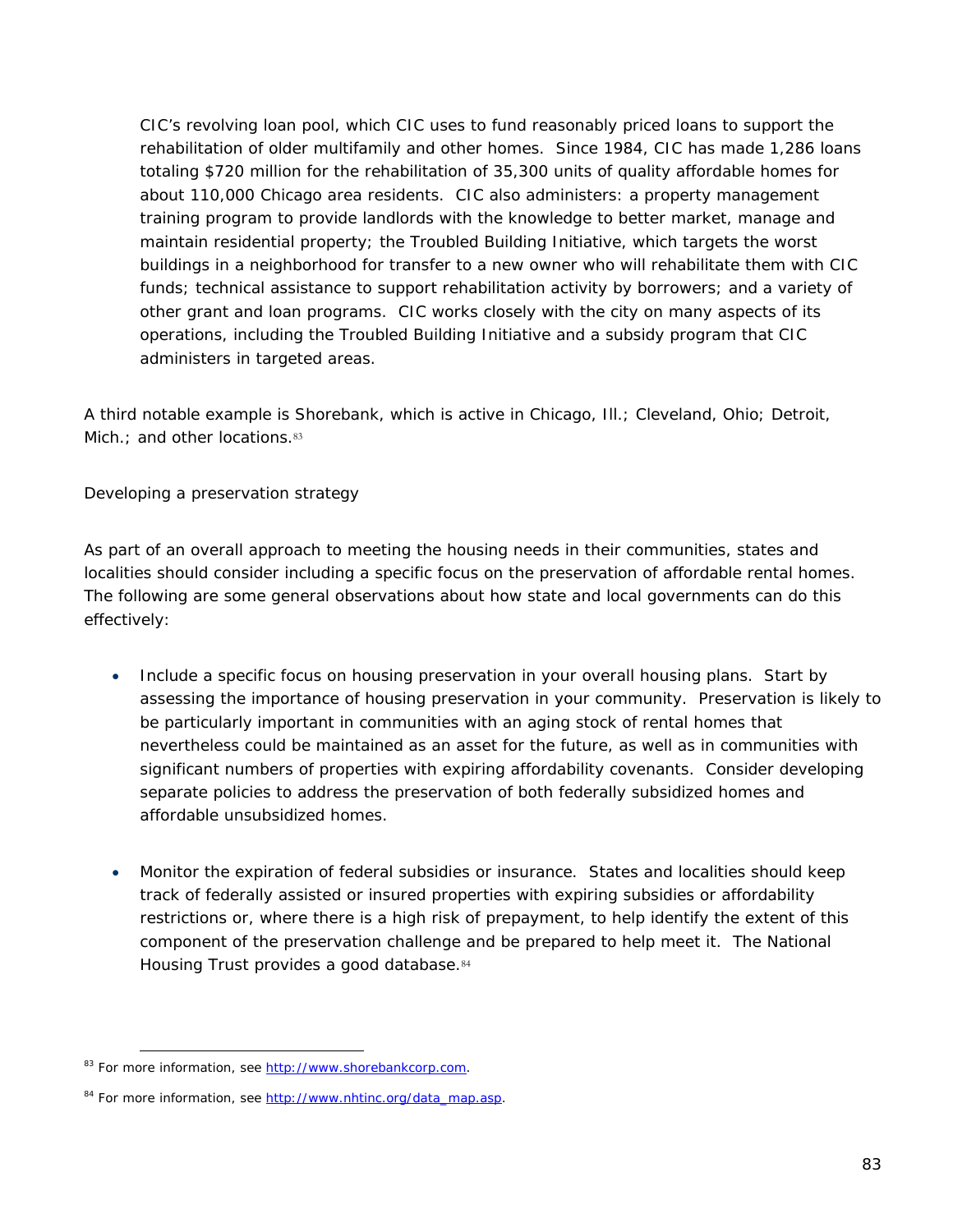- *Educate owners of federally assisted or insured housing about the latest incentives available from the federal, state and local governments to facilitate the preservation of affordable homes.* Federal incentives include Mark-to-Market (a program for project-based Section 8 properties with above-market rents that provides for restructuring at market rents, which may include an infusion of new capital for renovations), Mark-Up-to-Market (a program to allow project-based Section 8 properties with below-market rents to raise their rents to market), and budget-based rent adjustments (which allow rent increases tied to certain increased expenses). Some localities, like Los Angeles, Calif., have appointed a preservation coordinator to facilitate this work.
- *Provide additional incentives to ensure continued affordability.* A number of state housing finance agencies have adopted programs to provide incentives to rental property owners either to remain in federal subsidy programs or to continue to provide affordable homes, even after they choose to opt out of federal subsidy programs or prepay their federally insured mortgages. Colorado, Maine and Virginia are among a number of states that provide incentives to property owners in the form of mortgage refinancing, loan modifications and interest-rate reductions in exchange for extended affordability commitments. The state of Michigan has an array of state programs to preserve affordable rental homes, including a setaside of \$325 million in private-activity bond authority in 2006 to support the preservation of various types of HUD-assisted properties through tax-exempt financing and 4 percent tax credits, a set-aside for preservation projects of 30 percent of its annual 9 percent Low-Income Housing Tax Credit authority, and a Preservation Fund to provide additional gap financing where needed. States also have encouraged owners not to sell off affordable developments by providing access to accumulated equity in the form of equity takeout loans.<sup>85</sup>
- *Provide tools to facilitate the rehabilitation and/or recapitalization of both subsidized and market-rate affordable rental homes*. The Housing Preservation Corporation and Housing Investment Corporation, discussed above, are good examples of nonprofit lending corporations that play a vital role in making capital available for preservation efforts, in partnership with local government. Key examples of government tools include tax abatements for rehabilitated properties and the use of 4 percent tax credits for rental housing preservation – both of which are discussed elsewhere in this analysis. Many states also prioritize preservation deals for a portion of their 9 percent tax credits, which can be helpful for deals that require a significant amount of rehabilitation to generate a quality, lasting affordable housing resource.
- *Facilitate the transition of expiring properties to nonprofits or mission-driven for-profits*. Another approach is to facilitate transfer of properties with expiring affordability covenants to

<sup>&</sup>lt;sup>85</sup> See generally National Housing Trust. 2006. Working Paper: State and Local Housing Preservation Initiatives, http://www.nhtinc.org/documents/Pres\_Scan\_May2006\_final.pdf and Brian Galle. October 1999. Preserving Federally Assisted Housing at the State and Local Level: A Legislative Tool Kit. *Housing Law Bulletin* 29: 183-190. National Housing Law Project.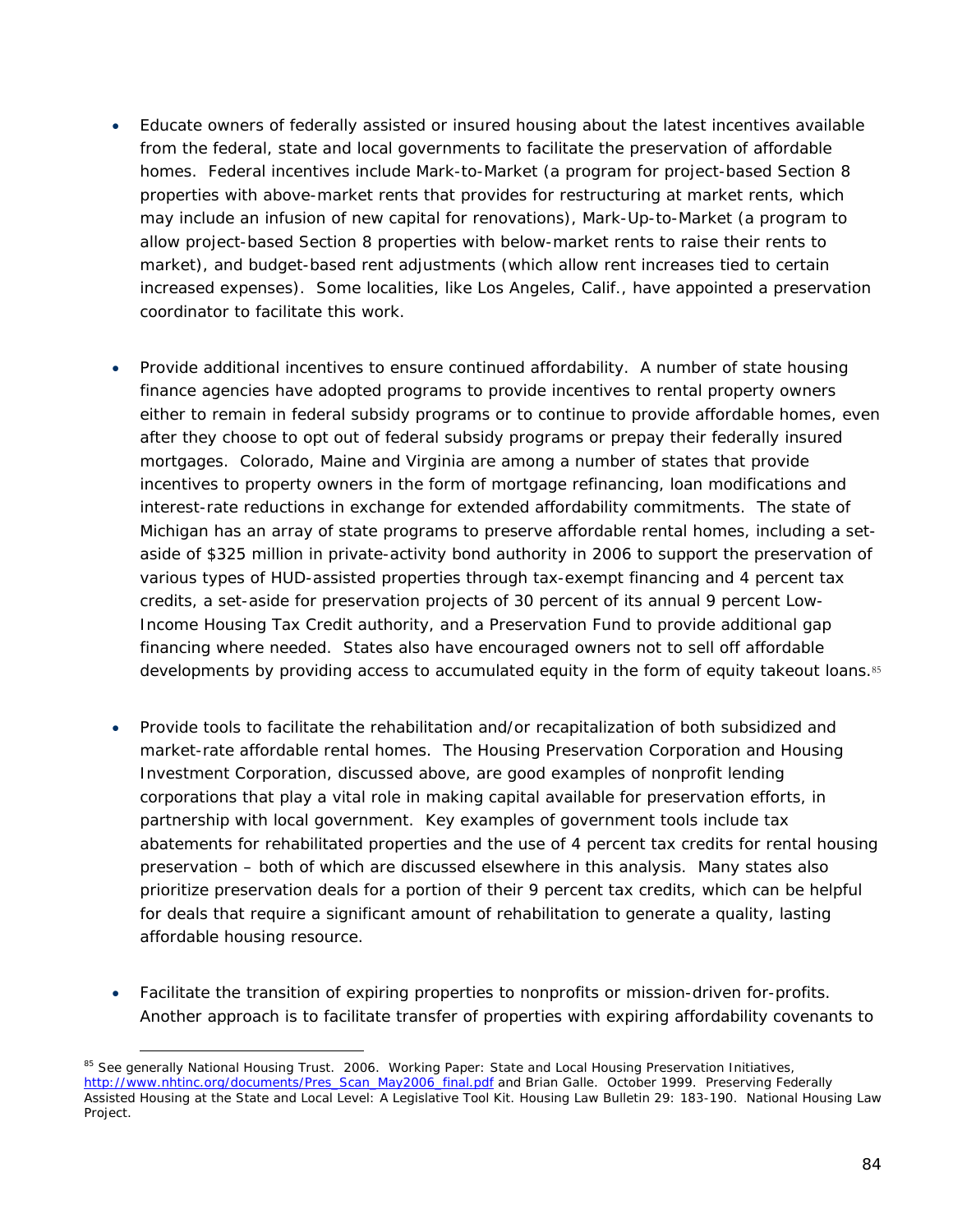nonprofits or mission-driven for-profits willing to maintain the properties as affordable. For example, Washington, Minnesota and California all have allocated funds to subsidize these transfers, as has San Francisco, Calif. To help developers of affordable homes or public agencies gain site control, a number of state and local governments have adopted policies providing these developers with "rights of first refusal" for formerly subsidized properties.<sup>86</sup>

- *Facilitate the transfer of federal subsidies or mortgage debt to other properties*. Under Section 318 of the 2006 HUD Appropriations Act, various federal subsidies and mortgage debt can be transferred from properties that are aging and in poor condition to other properties that promise a better living environment.<sup>87</sup> Facilitating this transfer  $-$  especially to a nonprofit or other owner interested in maintaining the property as affordable over the long run – can help ensure the limited supply of federal subsidies are used effectively to maintain long-term affordability.
- *Build the capacity of nonprofits, housing authorities or mission-driven for-profits to handle the often complex work of housing preservation*. Jurisdictions should recognize that housing preservation can be complicated, especially when there are multiple layers of federal financing involved. Nonprofits, housing authorities and mission-driven for-profits are an indispensable part of the preservation team, but may need assistance building their capacity to complete these deals.
- *Tap the national expertise on this issue*. Among other groups with substantial expertise on housing preservation are the National Housing Trust (www.nhtinc.org), LISC (http://www.lisc.org/section/areas/sec4/preservation), Enterprise Community Partners (http://www.enterprisecommunity.org), the National Housing Law Project (www.nhlp.org) and the Housing Assistance Council (www.ruralhome.org).
- *Ensure that newly subsidized rental properties are both adequately capitalized and affordable for as long as possible*. Long affordability periods have become the norm for affordable rental homes. To ensure there is a decent chance these periods can be satisfied, it is important that properties be adequately capitalized to generate sufficient funds for maintaining the properties in strong physical condition over the long term. Even with more generous coverage ratios, some infusion of additional equity may be needed down the road to ensure properties can be modernized to keep up with current standards.

 $\overline{a}$ <sup>86</sup> A list of states providing rights of first refusal is available at www.nhlp.org/html/pres/state/state\_chart.htm.

<sup>87</sup> Technically, this authority lasts only for one year. Advocates and practitioners hope that the authority will be extended.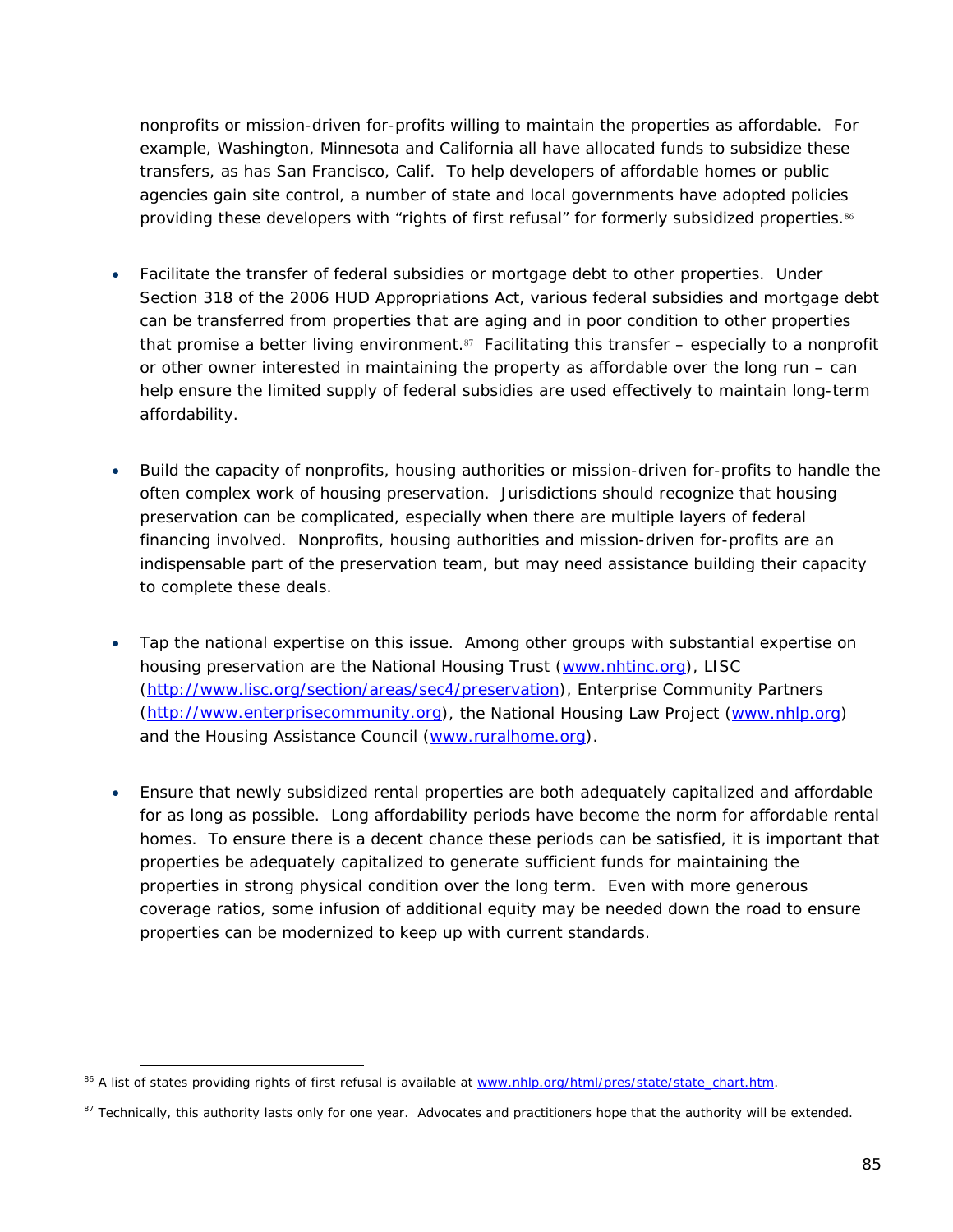### *Assessment*

- **Ease of Financing/Cost-Effectiveness.** High. Most practitioners agree that housing preservation deals tend to be less expensive than new construction, in part because they involve rehabilitation rather than new construction, and in part because they often come with other long-term subsidies, such as Section 8, that can support debt.
- **Magnitude of Potential Impact.** The overall impact of housing preservation work is high, but much of it is focused on subsidized properties serving families with incomes somewhat below the core focus group of this analysis. As communities gain more experience with preserving unsubsidized properties, it is possible that tools will emerge that have the potential for a wider impact for families in the 50 to 80 percent of AMI group. (Except in the very highest cost markets, most families with incomes above 80 percent of the area median can afford decent-quality, unsubsidized rental homes.)
- **Replicability.** High.
- **Flexibility.** Moderate. Many of the federal tools are very prescriptive, but state and local tools can and should be very flexible.
- **Ease of Implementation.** Low to Moderate. The preservation of subsidized properties is often complicated and time-consuming, but there is a substantial body of experience in how to do these well and a lot of technical assistance available. Also, some of the other tools – notably, tax abatements for rental housing rehabilitation – are much easier to administer.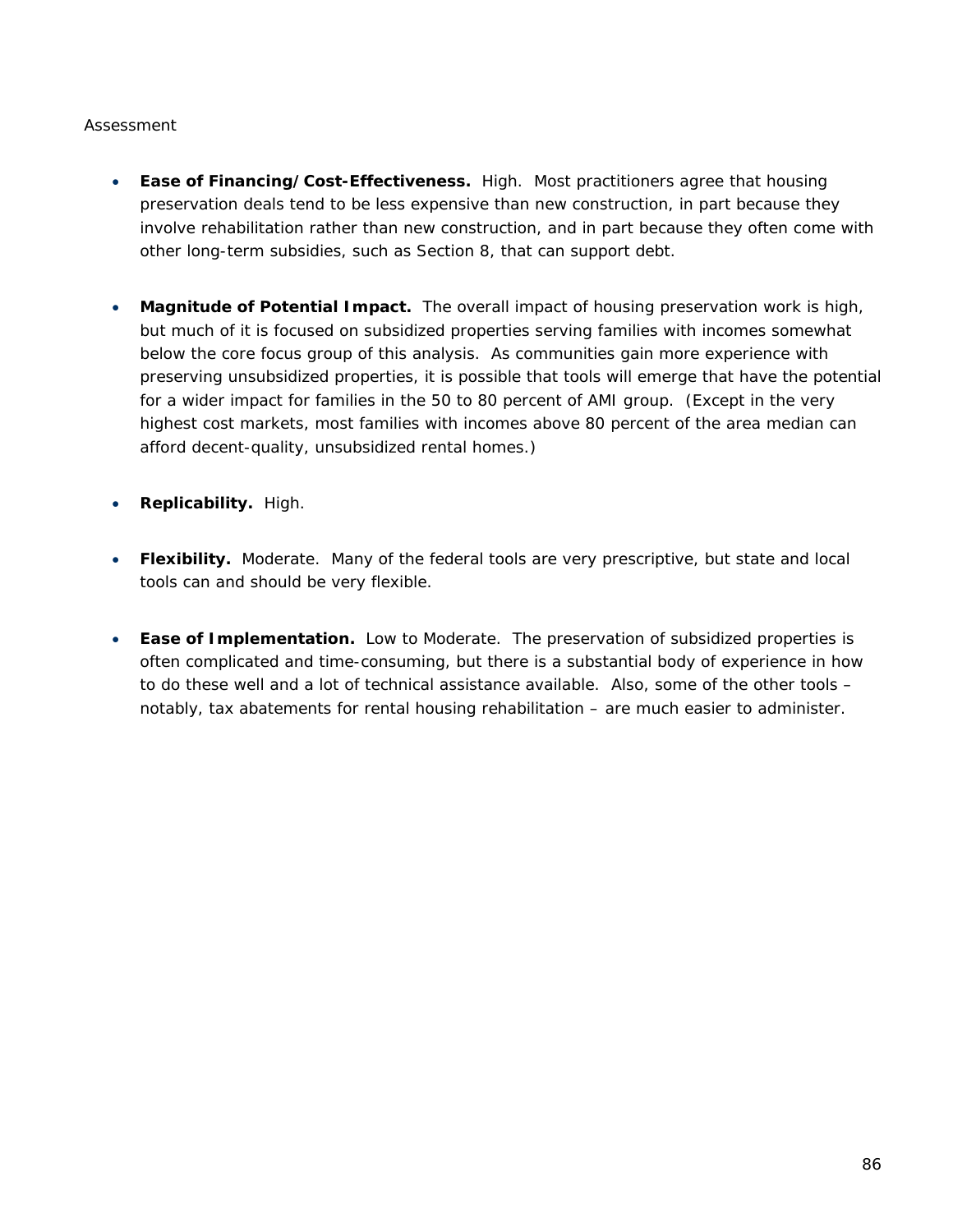### **Federal Policy Recommendation to Support Exit Tax Relief Legislation**

A number of aging properties are in danger of falling into disrepair due to the properties' tax status. These are properties whose owners benefited from accelerated depreciation under federal laws in effect until the mid-1980s. Many such properties would, if sold, carry a tax liability that would be greater than the properties' residual value. While these owners have already received tax benefits associated with these properties, the fact remains that owners are hanging on to properties they have no interest in managing anymore simply to avoid this tax liability. Many of these properties also have structures that inhibit the injection of additional capital for rehabilitation without the sale of the property. The result is their gradual deterioration.

By exchanging relief from this "exit tax" with a requirement to sell the property to organizations willing to maintain affordability for at least 30 years, federal exit tax relief would contribute greatly to affordable housing preservation efforts.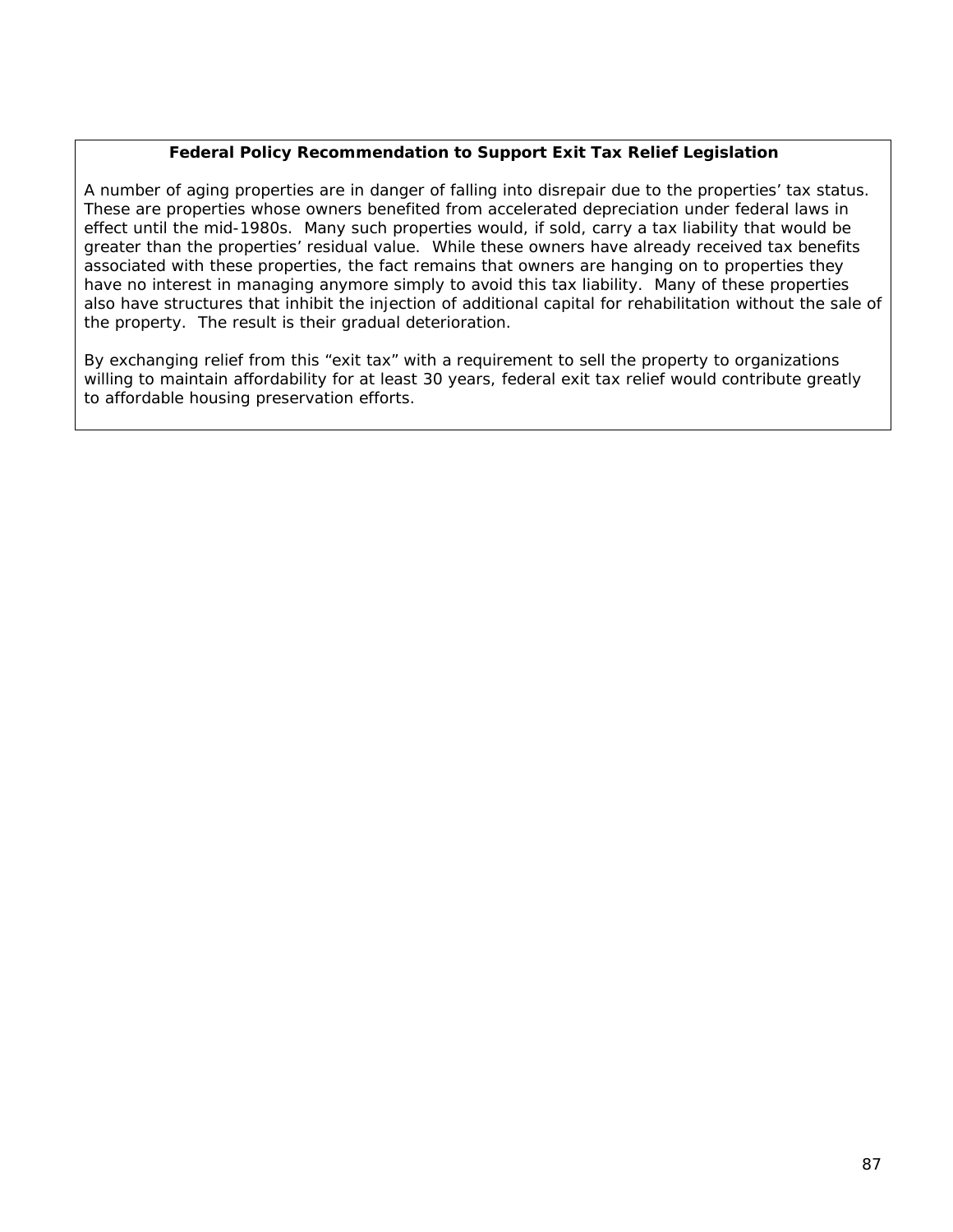### 19. Recycle down payment assistance

State and local down payment assistance programs are extremely common. By helping moderateincome families provide a down payment on a home and reducing the amount of mortgage required, these programs help to expand homeownership opportunities for thousands of families.

The great variation in the structure of down payment assistance programs from community to community makes it somewhat difficult to generalize about these programs. However, a HUD study of homebuying activity funded with HOME Investment Partnerships funds found that roughly half of down payment assistance programs provided assistance in the form of a grant or forgivable loan, while the other half utilized a deferred second mortgage in which the funds were required to be repaid – usually when the home was sold or refinanced.<sup>88</sup> While anecdotal reports suggest there may be a trend toward deferred second mortgages, there are still numerous down payment programs that utilize outright grants or forgivable loans.

While often preferable to outright grants, forgivable loans are essentially similar to grants because they permanently transfer funds from the government to the home purchaser. The concept of a forgivable loan appears to be related principally to federal requirements in the HOME program that tie the duration of home affordability to the level of HOME funds invested. At a minimum, the HOME program requires owner-occupied units financed with HOME funding of less than \$15,000 to be affordable for five years. Owner-occupied units financed with HOME funds of between \$15,000 and \$40,000 must remain affordable for at least 10 years, while those with more than \$40,000 of HOME investment must be affordable for at least 15 years. *(24 CFR 92.294.)* Jurisdictions have the option of forgiving a portion of the assistance each year or waiting until the end to forgive it all at once.

While down payment assistance programs that provide assistance in the form of a grant or a forgivable loan meet the technical requirements of the HOME program (and also of other common sources of funding, such as the CDBG program), they are much less efficient than programs that require 100 percent of the funds to be repaid so they can be used to help other families.

There are a number of different approaches to requiring down payment assistance to be repaid in full. Some programs provide assistance in the form of a fixed, below-market second mortgage and, thus, require regular, monthly payments. Others defer payments for a period of time – such as five years – after which regular monthly payments start. But, the most common approach appears to be to utilize a so-called "silent second" or "due on sale" mortgage that defers all repayment of principal or interest until the home is resold.

<sup>88</sup> Jennifer Turnham, Christopher Herbert, Sandra Nolden, Judith Feins and Jessica Bonjorni. 2004. *Study of Homebuyer Activity through the HOME Partnerships Program*. Prepared for the U.S. Department of Housing and Urban Development by Abt Associates, Inc. Washington, D.C.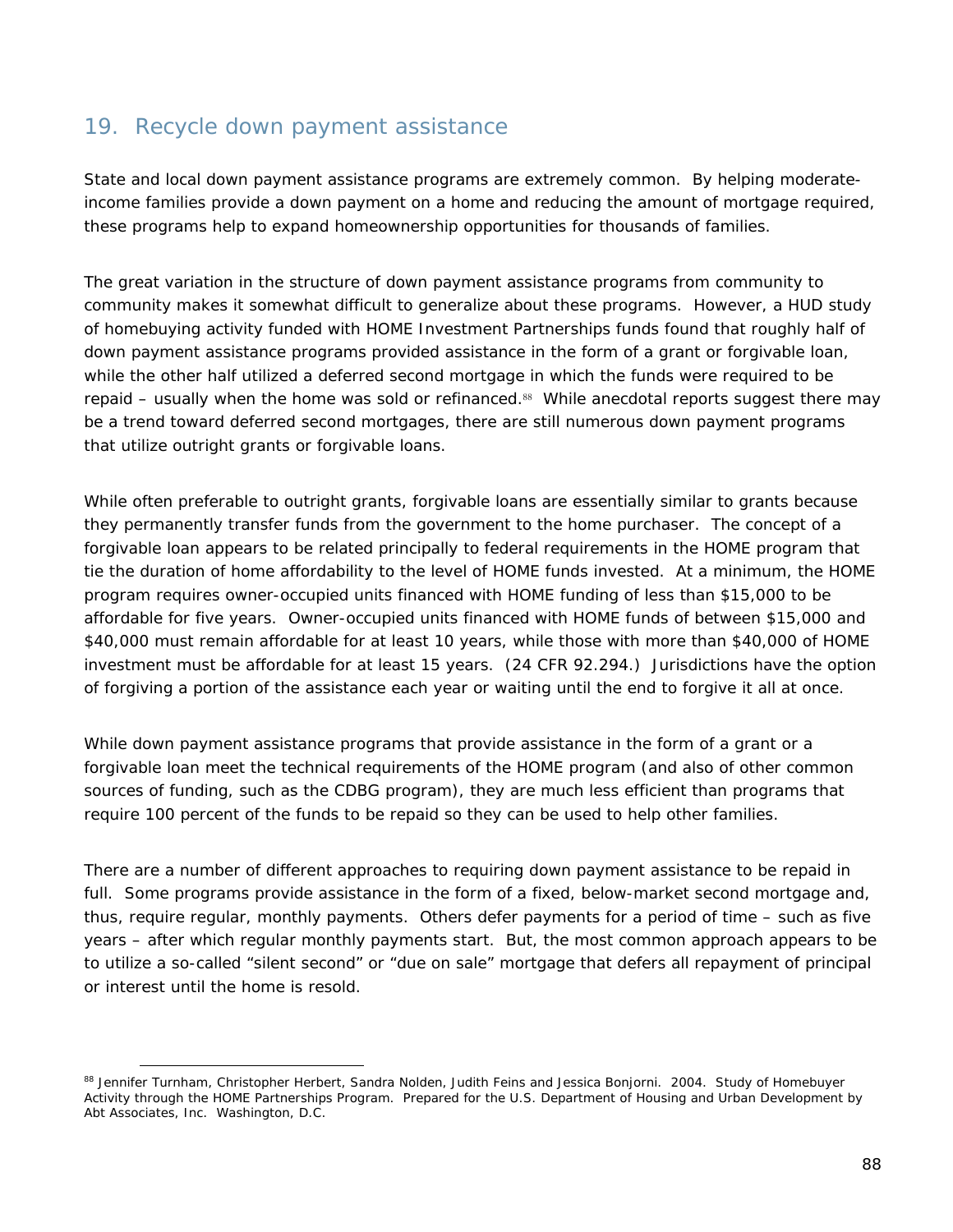Because no monthly payments are required until the home is sold (or in some cases refinanced), a silent second mortgage is just as effective as a grant in reducing the first mortgage requirements of home purchasers. Under both approaches, the family's monthly payment is the same. The difference is what happens when the home is sold. A family that has received assistance in the form of a grant will get to keep the assistance, while a family that received assistance in the form of a second mortgage will be required to pay it back so the funds can be used to assist other families. A family that received assistance in the form of a forgivable loan also does not have to pay the assistance back provided the family stayed in the home long enough to achieve full forgiveness.

The Center for Housing Policy is in the process of collecting and analyzing data on precisely how many more families could be served by recycling down payment assistance rather than giving it away in the form of a grant or a forgivable loan. Our preliminary calculations suggest that, due to repayments of silent second mortgages, a jurisdiction that shifted from a grant (or forgivable loan) approach to a silent second mortgage approach could gradually serve more and more families such that, by about the eighth year, they could be serving 50 percent more families per year.89

An example of this policy in action may be found in Tucson, Ariz., where the city provides down payment assistance in the form of a silent second mortgage with 2 percent simple interest. (The interest is forgiven if a family stays in a home for 20 years.) Since the program's inception in 1994, Tucson has invested about \$9.5 million and generated approximately \$4 million in program revenue – mostly through repayments of silent second mortgages. From 2002 until May 2006, for example, 213 families repaid their second mortgages, returning program funds to help many more families become homeowners.<sup>90</sup>

Deferred mortgages also give jurisdictions a way of keeping pace with hot housing markets. Some jurisdictions require that, in addition to paying back the principal of a deferred or silent second mortgage, families repay a portion of home price appreciation. This approach helps the jurisdiction keep pace with the rapid rise of housing prices, while ensuring that the participant retains a portion of home price appreciation for investment in future homes or other asset needs.

<sup>&</sup>lt;sup>89</sup> This assumes a relatively conservative repayment rate of 6 percent per year. Jurisdictions that require repayment upon refinancing, as well as resale, are likely to experience much higher repayment rates.

<sup>90</sup> Data provided by Tucson Community Development Administrator Ron Koenig in May 30, 2006 e-mail to author.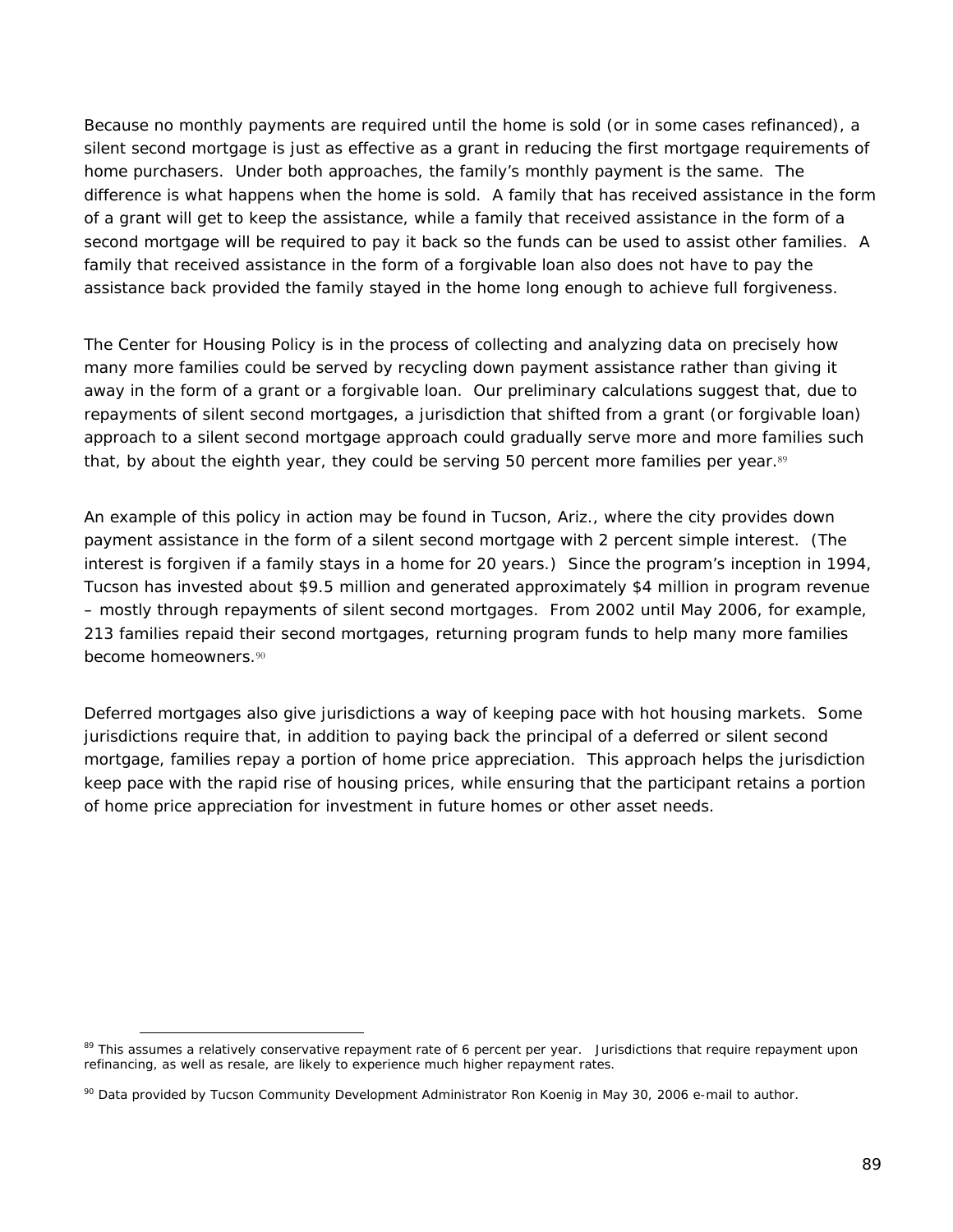#### *Assessment*

- **Ease of Financing/Cost-Effectiveness.** Very High. Recycling down payment assistance allows a jurisdiction to serve more families with the same amount of funds.
- **Magnitude of Potential Impact.** High. While the exact amount of funding spent on government down payment assistance programs each year is unknown, the HOME program reports that HOME jurisdictions spent \$832,547,207 on this activity between 2002 and 2006 (four full years and one partial year). Other major sources of down payment assistance include the Community Development Block Grant program and housing trust funds.
- **Replicability.** High.
- **Flexibility.** High.
- **Ease of Implementation.** Moderate to High. While some new procedures are required to shift from grants to second mortgages, in general, this activity is not difficult to implement and can be done unilaterally by a jurisdiction. The principal administrative burdens associated with this activity come from the need to monitor home sales to make sure loans are repaid and the responsibilities associated with accounting for and spending the recaptured funds (known as program income). In general, it makes sense for the amount of monitoring to be commensurate with the amount of outstanding loans. While accounting for and spending program income involves an administrative cost, it more than pays for itself through increased benefits to the community.

### **Federal Policy Recommendations to Facilitate and Incentivize the Recycling of HOME Funds**

HUD should recognize the increased costs associated with administering a HOME or CDBG program that maximizes program income through the effective recycling of funds and work to: (a) streamline the administrative process associated with the generation of program income; and, (b) provide jurisdictions with incentives to recycle funds, such as somewhat higher administrative fees to cover their higher administrative costs.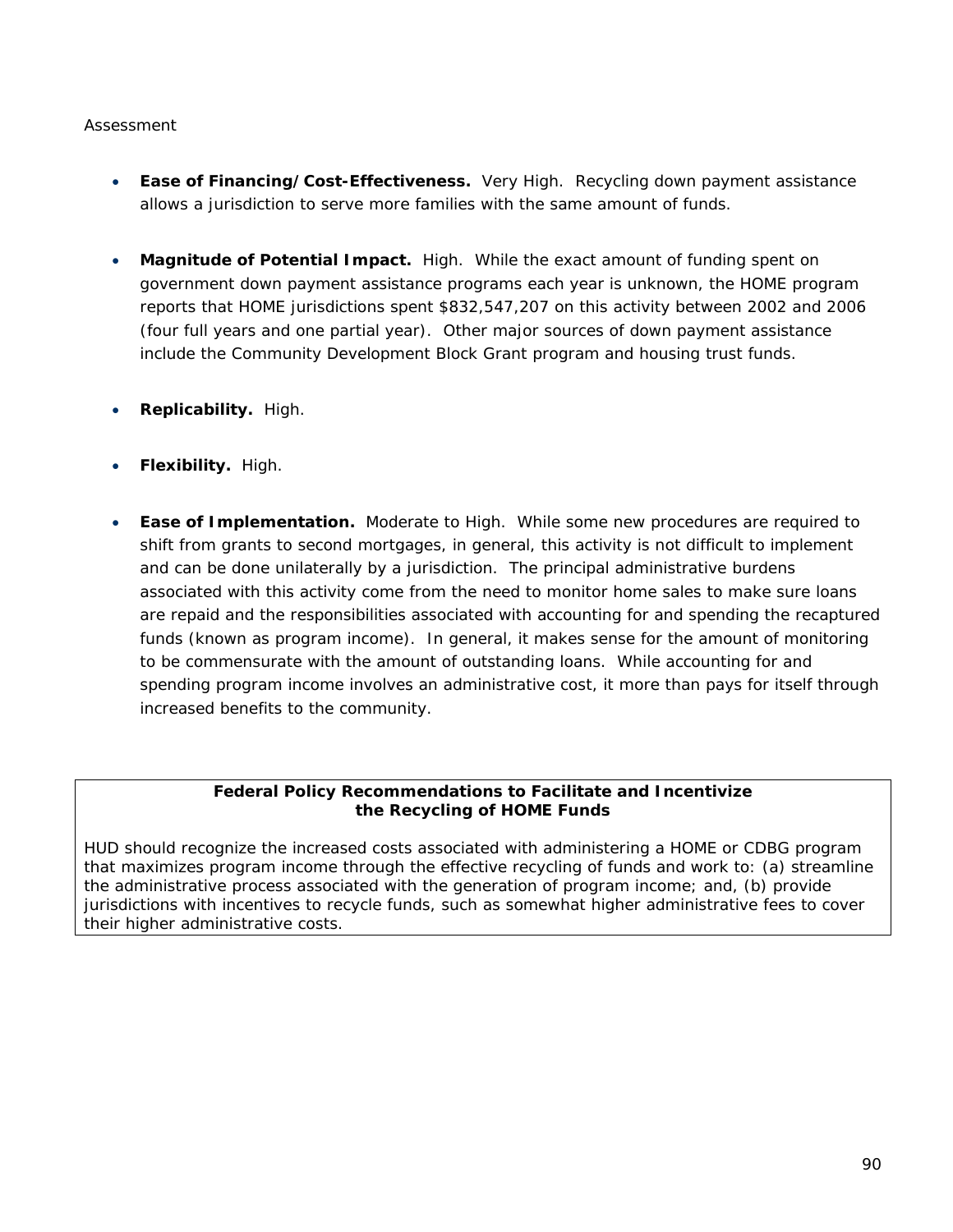### 20. Use shared equity mechanisms to create mixed-income communities<sup>91</sup>

In some communities, policy-makers have grown concerned that millions of dollars invested in fostering homeownership opportunities for first-time homebuyers may have provided only temporary relief because of the continuing rise in home prices. Homes that were once made affordable through large public subsidies or inclusionary zoning policies have become out of reach of working families upon resale.

Sharp increases in home prices also have jeopardized efforts to preserve or foster communities with a mix of incomes. By buying down the cost of a modest number of homes in neighborhoods with good access to jobs or public transit, communities have helped to ensure that opportunity-rich neighborhoods are accessible to families with a mix of incomes. As home prices increase, however, the affordable homes become unaffordable on resale, undermining the neighborhoods' mixed-income character.

This problem exists even if the homes have resale restrictions preserving affordability for 20, 30 or even 40 years. Whenever they expire, time-limited resale restrictions ultimately allow the homes to be sold for full market value, eliminating the home from the affordable stock and providing the lucky beneficiary with a huge windfall that combines both the initial public subsidy and subsequent home price appreciation. This problem is less acute when the public subsidy is small – say \$2,000 or \$5,000 – but becomes more serious as the public subsidy increases. In some parts of the country, it is not uncommon for homeownership subsidies to exceed \$25,000 per unit or more. (In parts of California, deep homeownership subsidies may even exceed \$100,000.)

The problem is not that the moderate-income homeowner accumulates assets – that's a positive – but rather that the individual's gain has come at the expense of the home's ongoing affordability, undermining efforts to sustain mixed-income neighborhoods. The expiration of the resale restrictions also sets back the community's long-term efforts to reduce its need for affordable homes.

A growing number of states and localities have addressed this problem by adopting "shared equity" approaches that balance asset accumulation by home purchasers with ongoing affordability. Under these approaches, families that benefit from large public subsidies to purchase a home agree to share any home price appreciation that occurs with the entity that provided the subsidy. Welldesigned shared equity approaches allow working families to purchase a home and generate a healthy return on their investment, while simultaneously ensuring the public's investment keeps

 $\overline{a}$ 91 Portions of the analysis of this policy option were previously prepared by the author in connection with other projects funded by the Annie E. Casey Foundation.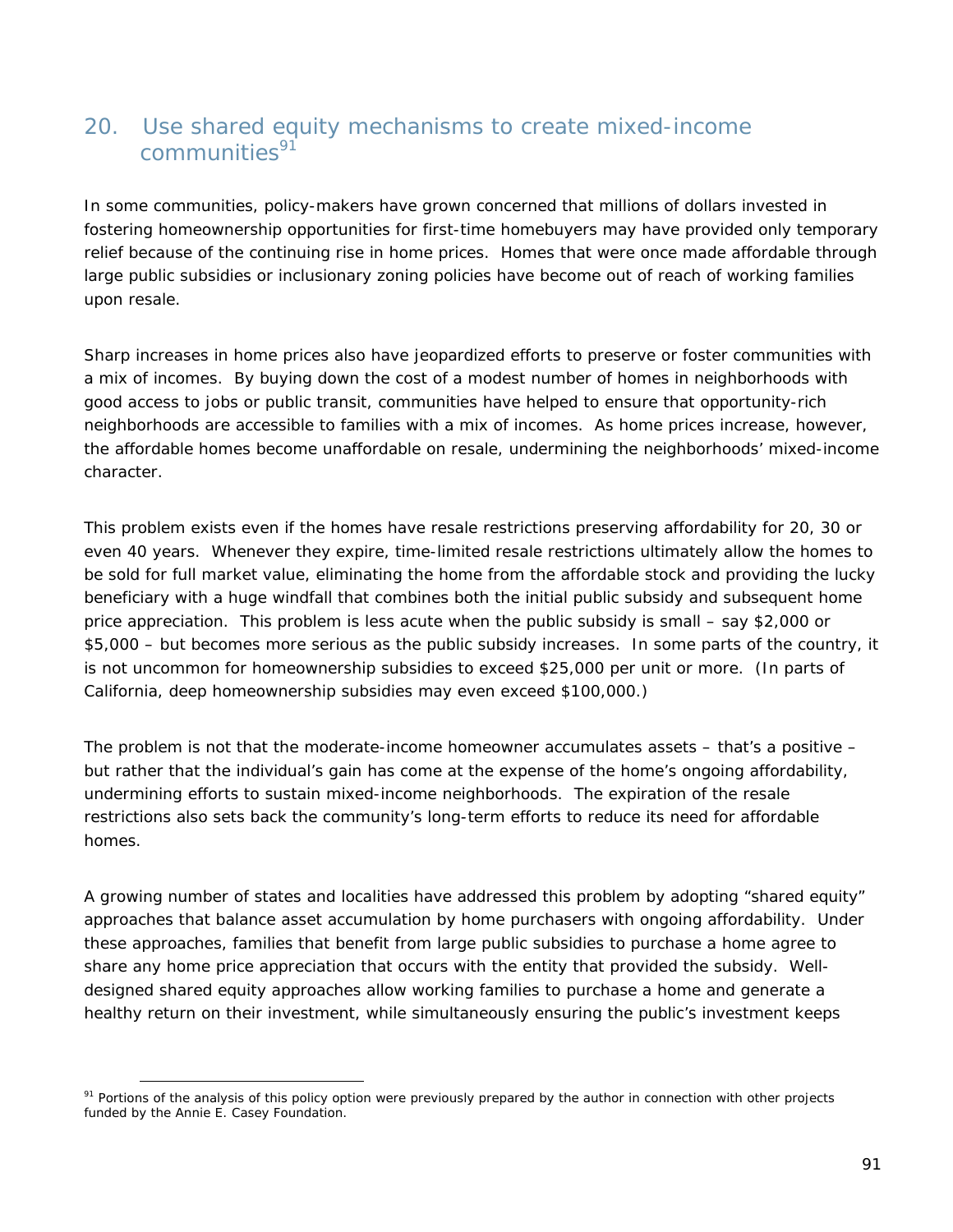pace with the market, so there is no reduction in the number of families that can be assisted over time.

#### *Balancing long-term affordability and individual asset accumulation*

The three most common shared equity approaches are as follows:

- A. Subsidy recapture. Under this model, assistance is generally provided in the form of a silent second mortgage, on which no payments are owed until the home is resold. Upon resale, the second mortgage is repaid, usually without interest. This is a fairly common approach, especially for revolving loan funds maintained by nonprofits, as well as for some governmentfunded down payment programs.
- B. Shared appreciation. Under this model, a silent second mortgage is provided that is then repaid upon resale, plus some additional amount intended to help the original subsidy pool keep pace with the market. The additional payment can be structured as a share of home price appreciation (e.g., 50 percent of home price appreciation), as interest (e.g., 5 percent annual interest), or as a combination (e.g., 75 percent of home price appreciation, but not to exceed deferred interest of 5 percent per year). This is one of several models that have emerged in California and other locations where large amounts of down payment assistance (in some cases as much as \$75,000 per unit or more) are needed to help low-income buyers purchase homes. The city of Santa Cruz, Calif., for example, collects 1 percentage point of home price appreciation for every percentage point of the purchase price funded by the city's second mortgage program. For example, down payment assistance equal to 20 percent of the home purchase price would, upon sale of the home, require repayment of the principal balance plus 20 percent of home price appreciation in lieu of interest.<sup>92</sup>
- C. *Indexed affordability*. Under this model, the subsidy is structured so that the unit remains affordable on an ongoing basis to the target income level. Usually, this is accomplished by writing down the initial sales price to a level affordable to a purchaser at the target income level and then linking the resale price to an index, such as changes in AMI, and requiring that the home be sold to someone with a qualifying income (or back to the subsidy sponsor). (More complicated versions ensure strict affordability by taking into account changes in interest rates.) Among other sites that have adopted an indexed affordability approach are the Massachusetts Department of Housing and Community Development (change in AMI); the city of Boulder, Colo., (either the change in AMI or the change in the Consumer Price Index, whichever is less, with an annual cap of 3.5 percent); and A Regional Coalition for Housing

<sup>92</sup> Other locations that have employed the shared appreciation model include Howard County, Md.; San Diego, Calif.; Stanford University; University of Colorado at Boulder; and Northbay Family Homes in Marin County, Calif. Similarly, the Sawmill Community Land Trust in Albuquerque, N.M. seeks to maintain affordability by allowing buyers to retain only 25 percent of home price appreciation.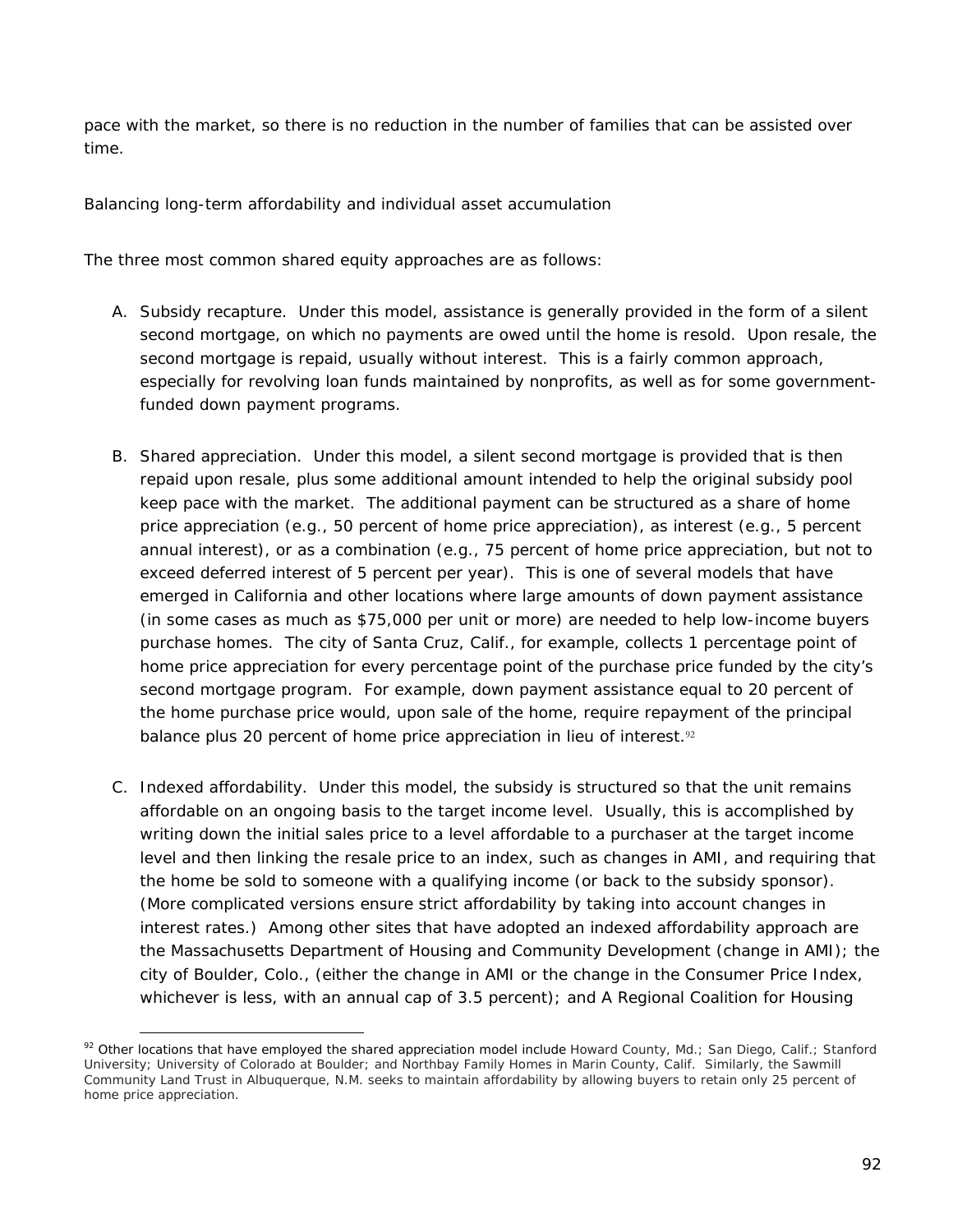(ARCH) in Eastern King County, Wash., (average of change in AMI and change in home resale prices). In California, one particular indexed affordability approach – a complicated formula that requires that homes remain affordable to families at 80 percent of AMI, even if interest rates change – has been incorporated into state law and, as a result, is utilized in many publicly funded programs.

The following example shows how these models might play out over the course of 21 years in the event that home price appreciation outstrips income growth. For the purposes of this example, take a home with an initial market value of \$227,750 that requires \$104,265 to be made affordable to a family with an income of \$50,540 a year (in this particular location, 70 percent of AMI). Assume home prices rise 5 percent per year and incomes rise 3 percent per year, with the homes resold every seven years. (The full set of assumptions is shown in the box below.<sup>93</sup>)

Assumptions:

 $\overline{a}$ 

| Initial market value/purchase price:                                                                                                                                                                                                                            | \$227,750                             |  |  |  |
|-----------------------------------------------------------------------------------------------------------------------------------------------------------------------------------------------------------------------------------------------------------------|---------------------------------------|--|--|--|
| Initial AMI (4 persons) $=$                                                                                                                                                                                                                                     | \$72,200                              |  |  |  |
| Initial family income $=$                                                                                                                                                                                                                                       | \$50,540/year (70 percent AMI)        |  |  |  |
| Family down payment $=$                                                                                                                                                                                                                                         | \$5,000                               |  |  |  |
| Property taxes (monthly) $=$                                                                                                                                                                                                                                    | \$347                                 |  |  |  |
| Insurance (monthly) $=$                                                                                                                                                                                                                                         | \$114                                 |  |  |  |
| Condo/HOA* fee (monthly) =                                                                                                                                                                                                                                      | \$50                                  |  |  |  |
| Mortgage insurance $=$                                                                                                                                                                                                                                          | \$0                                   |  |  |  |
| Initial mortgage $=$                                                                                                                                                                                                                                            | \$118,485 (6 percent fixed, 30 years, |  |  |  |
|                                                                                                                                                                                                                                                                 | 29 percent front-end ratio)           |  |  |  |
| Subsidy $=$                                                                                                                                                                                                                                                     | \$104,265                             |  |  |  |
| Home prices rise 5 percent per year (simple, not compounded)<br>Incomes rise 3 percent per year (simple, not compounded)<br>The homes are resold every seven years<br>Interest rates stay constant (a simplifying assumption)<br>Sales commission = $6$ percent |                                       |  |  |  |
| *HOA = Homeowners Association                                                                                                                                                                                                                                   |                                       |  |  |  |

The charts on the next page show the outcome of five different approaches to that subsidy. Under the baseline scenario, the subsidy takes the form of a forgivable loan, in which 10 percent is forgiven each year. Under option A, the subsidy is provided in the form of a silent second mortgage, in which 100 percent of the subsidy is repaid upon resale of the home, but without any interest. Options B1 and B2 show the results of two different shared appreciation models – the first in which the owner receives 75 percent of the home price appreciation and the source of the fund receives 25 percent,

<sup>93</sup> Cost differences are sensitive to the "base" on which both home price appreciation and brokers' fees are calculated. For all models except the indexed affordability model, these calculations assume that homes are sold at full market values, with deep second mortgages retained by an equity fund. Calculations for the indexed affordability model, by contrast, assume that the subsidy is used to write down the initial purchase price, and so sales price growth is calculated on this reduced base.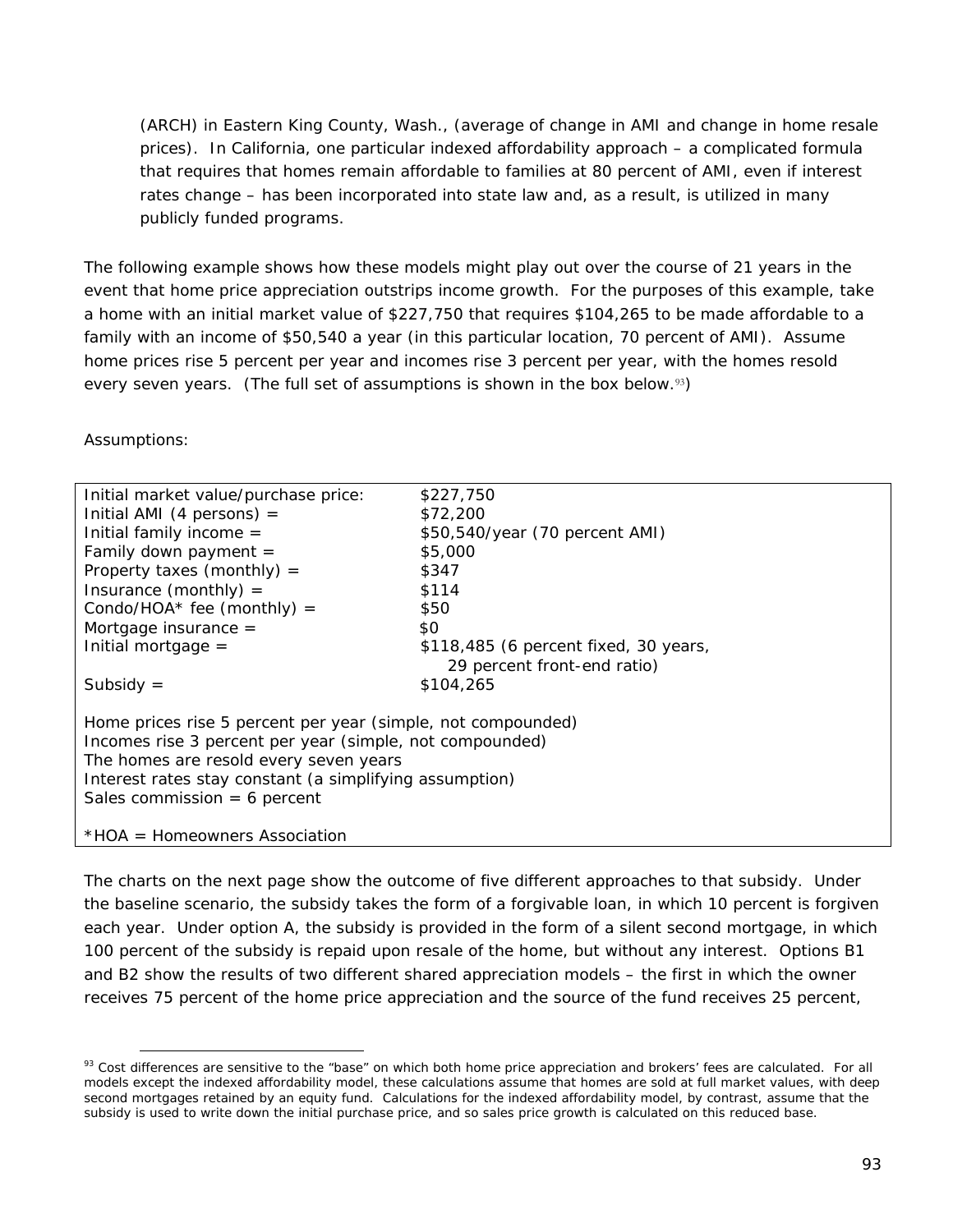and the second in which the appreciation is split  $50/50$ . The last option – option C – shows what happens when the sales price of the home is tied to changes in AMI.

The rows under each scenario show what happens every time the home is sold, with the last column in each row showing the amount of new subsidy that would be needed to make the home affordable again to someone at the target income level of 70 percent of AMI. That last column is the key variable used to compare the costs of the different approaches over a 21-year period.

**Baseline. Forgivable Loan.** Subsidy takes the form of a forgivable loan, in which 10 percent is forgiven per year.

|              | Sales Price | Income   | Mortgage  | Down     | Recaptured | New Subsidy |
|--------------|-------------|----------|-----------|----------|------------|-------------|
|              |             |          |           | Payment  | Subsidy    | Needed      |
| Year 0       | \$227,750   | \$50,540 | \$118,485 | \$5,000  |            | \$104,265   |
| Year 7       | \$307,463   | \$61,153 | \$131,435 | \$6,750  | \$31,279   | \$137,998   |
| Year 14      | \$387,175   | \$71,767 | \$144,356 | \$8,500  | \$41,399   | \$183,535   |
| Year 21      | \$466,888   | \$82,380 | \$157,426 | \$10,250 | \$57,876   | \$228,916   |
| <b>TOTAL</b> |             |          |           |          |            | \$654,714   |

**A. Subsidy Recapture.** Subsidy is provided in the form of a silent second mortgage, which is repaid on resale without interest.

|              | Sales Price | Income   | Mortgage  | Down<br>Payment | Recaptured<br>Subsidy | New Subsidy<br>Needed |
|--------------|-------------|----------|-----------|-----------------|-----------------------|-----------------------|
| Year 0       | \$227,750   | \$50,540 | \$118,485 | \$5,000         |                       | \$104,265             |
| Year 7       | \$307,463   | \$61,153 | \$131,435 | \$6,750         | \$104,265             | \$65,012              |
| Year 14      | \$387,175   | \$71,767 | \$144,356 | \$8,500         | \$169,277             | \$65,041              |
| Year 21      | \$466,888   | \$82,380 | \$157,426 | \$10,250        | \$234,319             | \$64,893              |
| <b>TOTAL</b> |             |          |           |                 |                       | \$299,211             |

**B1. Shared Appreciation.** Subsidy is provided in the form of a silent second mortgage, with home price appreciation split 75 percent to owner, 25 percent to fund.

|              | Sales Price | Income   | Mortgage  | Down     | Recaptured | New Subsidy |
|--------------|-------------|----------|-----------|----------|------------|-------------|
|              |             |          |           | Payment  | Subsidy    | Needed      |
| Year 0       | \$227,750   | \$50,540 | \$118,485 | \$5,000  |            | \$104,265   |
| Year 7       | \$307,463   | \$61,153 | \$131,435 | \$6,750  | \$119,581  | \$49,696    |
| Year 14      | \$387,175   | \$71,767 | \$144,356 | \$8,500  | \$183,398  | \$50,921    |
| Year 21      | \$466,888   | \$82,380 | \$157,426 | \$10,250 | \$247,243  | \$51,968    |
| <b>TOTAL</b> |             |          |           |          |            | \$256,850   |

**B2. Shared Appreciation.** Subsidy is provided in the form of a silent second mortgage, with home price appreciation split 50/50 between owner and fund.

|              | Sales Price | Income   | Mortgage  | Down     | Recaptured | New Subsidy |
|--------------|-------------|----------|-----------|----------|------------|-------------|
|              |             |          |           | Payment  | Subsidy    | Needed      |
| Year 0       | \$227,750   | \$50,540 | \$118,485 | \$5,000  |            | \$104,265   |
| Year 7       | \$307,463   | \$61,153 | \$131,435 | \$6,750  | \$134,897  | \$34,380    |
| Year 14      | \$387,175   | \$71,767 | \$144,356 | \$8,500  | \$197,518  | \$36,800    |
| Year 21      | \$466,888   | \$82,380 | \$157,426 | \$10,250 | \$260,168  | \$39,043    |
| <b>TOTAL</b> |             |          |           |          |            | \$214,488   |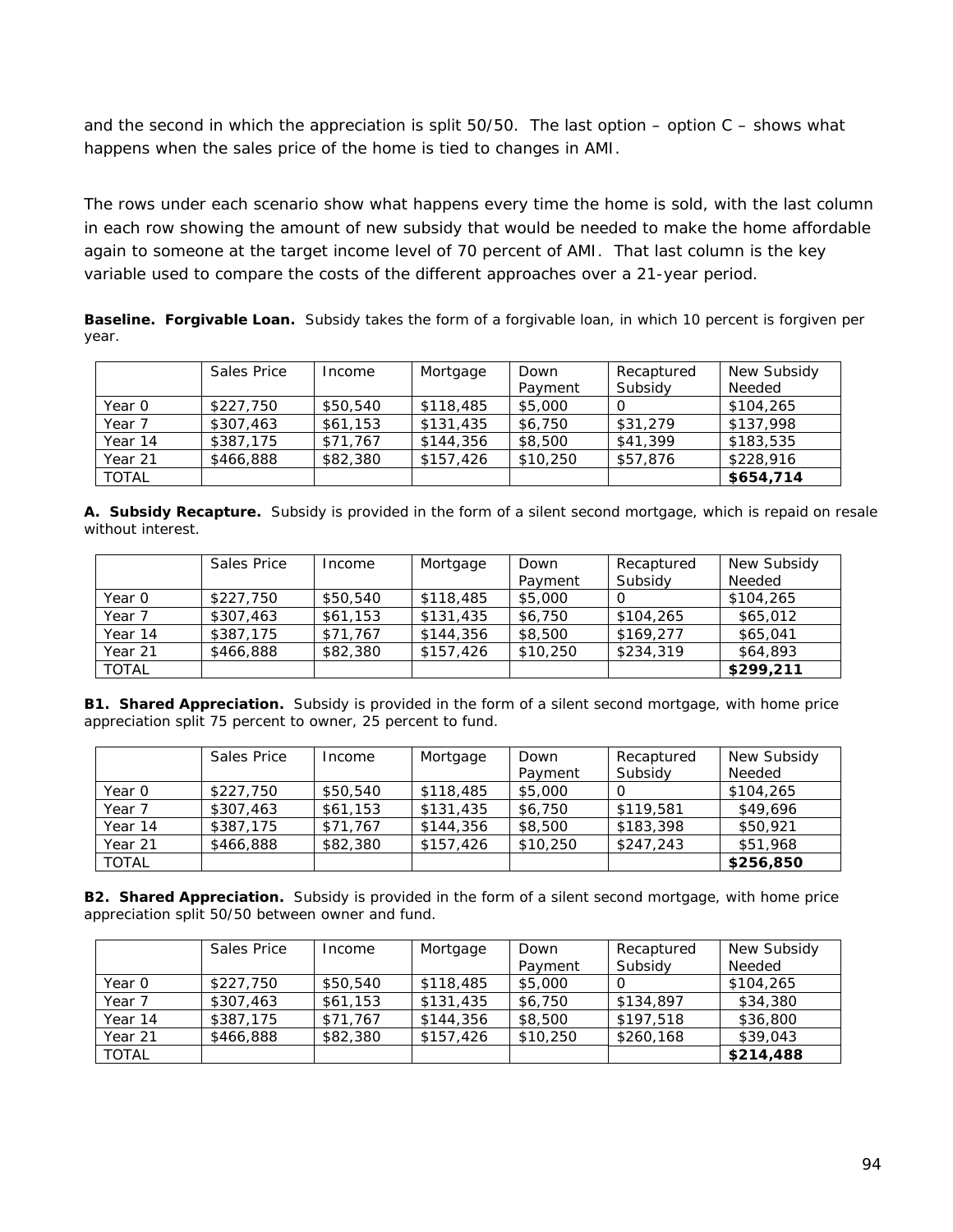|              | Sales Price | Income   | Mortgage* | Down    | Recaptured<br>Subsidy | New Subsidy<br>Needed |
|--------------|-------------|----------|-----------|---------|-----------------------|-----------------------|
|              |             |          |           | Payment |                       |                       |
| Year 0       | \$123,485   | \$50,540 | \$118,485 | \$5,000 | \$0                   | \$104,265             |
| Year 7       | \$149.417   | \$61,153 | \$143,368 | \$6,049 | \$0                   | \$0                   |
| Year 14      | \$175,349   | \$71,767 | \$168,250 | \$7,098 | \$0                   | \$0                   |
| Year 21      | \$201,281   | \$82,380 | \$193,132 | \$8,148 | \$0                   | \$0                   |
| <b>TOTAL</b> |             |          |           |         |                       | \$104,265             |

**C. Indexed Affordability.** Subsidy stays in unit. Resale price = original price plus (original price times change in AMI).

\* Slower property tax and insurance growth leads to greater borrowing power.

As these examples illustrate, the total amount of subsidy needed to ensure continued affordability over a 21-year period can vary significantly, depending on the model chosen. In this case, the costs over 21 years range from \$104,265 under the indexed affordability model to \$654,714 under the forgivable loan scenario. As this analysis shows, the indexed affordability model is by far the most cost-effective model.

The amount of wealth accumulation by individual homeowners runs in the opposite direction, with maximum wealth-building occurring with the forgivable loans and the least amount of wealth accumulation under the indexed affordability model. This does not mean, however, that the indexed affordability model leaves *no* opportunity for wealth creation. To the contrary, the initial purchaser under this model would build \$12,275.98 in equity over seven years through the pay-down of principal and then realize another \$16,966.84 on home price appreciation (even after a 6 percent broker's fee), plus return of their \$5,000 down payment, for a total take-away of \$34,242.82 on an initial \$5,000 investment. This is equivalent to a 25 percent annual return on the purchaser's investment – a return that dwarfs any other investment other than standard fee-simple homeownership!

Between 1974 and 2001, median incomes rose at an annual rate of 5.36 percent in the United States. This is nearly the same rate as the increase in average home prices between 1974 and 2004 (5.95 percent), suggesting that, over time, the indexed affordability approach can provide asset accumulation that is similar to the other approaches.<sup>94</sup> Home prices generally are more volatile than incomes, however, meaning that in any given time frame, the potential for sharp increases in asset accumulation, or on the flip side, a loss of equity, is greater under a model tied to home prices than one tied to income. The increased costs of the models based on a share of home price appreciation, over those tying home prices to income, come from letting individual families benefit from those home price spikes, and then writing down the sales price for the next purchasers to a more affordable level.

The Center for Housing Policy is working on a policy brief that will study this issue in greater detail, providing examples of how these and other models perform in different market conditions. The

 $\overline{a}$ 94 See Rick Jacobus. 2005 draft. *Limited Appreciation, Transformative Wealth*. Oakland, Calif.: Burlington Associates.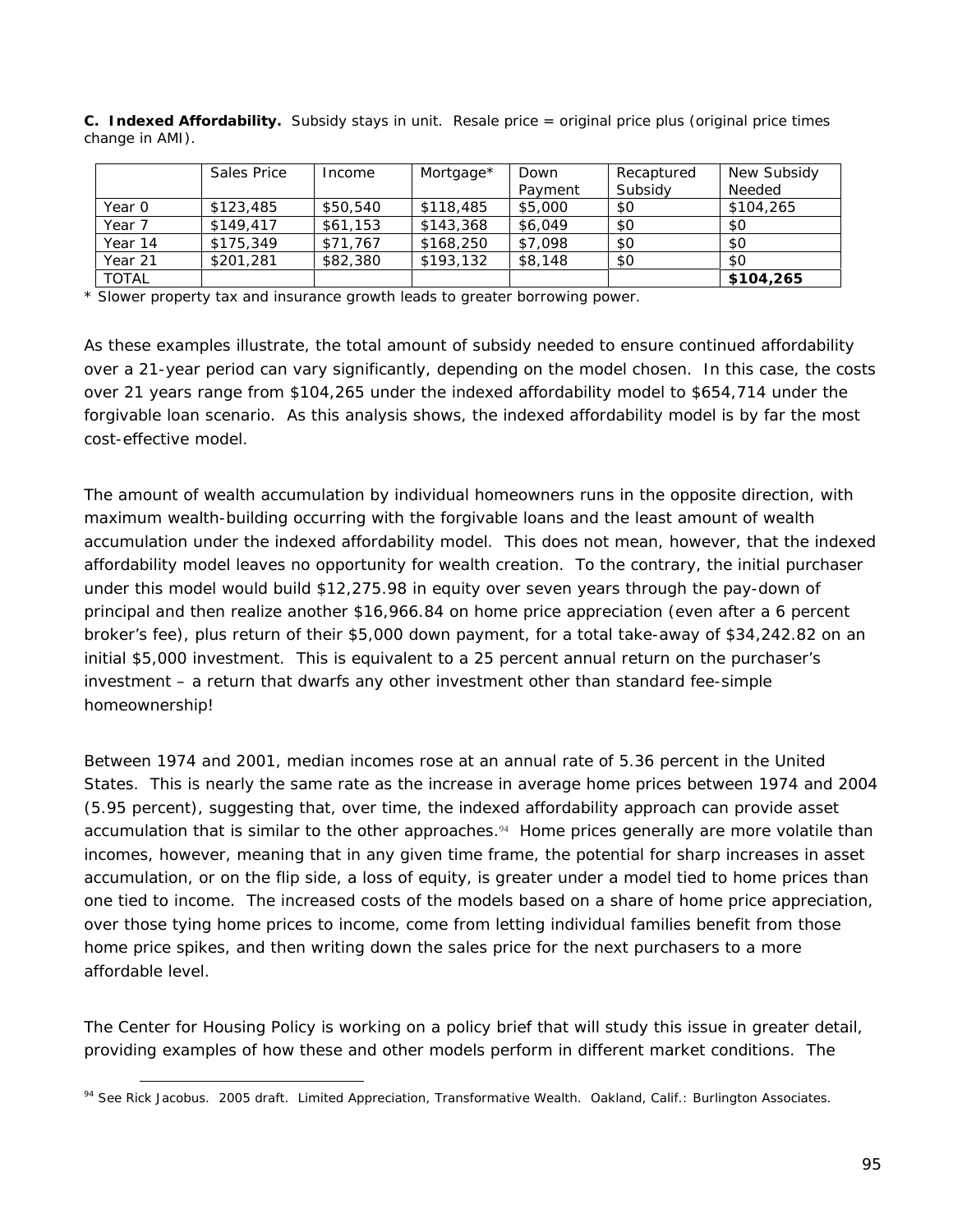bottom line conclusion is that there *are* effective models for balancing the competing goals of asset accumulation and ongoing affordability, and that jurisdictions willing to make large investments in owner-occupied units – either directly, through subsidies, or indirectly, through inclusionary zoning or other requirements – should take a hard look at these models as an effective way to add permanently to the stock of affordable homes. Of the various options, indexed affordability appears to represent the best balance of ongoing affordability and individual asset accumulation.

In considering this issue, it is important to recognize that the affordable homes created through large public subsidies are not necessarily the only homes these families will ever own. For example, evidence from the first 100 resales of homes sold in Burlington, Vt., using a shared equity formula shows that a majority moved on to standard fee-simple homeownership, opening up affordable homes for other families.<sup>95</sup>

### *Alternative Ownership Models*

Three main approaches have emerged for putting into practice these and other models for sharing equity and, thus, balancing ongoing affordability with individual asset accumulation:

• *Deed-restricted homeownership*. Under this very common approach, the subsidy is generally applied to reduce the purchase price to a level affordable to homeowners at the target income level. Then, restrictions are put into place requiring that the units be sold to buyers meeting certain qualifications – for example, incomes below 80 percent of AMI – at an affordable price as defined according to a formula set in the sales agreement. While these agreements are sometimes assumed to be self-executing, experience suggests they need to be actively monitored by an entity with an interest in maintaining ongoing affordability.

An alternative approach would be to sell the units at market levels, with a large second mortgage retained by the sponsor's equity fund. Under this approach, covenants would be put into place requiring that subsequent purchasers have incomes below a certain level and be acceptable to the equity fund, but no purchase price restrictions would be included (or, if they are included, they would specify the home would sell for then-current market values). As a practical matter, the only way the unit would be affordable to someone at the target income level, however, would be for the equity fund to provide a deep second mortgage to the new purchaser.

• *Limited Equity Cooperative*. Under this approach – typically, but not exclusively, applied in a multifamily context – families purchase a "share" in the cooperative, rather than a standard property interest in the home. Members of the cooperative receive a right to occupy one unit, as well as a vote on matters of common interest. Cooperative members share responsibility

 $\overline{a}$ 95 John Emmeus Davis and Amy Demetrowitz. 2003. *Permanently Affordable Homeownership: Does the Community Land Trust Deliver on Its Promises?* Burlington, Vt.: Burlington Community Land Trust.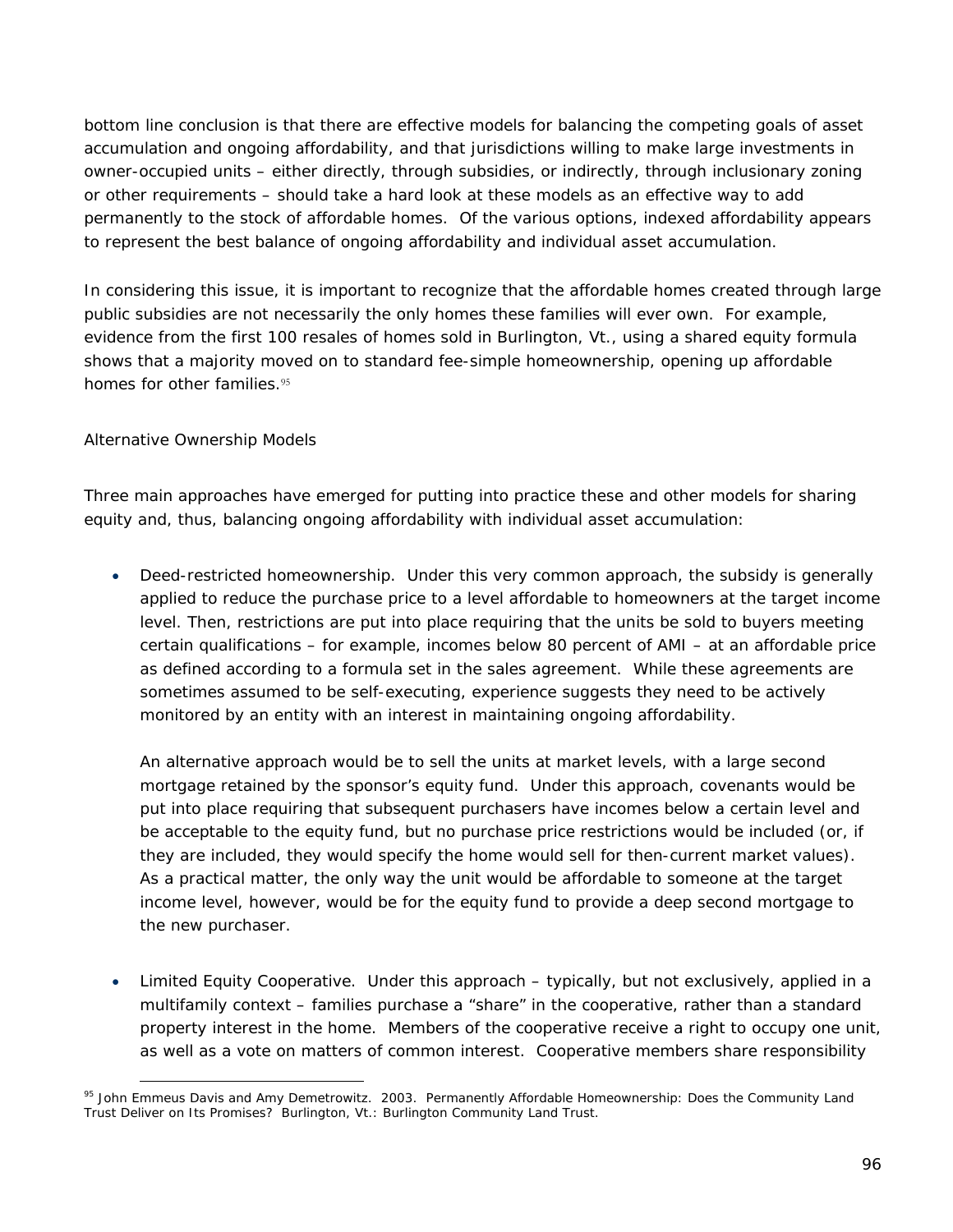for maintaining common areas and other areas of joint responsibility (e.g., maintaining the roof), as well as the admittance of new members. Share prices are set by formula.

One of the principal distinctions of this model is the concept of common ownership and shared decision-making. Proponents of cooperatives also point to financial advantages stemming from economies of scale and the fact that the mortgage is held by the collaborative, rather than by individuals. There are roughly 400,000 to 500,000 limited or no-equity cooperative units in the country.

In California, legal considerations have apparently led nonprofits interested in developing limited equity multifamily buildings to structure them as limited equity condominiums instead. These are similar to ordinary condominiums except the units have resale restrictions. Mixedincome condominiums – with some of the units having resale restrictions and others not – have been developed in a number of locations.

• *Community Land Trust.* Under this approach, the land is owned by a community land trust (CLT) and then leased to individual home purchasers. The ground lease establishes the conditions under which ongoing affordability is maintained, with the CLT always having the right to repurchase the property. While a purist approach might seek to split costs based on land value versus structural value, in practice, the CLT model is probably capable of incorporating any of the equity sharing formulas discussed above.

One common approach to governing CLTs is to establish a board of directors consisting of an equal number of representatives of the following three groups: existing owners of homes on land leased from the CLT; homeowners from the surrounding community; and, public officials or other funders of the CLT. Examples of community land trusts include the Dudley Street Cooperative in Massachusetts, the Champlain Housing Trust in Vermont and the Sawmill Community Land Trust in Albuquerque, N.M.

In 2006, the National Housing Institute (www.nhi.org) released Shared Equity Homeownership: The *Changing Landscape of Resale-Restricted Owner-Occupied Housing* by John Emmeus Davis,<sup>96</sup> which provides a thorough overview of this subject for those interested in more details on how the various options work and compare to one another.

<sup>96</sup> John Emmeus Davis. 2006. *Shared Equity Homeownership: The Changing Landscape of Resale-Restricted Owner-Occupied Housing*, http://www.nhi.org/pdf/SharedEquityHome.pdf.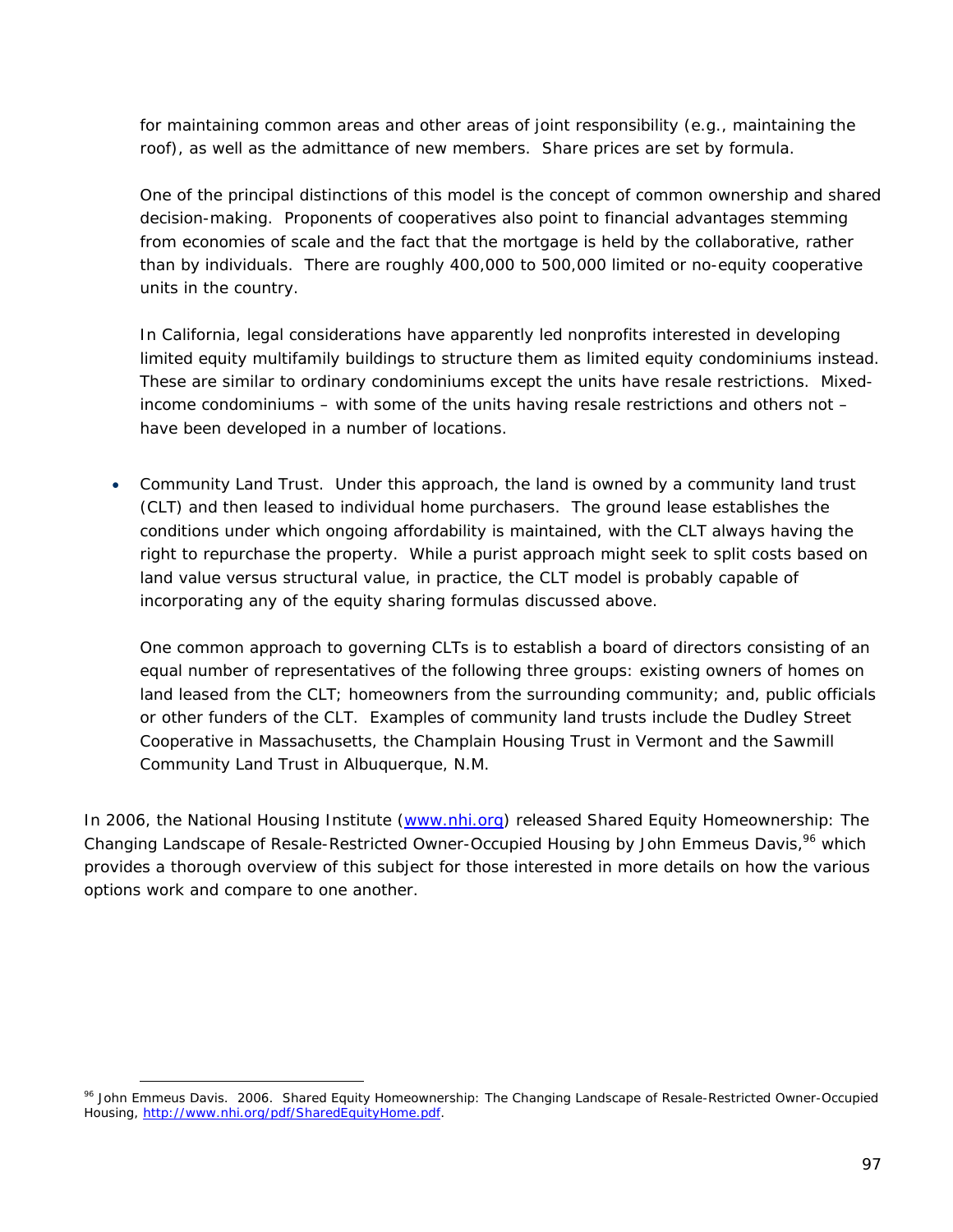### *Assessment*

- **Ease of Financing/Cost-Effectiveness.** While the initial cost of these programs is high, an indexed affordability approach maximizes the value of public investment by ensuring that the subsidized homes remain affordable over time. There are administrative costs, however, associated with maintaining a community land trust or monitoring the sales of homes with resale restrictions.
- **Magnitude of Potential Impact.** Moderate. While these units are expensive to produce, this approach will ensure that their number grows over time, adding to the nation's stock of affordable homes.
- **Replicability.** High.
- **Flexibility.** High.
- **Ease of Implementation.** Varies. Resale restrictions are fairly easy to implement. CLTs are somewhat harder and require an indefinite commitment from some organization realistically expected to be around for decades into the future. Limited equity cooperatives also may require training and other administrative support.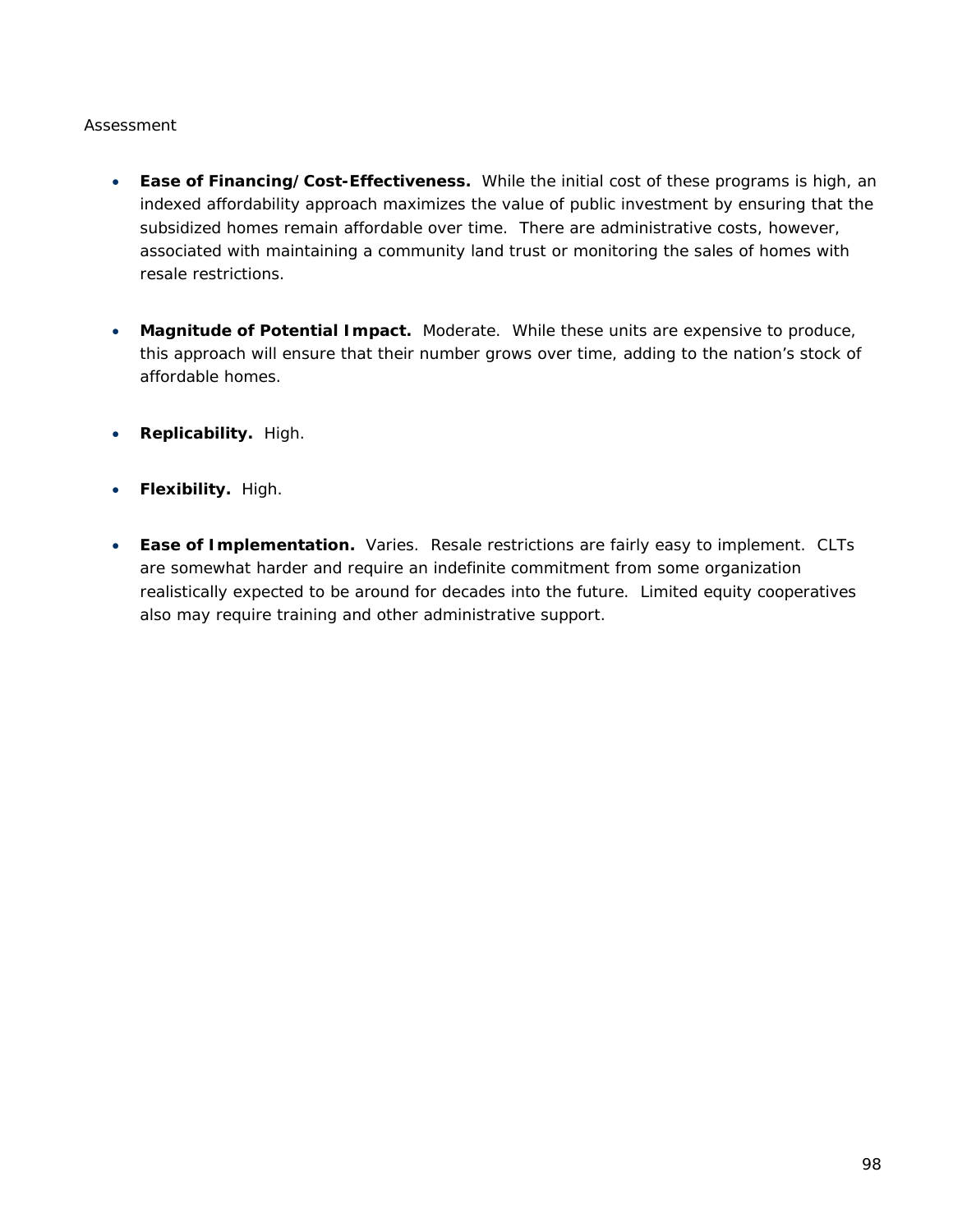# **Empower residents to purchase and retain market-rate homes**

### 21. Expand homeownership education and counseling

Homeownership education and counseling offer important benefits that help families to both attain homeownership and sustain it once they're in place. Among other benefits, homeownership education and counseling prior to purchase (pre-purchase counseling) helps families:

- Determine if they are ready for homeownership;
- Better understand the different mortgage options and access products with favorable terms;
- Improve their credit so they can qualify for lower-cost mortgage products with more reasonable terms;
- Better understand the responsibilities associated with homeownership, including payment and maintenance; and,
- Better understand the dangers of predatory lending and what to do if they run into trouble paying their mortgages.

Continued homeownership and counseling following purchase help families keep up their homes, avoid predatory schemes, and avoid defaults and foreclosure. Some homeownership counseling groups also offer special foreclosure avoidance programs that work with families who are in default to avoid foreclosure.

Although more research is needed, an analysis of Freddie Mac data indicates that certain types of pre-purchase homeownership education and counseling – specifically, classroom education and individual counseling, but not telephone education – can significantly reduce default rates. $\mathfrak{P}$  There is also some initial evidence for the cost-effectiveness of foreclosure prevention counseling.<sup>98</sup>

 $\overline{a}$ <sup>97</sup> Abdighani Hirad and Peter M. Zorn. 2002. Prepurchase Homeownership Counseling: A Little Knowledge is a Good Thing. In *Low-Income Homeownership: Examining the Unexamined Goal*, (ed.) Nicholas Retsinas and Eric Belsky. Washington, D.C.: Brookings Institution Press.

<sup>98</sup> See Roberto G. Quercia, Spencer M. Cowan and Ana Moreno. February 2004. *The Cost-Effectiveness of Community-Based Foreclosure Prevention.* Harvard University, Joint Center for Housing Studies Working Paper BABC 04-18, and Ana Moreno. 1998. *Mortgage Foreclosure Prevention: Programs and Trends*. Minneapolis, Minn.: Family Housing Fund. A more complete analysis of the benefits of homeownership education and counseling may be found in *Strengthening the Ladder for Sustainable Homeownership*, 2005, which the National Housing Conference prepared for the Annie E. Casey Foundation.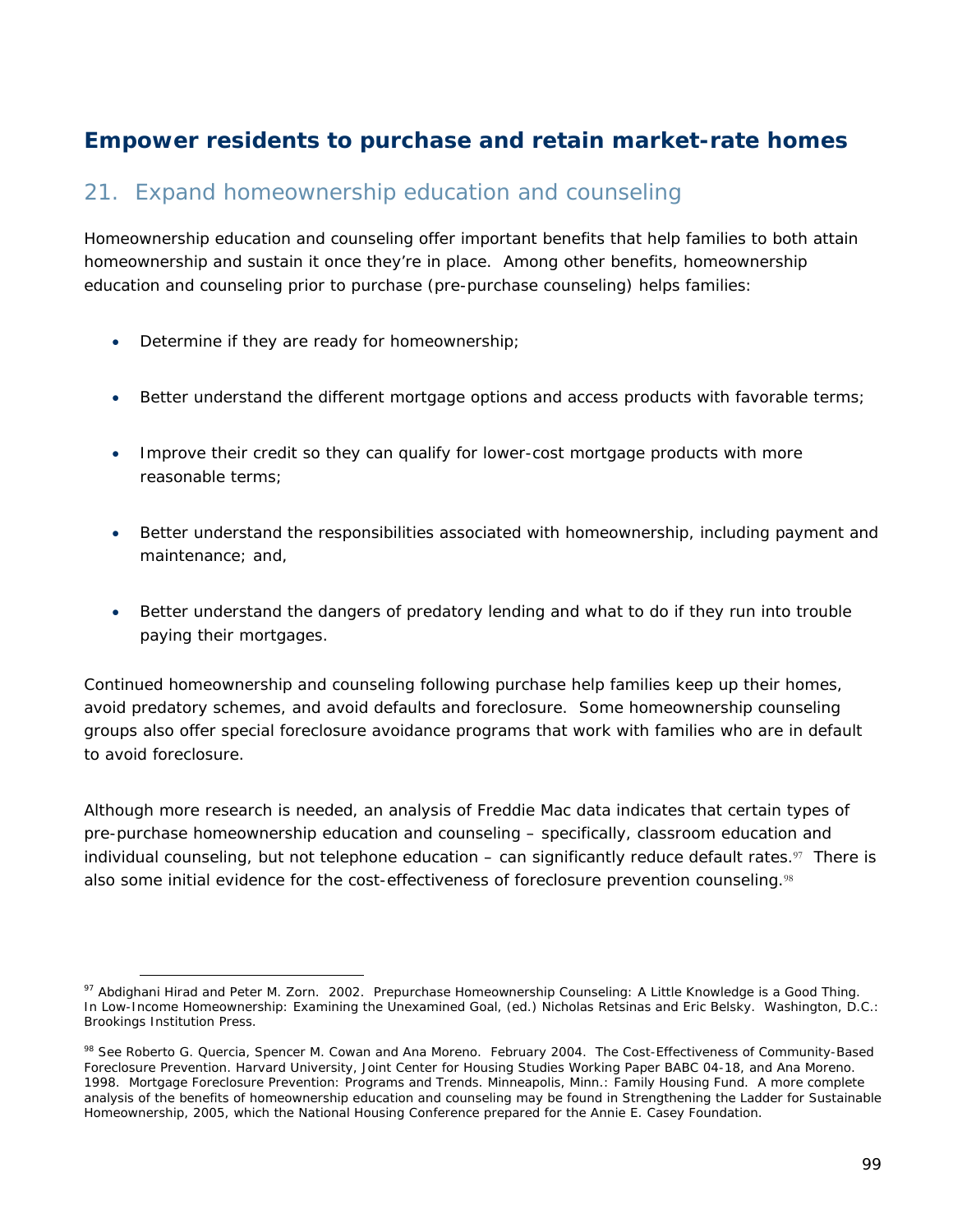Much of the research on the benefits of homeownership education and counseling has focused on reducing defaults and foreclosures – a particularly critical issue today in light of the rising use of nontraditional mortgage products in which families never pay down principal and/or are exposed to interest-rate fluctuations after just a few years at a low teaser rate. With interest rates nearly doubling in just a few years, many of these families will not be able to afford to refinance with a conventional product once their introductory periods end. Unfortunately, it seems likely that increases in defaults and foreclosures will become a growing issue in coming years.

But, there is also an important front-end benefit to homeownership. Many families with incomes that are otherwise sufficient to afford to purchase homes with conventional mortgage products (or wellpriced subprime products) are nevertheless unable to access these favorably priced mortgages because of poor credit. By helping families to improve their credit, intensive homeownership education and counseling (often in partnership with credit counseling) can help families improve their credit to the point where they can then access the more favorably priced products.

There are a number of challenges facing the homeownership education and counseling industry that are important for state and local governments to be aware of. These include:

- *Ensuring quality*. There is no single definition of what quality homeownership education and counseling consists of. NeighborWorks America – a national intermediary – is working to develop standards. Jurisdictions concerned about this question should contact them (www.nw.org) for more information.
- *Timing*. Many local governments require families to go through homeownership education and counseling before they receive down payment assistance. Unfortunately, many families often go through these courses *after* they have already signed a home purchase contract – perhaps even the weekend before the home sale closes. In general, counseling and education will be much more effective if they take place well in advance of the home purchase so that families can take advantage of the guidance in negotiating a home purchase and mortgage terms.
- *Outreach*. There is a substantial need for groups to conduct outreach to educate a wider group of renters aspiring to be homeowners, as well as vulnerable homeowners, about the homebuying process. These efforts will require partnerships with community organizations as well as funding.
- *Coordination*. In many communities, there is little coordination among the different organizations involved in homeownership education and counseling, and no single point of entry for families to enter the system and ensure they receive the appropriate level of services. Communities that wish to strengthen their homeownership pipelines should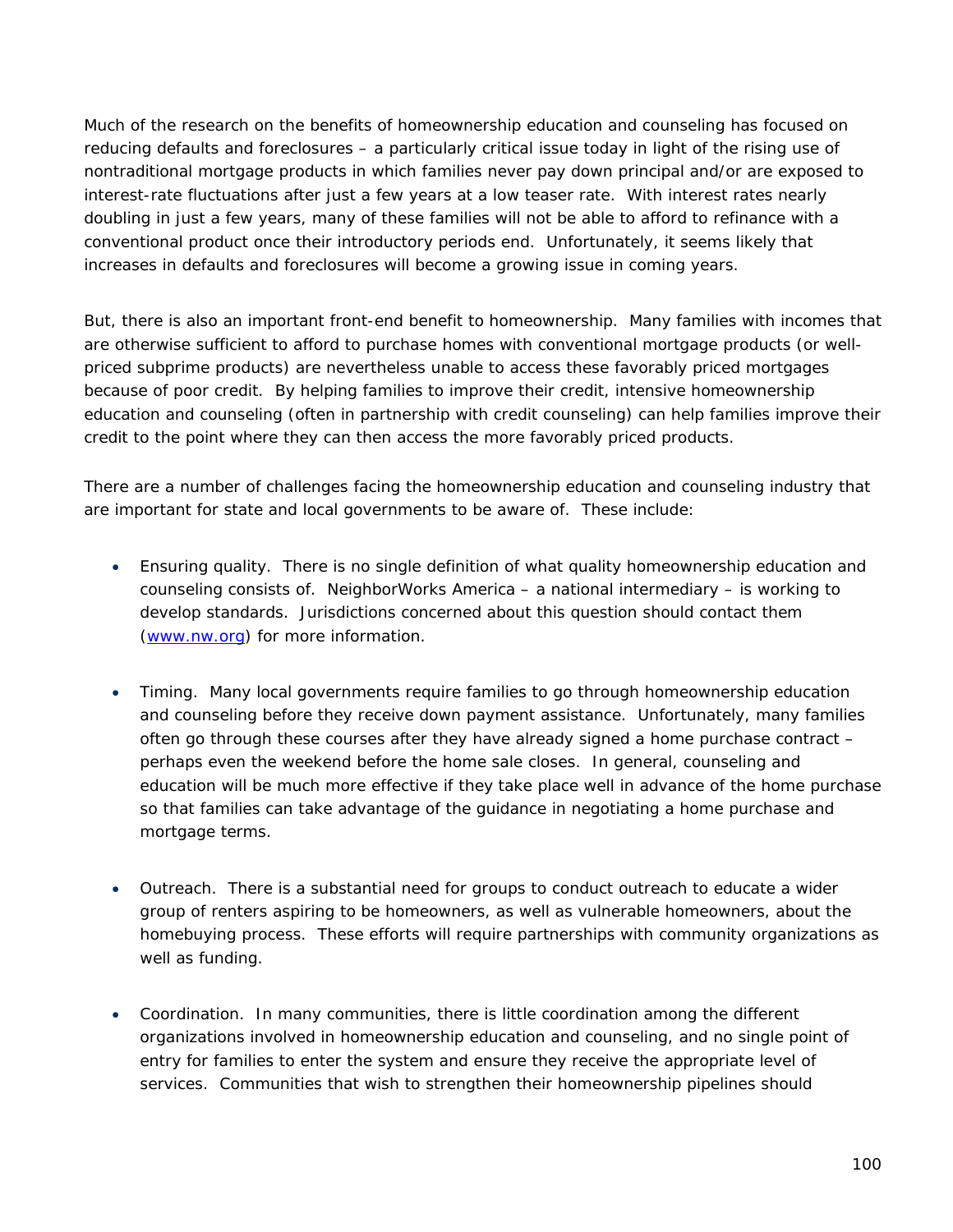consider efforts to evaluate, coordinate and streamline the existing delivery systems to maximize awareness and utilization of counseling among the target beneficiaries.

#### *Examples*

*Montana.* Between 1998 and 2006, the Montana Homeownership Network created 3,159 homebuyers and graduated more than 10,000 families from homebuyer education. With 23 service delivery partners spread across the state, the network has served families in 201 Montana communities. Through the Montana Board of Housing, the state has supported the Network's efforts by providing \$65 million in set-aside funds for first and second mortgages to assist home purchasers counseled by the Network, as well as \$500,000 in federal HOME funds for deferred mortgages to be used for down payment and closing costs. The Network also has developed, with the assistance of the Montana Board of Housing, a mortgage-backed security bond that is used to fund amortized down payment assistance loans.<sup>99</sup>

*Tennessee*. The Tennessee Housing Development Agency (THDA) has increased the quality, quantity and consistency of pre-purchase education programs throughout the state by coordinating nonprofit agencies' homebuyer education efforts through the Tennessee Homebuyer Education Initiative. From 2003 to 2005, the Initiative certified 181 educators at 105 nonprofits, and 12,000 prospective homebuyers received pre-purchase education from certified educators. THDA started the Initiative by surveying Tennessee's nonprofits to determine the state of the state's homeownership education programs. The survey found a strong desire for high-quality programs, but inconsistencies in execution. To address these issues, THDA formed a partnership of nonprofits engaged in homeownership education in the state. Partners have increased the consistency of pre-purchase education programs by following NeighborWorks America's homeownership education curriculum and participating in THDA-coordinated "Train the Trainer" certification. The Initiative, which includes ongoing partner communication and an annual meeting for updates and networking, costs THDA an estimated \$250,000 per year. THDA has one full-time employee who manages, evaluates and maintains the Initiative. Nonprofits receive financial incentives to provide quarterly reports on time in order to facilitate THDA's evaluation efforts.<sup>100</sup>

#### *Assessment*

 $\overline{a}$ 

• **Ease of Financing/Cost-Effectiveness.** High. While different housing counseling and education groups report very different costs, in general, the costs appear to run between \$750 and \$3,000 per household. If these costs help to keep down defaults and also improve families' access to private-market capital, they are well worth it.

<sup>99</sup> For more information, see http://www.nw2.org/InnovationContest\_2004/rview.asp?entry=12036&back=index%2Easp.

<sup>&</sup>lt;sup>100</sup> For more information, see http://www.nw2.org/WinningStrategies/display.asp?strategy=1288&offset=304.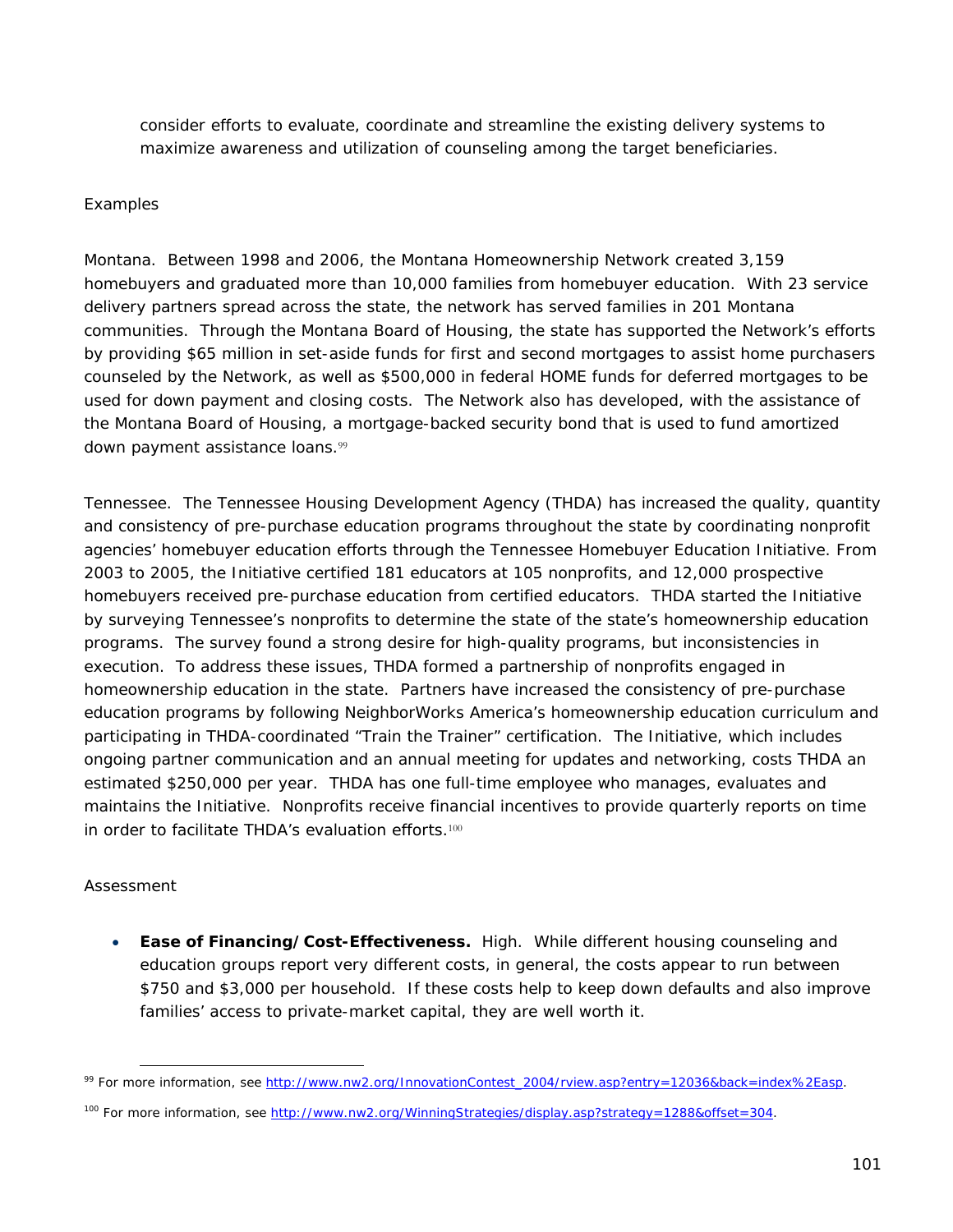- **Magnitude of Potential Impact.** High. Given the growing complexity of the mortgage markets, this service is needed now more than ever.
- **Replicability.** High.
- **Flexibility.** High.
- **Ease of Implementation.** It is easy enough to give more money to existing homeownership education and counseling groups. It is more challenging, though ultimately equally important, to ensure they maintain good data, provide a high level of service and are held accountable for outcomes.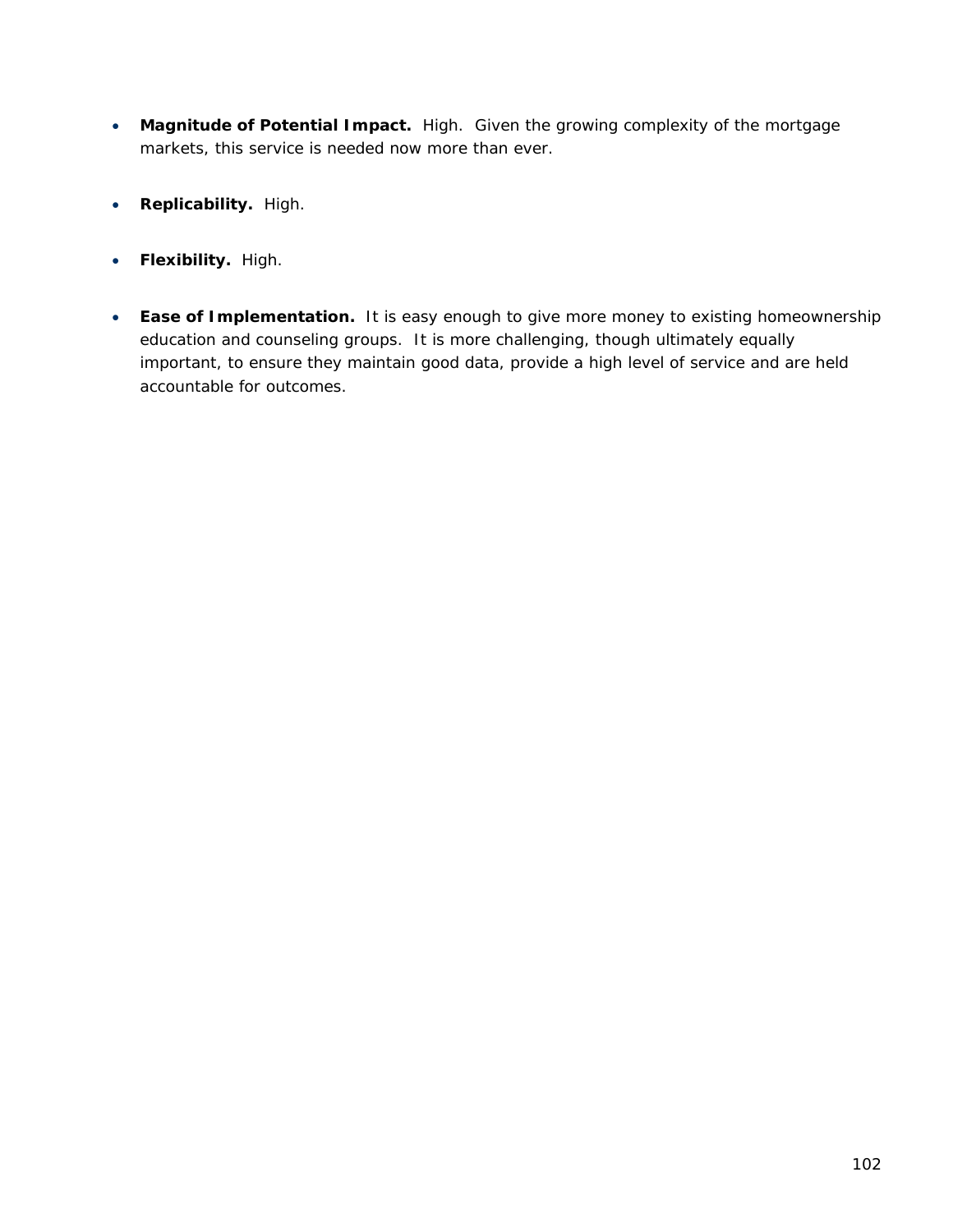# 22. Help moderate-income homeowners avoid foreclosure and equity loss

Foreclosures are on the rise in many parts of the country. The cause appears to be the more liberal extension of credit to low- and moderate-income families by so-called subprime lenders and through more exotic financing provided by prime lenders. While increased access to credit and subprime lending generally is not necessarily a bad thing – indeed, it appears to have played an important role in increasing the nation's homeownership rate – foreclosures generally have a devastating effect on the lives of families affected and, when concentrated in particular neighborhoods, also can lead to community instability and decline.

Pre-purchase homeownership education and counseling – policy 21 – play a vital role in reducing foreclosures by helping families avoid predatory or other exploitative financing, prepare for their homeownership responsibilities and access more favorable products. To maximize efforts to prevent foreclosures, however, communities also need to consider post-purchase counseling and foreclosure prevention programs.

Central to such programs is the early referral of families with mortgage defaults to homeownership counseling agencies, which help families understand their options for getting back on track. Some programs also promote toll-free hotlines that families can call if they run into trouble. In addition, post-purchase programs conduct outreach to educate families about the availability of help if they are in danger of foreclosure and the dangers of predatory lending schemes that offer refinancing on highly unfavorable terms. Other programs encourage first-time homeowners to enroll in postpurchase classes to help them fully understand their responsibilities as homeowners as well as the various pitfalls that can lead to the loss of their homes.

Other options available to state and local governments to help reduce the risk of foreclosure include:

- Stronger predatory lending laws and guidelines to reduce the incidences of mortgages and refinancings with unfair lending terms, which are more likely to lead to foreclosure.<sup>101</sup>
- Attractively-priced refinancing products to help families refinance high-cost or other troubled mortgages.
- Emergency loan funds, such as Pennsylvania's Homeowners' Emergency Mortgage Assistance Program (HEMAP), to help families address short-term crises that threaten their ability to stay current on their mortgages.<sup>102</sup>

<sup>&</sup>lt;sup>101</sup> For more information on strategies for combating predatory lending, see http://www.responsiblelending.org/issues/mortgage/.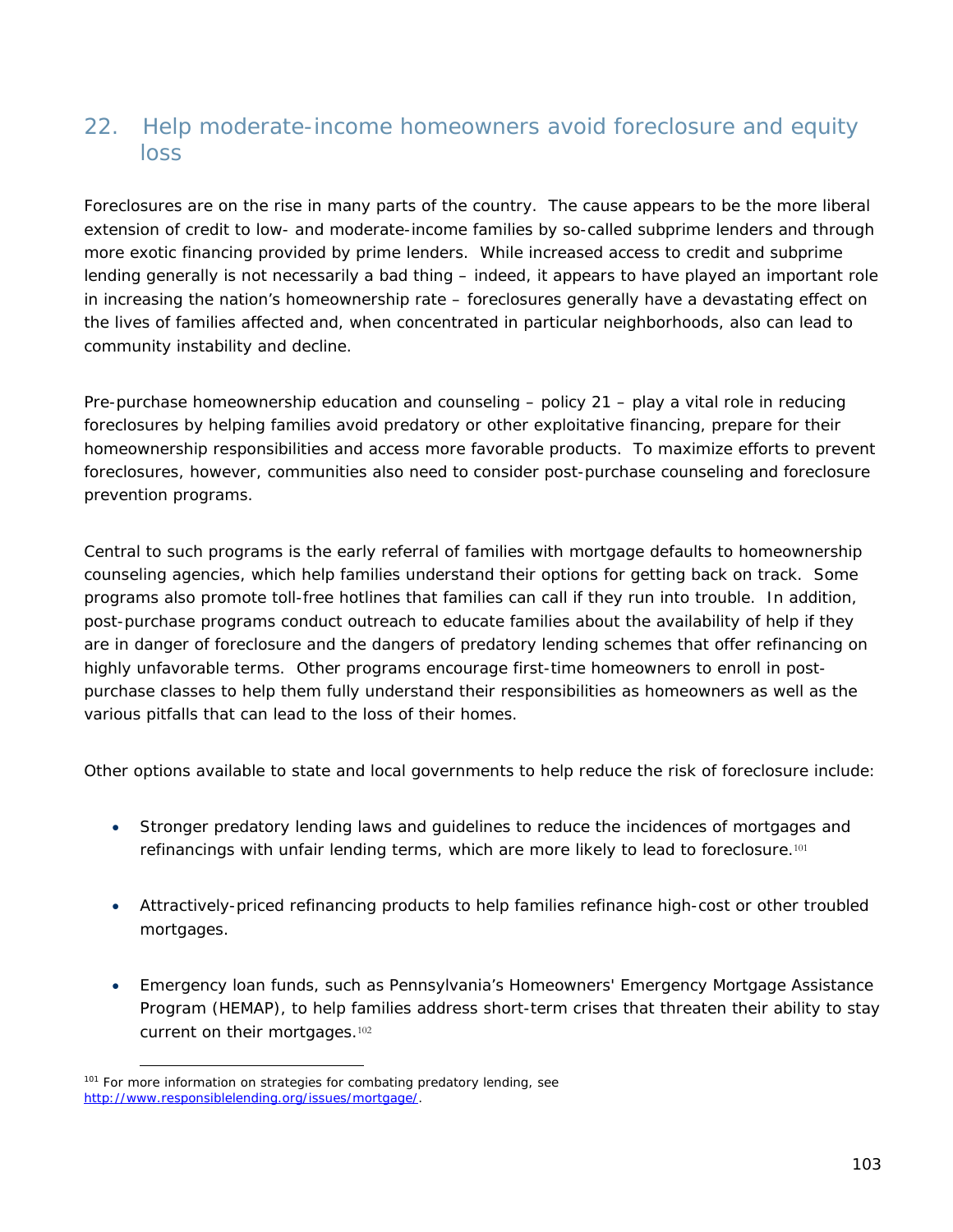To better understand the causes and locations of concentrations of foreclosures in their communities, localities may wish to conduct a study of foreclosure patterns and causes. Examples of such studies are available on the Web site of The Reinvestment Fund.103 NeighborWorks' Center for Foreclosure Solutions is another valuable resource on foreclosure prevention strategies.<sup>104</sup>

### *Examples*

- *Chicago, Ill*. In 2003, Neighborhood Housing Services of Chicago, in partnership with the city of Chicago and more than 30 partner lenders, launched the Homeownership Preservation Initiative to combat rising foreclosure rates in various parts of the city. The initiative combined intensive counseling for borrowers in serious delinquency, a telephone hotline linked to 24-hour credit counseling services, a faith-based outreach initiative to combat mortgage fraud and workshops to help borrowers better understand how to avoid foreclosure. In its first three years, the initiative helped more than 1,300 families avoid foreclosure and educated thousands more about the issue of foreclosure and how to avoid it. An evaluation estimated the initiative saved the city \$9 million in police, fire, security, legal, and other services and fees associated with foreclosure and vacant or abandoned properties. The evaluation also estimated that financial institutions saved as much as \$77 million in costs associated with repossession, retention and resale of foreclosed homes. Since high rates of foreclosure in particular neighborhoods drive down property values of surrounding properties, the initiative also may have saved the city millions in property tax revenues.<sup>105</sup>
- *Seattle/King County, Wash.* In 2001, local officials in the Seattle/King County area convened a meeting of government agencies, nonprofits, lawyers and consumer advocates to discuss their concerns about predatory lending in the area. The group decided to continue working together as the Coalition for Responsible Lending (CRL) to address the issue and began providing services to the public in 2003. Through community outreach, workshops and a consumer hotline, CRL helps to generate awareness of predatory lending in the community and helps homeowners who have been victimized by the practice to understand their options and remain in their homes. CRL partners assist victims of predatory lending through referrals, education, one-on-one counseling, legal support and even a special "Preferable Loan to Achieve Community Empowerment" (PLACE) loan if a traditional refinance loan is not an option. By June 2006, CRL partners had provided counseling to 50 to 75 households,

<sup>&</sup>lt;sup>102</sup> For more information, see http://www.phfa.org/consumers/homeowners/hemap.aspx.

<sup>&</sup>lt;sup>103</sup> See http://www.trfund.com/resource/policypubs.html.

<sup>&</sup>lt;sup>104</sup> See http://www.nw.org/network/neighborworksprogs/foreclosuresolutions/default.asp.

<sup>105</sup> Neighborhood Home Services of Chicago. 2006. *Home Ownership Preservation Initiative: Partnership Lessons and Results: Three-Year Report*. Chicago, Ill.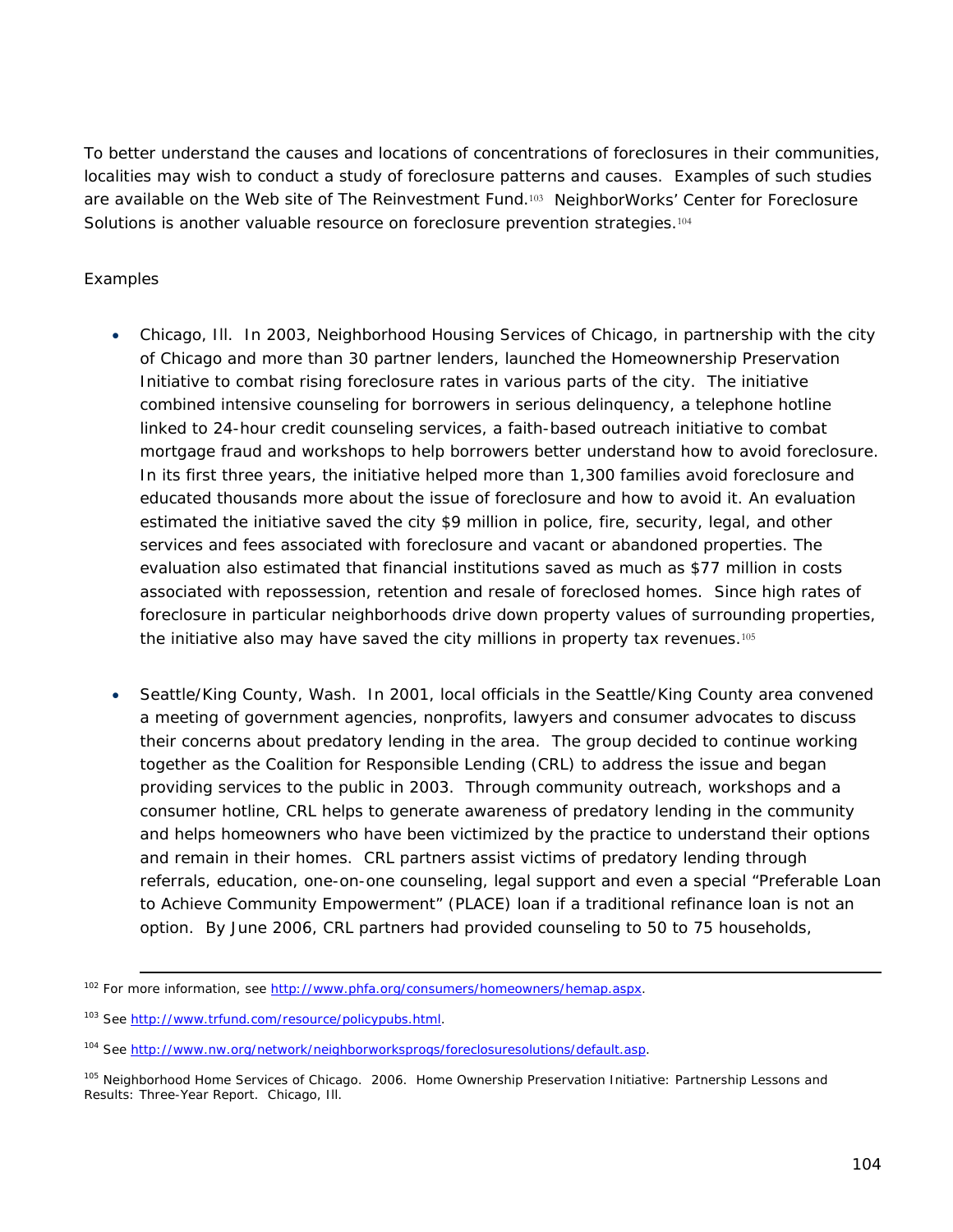conducted around 40 legal consultations, helped victims reach settlement or negotiate more favorable loan terms, created outreach materials in 10 languages including English, and initiated the refinance process for six PLACE loans. Principal funders include Freddie Mac's Don't Borrow Trouble campaign and the state attorney general's office. 106

• *Rochester, N.Y*. Customers who have purchased homes through the city of Rochester or Neighborhood Housing Services of Rochester (NHSR) lending programs are required to participate in post-purchase education at NHSR. Topics covered in the three-class series include home electrical and mechanical systems, property management, budgeting, and annual and seasonal maintenance. Funding for the program comes primarily from the city of Rochester with NHSR and other local businesses and agencies providing trainers, educational materials and supplies. There are no fees for lending customers of NHSR or the city. Other households are charged \$75 per class. In three years, over 1,000 people have attended the courses and become more prepared to manage and maintain their homes, helping them to avoid major maintenance problems that can cause them to lose their homes or experience a significant loss of value.<sup>107</sup>

#### *Assessment*

- **Ease of Financing/Cost-Effectiveness.** High. The costs of foreclosure for both the individual and the community – far exceed the costs of preventing it through earlyintervention counseling and aggressive marketing of refinancing products. Additionally, as Pennsylvania shows, emergency loan funds can be self-sustaining.
- **Magnitude of Potential Impact.** High. Given the growing complexity of the mortgage markets and rising foreclosures, foreclosure prevention services are needed now more than ever.
- **Replicability.** High.
- **Flexibility.** High.

 $\overline{a}$ 

• **Ease of Implementation.** Moderate. Effective foreclosure prevention programs will require the collaboration of multiple entities, including mortgage servicers, homeownership education and counseling organizations, and state and local governments.

<sup>&</sup>lt;sup>106</sup> For more information, see http://www.nw2.org/WinningStrategies/display.asp?strategy=1331&offset=0.

<sup>&</sup>lt;sup>107</sup> For more information, see http://www.nw2.org/WinningStrategies/display.asp?strategy=1235&offset=32.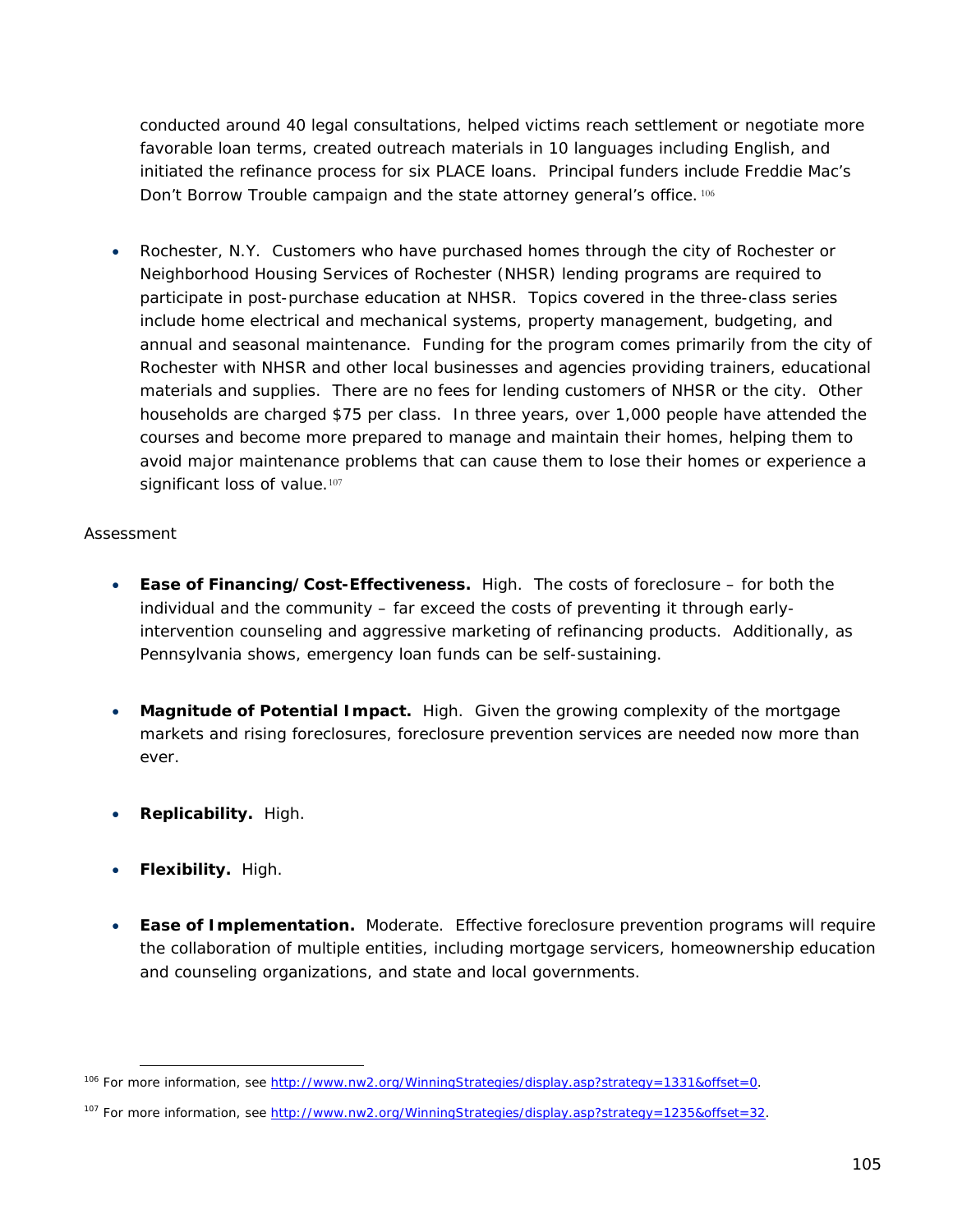# **CHAPTER 4 – DEVELOPING A COMPREHENSIVE STRATEGIC HOUSING PLAN**

As expected, this analysis did not uncover a single magic bullet for solving the nation's housing challenges at the state or local levels. The analysis did, however, identify a range of potentially powerful policies, which, if adopted in conjunction with one another as part of a comprehensive strategic housing plan, can make a big difference.

The key words here are "comprehensive" and "strategic." While any one of the policies discussed in this report might make a modest difference if implemented in isolation, the overall impact on home affordability will be magnified significantly if the policies are implemented as part of a comprehensive package involving multiple agencies and actors, and driven by an overall strategic plan that ensures the policies are well-coordinated and well-tailored to meet the jurisdictions' objectives.

This chapter briefly summarizes some of the general conclusions and recommendations that emerge from this report regarding the development of a comprehensive strategic housing plan for working families.

| Table 1: Developing and Supporting a Strategic Housing Plan for Working Families |                                              |  |  |  |  |
|----------------------------------------------------------------------------------|----------------------------------------------|--|--|--|--|
| 1. Assess housing needs and resources                                            | 8. Build public support for affordable homes |  |  |  |  |
| 2. Know your market                                                              | 9. Create open lines of communication        |  |  |  |  |
| 3. Be comprehensive                                                              | 10. Involve the business community           |  |  |  |  |
| 4. Foster interagency collaboration                                              | 11. Insist on excellent design               |  |  |  |  |
| 5. Exercise leadership                                                           | 12. Promote a mix of incomes                 |  |  |  |  |
| 6. Set and track progress toward goals                                           | 13. Continually evaluate and refine your     |  |  |  |  |
| 7. Proactively plan for future growth                                            | strategies                                   |  |  |  |  |
|                                                                                  | 14. Think locally and regionally             |  |  |  |  |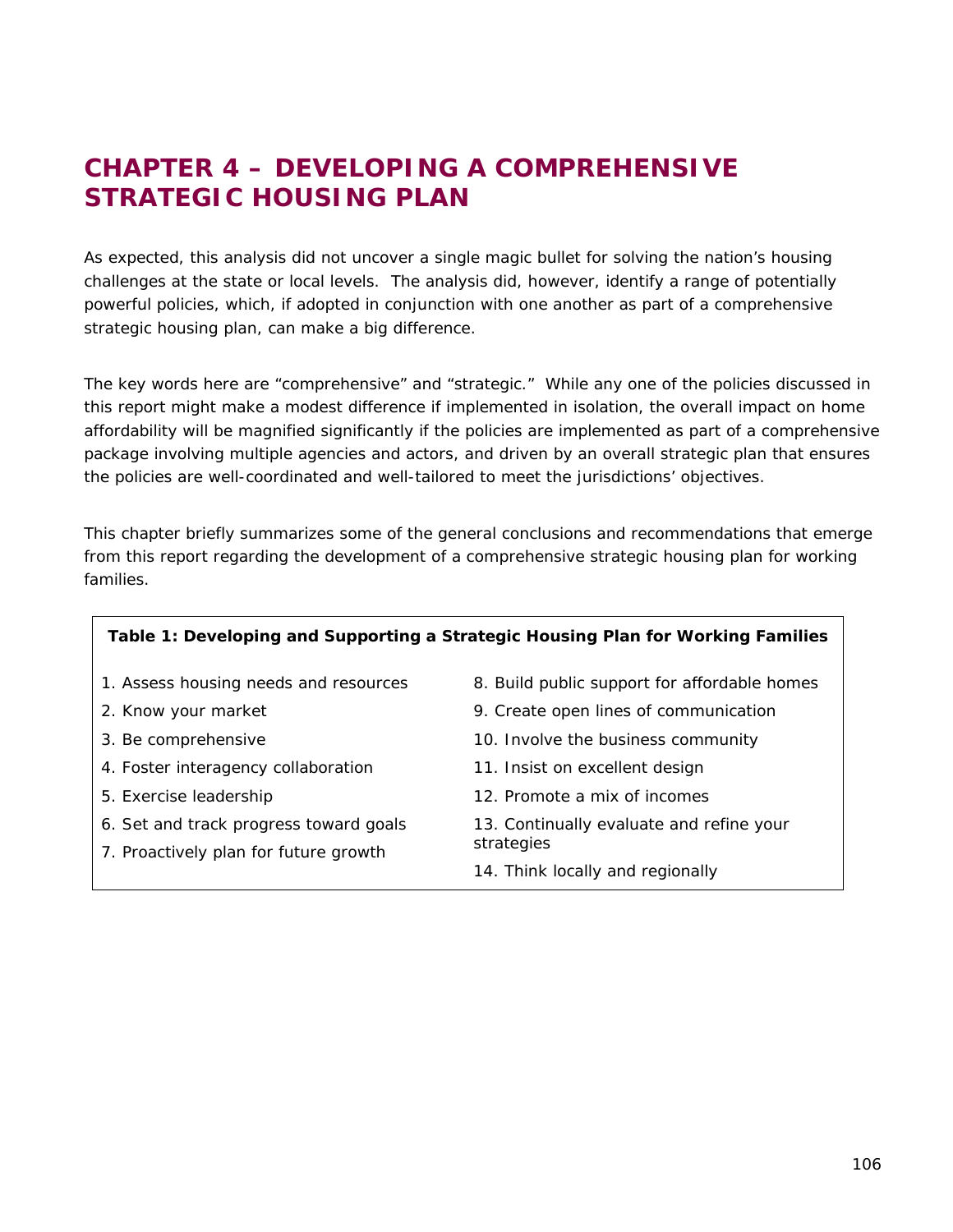1. *Assess housing needs and resources*. Preparing a needs assessment is a key first step in developing an effective strategic housing plan for working families. The goal of this assessment is to define the nature and scope of the problem. Some communities may find that working families face relatively few challenges affording quality homes, while others may find that they face very substantial challenges. In some communities, the nature of the challenge may vary for workers at different salary levels. For example, workers within income range X may have difficulty finding affordable rental homes, while workers within income range Y can afford market-rate rentals, but have difficulty purchasing a home.

Start by defining one or (ideally) more income ranges for analysis that reflect the incomes of working households living or working in the community. For each income range, the needs assessment should examine the housing cost burdens, and the extent of housing quality problems and overcrowding for existing residents within that range. The needs assessment also should examine the extent and condition of the existing stock affordable to these families and the challenges faced by renters in each income range that wish to purchase a home in the community.<sup>108</sup> To the extent communities are interested in attracting more working families as residents, they also should identify and quantify the challenges these new residents would likely face securing affordable homes – whether renting or buying – within the community.

On the resources side of the equation, it is important to inventory all of the producers of homes affordable to working families – including governmental agencies, nonprofits and forprofits – and honestly assess their capacity for effectively serving more families.

2. *Know your market*. The housing needs of working families, and the resources available to meet those needs, must be judged in the market context, which means it is essential to understand the dynamics of the market. For example, at what price point can private or nonprofit developers build different types of homes? What is preventing them from producing homes at lower costs? Do for-profit and nonprofit developers have ready access to financing for new projects? Do existing rental property owners have access to financing to maintain their properties? Is there a high-quality older rental stock that could be preserved as an affordable resource for lower income families?

Clearly, the role of government is to complement and empower the private sector, rather than compete with it. Understanding the housing needs the private sector is already meeting, or could meet with some relatively modest changes in state or local policy, will help identify the gaps that could be filled by the government or nonprofit sectors. This process also may uncover policy changes that could be made to reduce the costs of market-rate homes.

 $\overline{a}$ <sup>108</sup> It also would be useful to examine the extent to which current subsidized properties are at risk of opting out of government subsidy programs.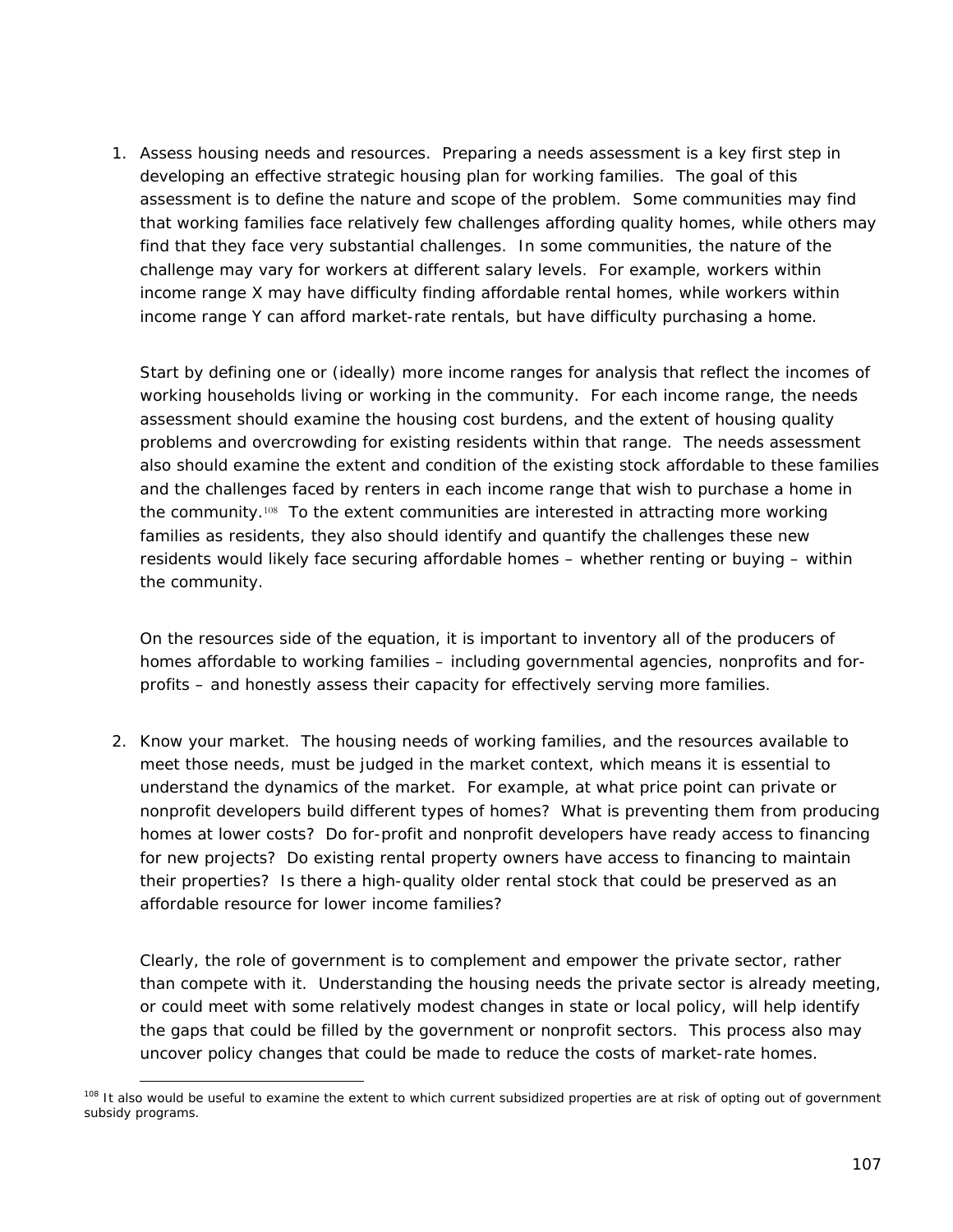- 3. *Be comprehensive.* Once the housing needs of working families, and the resources available to meet those needs, have been identified and set within the market context, the next step is develop a series of integrated strategies that address these needs. In constructing a housing plan, it is important to realize that there is not likely to be one single answer to meeting families' housing needs. Rather, it is likely that a combination of strategies will be needed along many of the dimensions identified in this report – for example, combining regulatory reform to reduce barriers to new development with mechanisms for generating additional capital for homes affordable to working families and strategies for strengthening families' capacity to obtain a reasonably-priced private mortgage.
- 4. *Foster interagency collaboration*. By necessity, a comprehensive plan to meet the housing needs of working families will require the participation – and ideally, the collaboration – of multiple governmental agencies. The following are some of the key government actors whose involvement will be necessary for the successful implementation of a comprehensive housing plan:
	- **Taxing entities** (to facilitate the reuse of tax-delinquent property, and implement tax abatements and tax increment financing).
	- **Zoning and planning boards, building departments and other agencies involved in the zoning, planning or permitting processes** (to reduce regulatory barriers to development).
	- **City and state housing finance agencies and community development departments** (to provide project financing, implement efficient practices and oversee projects).
	- **State and local legislatures** (to pass necessary legislation).
	- Depending on the community, **state and local housing authorities** also may have a prominent role to play in implementing some of these policies. In any event, they should be included on the core implementation team as they bring a number of key complementary tools to the table, including the ability to attach Section 8 housing vouchers or public housing subsidies to rental developments to increase the range of incomes that can be served.

Other government agencies also may need to be involved, especially if a community is searching for publicly owned land that could be made available for the development of affordable homes. Examples include school systems, public hospitals, community colleges,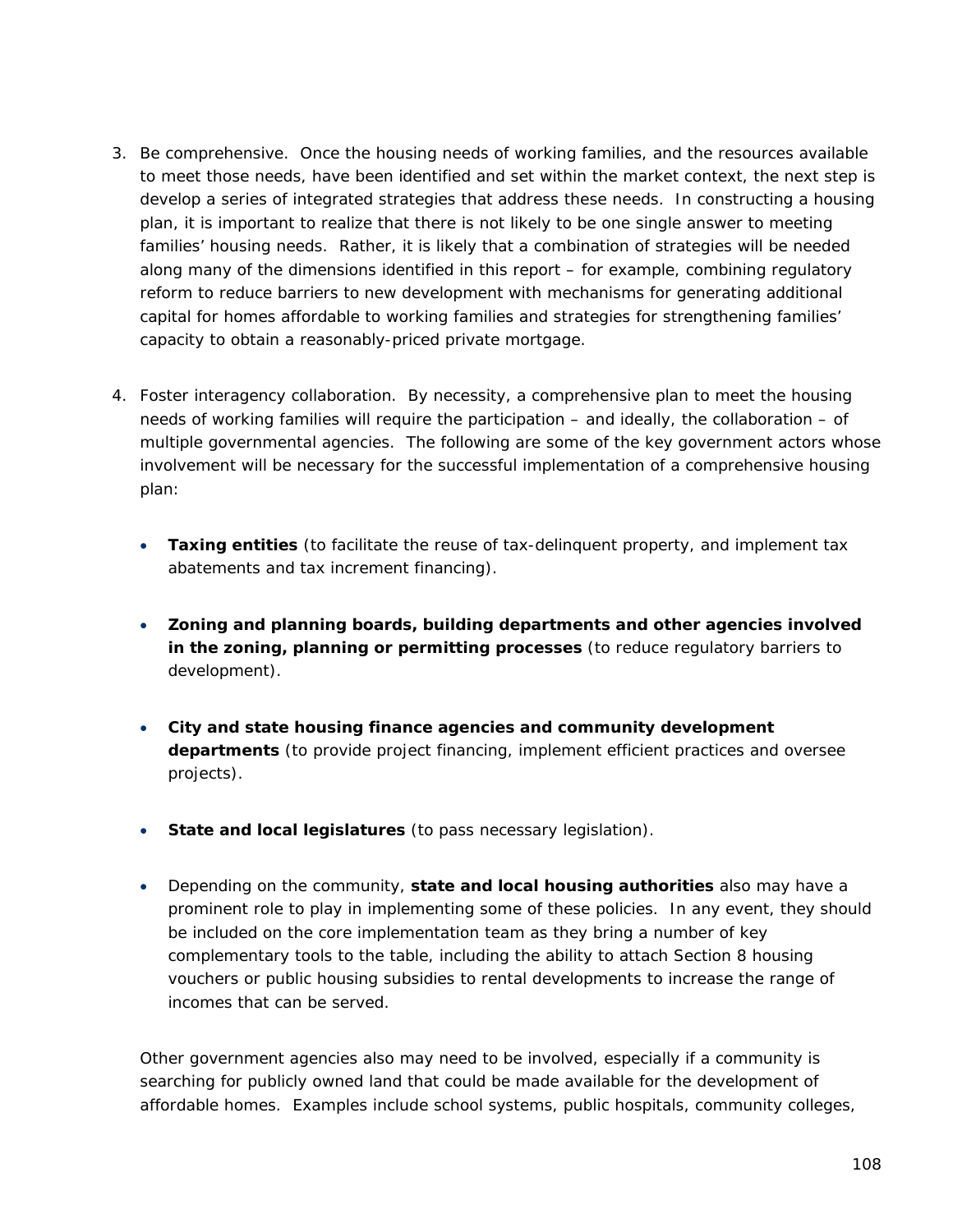municipal courts, fire departments, etc. A range of nongovernmental actors is also needed for the effective implementation of a comprehensive strategic housing plan, including both nonprofit and for-profit developers and builders, lenders, community development corporations and other housing counseling entities.

- 5. *Exercise leadership*. Securing the collaboration of multiple agencies that are not used to working together will require strong leadership. Ideally, there should be both high-level commitment to the development and execution of a plan and someone playing a more handson role to keep the process moving and monitor results.
- 6. *Set and track progress toward goals*. Clearly articulating a plan's overall goals and monitoring progress toward those goals is one way to keep the project on track.
- 7. *Proactively plan for future growth*. In developing and implementing a strategic housing plan, it's critical to stay ahead of the curve. In particular, it's important to understand where future growth is likely to take place as it will generally be easier and less expensive to intervene in the market *before* a neighborhood has "taken off" rather than afterwards. Planning for future growth also involves coordinating housing, transportation and economic development plans so that working families can afford to live near (or with good transportation access to) employment centers.
- 8. *Build public support for affordable homes*. Public opposition to new development is one of the biggest obstacles to expanding the supply of homes affordable to working families. State and local leaders can help expand public support for new or rehabilitated homes by working to educate the public about their benefits for the community, as well as the importance of providing homes for essential workers. Among other groups, Homes for Working Families and The Campaign for Affordable Housing specialize in providing guidance on how to help build public support for affordable homes.<sup>109</sup>
- 9. *Create open lines of communication*. In a rapidly changing business like housing, it's essential to stay in close contact with practitioners in all sectors of the business, including nonprofit and for-profit developers, lenders, mortgage servicers, rental property owners and managers, low-income advocates, and architects and planners. Most communities have provisions for one or two formal public input sessions per year, often in connection with the HUD-mandated Consolidated Plan, but these generally are not conducive to the kind of intensive, fact-gathering, iterative analysis and open exchange of views that are necessary to improve housing policy. In addition to these formal sessions, state and local governments should ensure there are open channels of communication with practitioners throughout the year – perhaps as part of a task force or some other regularly scheduled setting – to review

 $\overline{a}$ 

<sup>&</sup>lt;sup>109</sup> For more information see http://www.homesforworkingfamilies.org and http://www.tcah.org.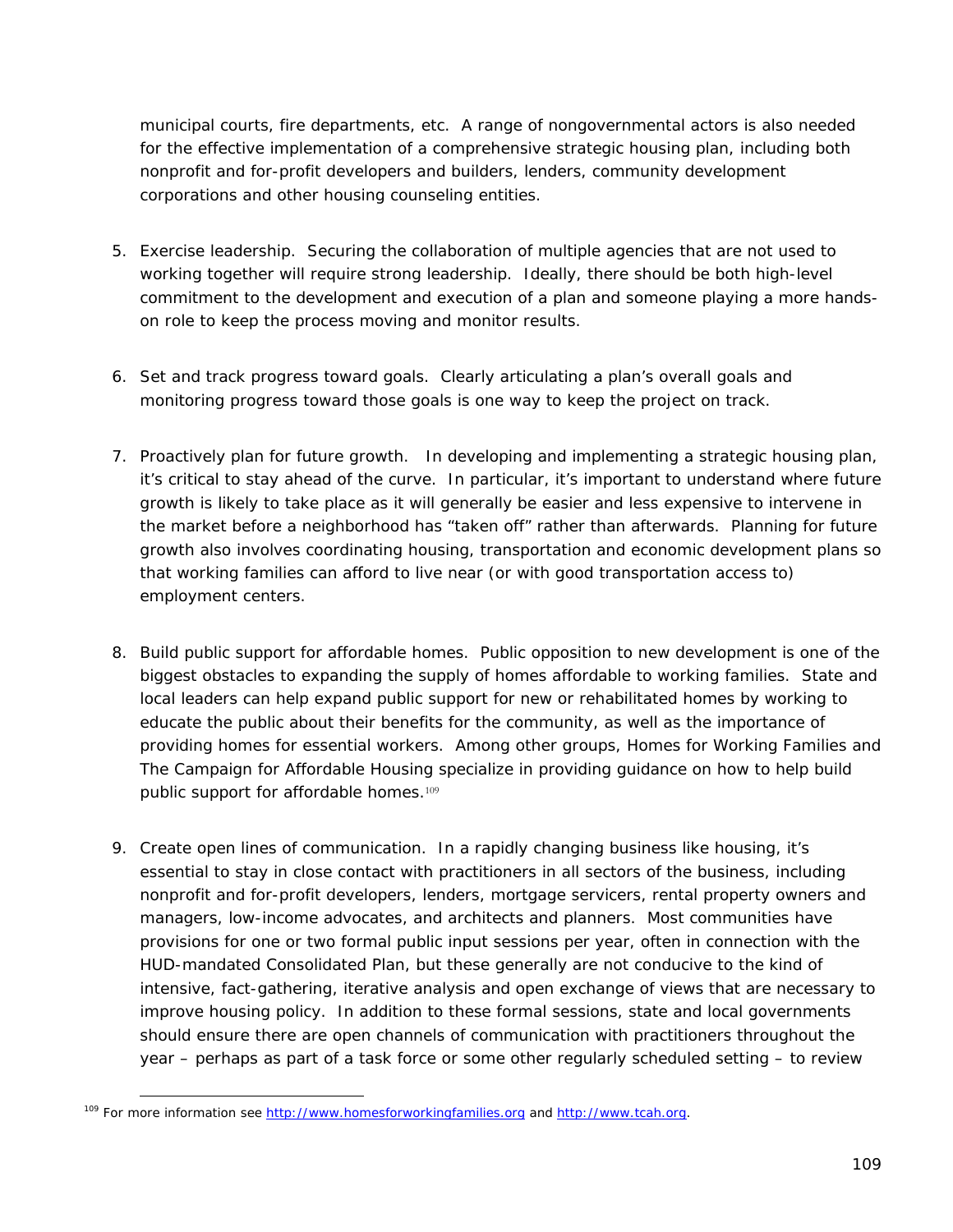and refine public policy to provide maximum support for practitioners' efforts to expand the supply of affordable homes.

- 10. *Involve the business community*. While nonprofits are essential, they cannot meet the nation's housing needs all by themselves. Ultimately, the private sector has a major role to play in expanding the supply of affordable homes. A big part of housing policy is ensuring the correct configuration of incentives and other supports to ensure the private sector is motivated to provide more affordable homes.
- 11. *Insist on excellent design*. Like any other form of housing, affordable homes can be designed well or designed poorly. Governments should insist that any affordable homes they support be well-designed – both to ensure that they remain durable assets for the residents and the community, and to minimize public opposition. The Affordable Housing Design Advisor<sup>110</sup> provides a good primer on this subject.
- 12. *Promote a mix of incomes.* There is a general consensus among practitioners that neighborhoods that include families with a mix of incomes tend to be more successful over the long term than those that include very low-income families exclusively. This does not necessarily mean that every single development of affordable homes must include families with a mix of incomes. In general, however, jurisdictions should aim to ensure that their investments help to facilitate the creation of healthy, vibrant neighborhoods that provide homes affordable to families across the income spectrum.
- 13. *Continually evaluate and refine your strategies*. Central to any strong housing policy is the continual monitoring of results and the corresponding refinement of strategies. Among other data, communities should keep track of the numbers of families served by each program, the costs and the amount of unspent funds, relative to expectations. When funds are not being spent as quickly as assumed, why not? Are changes in program rules needed? If programs are costing more than expected, what is the source of extra costs? What additional changes do practitioners recommend to make programs easier to use and thus more effective?

As they consider updates to program rules, communities should be aware that frequent rule changes may be counterproductive, unsettling existing expectations and forcing beneficiaries to change their business plans midstream. Ideally, programs would be well-designed from the start, reflecting feedback from practitioners *before* the programs are implemented, and thus minimizing the need for subsequent change. When data or other feedback demonstrate a need for program changes, by all means, make the changes; but again, it's best to solicit input on the specific changes *before* they are implemented.

 $\overline{a}$ 

<sup>&</sup>lt;sup>110</sup> See http://www.designadvisor.org.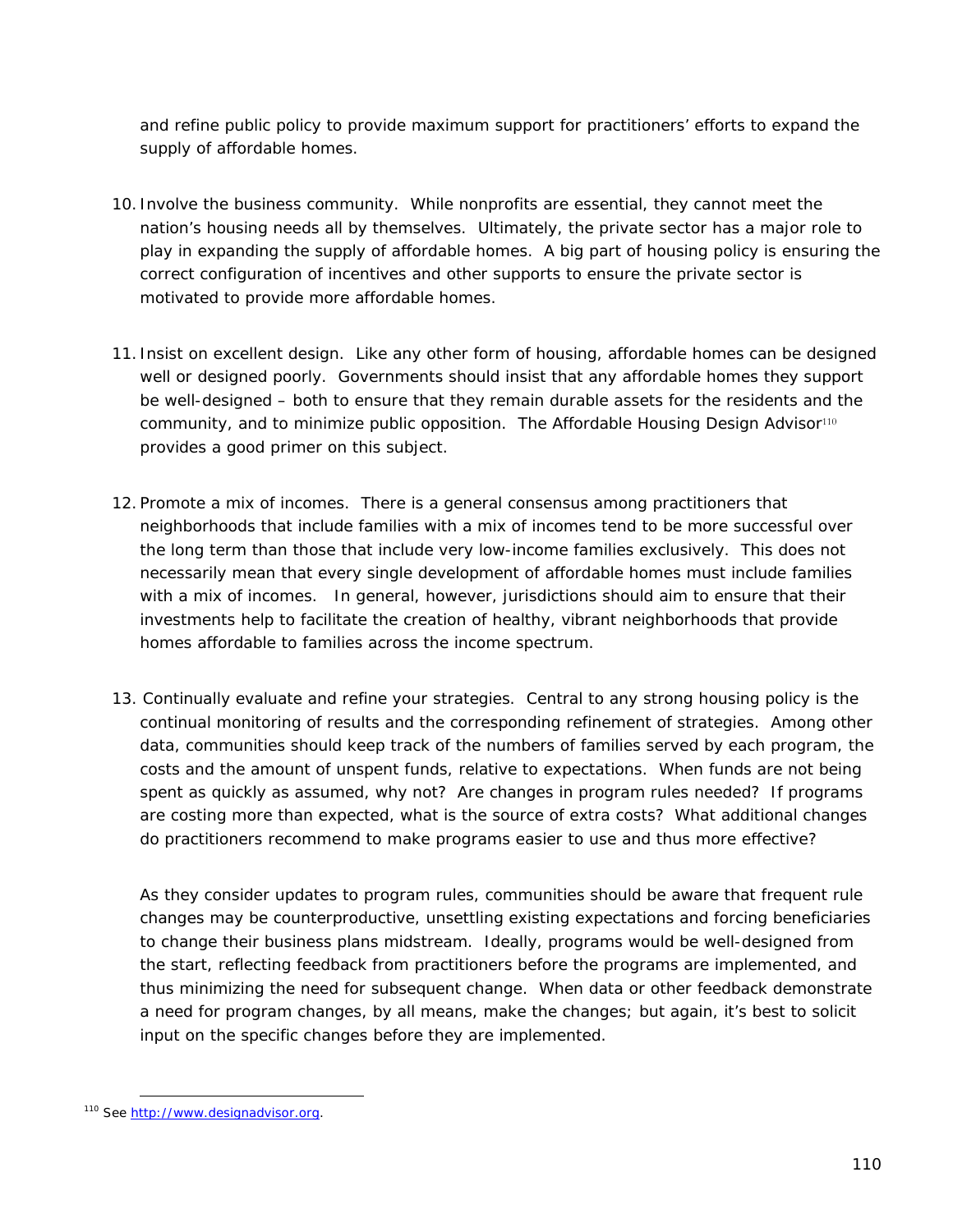14. *Think locally and regionally*. Like labor markets, housing markets are regional in nature. While families tend to live in the same metropolitan area in which they work, they do not always live in the same city or even the same county as their workplaces. For this reason, the housing policies that one community adopts may affect other communities in the same metropolitan area. For example, when one community restricts new development or sets up conditions that effectively preclude the development of affordable homes, other communities end up picking up the slack. Since the housing policies of communities are rarely coordinated with one another, the end result is often sprawl: affordable homes get built in the areas of least resistance – often on the fringes of the metropolitan area – and traffic increases as these families travel long distances to and from work.

While each community can and should develop its own local strategic housing plan, it is important to open a dialogue with other communities to determine the optimal role of each community in addressing the broader housing needs of the region. To reduce sprawl, for example, communities may want to focus energy on infill development in areas with existing infrastructure and on areas with good access to public transportation.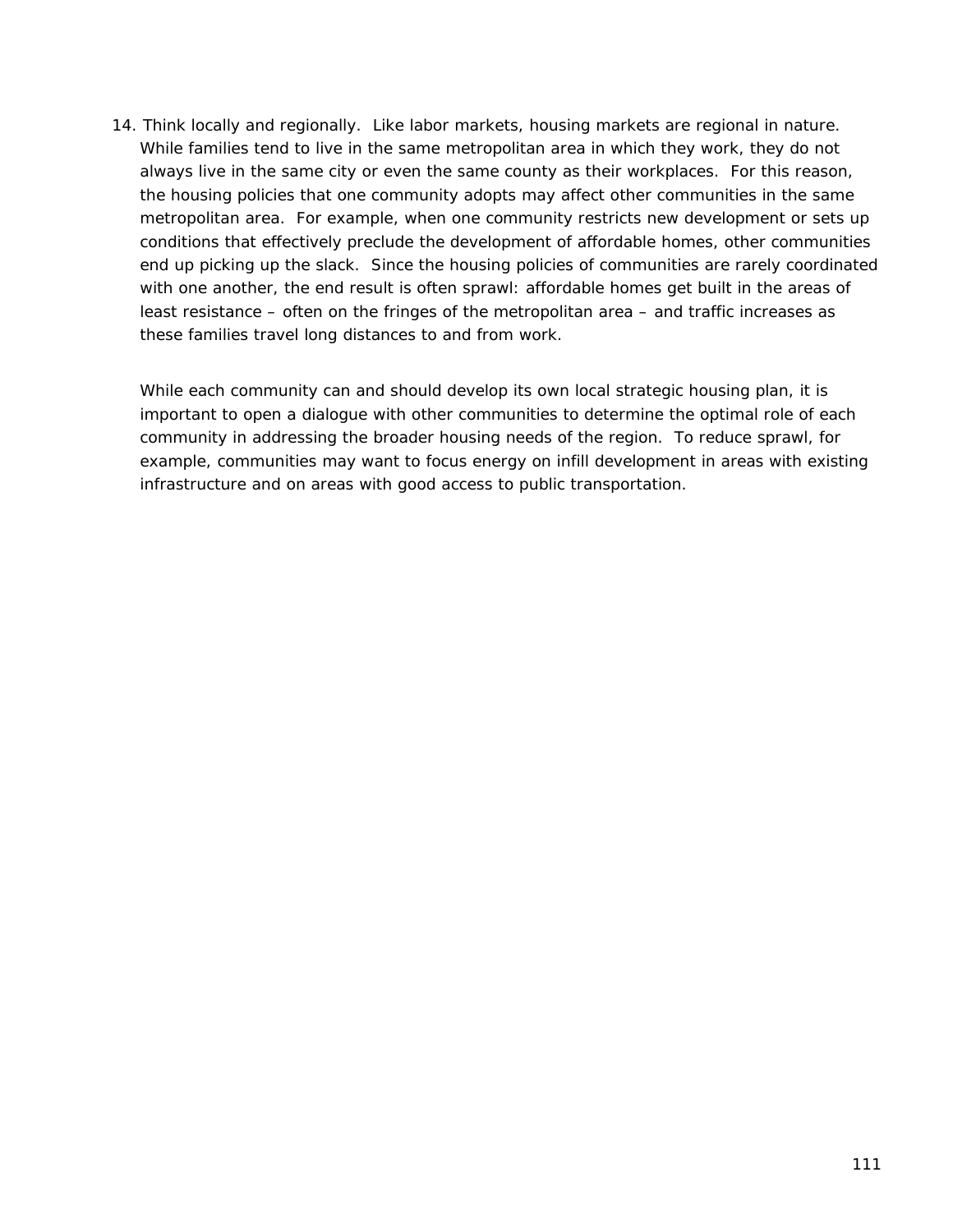## **SELECTED BIBLIOGRAPHY**

- Accordino, John, George Galster and Peter Tatian. 2005. *The Ripple Effect: Economic Impact of Targeted Community Investments*. Richmond, Va.: Local Initiatives Support Corporation.
- Alexander, Frank S. 2005. *Land Bank Authorities: A Guide for the Creation and Operation of Local Land Banks*. New York, N.Y.: Local Initiatives Support Corporation, http://www.lisc.org/files/793\_file\_asset\_upload\_file465\_7818.pdf (accessed Jan. 4, 2007).
- Brooks, Mary E. 1999. *A Workbook for Creating a Housing Trust Fund*. Frazier Park, Calif.: Housing Trust Fund Project of the Center for Community Change, http://communitychange.org/shared/publications/downloads/workbook.pdf (accessed Jan. 4, 2007).
- Brophy, Paul C. and Jennifer S. Vey. 2002. Seizing City Assets: Ten Steps to Urban Land Reform. Washington, D.C.: The Brookings Institution, http://www.brookings.edu/es/urban/publications/brophyveyvacantsteps.pdf (accessed Jan. 3, 2007).
- Burby, Raymond , David Salvesen and Michael Creed. 2006. Encouraging Residential Rehabilitation with Building Codes: New Jersey's Experience. *Journal of the American Planning Association* 72:2.
- Business and Professional People for the Common Interest (BPI Chicago). Undated. Inclusionary Housing in Montgomery County, MD. *Issue Brief* #4, http://www.bpichicago.org/rah/pubs/ci\_issue\_brief4.pdf (accessed Jan. 4, 2007).
- California Coalition for Rural Housing and the Nonprofit Housing Association of Northern California. 2004. *Inclusionary Housing in California: 30 Years of Innovation*.
- Citizens' Housing and Planning Association. 2006. *Fact Sheet on Chapter 40B: The State's Affordable Housing Zoning Law*, http://www.chapa.org/40b\_fact.html (accessed Jan. 4, 2007).
- Davis, John Emmeus. 2006. *Shared Equity Homeownership: The Changing Landscape of Resale-Restricted Owner-Occupied Housing*, http://www.nhi.org/pdf/SharedEquityHome.pdf (accessed Jan. 4, 2007).
- Davis, John Emmeus and Amy Demetrowitz. 2003. *Permanently Affordable Homeownership: Does the Community Land Trust Deliver on Its Promises?* Burlington, Vt.: Burlington Community Land Trust.
- Fannie Mae, ed. 2005. *Tax Increment Financing: Chicago Housing Authority's Plan for Transformation*. New York, N.Y.: Local Initiatives Support Corporation, http://www.lisc.org/content/publications/detail/933 (accessed Jan. 4, 2007).
- Fishman, Robert and Beth Mitchell. 2005. Op Ed, *American College of Real Estate Lawyers Newsletter*, August 2005, http://www.nutter.com/publications\_events.php?section=7&MediaID=34 (accessed Jan. 4, 2007).
- Florida Housing Finance Corporation. *2005 Annual Report*, http://www.floridahousing.org/NR/rdonlyres/01719BBE-EC40-4F24-A0F6- 134E2759EE57/0/2005ARlayout\_BWreduced.pdf (accessed Jan. 4, 2007).
- Florida Housing Finance Corporation. *2004 Annual Report*, http://www.floridahousing.org/NR/rdonlyres/17C1FF9D-49CE-410A-9580- 651D825F88F8/0/2004ARlayoutforweb.pdf (accessed Jan. 4, 2007).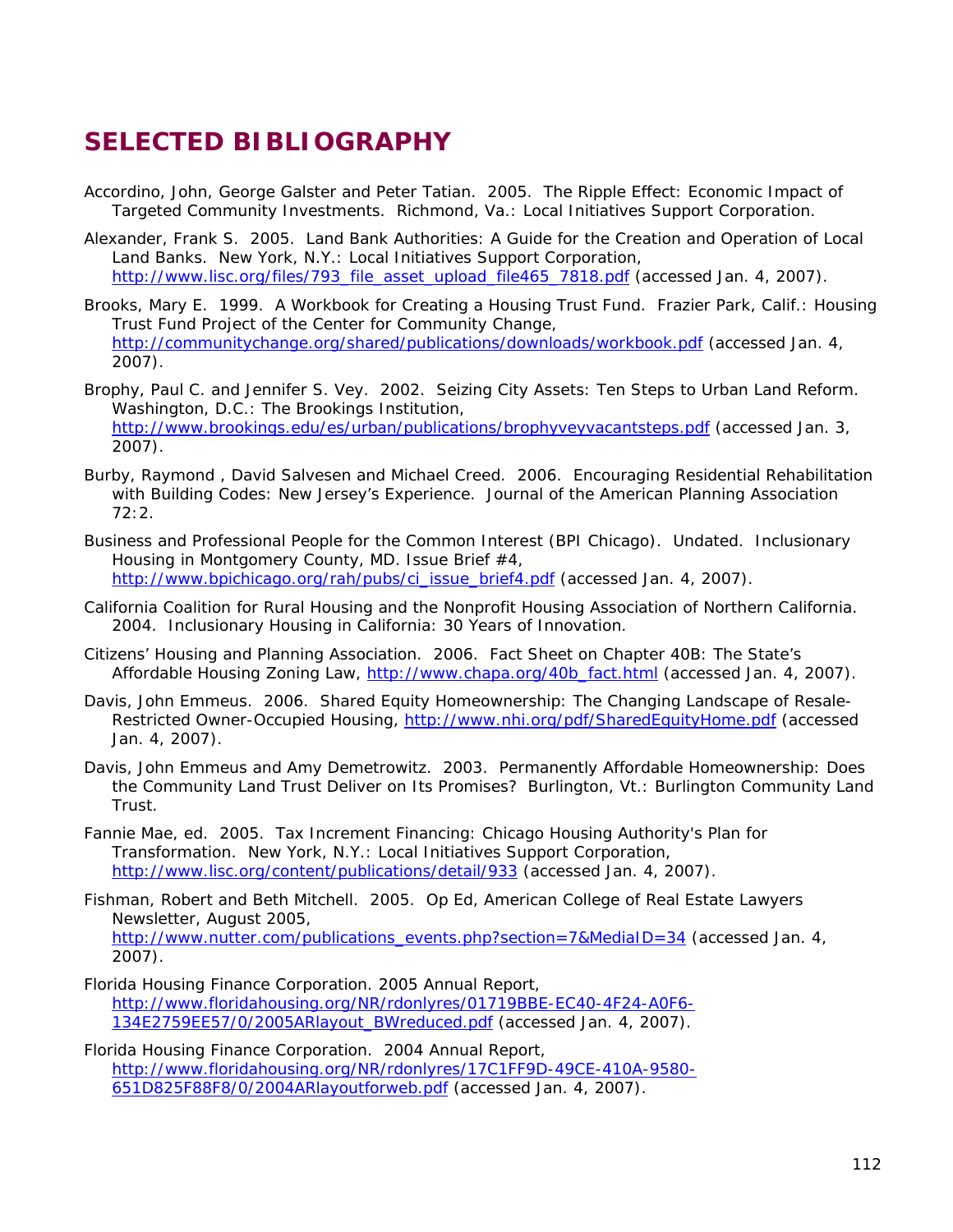- Galle, Brian. October 1999. Preserving Federally Assisted Housing at the State and Local Level: A Legislative Tool Kit. *Housing Law Bulletin* 29: 183-190. National Housing Law Project.
- Glaeser, Edward L. and Joseph Gyourko. March 2002. The Impact of Zoning on Housing Affordability. Harvard Institute of Economic Research Discussion Paper Number 1948, Harvard University, http://post.economics.harvard.edu/hier/2002papers/HIER1948.pdf (accessed Jan. 3, 2007).
- Haughey, Richard M. 2005. *Higher-Density Development: Myth and Fact*. Washington, D.C.: ULI– the Urban Land Institute, http://www.nmhc.org/Content/ServeFile.cfm?FileID=4647 (accessed Jan. 4, 2007).
- Healey, Lori and John F. McCormick. 1999. Urban Revitalization and Tax Increment Financing in Chicago. *Government Finance Review*, December 1999, http://www.gfoa.org/services/dfl/ed/documents/UrbanRevitalizationandTIFinChicago.pdf (accessed Jan. 4, 2007).
- Hirad, Abdighani and Peter M. Zorn. 2002. Prepurchase Homeownership Counseling: A Little Knowledge is a Good Thing. In *Low-Income Homeownership: Examining the Unexamined Goal*, (ed.) Nicholas Retsinas and Eric Belsky. Washington, D.C.: Brookings Institution Press.
- Home Builders Association of Northern California and Nonprofit Housing Association of Northern California. 2005. *On Common Ground: Joint Principles on Inclusionary Housing Policies*, http://www.nonprofithousing.org/attachments/Inclusionary\_Principles.pdf (accessed Jan. 4, 2007).
- Jacobus, Rick. 2005. *Limited Appreciation, Transformative Wealth*. Draft. Oakland, Calif.: Burlington Associates.
- Lipman, Barbara. 2005. *The Housing Landscape for America's Working Families*. Washington, D.C.: Center for Housing Policy.
- Mallach, Alan. 2005. *Bringing Buildings Back: From Abandoned Properties to Community Assets*. New Jersey: National Housing Institute and Rutgers University Press.
- Mann, Bonnie. 2006. *Housing Assistance for Municipal Employees: A Municipal Action Guide*. Washington, D.C.: National League of Cities.
- Mattera, Philip. 2006. *Breaking the Codes: How State and Local Governments are Reforming Building Codes to Encourage Rehabilitation of Existing Structures*. Washington, D.C.: Good Jobs First, http://www.goodjobsfirst.org/pdf/breaking%20the%20codes.pdf (accessed Jan. 4, 2007).
- McIlwain, John. 2005. Inclusionary Zoning: Cure or Curse. *Multifamily Trends*, September/October 2005. Washington, D.C.: Urban Land Institute, http://www.nhc.org/index/policy-action-hotissues-IZ-ULI (accessed Jan. 4, 2007).
- Metropolitan Planning Council. 2005. Employer-Assisted Housing State Tax Credit: A New Financial Incentive, http://www.metroplanning.org/cmadocs/EAH-taxcredit.pdf (accessed Jan. 4, 2007).
- Moreno, Ana. 1998. *Mortgage Foreclosure Prevention: Programs and Trends*. Minneapolis, Minn.: Family Housing Fund.
- National Council of State Housing Agencies (NCSHA). 2005. *State HFA Fact Book: 2004 NCSHA Annual Survey Results*. Washington, D.C.
- National Housing Conference. 2005. *Strengthening the Ladder for Sustainable Homeownership*. Prepared for the Annie E. Casey Foundation, http://www.nhc.org/pdf/pub\_acf\_slsh\_02\_05.pdf (accessed Jan. 4, 2007).
- National Housing Trust. 2006. Working Paper: State and Local Housing Preservation Initiatives, http://www.nhtinc.org/documents/Pres\_Scan\_May2006\_final.pdf (accessed Jan. 4, 2007).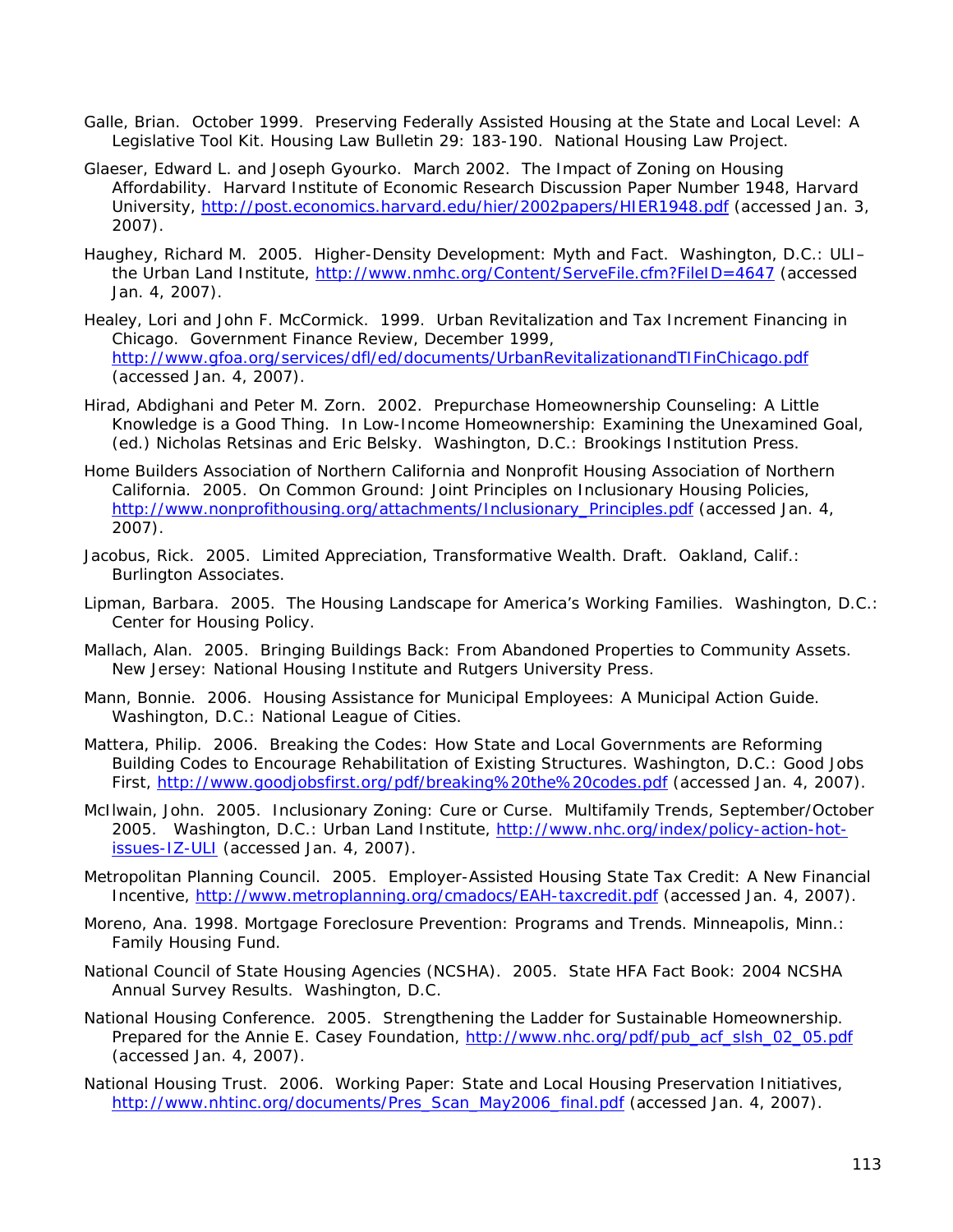- National Multi Housing Council and National Apartment Association. 2002. *Creating Successful Communities: A New Housing Paradigm*, http://www.nmhc.org/Content/ServeFile.cfm?FileID=2501 (accessed Jan. 4, 2007).
- Neighborhood Capital Budget Group. Undated. *TIFs Who Pays for the Only Game in Town?*, http://www.ncbg.org/tifs/tif\_pays.htm (accessed Jan. 4, 2007).
- Neighborhood Home Services of Chicago. 2006. *Home Ownership Preservation Initiative: Partnership Lessons and Results: Three-Year Report*. Chicago, Ill.
- New York City Department of Housing Preservation and Development. 2005. *Greenpoint-Williamsburg Inclusionary Housing Program*, http://www.nyc.gov/html/dcp/pdf/greenpointwill/incl\_housing\_web.pdf (accessed Jan. 4, 2007).
- New York City Department of Housing Preservation and Development. 2004. *The New Housing Marketplace: Creating Housing for the Next Generation: 2004-2013*, http://www.nyc.gov/html/hpd/downloads/pdf/10yearHMplan.pdf (accessed Jan. 3, 2007).
- Padawangi, Rita. Feb. 22, 2005. Mayor Daley Supports Employer-Assisted Housing in Chicago. Metropolitan Planning Council, http://www.metroplanning.org/articleDetail.asp?objectID=2639 (accessed Jan. 4, 2007).
- Quercia, Roberto G., Spencer M. Cowan and Ana Moreno. 2004. *The Cost-Effectiveness of Community-Based Foreclosure Prevention.* Harvard University, Joint Center for Housing Studies Working Paper BABC 04-18.
- Reid, Carolina. 2005. State Housing Trust Funds: Meeting Local Affordable Housing Needs. *Pacific Mountain Review* 24(1).
- Rein, Lisa. 2006. MetroWest Development is Approved in Fairfax, *Washington Post*, March 28, 2006.
- Ross, Jaimie and Mark Hendrickson. 2000. Affordable Housing in the 2000 Florida Legislative Session. *Housing News Network: The Journal of the Florida Housing Coalition, Inc.* 15(3): 4, http://www.flhousing.org/forms/Summer2000.pdf (accessed Jan. 4, 2007).
- Rusk, David. 2000. Inside Game/Outside Game: The Emerging Anti-Sprawl Coalition. In *Inclusionary Zoning: A Viable Solution to the Affordable Housing Crisis?* Washington, D.C.: The Center for Housing Policy.
- Scott, Janny. 2006. The Apartment Atop the Garage Is Back in Vogue. *The New York Times*, Dec. 2, 2006.
- Smith, David and Ethan Handelman. 2006. "The best use of volume cap is affordable rental housing." Boston, Mass.: Recap Advisors. http://www.recapadvisors.com/pdf/wu57.pdf (accessed Jan. 4, 2007).
- Turnham, Jennifer, Christopher Herbert, Sandra Nolden, Judith Feins and Jessica Bonjorni. 2004. *Study of Homebuyer Activity through the HOME Partnerships Program*. Prepared for the U.S. Department of Housing and Urban Development by Abt Associates, Inc. Washington, D.C.
- U.S. Advisory Commission on Regulatory Barriers to Affordable Housing. 1991. "*Not In My Back Yard": Removing Barriers to Affordable Housing*.
- U.S. Department of Housing and Urban Development. April 2006. *Impact Fees and Housing Affordability: A Guidebook for Practitioners*, Draft. Prepared by Newport Partners, LLC.
- U.S. Department of Housing and Urban Development. 2005. *Why Not in Our Community: Removing Barriers to Affordable Housing*.